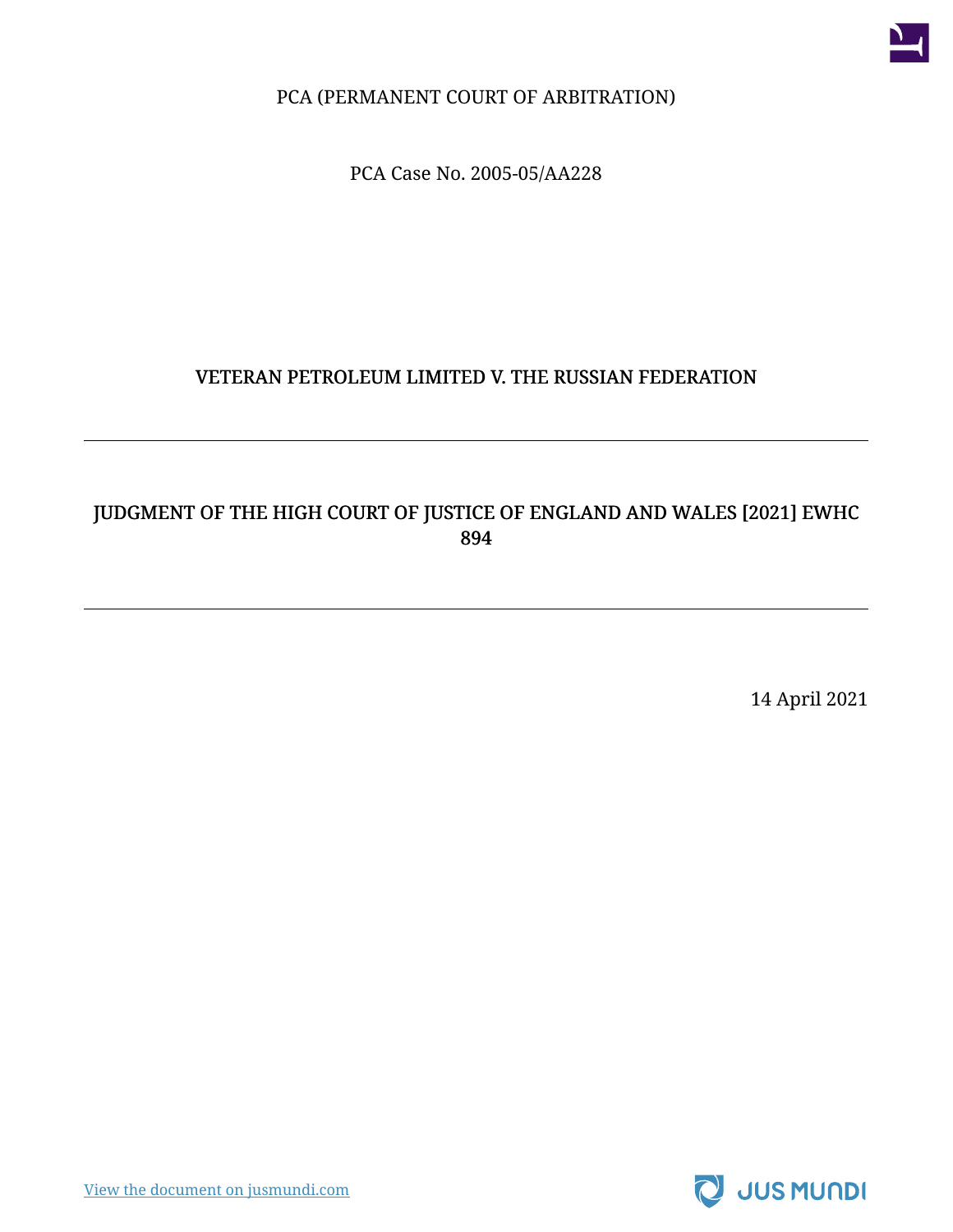#### **Table of Contents**

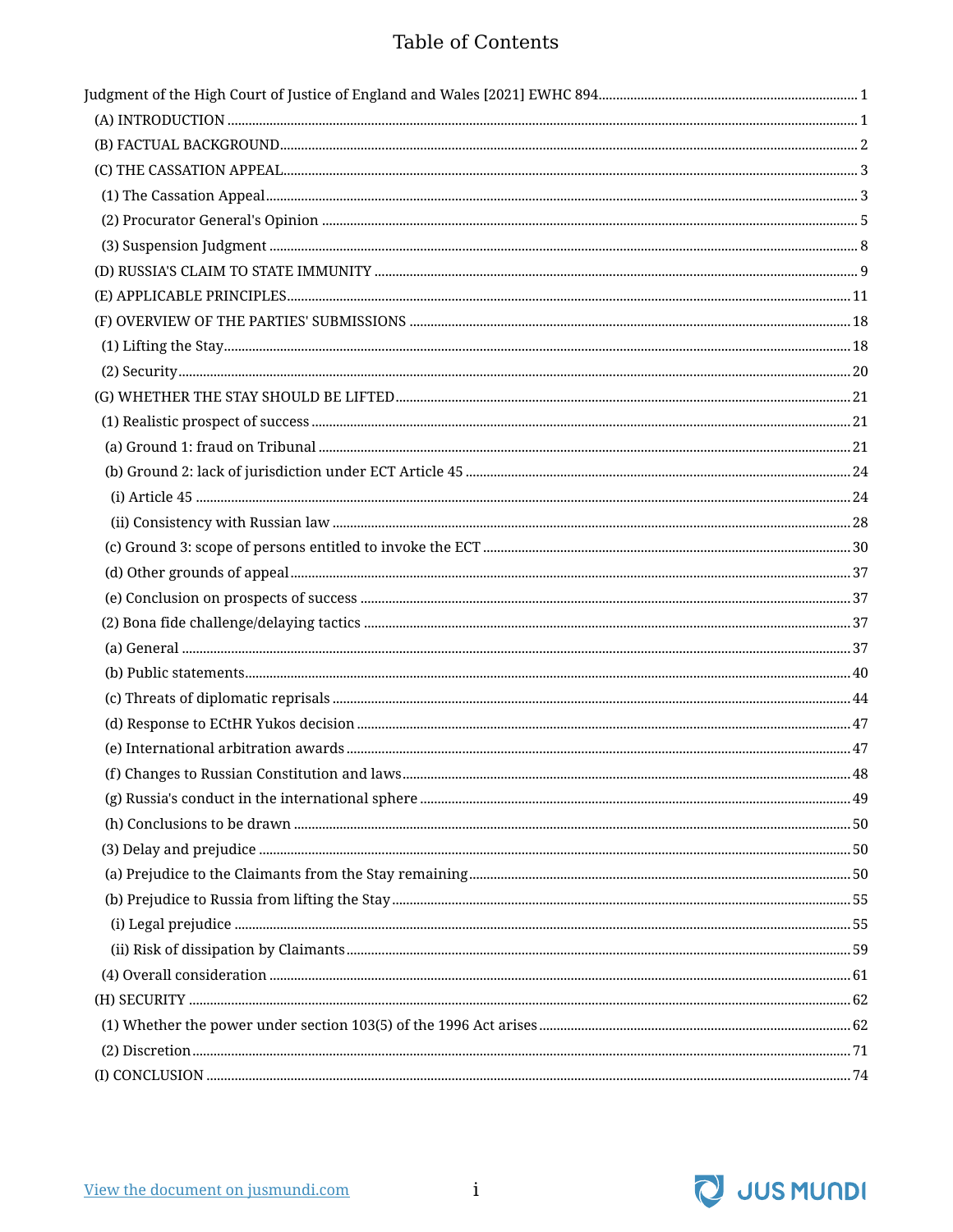# <span id="page-2-0"></span>Judgment of the High Court of Justice of England and Wales [2021] EWHC 894

### <span id="page-2-1"></span>(A) INTRODUCTION

- 1. This application arises in proceedings brought under the Arbitration Act 1996 (the "1996 Act") for the recognition and enforcement of certain arbitral awards made against the Defendant ("Russia") and subject to the [New York Convention on the Recognition and Enforcement of Foreign Arbitral](https://jusmundi.com/en/document/h/QU40cHZUZkJRUURFNUNJWUNndHJFdFdrdHhZSWZBTE04d2NyNTNwTzd2V2duWUJtOHZza3ltZUJSaUhVNXdFOExaYVowY0tWcnZHNGM1NHE3aHVGSmExb3B0MjRsUXpSazdZZk9PM0hHNWpvL2RJWTdHY3VBam44cllUUTc3bDF6TWkwY1ZCOXI5RGg5S0ZhRmN3WlBIeThCSGZUalVXUU9EQ2c1bGpHYWhremdFdjZoYVFraTFaeWMzQTcydEtabEdUa0tPUkJRVm0rTEJDZGF0SU9ZQT09) [Awards](https://jusmundi.com/en/document/h/QU40cHZUZkJRUURFNUNJWUNndHJFdFdrdHhZSWZBTE04d2NyNTNwTzd2V2duWUJtOHZza3ltZUJSaUhVNXdFOExaYVowY0tWcnZHNGM1NHE3aHVGSmExb3B0MjRsUXpSazdZZk9PM0hHNWpvL2RJWTdHY3VBam44cllUUTc3bDF6TWkwY1ZCOXI5RGg5S0ZhRmN3WlBIeThCSGZUalVXUU9EQ2c1bGpHYWhremdFdjZoYVFraTFaeWMzQTcydEtabEdUa0tPUkJRVm0rTEJDZGF0SU9ZQT09) (the "New York Convention"). The application is to lift a stay of the proceedings imposed by an order of Leggatt J dated 8 June 2016 (the "Stay").
- 2. The Claimants are entities incorporated in Cyprus (the First and Third Claimants) and the Isle of Man (Second Claimant). They are former shareholders in OAO Yukos Oil Company ("Yukos"), which was an oil company based in Russia. By final arbitration awards of the Permanent Court of Arbitration dated 18 July 2014 (the "*Final Awards*") the Claimants were awarded over US\$50 billion in compensation, arising out of allegations that Yukos' assets were unlawfully expropriated by Russia.
- 3. Since the Final Awards, no payment has been made and over US\$7 billion in interest has accrued. Russia is challenging the Final Awards and previous interim awards on admissibility and jurisdiction dated 30 November 2009, together the "Awards", in the courts of the arbitral seat, the Netherlands. On 20 April 2016 Russia was successful before the District Court of The Hague (the "Hague District Court"). On 18 February 2020 the Court of Appeal of The Hague (the "Hague Court of Appeal") reinstated the Awards. An appeal to the Supreme Court of the Netherlands (the "Dutch Supreme Court") is pending.
- 4. The present proceedings, seeking recognition and enforcement of the Awards under the 1996 Act, were issued on 30 January 2015. By the Stay, they were stayed pending the judgment of the Hague Court of Appeal, with liberty to apply following that decision.
- 5. The Claimants now exercise that liberty, and apply to lift a stay of these proceedings in order to progress enforcement of the Awards. If (contrary to that primary submission) the court considers that it would be more appropriate for the proceedings to remain in abeyance pending determination of the appeal to the Dutch Supreme Court, then the Claimants ask the court to (a) adjourn the proceedings under s. 103(5) of the 1996 Act, and (b) order that the adjournment be conditional upon Russia providing security in an appropriate amount: which the Claimants submit would be US\$ 7 billion.
- 6. Russia's position is that these proceedings ought to remain subject to an unconditional stay or adjournment until the final resolution of the appeal to the Dutch Supreme Court (including any reference to the Court of Justice of the European Union ("CJEU") made in the course of that appeal).



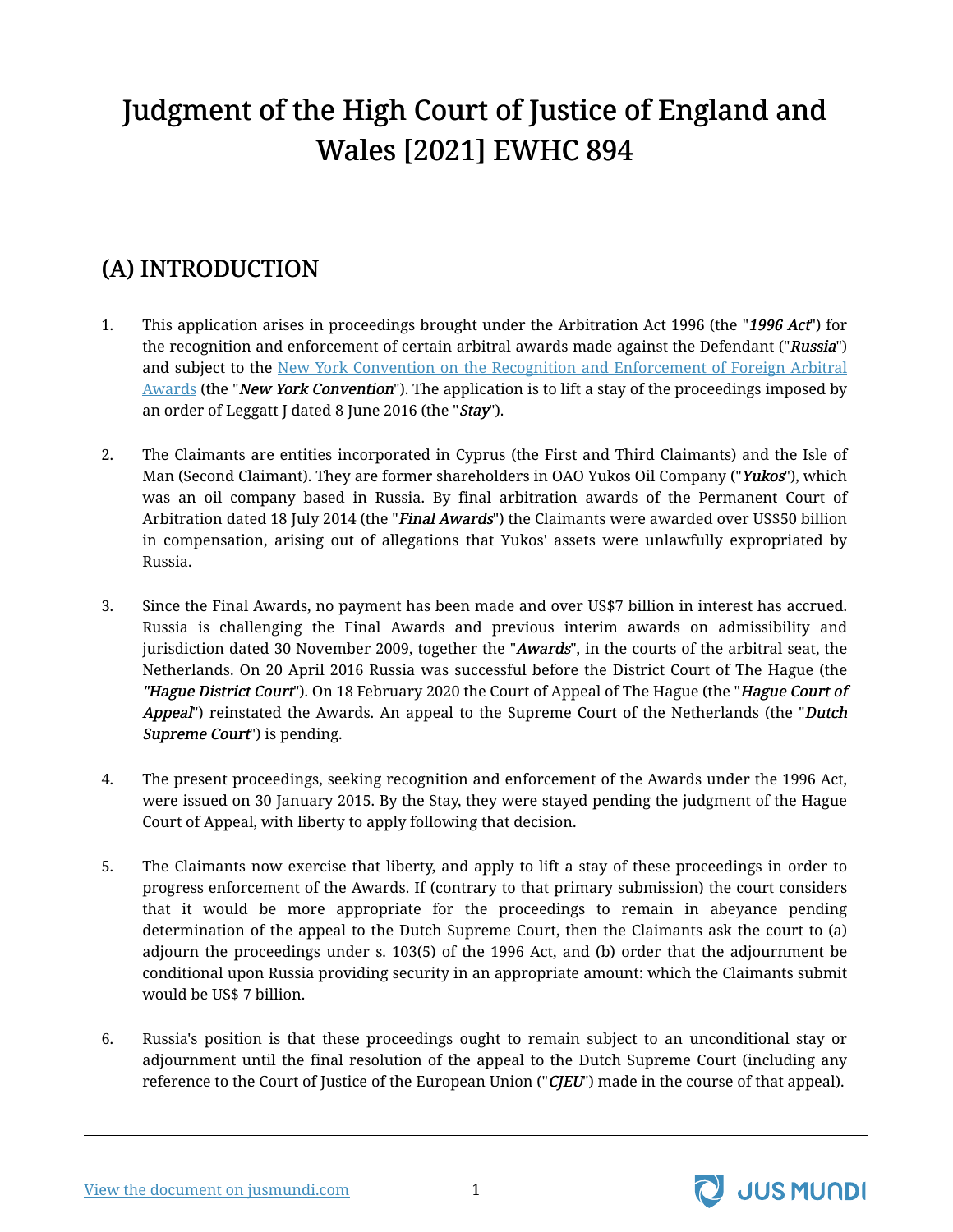7. For the reasons set out below, I have come to the conclusion that the Claimants' application should be dismissed, and that the Stay should continue, without the provision of security, pending the final outcome of the proceedings in the Netherlands.

#### <span id="page-3-0"></span>(B) FACTUAL BACKGROUND

- 8. Following the collapse of the Soviet Union, Yukos was incorporated in 1993 as a joint stock company, and most of the shares were privatised between 1995 and 1996. This privatisation was of considerable benefit to those who came to own the majority of shares in Yukos. Although the Claimants before me are companies, it is Russia's case that they are ultimately owned and controlled by a small number of Russian nationals (the "Individuals").
- 9. From 2003 to 2006 the Russian tax authorities issued a series of large tax reassessments for the years 2000-2004 in respect of Yukos, purportedly because of Yukos' misuse of low-tax jurisdictions inside Russia. By the time the Russian tax authorities issued the last of these demands, Yukos faced a tax bill of more than US\$24 billion, from a combination of revenue-based taxes, VAT-related taxes, interest and fines.
- 10. Yukos was sold at auction on 19 December 2004 for US\$9.37 billion to a newly incorporated entity, Baikal Finance Group, which was in turn quickly bought by Rosneft, a company owned by the Russian state. On 4 August 2006 Yukos was declared bankrupt. Nearly all its remaining assets were acquired by two state-owned oil companies, Gazprom and Rosneft. On 21 November 2007 Yukos was liquidated and struck off the register of legal entities.
- 11. Following the sale of Yukos, the Claimants in February 2005 initiated arbitration proceedings in the Permanent Court of Arbitration in The Hague (the "Tribunal") under [the Energy Charter](https://jusmundi.com/en/document/h/clljWVJHbGxISEg0VUZMdWNJazE2TnJ3Mmxwb2NlQ1R3cmNjQXR1UDFhaUg5bDhhczBqUjlmYmVtWWhITFNjK3dCV0JaSFlDK3BFbFIyL0xvSHhiR2sxdnZtV2R3TDJsQUR2Q0hoUUhPeWgvdVNQMWZac3FEZFU2cERHQXJzMTc=) [Treaty](https://jusmundi.com/en/document/h/clljWVJHbGxISEg0VUZMdWNJazE2TnJ3Mmxwb2NlQ1R3cmNjQXR1UDFhaUg5bDhhczBqUjlmYmVtWWhITFNjK3dCV0JaSFlDK3BFbFIyL0xvSHhiR2sxdnZtV2R3TDJsQUR2Q0hoUUhPeWgvdVNQMWZac3FEZFU2cERHQXJzMTc=)("ECT") alleging that

"the Russian authorities were conducting 'a ruthless campaign to destroy Yukos, appropriate its assets and eliminate Mr. Khodorkovsky as a political opponent.'"

- 12. In its Final Award, the Tribunal concluded exactly that, quoting the above passage in its decision.
- 13. As noted above, the present proceedings were issued on 30 January 2015. On 20 July 2015 Russia acknowledged service and indicated that it would dispute the court's jurisdiction. An application to do so followed on 25 September 2015 (the "Jurisdiction Application"). On 29 January 2016 Mr Justice Leggatt gave directions for the hearing of the Jurisdiction Application, to be listed for hearing in November 2016.
- 14. However, by its judgment of 20 April 2016 the Hague District Court set the Awards aside, and the Claimants filed an appeal to the Hague Court of Appeal. The Claimants at that stage, in May 2016, wrote stating that "the only appropriate course now is to stay the English proceedings in their entirety" since the proceedings in the Netherlands "may render the entire argument in England nugatory". Russia agreed, and on 8 June 2016 Mr Justice Leggatt ordered (by consent) the Stay, giving both parties liberty to apply to lift the Stay following the judgment of the Court of Appeal "without



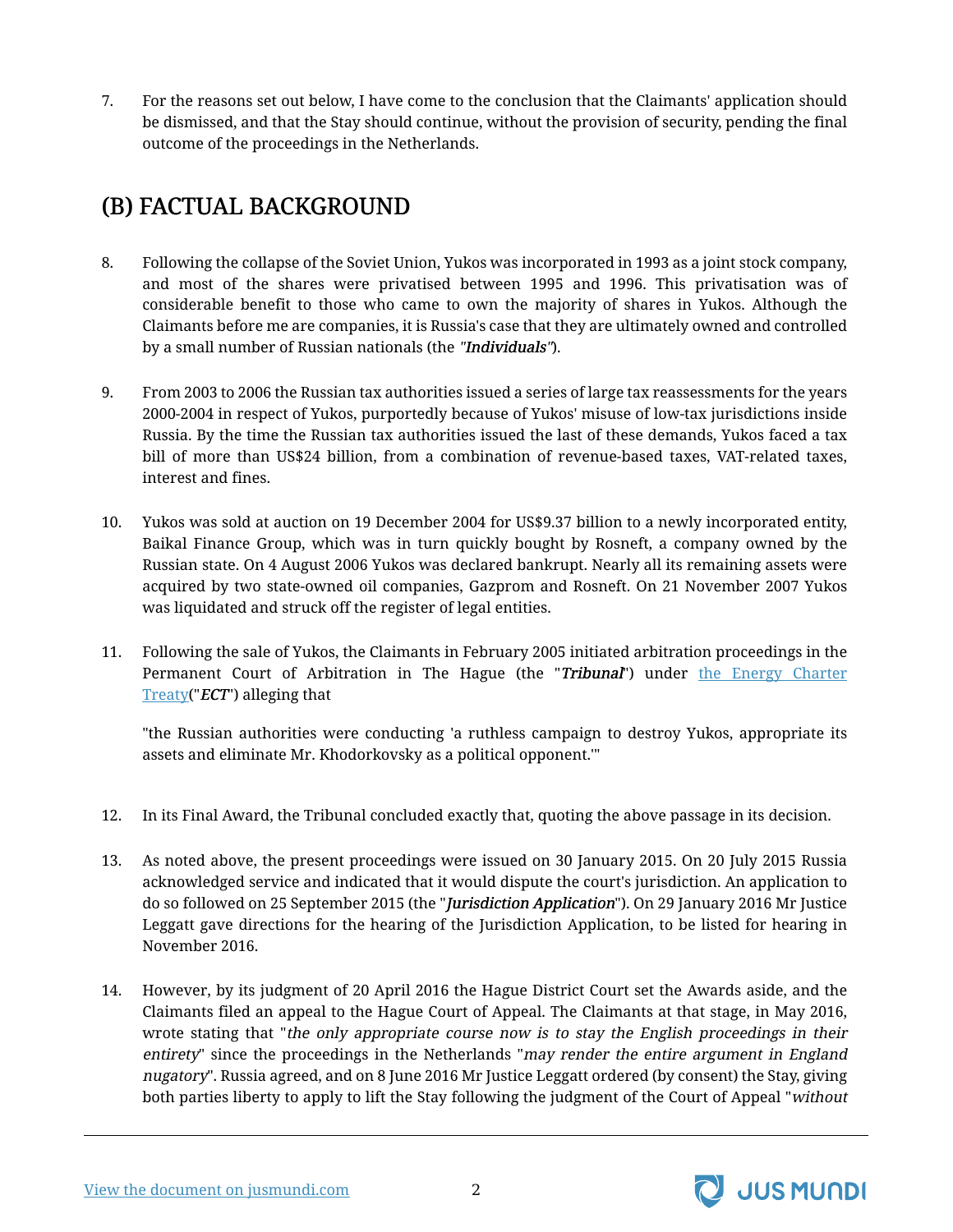showing a change of circumstances". That reflected a compromise, Russia having proposed that the proceedings be stayed until the final outcome of the proceedings in the Netherlands, and the Claimants that the Stay should remain in place only until the judgment of the Hague Court of Appeal.

- 15. On 18 February 2020 the Hague Court of Appeal, after considering the matter de novo, handed down judgment quashing the Hague District Court's decision and reinstating the Awards. On 17 April 2020 the Claimants requested leave to enforce the Awards in the Netherlands, which was granted on 28 April 2020.
- 16. On 15 May 2020 the Defendant initiated a cassation appeal before the Dutch Supreme Court (the "Cassation Appeal"). This was declared admissible on 19 June 2020.
- 17. The Defendant also applied to suspend enforcement of the Awards in the Netherlands pending the outcome of the Cassation Appeal (the "Suspension Application"). On 13 November 2020 Procurator General Vlas issued an Opinion recommending the Suspension Application be dismissed (the "PG Opinion"). The Dutch Supreme Court denied the Suspension Application on 4 December 2020 (the "Suspension Judgment").
- 18. It is common ground between the Dutch law experts that the Dutch Supreme Court is likely to hand down judgment in the Cassation Appeal by the end of 2021/early 2022. There is the potential for a reference to the CJEU to be required, in which case final judgment following that reference would not be handed down for the best part of 3 to 4 years.
- 19. In the present English proceedings, the Claimants on 11 June 2020 wrote to Russia proposing that the Stay be lifted by consent. This was refused on 19 June 2020.
- 20. On 6 July 2020 the Claimants filed and served the present application. They ask the court to order that the Stay be lifted and the proceedings continue. Alternatively, they ask that any continuation of the Stay be made conditional on Russia providing security in an appropriate amount, which they propose should be US\$7 billion. Russia submits that that stay should continue pending the outcome of the Cassation Appeal, and that no security can or should be ordered.

#### <span id="page-4-0"></span>(C) THE CASSATION APPEAL

21. It is necessary, for reasons that will become apparent, to set out in some detail the grounds of appeal in the Cassation Appeal. At this stage I do so only in overview.

## <span id="page-4-1"></span>(1) The Cassation Appeal

- 22. In the Cassation Appeal Russia relies on seven main grounds.
- 23. First, Russia says the Awards were procured by a fraud on the Tribunal by the Claimants, including false evidence given before the Tribunal and failure to disclose key documents. These alleged frauds

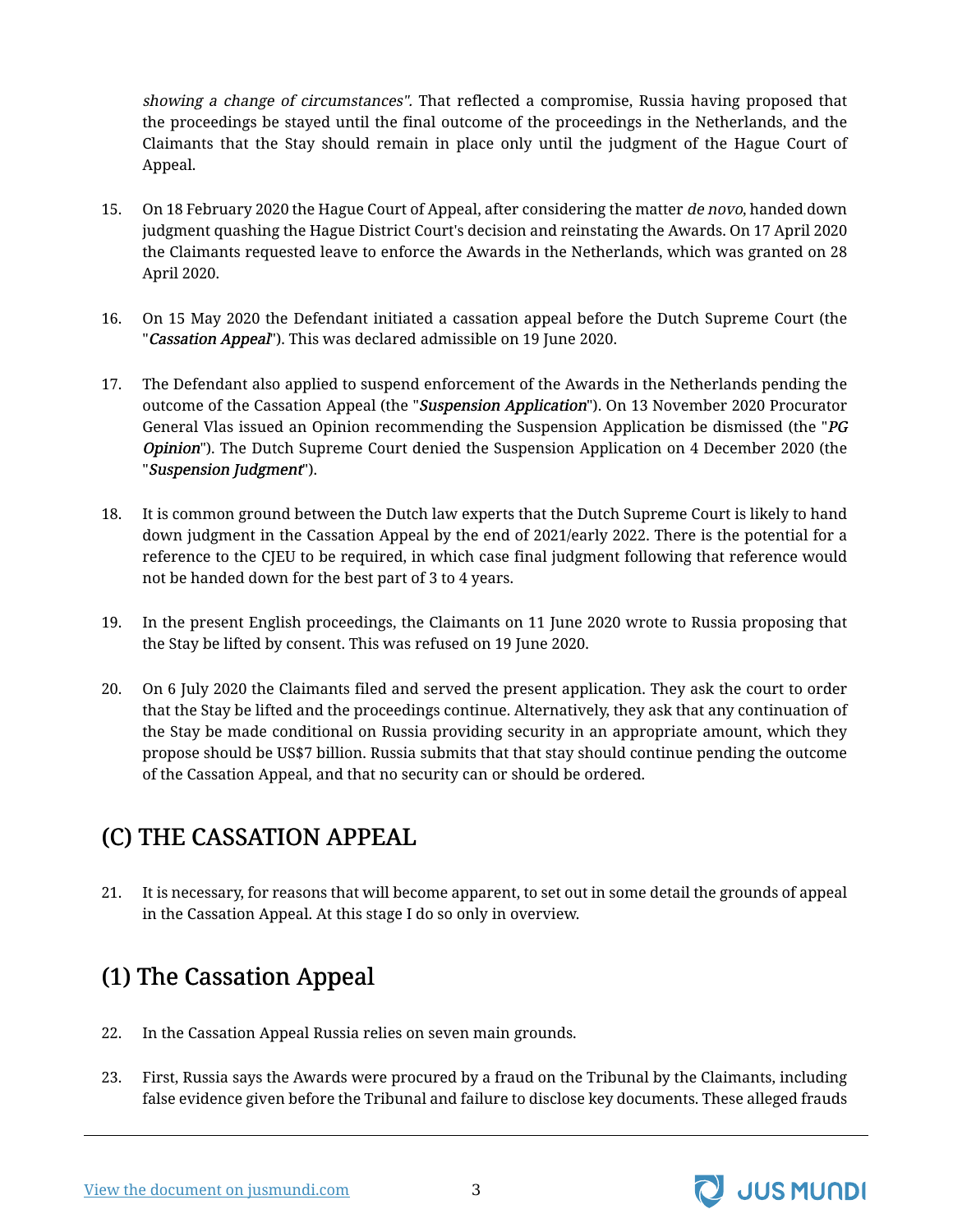are said to have come to light after the Hague District Court's judgment. The Dutch Supreme Court is asked to assume these allegations to be true, and to determine whether that would be grounds to set aside the Awards under Dutch law.

- 24. This ground raises an issue of Dutch procedural law. Dutch law contains provision for 'revocation' proceedings under Article 1068 of the Dutch Code of Civil Procedure ("DCCP"), which have a time limit of three months from the discovery of the fraud and fall under the unique jurisdiction of the Court of Appeal. The proceedings on foot in The Hague, however, are 'setting-aside' proceedings under Article 1065 DCCP, with a different time limit and procedural track. The Hague Court of Appeal held that it would side-step the different procedural requirements if Russia's fraud claim could be raised in the present setting-aside proceedings.
- 25. Secondly, Russia contends that the Tribunal had no jurisdiction because Russia did not ratify the ECT. It agreed only to apply it on a provisional basis under [Article 45\(1\) of the ECT](https://jusmundi.com/en/document/h/clljWVJHbGxISEg0VUZMdWNJazE2TnJ3Mmxwb2NlQ1R3cmNjQXR1UDFhaUg5bDhhczBqUjlmYmVtWWhITFNjK3dCV0JaSFlDK3BFbFIyL0xvSHhiR2sxdnZtV2R3TDJsQUR2Q0hoUUhPeWlwUFRXK0ZmSTJDNUVyTytCd1RRNTNjZ05Tdy9FMGVhb3p3Ky9uOE9DSXdBPT0=), and pursuant to that Article the ECT's provisions apply to Russia only "to the extent that such provisional application is not inconsistent with its constitution, laws or regulations." Russia argues that the dispute resolution provision in ECT Article 26, pursuant to which the Awards were made, is inconsistent with Russian law, including because disputes of a public law nature cannot be arbitrated in Russia. The Hague District Court accepted this argument.
- 26. Thirdly, Russia argues that the Claimants are not "investors" for the purposes of the relevant provisions of the ECT, and their interests in Yukos are not "investments", because the Claimants are shell companies or proxies for Russian nationals (the Individuals) who invested Russian money into a Russian business. The ECT, it is argued, has no applicability to this situation, where no foreign capital was invested into Russia.
- 27. Fourthly, Russia says the Claimants acquired their shares in Yukos illegally following the collapse of the Soviet Union, and that their investments are not protected by the ECT. The Tribunal therefore had no jurisdiction, and in any event the Awards are contrary to Dutch public policy which does not permit the Claimants to benefit from their own wrong. Russia alleges four categories of wrongdoing by the Individuals, said to be closely related to their ownership and control of the Claimants, taking the form of illegal acquisition of Yukos by the Individuals, by tax evasion and obstruction of justice. Russia argues that the Hague Court of Appeal was wrong to hold:

i) that the Claimants' investments in Yukos were *prima facie* protected by the ECT notwithstanding these allegations of wrongdoing (which it did not determine): Russia says it cannot have been the intention of the contracting states to confer protection on illegal investments, noting that the purposes of the ECT are to promote "long-term cooperation in the energy field, based on complementarities and mutual benefits" and "to strengthen the rule of law", and citing a statement by the European Commission that "Investment" within the ECT includes all investments "made in accordance with the applicable law and the domestic law of the host Contract Party";

ii) that there was insufficient link between the Individuals' alleged wrongdoing and the Claimants' acquisition of shares in Yukos: Russia says the Hague Court of Appeal wrongly focused only on the final prior transaction by which the Claimants acquired their shares even though each stage in the chain of transactions was controlled by the Individuals, and even though (according to Russia) the main motivation for incorporating two of the Claimants in Cyprus was to evade tax; and

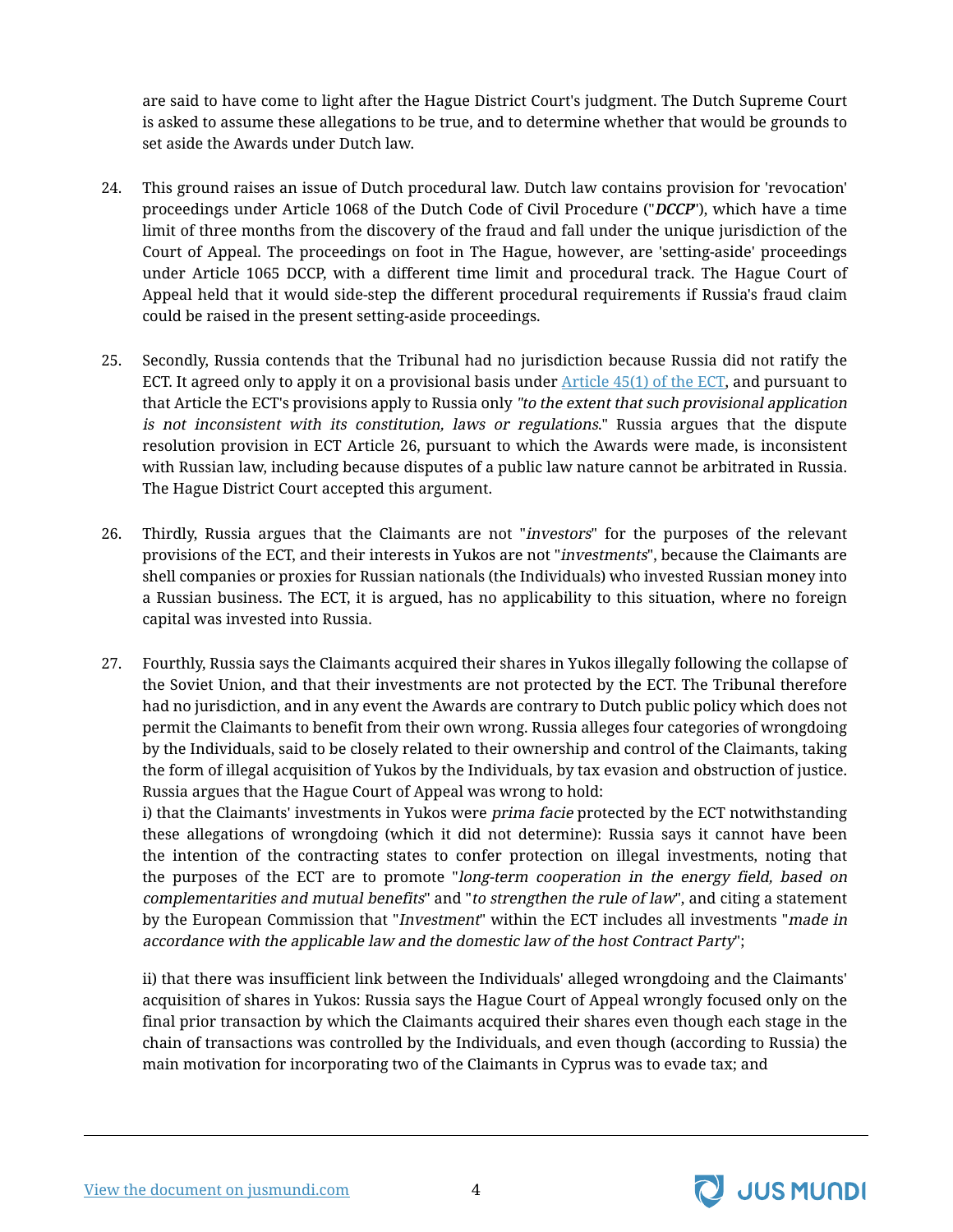iii) that the alleged unlawful conduct did not justify setting aside the Awards as contrary to Dutch and EU law public policy because it was too distant from the Claimants' acquisition of shares in Yukos.

- 28. Fifthly, Russia argues that the Tribunal failed to refer any of the issues in dispute in the arbitration to the relevant Competent Tax Authorities within the meaning of ECT Article 21(5)(b)(i), and therefore exceeded its mandate. The Tribunal accepted that Article 21(5)(b)(i) was engaged, but refused to make such a reference on the basis that any such reference would be "an exercise in futility". The Hague Court of Appeal considered that failure not to be sufficiently serious to justify setting aside the Awards. I should record in this context a specific point made by the Claimants, namely that Russia has chosen not to challenge the Hague Court of Appeal's conclusion that Article 21 is not a provision that qualifies Russia's offer to arbitrate, and is therefore incapable of affecting the Tribunal's jurisdiction under the ECT. On that basis, the Claimants submit that any argument over the precise meaning of Article 21 is academic for the purposes of the Cassation Appeal.
- 29. Sixthly, Russia says the Tribunal violated its mandate and was irregularly composed because essential parts of its role were improperly delegated to an informal 'assistant', including the drafting of parts of the Awards.
- 30. Seventhly, Russia contends that the Tribunal wrongly overlooked evidence that Yukos used sham companies located in the low tax region of Mordovia in Russia to evade taxes, and that the Hague Court of Appeal proceeded on an incorrect reading of the Awards, the evidence and the parties' consensus in rejecting this argument.

#### <span id="page-6-0"></span>(2) Procurator General's Opinion

- 31. The evidence includes a sworn English translation of the PG Opinion dated 13 November 2020 relating to the Suspension Application. The opinion includes commentary on the merits of Russia's substantive grounds of appeal, applying the relevant test for suspension of enforcement under Dutch law. Throughout this judgment where I refer to documents whose originals are in Dutch, I use the translations provided to the court by the parties.
- 32. As regards the level of review and test to be applied, the Procurator General states: "3.3 As regards the assessment of the suspension application, therefore, the standard to be applied breaks down into two independent elements of which the suspension court will have to form a picture. First of all, the court will need to assess the probability of success of the claim for setting aside. Secondly, the court must balance the parties' interests. I will discuss these two elements in succession.

...

3.5 Accordingly, the suspension court must exercise reticence in its provisional decision. A comparison can be made with the test to be applied in assessing whether the leave to enforce an arbitral award should be refused (Article 1063(1) DCCP). The purpose of that provision, too, is to

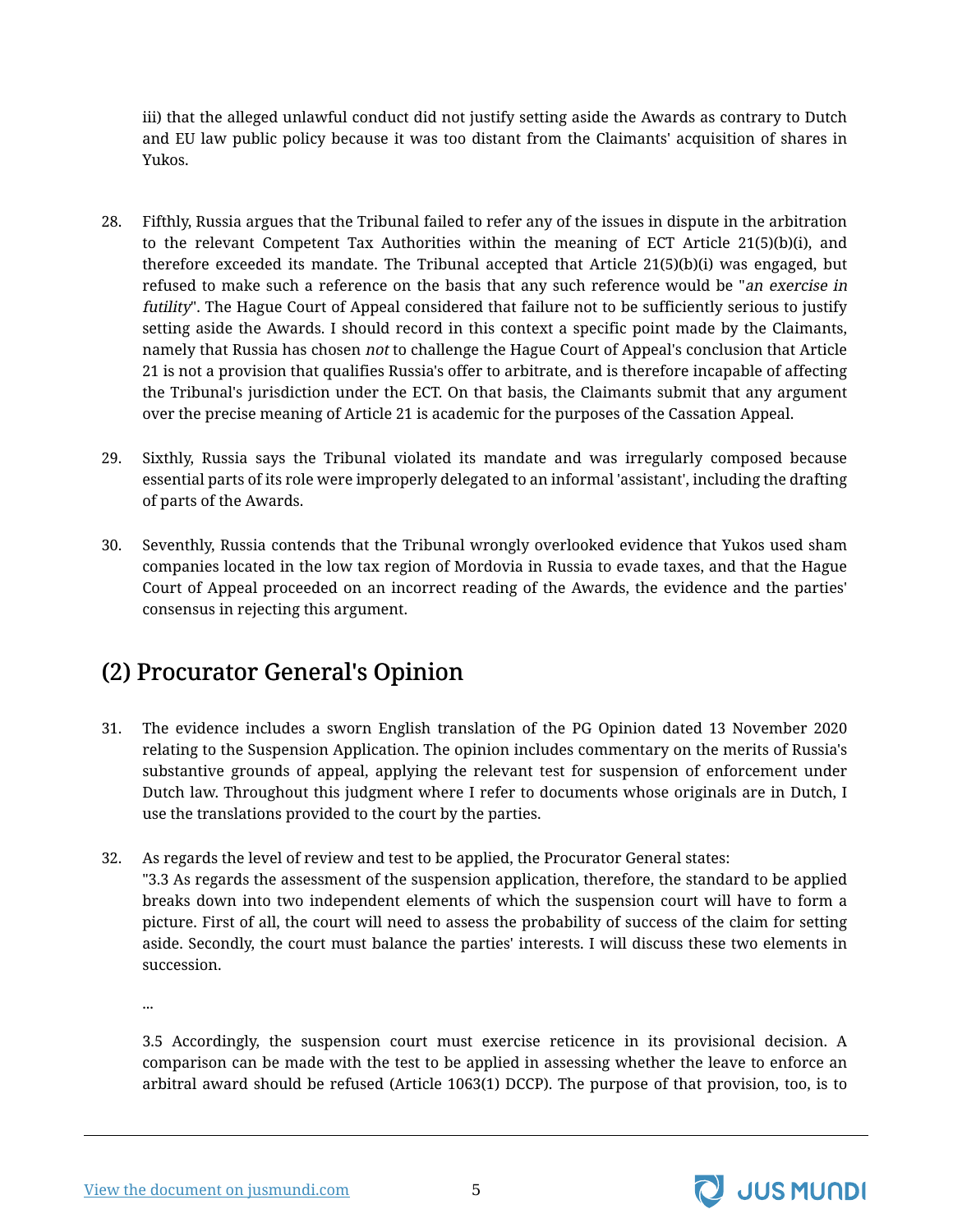prevent an arbitral award that might be set aside from being enforced without the court having to conduct an extensive examination to that end. Article 1063(1) DCCP read[s] as follows:

'1. The president of the District Court may only refuse enforcement of an arbitral award if the award, or the manner in which it was made, manifestly violates public policy or good morals (…)'

It follows from the legislative history of this provision that the examination to be conducted by the president must be 'summary'. The violation of public policy or good morals will need to be prima facie evident from the arbitral award. This is also apparent from the use of the word 'manifestly' in the provision quoted. With effect from 1 January 2015, Article 1063(1) DCCP was amended. This amendment was not intended as a substantive change, but was an attempt to express the summary nature of the examination in the legislative text as well. Article 1063(1) (new) DCCP currently read as follows:

'1 The Preliminary Relief Judge of the District Court may only refuse enforcement of the arbitral award if a summary examination has led him to conclude that it is likely that the award will be set aside on one of the grounds mentioned in Article 1065(1), (…)' (my italics, Advocate General)

3.6 How does the fact-finding court perform the assessment of Article 1066 DCCP? In case law, the assessment of Article 1066 DCCP and that of Article 1063 DCCP are fairly in tandem. For example, in a 1993 judgment, the Groningen District Court used as its point of departure that the assessment of a suspension application must go into the question of 'to what extent the claim to set aside the arbitral award has any probability of success, in which respect the District Court may confine itself to a summary estimation of the probability of success'. The Court of Appeal of The Hague assessed whether the applicant had 'provisionally, had plausibly' that its claim for setting aside had 'a high probability of success'. According to the Court of Appeal, this was not the case because a very complex issue was presented in the setting-aside proceedings that concerned a special situation without precedents. Another aspect taken into consideration was that one of the positions argued by the applicant had already been examined *and* rejected by various arbitral tribunals and a judicial body. The Amsterdam Court of Appeal did consider a suspension application eligible for award, because the arbitral award had not been signed by all arbitrators and a new page had been added to the award after it had been rendered, regarding which it was unclear whether all arbitrators had agreed to it. The Breda District Court granted a suspension application because no reasons whatsoever were stated for a specific division. In these latter two cases, the flaws in the arbitral award could be established in a summary examination.

"3.7 The probability of success of the setting-aside claim should therefore not be examined thoroughly in the context of a suspension application; only whether the reliance on a setting-aside ground already appears justified at first glance needs to be considered … suspension will only be an option when it is plausible that setting aside will follow, in other words where there is a high probability of setting aside. There is no reason for the suspension in the event that the grounds put forward for setting aside pertain to a position that was already previously rejected in the proceedings or in the event of a very complex issue that cannot be assessed without thorough examination." (footnotes omitted)

The Dutch Supreme Court set the test out in slightly shorter form in its suspension judgment:

"3.3.2 The suspension application on the basis of Article 1066(2) (old) DCCP is aimed at obtaining a provisional measure. In its decision on that suspension application, the court must make a

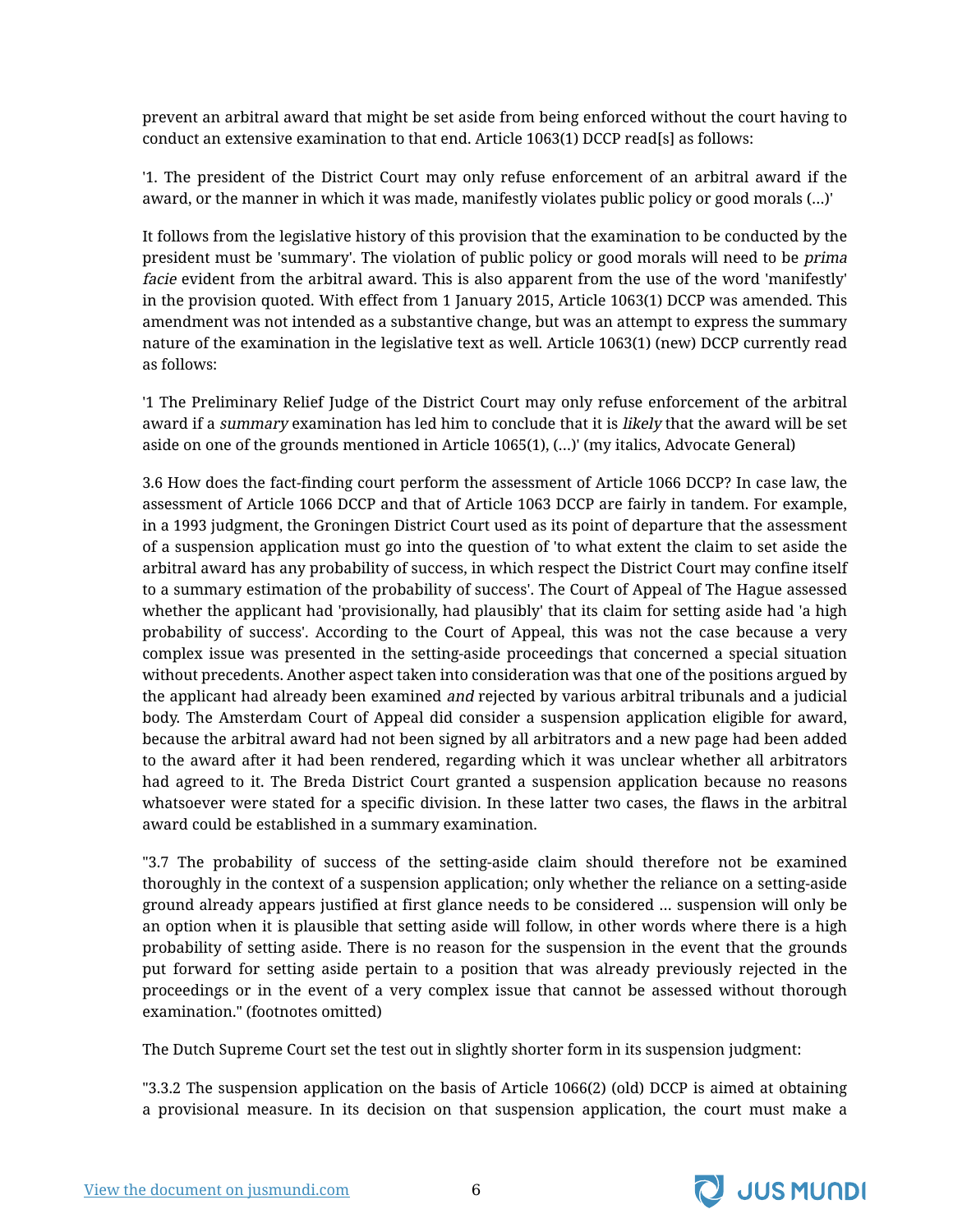provisional assessment of the claim for setting aside the arbitral award and, in addition, balance the interests of the parties. In making this provisional assessment, the court will have to assume that the claim for setting aside can only succeed if a ground for setting aside as referred to in Article 1065 (old) DCCP is present.

If, in the setting aside proceedings, the court in the previous instance has already rendered a decision on the claim for setting aside, the court that decides on the suspension application must take that decision into account. This entails that in the event that the court in the setting aside proceedings denied the claim for setting aside, the court deciding on the suspension application must observe more restraint than in the case in which the court in the setting aside proceedings has not yet given a decision." (footnotes omitted)

- 33. The PG Opinion highlights two further constraints relevant to the suspension decision.
- 34. The first concerns statutory restrictions on the powers of the Dutch Supreme Court in relation to the substantive Cassation Appeal itself, imposed by Article 79(1) of the Judiciary (Organisation) Act. Unlike the Court of Appeal in the Netherlands, which considers cases on a full de novo basis, there are significant limits on the Dutch Supreme Court's jurisdiction. In particular, it has very limited jurisdiction to consider questions of fact as opposed to law. Questions of foreign law are classified for these purposes as questions of fact. As a result, the Supreme Court can review the Court of Appeal's decision on questions of Russian law or other questions of fact only to the extent that:

i) the Court of Appeal's reasoning is internally inconsistent or incomprehensible, for example where the reasoning is based on a logical fallacy such as a non sequitur, where the established facts and circumstances allowed one irrefutable conclusion to be drawn, or where the Court of Appeal wrongly assumed that certain facts or arguments compelled or precluded a certain conclusion;

ii) the Court of Appeal's reasoning contains an obvious mistake; or

iii) the Court of Appeal failed to address essential arguments advanced by the parties.

- 35. The Procurator General notes that in general, complaints about the interpretation of the arbitration agreement are closely related to the facts, which means complaints on findings of fact will not have a high probability of success in cassation proceedings.
- 36. Secondly, when ruling on a suspension application the Dutch Supreme Court has to take into account whether reliance on a certain ground of appeal will succeed even following any necessary remittal of the matter to the lower courts. It is not only the Cassation Appeal whose merits are being provisionally assessed, but the likely end result of the claim were that appeal to be successful.
- 37. I refer in more detail later to the Procurator General's opinion in relation to Russia's grounds 1-3, but here give a very brief overview of his provisional assessment of all seven grounds of appeal. In short, he concluded that none of the grounds of appeal could provisionally be regarded as having sufficient strength as to justify suspension of enforcement of the Awards.

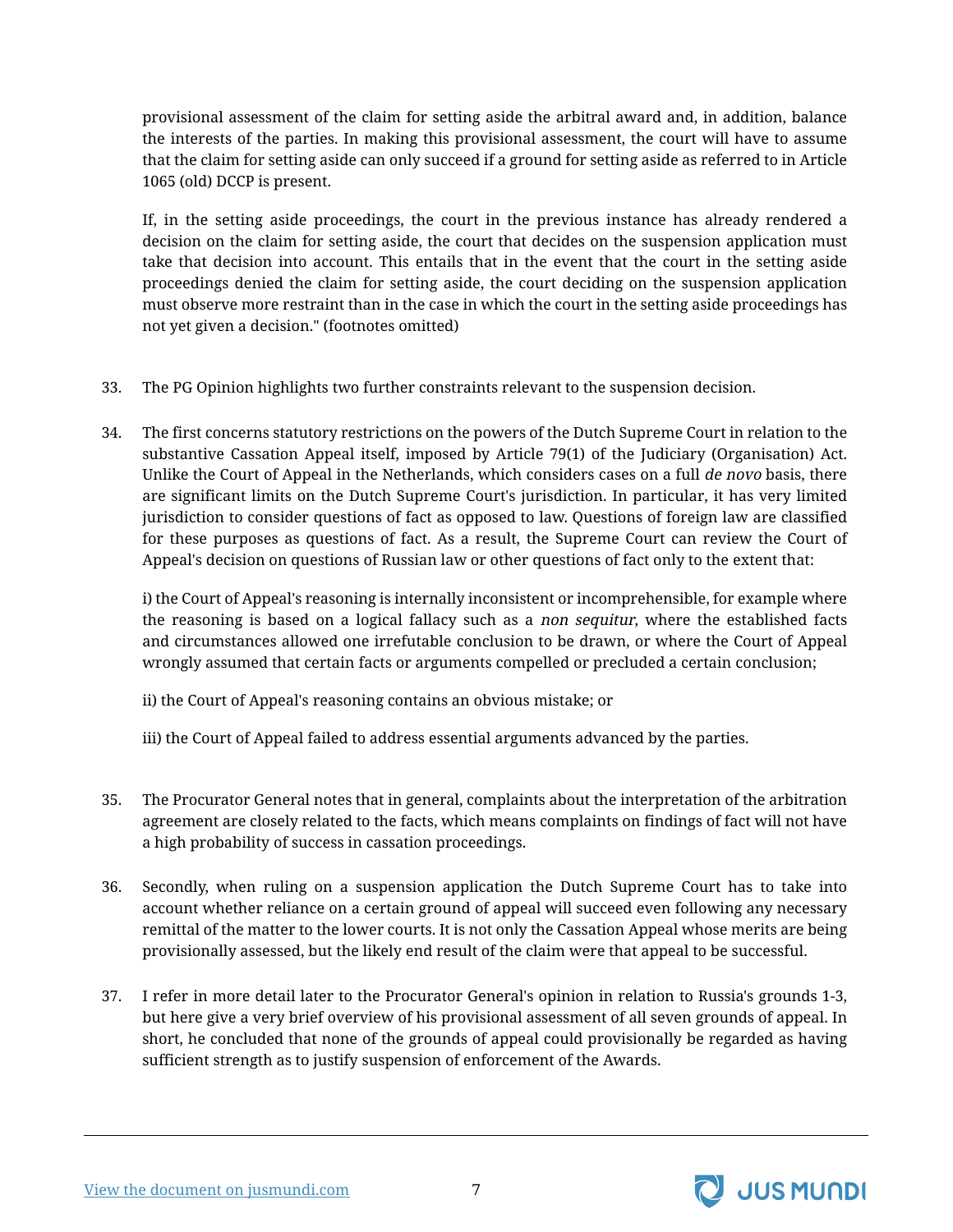38. On Ground 1, the Procurator General offers the provisional opinion that "the existence of separate revocation proceedings with its own time limits indeed indicates that these proceedings must be followed exclusively" (§ 4.15). He adds that:

"I believe that the matter is irrelevant in the context of the assessment of the suspension application, as the issue at hand is not whether fraud is a setting-aside ground … but whether such reliance would have been successful and would have led to the setting aside of the arbitration awards. Nothing can be said on this provisionally, because the Court of Appeal did not assess this matter at all. For that reason as well, it is not provisionally plausible that this part has a high probability of success."

- 39. The Procurator General notes that ground 2 concerns complex matters of treaty interpretation, and so is not suitable for provisional and summary examination. In addition, it raises issues of Russian law decided by the Court of Appeal, with the result that "When examining these complaints, the limits of Article 79(1) Judiciary (Organisation) Act soon come into view, so that their probability of success does not seem high."
- 40. The Procurator General deals with Grounds 3 and 4 together, noting that "the issues raised by these parts are complex to such an extent that they are not suitable for <sup>a</sup> provisional and summary decision within the context of the assessment of the suspension application". Both grounds raise issues of interpretation of the ECT. The Procurator General states that the Hague Court of Appeal discussed these issues and in his view applied the right standard, and concludes that it is not 'provisionally plausible' that these grounds 'will have a high probability of success'.
- 41. On Ground 5, the Procurator General states that Russia put it in terms of the statutory gateway in Article 1065(1)(c) DCCP, viz that the Tribunal violated its mandate. The Procurator General notes that a court should be reticent in its assessment of whether the Tribunal violated its mandate, and there is a careful balance of interests which is the reserve of the fact-finding court, which means cassation appeals on this gateway will not readily succeed. Insofar as Russia makes allegations of bias and deprivation of the right to be heard, the Procurator General states that these have been "insufficiently elaborated", and there is not a provisional high probability of success.
- 42. As to Ground 6, the Procurator General states of its three sub-complaints that, respectively, there is "no interest in this cassation complaint", it is not "well-founded", and it is based on a finding of fact which "in principle, cannot be challenged in cassation".
- 43. The Procurator General considers that Ground 7 lacks a high probability of success because reasons were given by the Hague Court of Appeal, with references to the context in which the Tribunal delivered the Final Awards.

# <span id="page-9-0"></span>(3) Suspension Judgment

44. I was provided with a sworn English translation of the Suspension Judgment of 4 December 2020. This sets out provisional views on the merits of the Cassation appeal, which I consider in more detail later in relation to Grounds 1 to 3. In very brief overview, the court's provisional assessments were



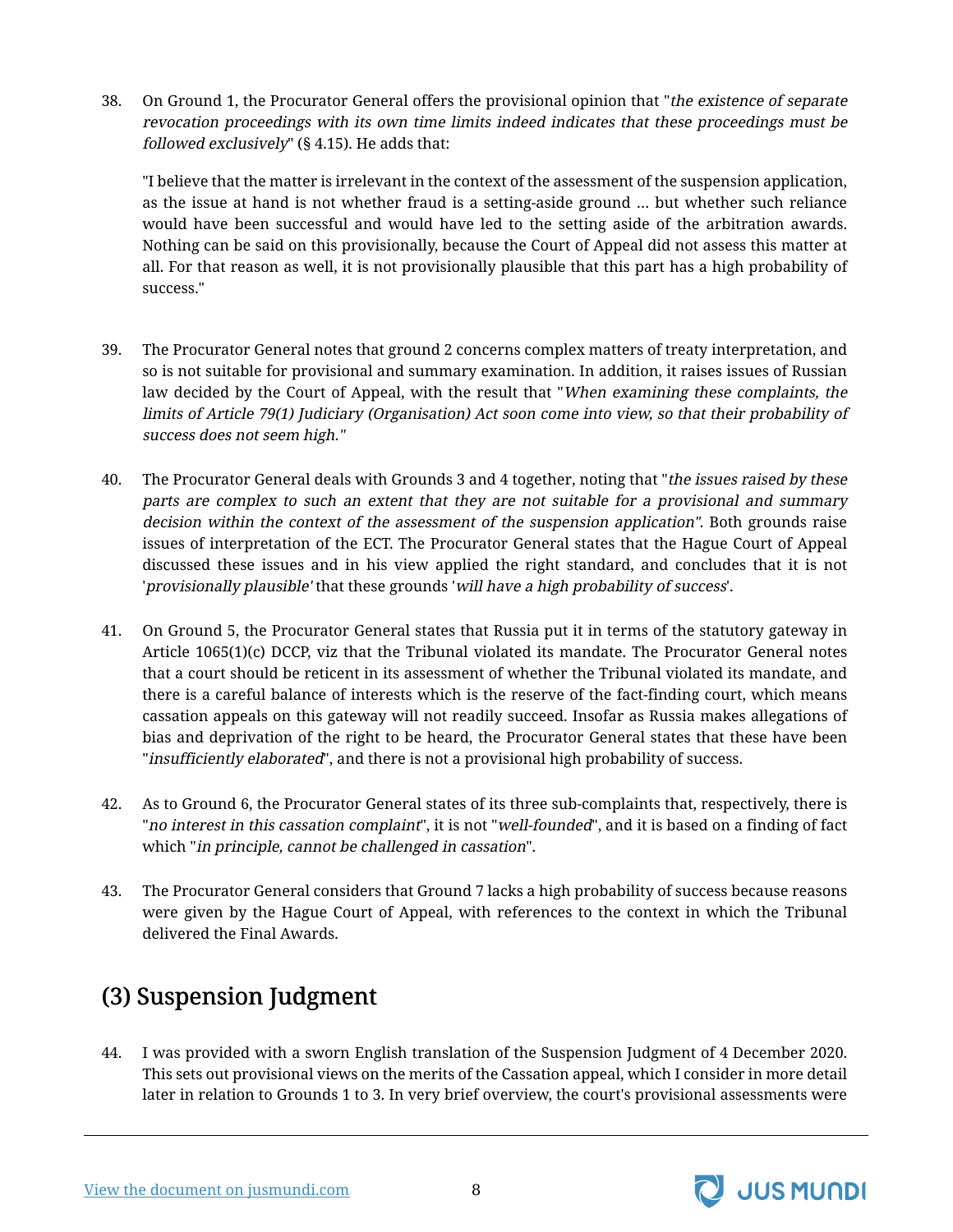that:

i) Ground One : the Supreme Court notes the Hague Court of Appeal's reasoning on the different time limits and competent courts under the two procedures, and that the procedural mechanisms would be circumvented by allowing the additional fraud claim to proceed; it concludes that the probability that this complaint will succeed and lead subsequently to setting aside the Awards is not sufficient to justify suspension of the enforcement;

ii) Ground Two : bearing in mind that Article 79 prevents the Supreme Court from annulling the Court of Appeal's findings as to Russian law, this Ground is assessed provisionally as not having the requisite probability of success to suspend the awards;

iii) Ground Three : the Court of Appeal provisionally did not incorrectly interpret the ECT, and provisionally its judgment is not incomprehensible;

iv) Ground Four : the Hague Court of Appeal gave two independent reasons as to why illegal conduct at the time of acquiring Yukos' shares did not lead to a lack of jurisdiction on the part of the Tribunal;

v) Ground Five : it is not "plausible" that Russia suffered a disadvantage because matters were not referred to the Russian tax authorities; as to referrals to the UK and Cyprus tax authorities, the Hague Court of Appeal decided that these were not "relevant" tax authorities, a finding not challenged on cassation;

vi) Ground Six : the Court of Appeal assumed that the assistant had written some of the award, but that does not mean they were involved in the decision-making; and

vii) Ground Seven : the Court of Appeal provided two grounds on which it based its conclusion, and it cannot be said that the Court of Appeal's judgment did not provide a valid explanation for rejecting Russia's contention that Yukos used low-tax jurisdictions to evade tax.

## <span id="page-10-0"></span>(D) RUSSIA'S CLAIM TO STATE IMMUNITY

- 45. Russia when acknowledging service of these proceedings indicated that it would dispute the court's jurisdiction to hear the Claimants' claims under the 1996 Act; and (following an extension of time) Russia issued its jurisdiction challenge on 25 September 2015. Some evidence was served, and Leggatt J on 29 January 2016 gave directions for a hearing listed for November 2016 to determine the jurisdiction challenge. The parties agreed a list of the issues to be resolved in that connection.
- 46. The Stay stayed all proceedings in the case, and set aside the directions given by Leggatt J pending further order of the court following a lifting of the Stay.
- 47. Russia relies on section 1 of the State Immunity Act 1978 ("*SIA*"):

"(1) A State is immune from the jurisdiction of the courts of the United Kingdom except as provided in the following provisions of this Part of this Act."

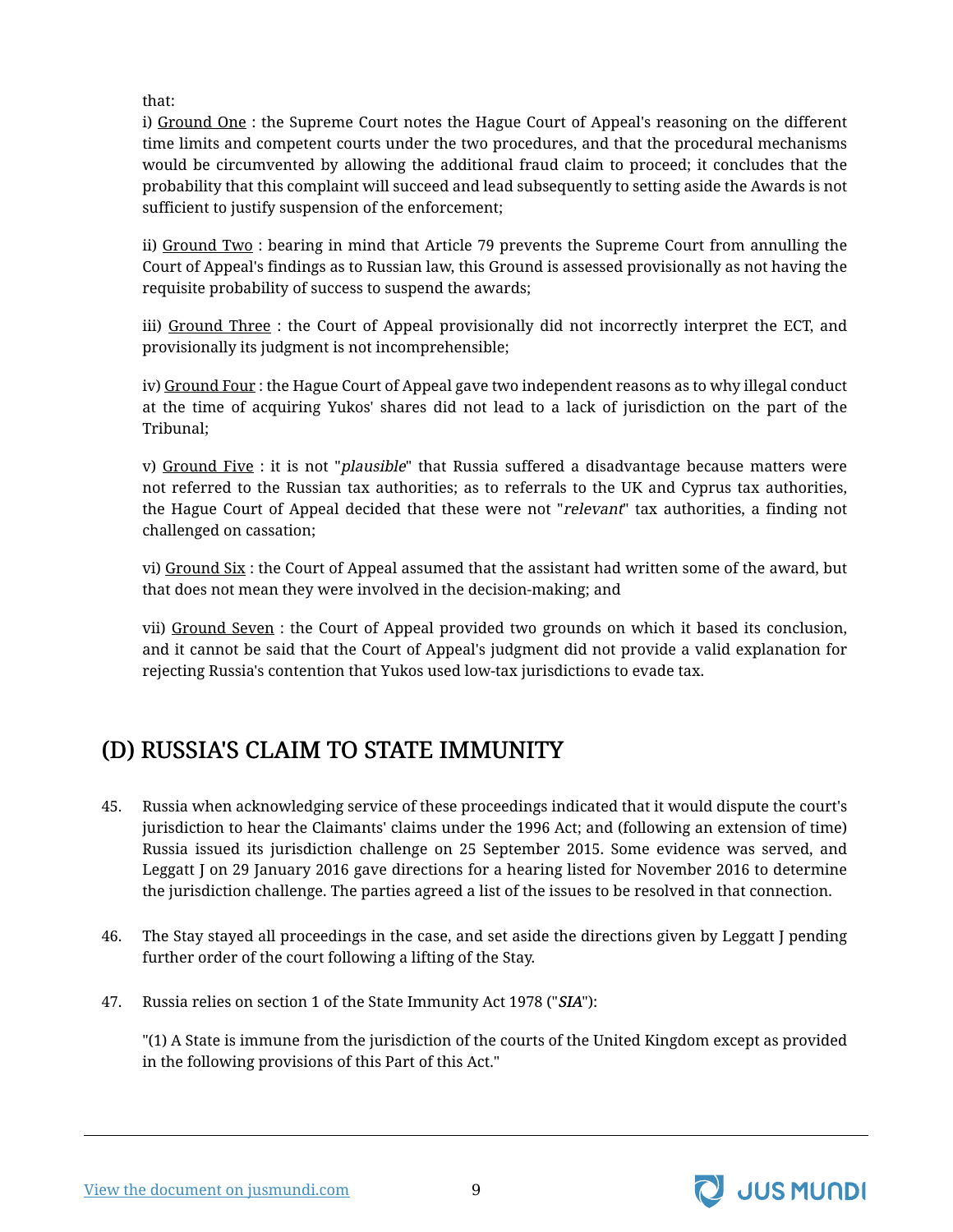- 48. The Claimants rely on the exception in SIA section 9(1): "Where a State has agreed in writing to submit a dispute which has arisen, or may arise, to arbitration, the State is not immune as respects proceedings in the courts of the United Kingdom which relate to the arbitration."
- 49. Russia submits that it did not agree in writing to submit the present dispute to arbitration because: i) Russia did not ratify the ECT but agreed to apply it provisionally under Article 45(1) to the extent that such provisional application was not inconsistent with Russian law. The dispute settlement clause in ECT Article 26 is inconsistent with Russian law, which does not permit the arbitration of disputes involving issues of public law or tax. Russia therefore did not agree to arbitrate;

ii) the Claimants are not "*Investors*" and their acquisition of Yukos did not involve "*Investments*" within the meaning of ECT Articles  $1(6)$  and  $1(7)$ , and there is not a dispute "between a Contracting" Party and an Investor of another Contracting Party" under Article 26, because the Claimants are shell company proxies for the Individuals and they did not inject any foreign capital into Russia in acquiring Yukos; and

iii) the Tribunal had no jurisdiction pursuant to ECT Article 21(1), which provides that "*Except as* otherwise provided in this Article, nothing in this Treaty shall create rights or impose obligations with respect to Taxation Measures of the Contracting Parties". Key issues in the arbitration involved considering whether Russia's actions in assessing and enforcing Yukos' tax liabilities were legitimate, and the arbitration therefore fell outside the scope of the ECT. The issues in the Arbitration fall outside the exception provided for in Article 21(5); alternatively, if *prima facie* within that provision, the jurisdiction of the Tribunal was conditional on it referring questions to the relevant tax authorities, which it failed to do. (Article 21(5) applies the expropriation bar in Article 13 to taxes, but goes on to provide a mechanism for referral of issues to the relevant competent tax authorities whenever an issue arises under Article 13 as to whether a tax constitutes an expropriation or whether a tax alleged to constitute an expropriation is discriminatory.)

- 50. It will be obvious that these grounds involve substantial overlap with Russia's challenge to the Award in the Dutch courts. Arguments (i) and (ii) above are (as the Claimants accept) the same as Russia's Grounds 2 and 3 in the Cassation Appeal. Argument (iii) overlaps with Ground 5.
- 51. It is the Claimants' position that the Dutch Court of Appeal's decision, in substance by reason of issue estoppel, precludes Russia from advancing arguments (i) and (ii) as objections to the jurisdiction of the English court; and (as emerged during oral submissions) that if the English court accedes to that submission and assumes jurisdiction over Russia, then it should make no difference if the Dutch Supreme Court later reverses the Court of Appeal on the relevant issues. In relation to argument (iii), the Claimants' position is that Russia has not appealed from the Dutch Court of Appeal's decision that the measures imposed on Yukos were not *bona fide* taxation measures, so it would be an abuse of process for Russia to seek to relitigate that issue in this court.
- 52. The Claimants propose that the first thing that should take place in this court following listing of the Stay should be a case management hearing to give directions for a hearing to determine which issues Russia is permitted to argue on its jurisdiction challenge; and that "[i]n light of its findings at that hearing, the Court proceed to resolve the Jurisdiction Application, summarily for issues which

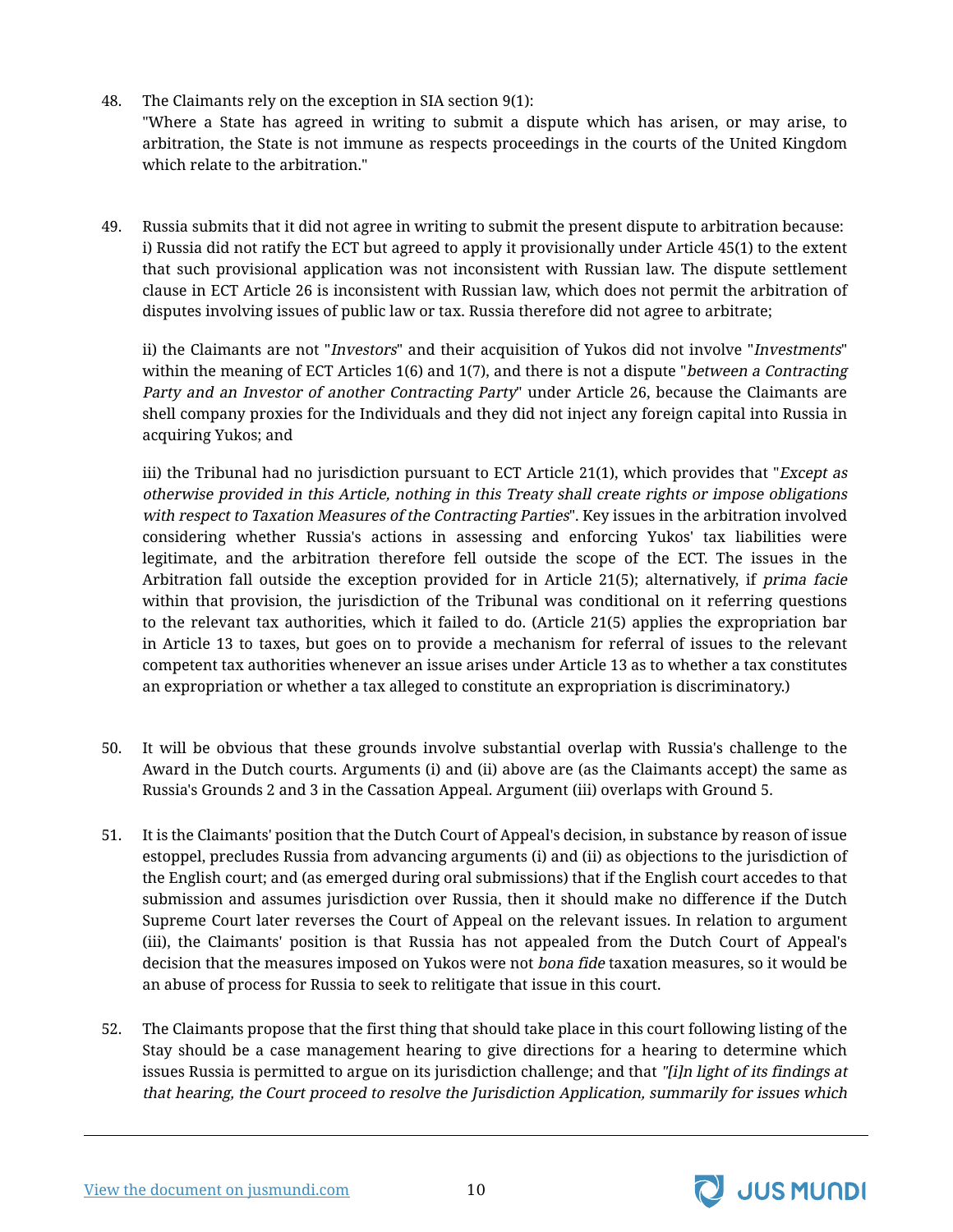[Russia] is precluded from re-arguing and upon <sup>a</sup> full hearing (or hearings) of the other issues raised in the Jurisdiction Application)".

#### <span id="page-12-0"></span>(E) APPLICABLE PRINCIPLES

- 53. Much of the law before me was common ground. The parties cited authorities relating to both the court's general case management powers under CPR 3.1, and the court's power to adjourn proceedings for the recognition or enforcement of an arbitration award, with or without security, under section 103(5) of the 1996 Act.
- 54. As to the legal basis for the Stay and the decision whether or not to lift it, the Claimants submit that: i) the court has a general power under CPR rule 3.1(7) to vary the 8 June Order so as to lift the Stay;

ii) the manner in which that power ought to be exercised necessarily depends on the relevant circumstances in which it was made, namely that (a) the Stay was agreed on the basis that it was to be imposed pending the Hague Court of Appeal decision, and (b) that decision having been made, the Awards have been reinstated and are presently enforceable (and are being enforced) in the arbitral seat;

iii) as a result, the substance of the issues now before the court is identical to that which would arise upon a defendant's application for an adjournment under section 103(5). The question is whether proceedings to enforce an arbitration award in this jurisdiction ought to be put on hold (either generally, or subject to a condition that the defendant put up appropriate security) by reason of an unresolved challenge to that award in the courts of the seat;

iv) as an alternative to lifting the Stay and allowing proceedings to continue, the court has the power under section 103(5) of the 1996 Act to keep the proceedings in abeyance and to require the provision of security as the price for doing so;

v) although section 103(5) is a power to "*adjourn*" enforcement proceedings, there is no reason of syntax or principle to treat that wording as being inapplicable where the court is considering whether to continue an existing adjournment rather than whether to impose a new one;

vi) there is also no significance to be attributed to the distinction between a "stay" and an "adjournment". Given that section 103(5) gives effect in English law to the provisions of the New York Convention (which were not drafted with peculiarities of English procedure in mind), it would be inappropriate to adopt a construction which resulted in the applicability of the section being dependent upon the precise procedural route by which the relevant issue of substance happens to come before this court;

vii) once section 103(5) is engaged (which it is in this case), the court has the power to order security "on the application of the party claiming recognition or enforcement" (i.e. the Claimants), and such an application is before the court; and

viii) alternatively, the court can and should arrive at a position which is materially identical to that which would have arisen on an application under section 103(5): if it concludes that any

[View the document on jusmundi.com](https://jusmundi.com/en/document/decision/en-veteran-petroleum-limited-v-the-russian-federation-judgment-of-the-high-court-of-justice-of-england-and-wales-2021-ewhc-894-wednesday-14th-april-2021) 11

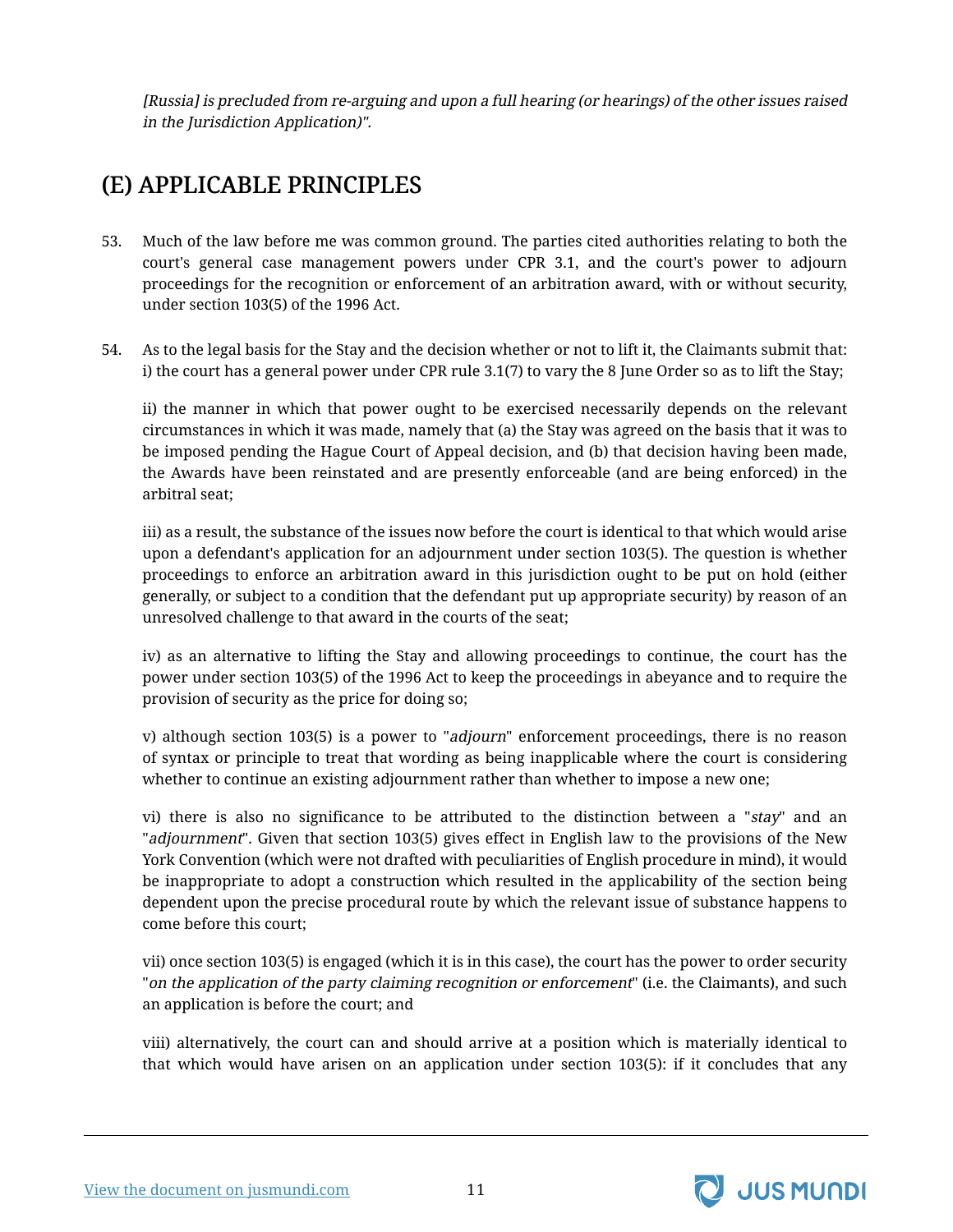continuation of the Stay ought (in principle) to be conditional upon the provision of security, then it should (a) lift the Stay; and (b) if requested to do so by Russia, immediately adjourn these proceedings under section 103(5), conditional upon Russia providing appropriate security.

- 55. Russia submits that, by reason of its unresolved claim to state immunity, the court's powers under section 103(5) are not available, and indeed for Russia to involve them by seeking an adjournment would be likely to amount to a submission to the jurisdiction. The correct legal analysis is therefore that the court is exercising its general case management powers in the context of proceedings in which Russia has challenged the jurisdiction based on state immunity.
- 56. I consider later, in the context of the power to order security, whether section 103(5) is engaged or not. For present purposes, however, it is common ground between the parties that the case law on section 103(5) is of assistance at least by way of analogy or guidance when considering whether or not to lift the Stay on whatever basis that might occur.

#### 57. Section 103 of the 1996 Act reads: "103.— Refusal of recognition or enforcement.

(1) Recognition or enforcement of a New York Convention award shall not be refused except in the following cases.

(2) Recognition or enforcement of the award may be refused if the person against whom it is invoked proves—

(a) that a party to the arbitration agreement was (under the law applicable to him) under some incapacity;

(b) that the arbitration agreement was not valid under the law to which the parties subjected it or, failing any indication thereon, under the law of the country where the award was made;

(c) that he was not given proper notice of the appointment of the arbitrator or of the arbitration proceedings or was otherwise unable to present his case;

(d) that the award deals with a difference not contemplated by or not falling within the terms of the submission to arbitration or contains decisions on matters beyond the scope of the submission to arbitration (but see subsection (4));

(e) that the composition of the arbitral tribunal or the arbitral procedure was not in accordance with the agreement of the parties or, failing such agreement, with the law of the country in which the arbitration took place;

(f) that the award has not yet become binding on the parties, or has been set aside or suspended by a competent authority of the country in which, or under the law of which, it was made.

(3) Recognition or enforcement of the award may also be refused if the award is in respect of a matter which is not capable of settlement by arbitration, or if it would be contrary to public policy to recognise or enforce the award.

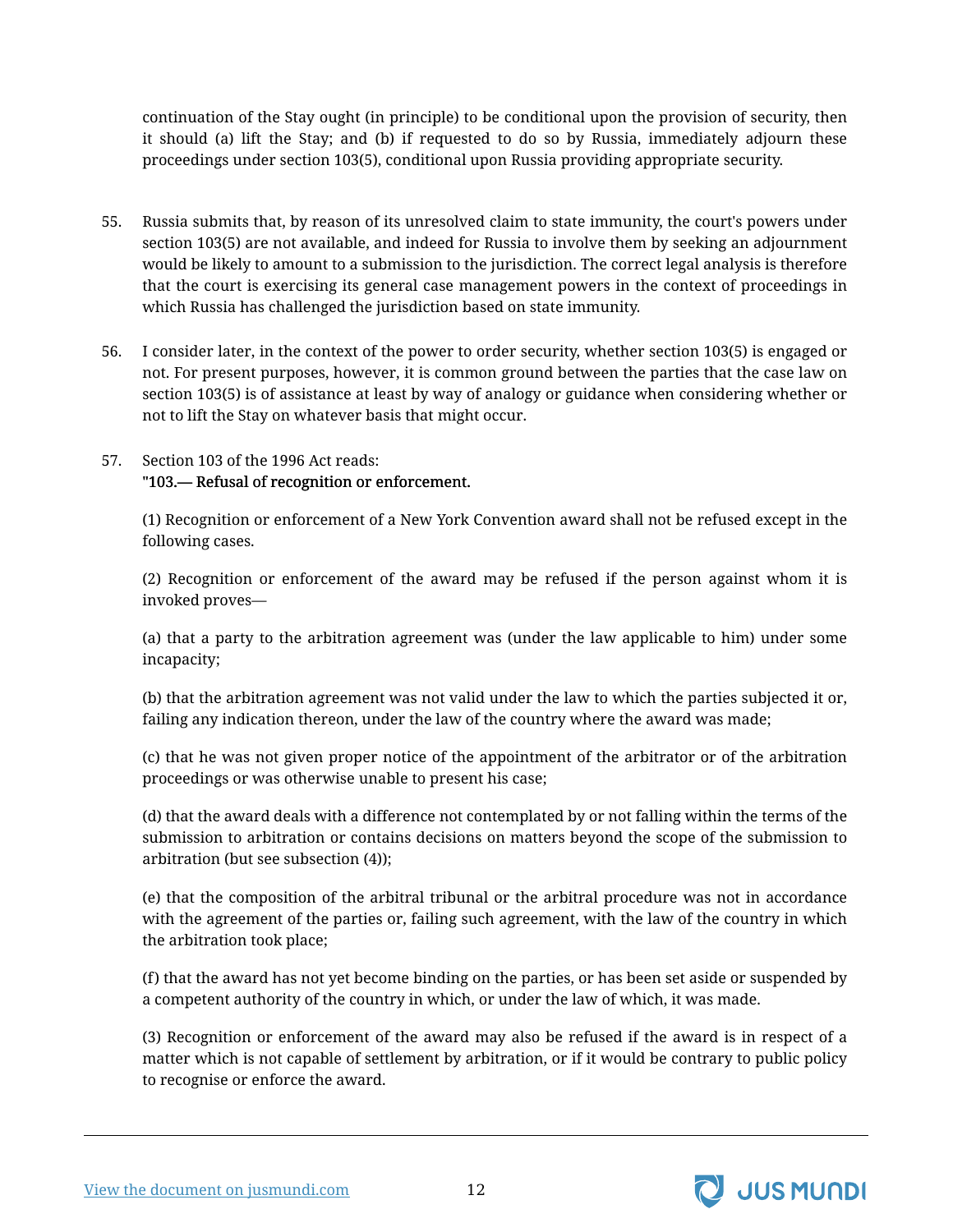...

(5) Where an application for the setting aside or suspension of the award has been made to such a competent authority as is mentioned in subsection (2)(f), the court before which the award is sought to be relied upon may, if it considers it proper, adjourn the decision on the recognition or enforcement of the award.

It may also on the application of the party claiming recognition or enforcement of the award order the other party to give suitable security."

- 58. Section 103 reflects [Articles V and VI of the 1958 New York Convention on the Recognition and](https://jusmundi.com/en/document/h/QU40cHZUZkJRUURFNUNJWUNndHJFdFdrdHhZSWZBTE04d2NyNTNwTzd2V2duWUJtOHZza3ltZUJSaUhVNXdFOExaYVowY0tWcnZHNGM1NHE3aHVGSmExb3B0MjRsUXpSazdZZk9PM0hHNWpvL2RJWTdHY3VBam44cllUUTc3bDF6TWkwY1ZCOXI5RGg5S0ZhRmN3WlBIeThCSGZUalVXUU9EQ2c1bGpHYWhremdFdjZoYVFraTFaeWMzQTcydEtacnNuS3hhTmhydE9JbE5HRmlrYjNvZz09) [Enforcement of Foreign Arbitral Awards.](https://jusmundi.com/en/document/h/QU40cHZUZkJRUURFNUNJWUNndHJFdFdrdHhZSWZBTE04d2NyNTNwTzd2V2duWUJtOHZza3ltZUJSaUhVNXdFOExaYVowY0tWcnZHNGM1NHE3aHVGSmExb3B0MjRsUXpSazdZZk9PM0hHNWpvL2RJWTdHY3VBam44cllUUTc3bDF6TWkwY1ZCOXI5RGg5S0ZhRmN3WlBIeThCSGZUalVXUU9EQ2c1bGpHYWhremdFdjZoYVFraTFaeWMzQTcydEtacnNuS3hhTmhydE9JbE5HRmlrYjNvZz09) The 1996 Act as a whole gives effect to the New York Convention, and comprises an overall scheme for the facilitation of the enforcement of arbitration awards. The scheme reflects a "pro-enforcement bias" (IPCO (Nigeria) Ltd v. Nigerian National Petroleum Corp [2005] EWHC 726 (Comm), [2005] 1 CLC 613 §§ 9-16 per Gross J ("IPCO"); Diag Human SE v. The Czech Republic [2014] EWHC 1639 (Comm) ("Diag") §§ 10-15 per Eder J; and PAO Tatneft v. Ukraine [2020] EWHC 3161 (Comm) § 72 (Sir Andrew Smith). A creditor to a New York Convention award "has <sup>a</sup> prima facie right to recognition and enforcement" (Yukos Oil Company v. Dardana Limited [2002] EWCA Civ 543, [2002] CLC 1120, per Mance LJ at [10]). The Claimants point out that by abolishing "*double exequatur*" (the principle that an arbitral award must have been enforced by the courts of the seat in order for it to be enforceable in other jurisdictions), the New York Convention eschews an approach based on automatic deference to the courts of the seat, in favour of one where the award creditor is presumptively entitled to enforcement, unless the award debtor is able to demonstrate that the case falls into any of the specific categories identified in Article V (which categories are themselves to be construed narrowly: see Diag § 12).
- 59. The strength of the presumption in favour of enforcement is underlined by the approach underlying the Convention and hence the 1996 Act: i) Recognition and enforcement are mandatory, subject only to the stated exceptions (as emphasised in Gater Assets Ltd v. Nak Naftogaz Ukrainiy [2007] EWCA Civ 988 § 11 per Rix LJ).

ii) Even where one of the exceptions exhaustively set out in Article V applies, the enforcing court has the power but not the obligation to refuse enforcement (see also *IPCO* § 11).

iii) Even where there is an unresolved challenge to the award in the court of the seat, Article VI of the NY Convention provides that the enforcing court (a) "may, if it considers it proper" adjourn recognition/enforcement; and (b) "may also … order [the award debtor] to give suitable security". Thus the existence of an extant challenge to the relevant award in the court of the seat is not determinative as to whether there should be an adjournment.

60. The principles relevant to granting a stay under section 103(5) were summarised by Gross J in *IPCO* at [14]-[15] (references removed):

"s.103(5) achieves a compromise between two equally legitimate concerns. On the one hand, enforcement should not be frustrated merely by the making of an application in the country of



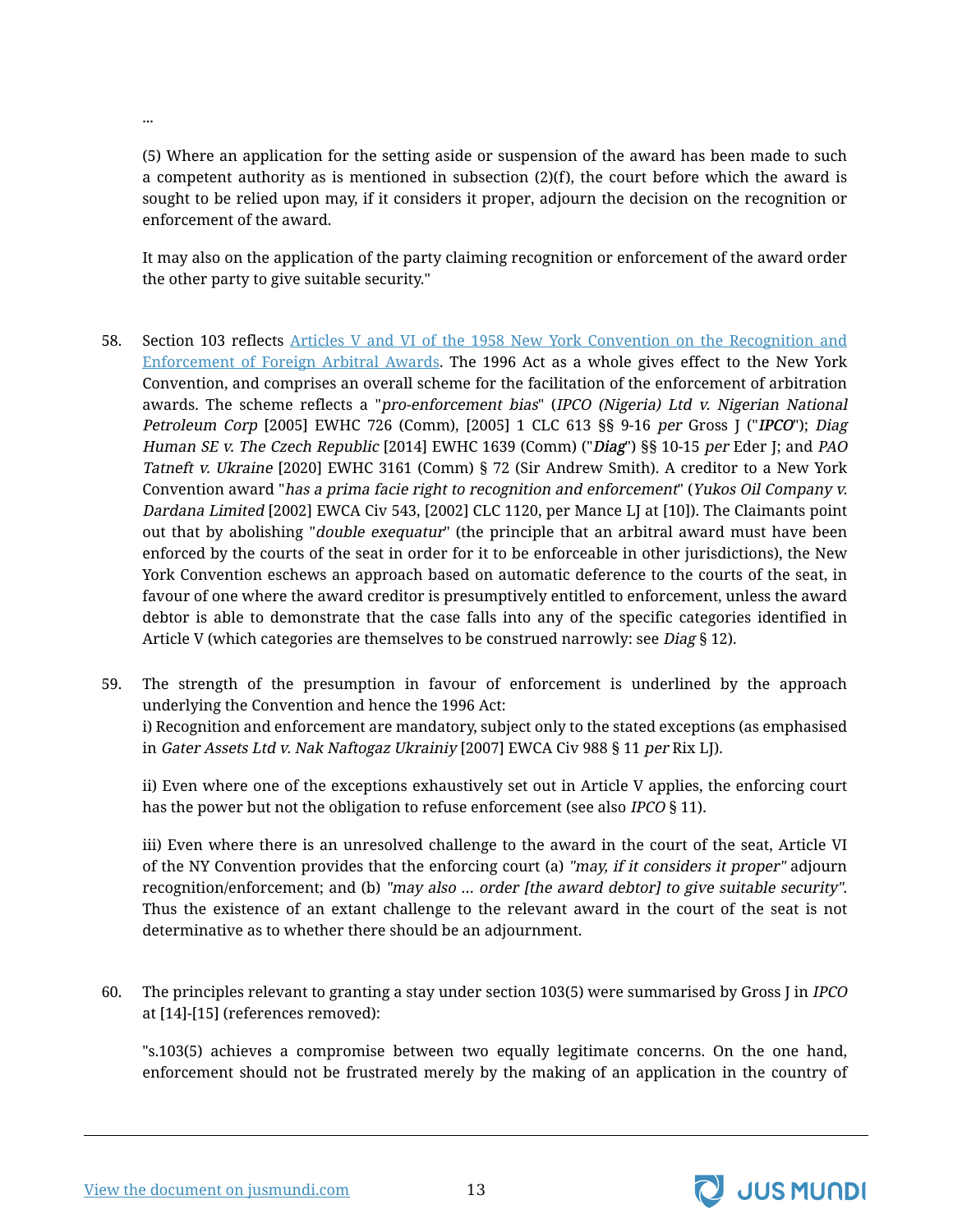origin; on the other hand, pending proceedings in the country of origin should not necessarily be pre-empted by rapid enforcement of the award in another jurisdiction. Pro-enforcement assumptions are sometimes outweighed by the respect due to the courts exercising jurisdiction in the country of origin—the venue chosen by the parties for their arbitration.

… the Act does not furnish a threshold test in respect of the grant of an adjournment and the power to order the provision of security in the exercise of the court's discretion under s.103(5). In my judgment, it would be wrong to read a fetter into this understandably wide discretion (echoing, as it does, [Art. VI of the New York Convention](https://jusmundi.com/en/document/h/QU40cHZUZkJRUURFNUNJWUNndHJFdFdrdHhZSWZBTE04d2NyNTNwTzd2V2duWUJtOHZza3ltZUJSaUhVNXdFOExaYVowY0tWcnZHNGM1NHE3aHVGSmExb3B0MjRsUXpSazdZZk9PM0hHNWpvL2RJWTdHY3VBam44cllUUTc3bDF6TWkwY1ZCOXI5RGg5S0ZhRmN3WlBIeThCSGZUalVXUU9EQ2c1bGpHYWhremdFdjZoYVFraTFaeWMzQTcydEtaRXBQYnBZUjllOHF6ZEdZc1BMcDhwQT09)). Ordinarily, a number of considerations are likely to be relevant:

(i) whether the application before the court in the country of origin is brought bona fide and not simply by way of delaying tactics;

(ii) whether the application before the court in the country of origin has at least a real (i.e., realistic) prospect of success (the test in this jurisdiction for resisting summary judgment);

(iii) the extent of the delay occasioned by an adjournment and any resulting prejudice.

Beyond such matters, it is probably unwise to generalise; all must depend on the circumstances of the individual case. As it seems to me, the right approach is that of a sliding scale, in any event embodied in the decision of the Court of Appeal in Soleh Boneh v Uganda Government [1993] 2 Ll Rep 208 [ ("Soleh Boneh")] in the context of the question of security:

'… two important factors must be considered on such an application, although I do not mean to say that there may not be others. The first is the strength of the argument that the award is invalid, as perceived on a brief consideration by the Court which is asked to enforce the award while proceedings to set it aside are pending elsewhere. If the award is manifestly invalid, there should be an adjournment and no order for security; if it is manifestly valid, there should either be an order for immediate enforcement, or else an order for substantial security. In between there will be various degrees of plausibility in the argument for invalidity; and the Judge must be guided by his preliminary conclusion on the point.

The second point is that the Court must consider the ease or difficulty of enforcement of the award, and whether it will be rendered more difficult … if enforcement is delayed. If that is likely to occur, the case for security is stronger; if, on the other hand, there are and always will be insufficient assets within the jurisdiction, the case for security must necessarily be weakened.'"

- 61. In assessing the merits of any appeal before the curial court, the English court should exercise its discretion in accordance with the English authorities and the 'sliding scale' set out in IPCO and Soleh Boneh, which spans 'manifestly invalid' to 'manifestly valid'. The question of whether to stay English enforcement proceedings as a matter of English law does not depend on the approach of the curial courts to staying foreign proceedings; rather, it requires the Court to "exercise [its] discretion in accordance with the English authorities": see National Joint Stock Co Naftogaz of Ukraine <sup>v</sup> Public Joint Stock Co Gazprom [2019] EWHC 658 (Comm) ("Naftogaz") §§ 18-21 (Sir Michael Burton).
- 62. My attention was drawn also to further factors that courts have previously considered when

[View the document on jusmundi.com](https://jusmundi.com/en/document/decision/en-veteran-petroleum-limited-v-the-russian-federation-judgment-of-the-high-court-of-justice-of-england-and-wales-2021-ewhc-894-wednesday-14th-april-2021) 14

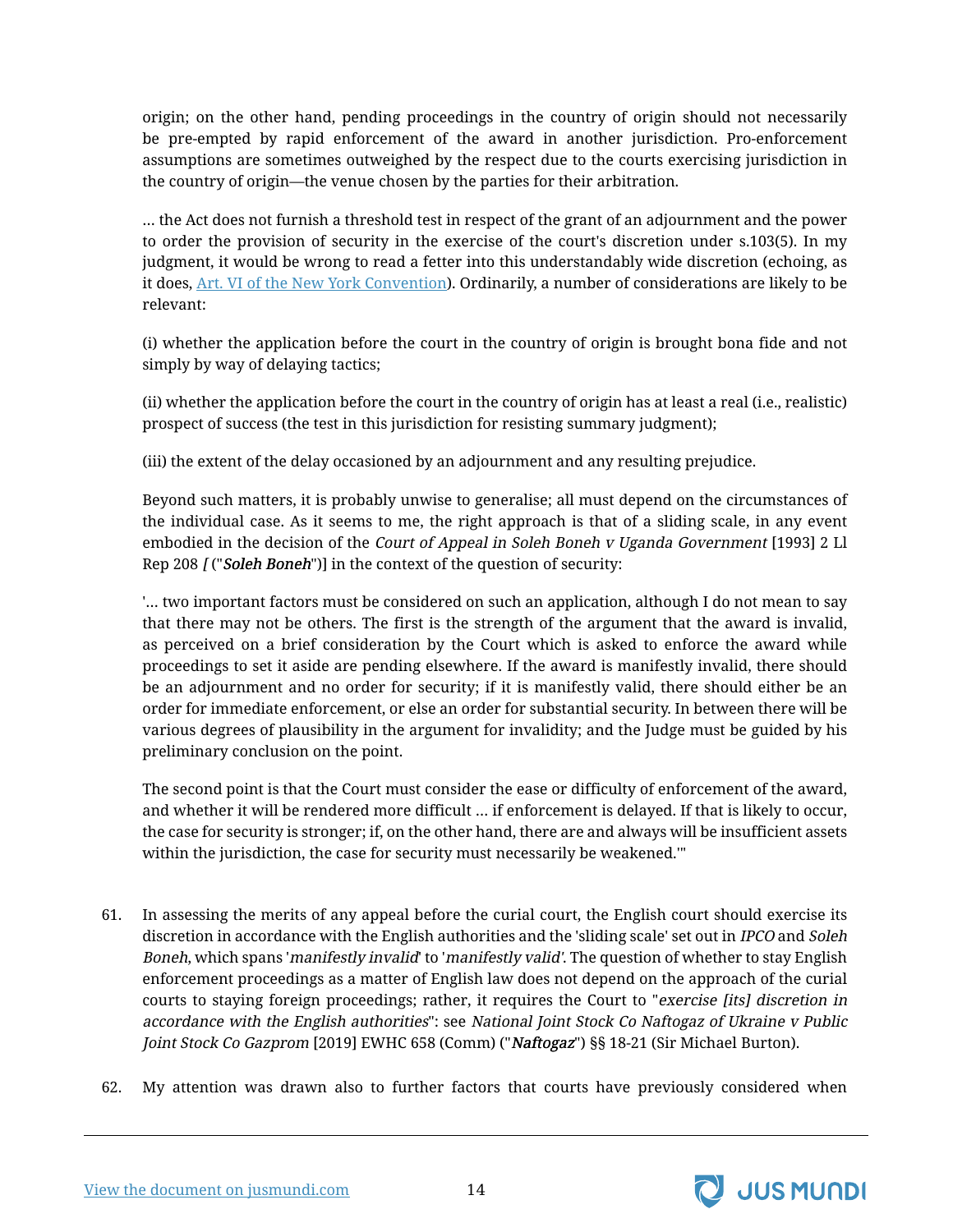exercising the discretion under section 103(5) of the 1996 Act, particularly in the context of prejudice to either party arising from there being parallel proceedings ongoing in the courts of the seat. Again, the parties differ on their relevance and weight in the present case. These factors include:

i) The risk of inconsistent or conflicting decisions: it has been emphasised several times that " $[i]$ f possible, the court should avoid the risk of conflicting decisions, which would occur if the English court enforces the award and the [curial] court subsequently decides to set it aside" (Travis Coal Restructured Holdings LLC <sup>v</sup> Essar Global Fund Ltd [2014] EWHC 2510 (Comm) ("Travis Coal") § 73; see also Stati v Kazakhstan [2015] EWHC 2542 (Comm) ("Stati") § 3; [2015] 9 WLUK 5 [3]; and  $\overline{AIC}$  $\overline{AIC}$  $\overline{AIC}$ [Limited v The Federal Airports Authority of Nigeria](https://jusmundi.com/en/document/h/VEpTMzhmTFY1TUEzZ2xDcDNab3RFaG55WkIxUld3RFJSTFkyTmdrTW91S0cwK3o2dFRyakpJbWc5dmhHNGlPeVAybks2RU9qU0xmOVY2Y0tQMTl2ZDhlcno4QWVmYkw1ZzZhOWpDcFRDU2k5bUFXN0pOY0g3aE9ldUhBSFdSTDVNMk1pYWV2cWFuNW41VXFyRk9senA4SXY0dGc1USs3Y1BXQjV2NkJEUkZHOWJVZmNyMjZaVTNnL2pYTWpzMWN1K081UmlETmo1RmFLYXk2ckl3SmxpeXBnOU1GcXdBVzdxWXVMMjJCZkNsMD0=) [2019] EWHC 2212 (TCC) ("AIC") § 54).

ii) Avoiding inconvenience and inefficacy: for example, a stay was held to be appropriate in Stati in light of "not only the interests of the parties but the interests of other court users and the efficient use of court resources", in circumstances where the English proceedings "may turn out to be unnecessary or may be the subject of duplication" and may "result in considerable waste of time and costs" (§§ 2-5).

iii) Whether there is a significant overlap of issues between the English and the foreign proceedings in the court of the seat, particularly where those issues are more suitable for determination by the curial court. For example, in Stati where one issue concerned the interpretation of the SCC arbitration rules and the Swedish courts were the curial courts, this court noted that the English Court "may very well be assisted by what the [curial] court has to say on those issues" (§ 3); and in IPCO the court stated that "proper deference, going beyond lip service, must be shown to the pending [curial] proceedings" (§ 52).

iv) As well as assessing the difficulty of enforcing the award, consideration may also be given to the difficulty of the Defendant being unable to recover the security it has given if the award is set aside (IPCO at § 52). It is for the court to assess the extent of any such prejudice by reference to the evidence before it (Soleh Boneh § 52). However, the court does not require detailed evidence as to the existence of assets and their likely dissipation – see, for example (a) Soleh Boneh, where security was awarded in the reduced sum of US\$5 million against an award of US\$29 million; (b) IPCO, in which the existence of assets within the jurisdiction was assumed from the claimants' trading activities (§ 52(vi)); and (c)  $AIC$ , in which the possible (but disputed) existence of third-party debtors led to the conclusion that the court was "not satisfied" that "there are no assets within the jurisdiction" for enforcement purposes. Despite only having limited evidence, the court in AIC considered it was "more than likely" that there were assets (in the form of debtors) (§ 51).

v) Delay in enforcing the award is an important factor (see, e.g., *Dowans Holding SA v. Tanzania* Electric Supply Co Ltd [2011] EWHC 1957 (Comm) ("Dowans") § 46 referring to the "considerable delay" in Soleh Boneh). Dowans also indicates that the relevance of delay is not dependent upon establishing that it is the intended consequence of a deliberate step (§ 47). In Travis Coal, the relatively short period of delay pending resolution of the challenge before the New York courts was one of the factors which persuaded the court to grant an adjournment on terms that security be provided in the full amount of the award. One way of assessing the level of prejudice is the amount of interest on the award (for example, the remarks of the High Court in AIC at [45], and of Burton J in Naftogaz at [2]).

vi) When considering any prejudice to the claimant, an award of interest can "both act as an incentive for the Defendant to cooperate in speedy resolution and as some substantial

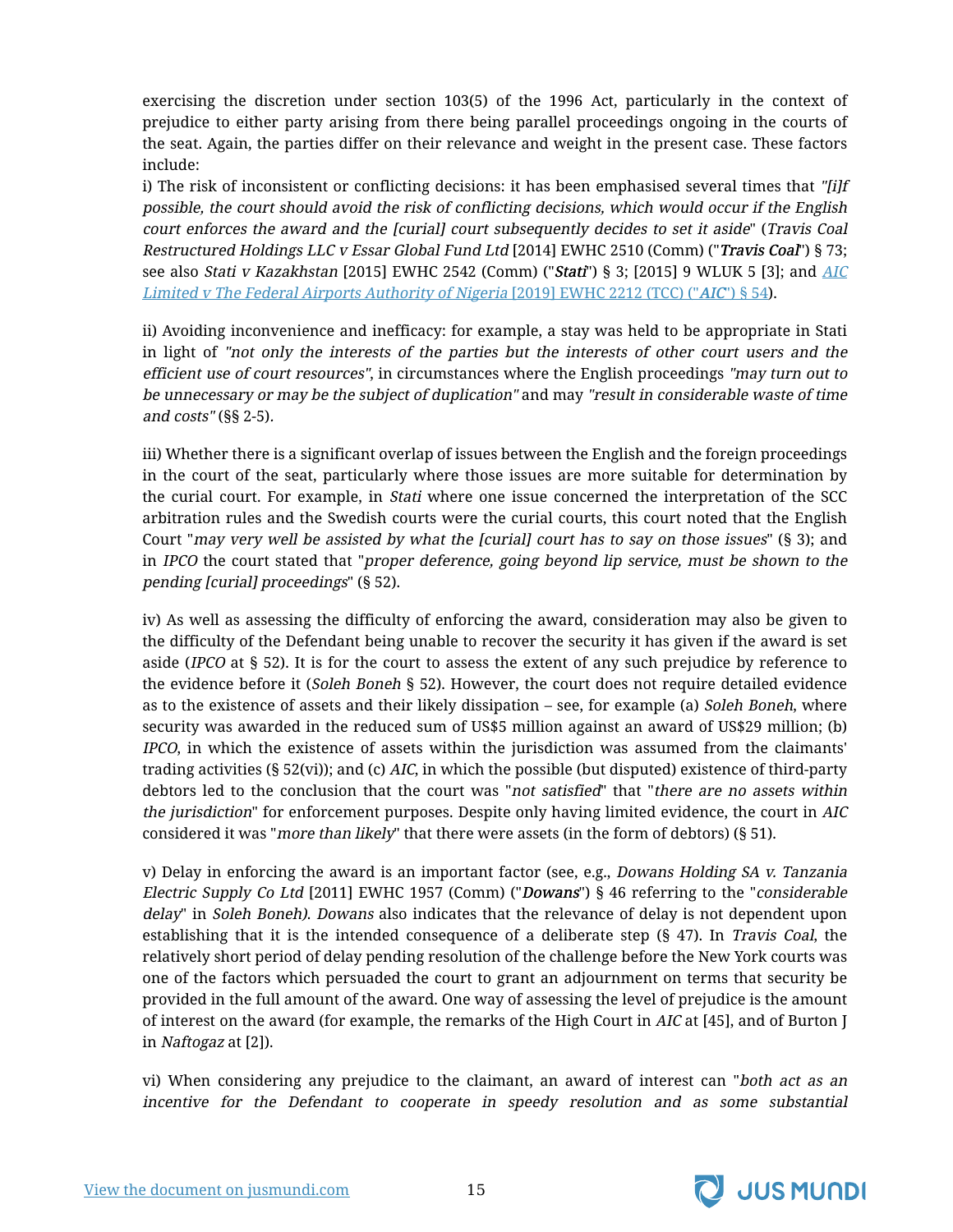compensation for the claimant" (Naftogaz § 22).

vii) However, entitlement to such interest is not necessarily an answer to any prejudice caused by delay. Russia refers to Prifti v Musini Sociedad Anonima de Seguros y Reaseguros [2005] EWHC 832 (Comm) ("Prifti"), a non-arbitration case where Christopher Clarke J did not regard delay in payment as a ground for refusing a stay, given that the relevant party if successful would recover interest, and simple interest would be sufficient compensation for the delay (§§ 29-30). In Reichhold Norway ASA v Goldman Sachs International [2000] 1 WLR 173 ("Reichhold") (stay of proceedings pending arbitration), Lord Bingham MR quoted with apparent approval the first instance judge's statement that

"the only prejudice which Reichhold is likely to suffer if this action is stayed is a delay of about a year. Since delay of that kind can be compensated by an award of interest if Reichhold is ultimately successful, that might be considered a small price to pay for the prospect of avoiding complex and costly litigation." (p.181)

On other hand, in the arbitration enforcement case IPCO Gross J said:

"Given the size of the award, it may be inferred that any delay in enforcement is likely to prejudice IPCO. Very few commercial entities would not be prejudiced by delay in the availability of US\$152 million. It must be right to seek to minimise any such prejudice, so far as it is practicable and appropriate to do so." (§ 52(v))

Similarly, in Continental Transfert Technique v. Nigeria [2010] EWHC 780 (Comm) Hamblen J said "given the very large amounts at stake, it is apparent that any delay in being able to obtain the fruits of the judgment is likely to cause significant prejudice" (§ 28).

Thus a right to interest can be viewed as merely a quantification of one form of prejudice which the award creditor suffers as a result of delay to payment of its award.

- 63. In assessing prejudice, "[t]he comparison must be between the position of the would-be enforcing party if he were allowed to enforce immediately, and his position if any steps by way of enforcement were delayed as <sup>a</sup> result of the grant of an adjournment": Dowans § 49 (Burton J). Prejudice is not limited to enforcement against assets in England (ibid. § 50).
- 64. Though their relevance is disputed for the reasons considered later, it is convenient to refer here also to the principles applicable where the court exercises its power to grant a stay pursuant to its general case management powers under the CPR.
- 65. The approach applying standard case management considerations would be to lift the Stay "if that is in accordance with the overriding objective (CPR 1.1) and if it is in accordance with the requirements of justice": King Felix Sunday Bebor Berebon & Ors <sup>v</sup> The Shell Petroleum Development Company of Nigeria [2017] EWHC 1579 (TCC) § 48.
- 66. A case management stay may be justified where there are related parallel proceedings in a foreign jurisdiction: see e.g. Unwired Planet International Ltd <sup>v</sup> Huawei Technologies (UK) Co Ltd [2020] UKSC 37 § 99 per Lord Reed:



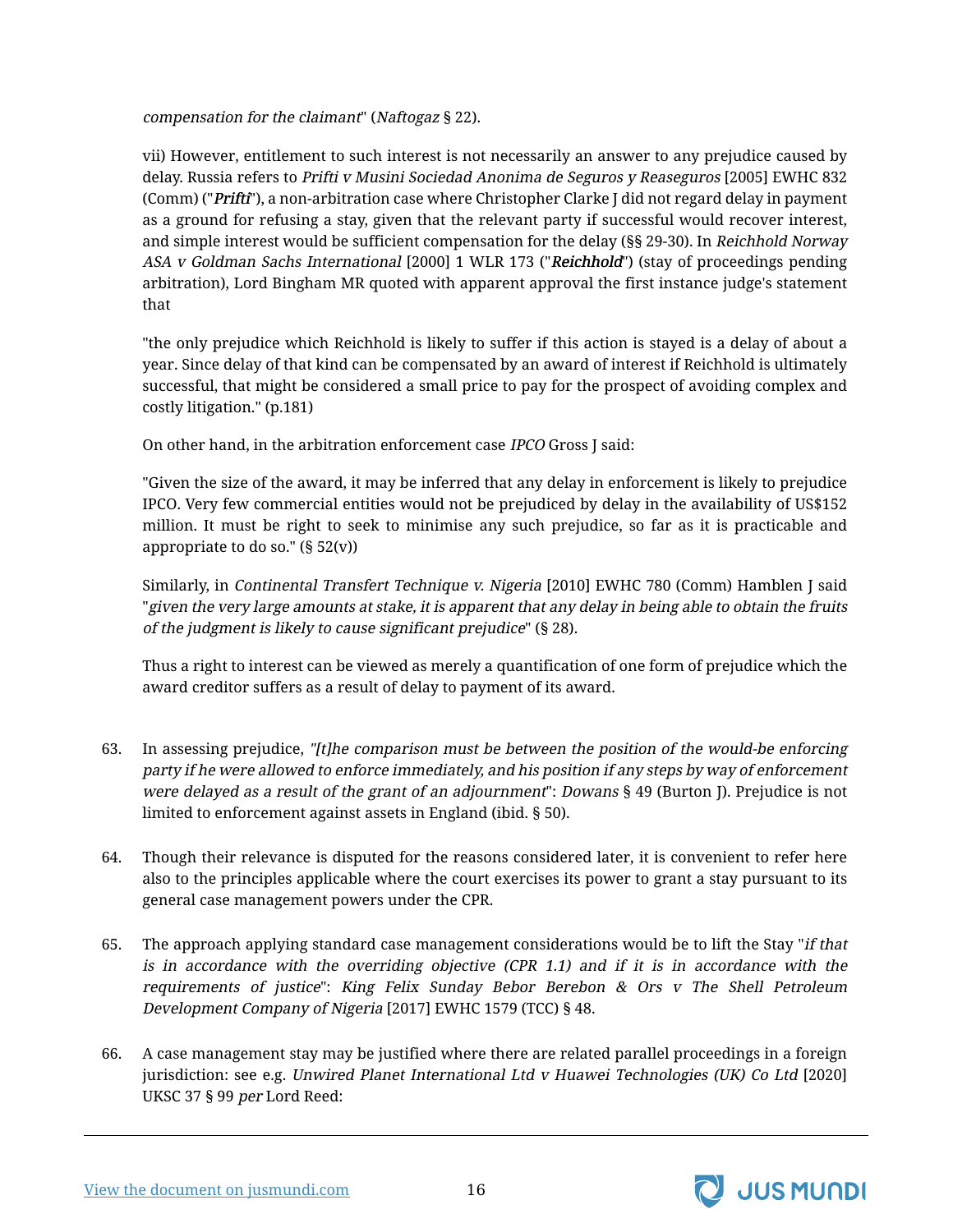"The English courts have wide case management powers, and they include the power to impose a temporary stay on proceedings where to do so would serve the Overriding Objective: see CPR 1.2(a) and 3.1(2)(f). … A temporary stay may be ordered where there are parallel proceedings in another jurisdiction, raising similar or related issues between the same or related parties, where the earlier resolution of those issues in the foreign proceedings would better serve the interests of justice than by allowing the English proceedings to continue without a temporary stay [see Reichhold Norway ASA v Goldman Sachs International [2000] 1 WLR 173]. But this would be justified only in rare or compelling circumstances …"

67. Factors identified in the cases as justifying a case management stay in the context of parallel proceedings include the following:

i) The risk of inconsistent decisions in proceedings in different jurisdictions is "always capable" of amounting to <sup>a</sup> very strong reason for granting <sup>a</sup> stay, as the cases … show and emphasise": Bundeszentralamt <sup>v</sup> Heis [2019] EWHC 705 (Ch) § 113; Ferrexpo AG <sup>v</sup> Gilson Investments Ltd [2012] EWHC 721 (Comm) § 155.

ii) The "costs and inconvenience of duplicated proceedings" to the parties, the court and other court users may favour a stay: Citigroup Global Markets Ltd v Amatra Leveraged Feeder Holdings Ltd [2012] EWHC 1331 (Comm) § 76; Reichhold at p.182; Department of Trade and Industry <sup>v</sup> British Aerospace plc and Rover Group Holdings plc [1991] 1 CMLR 165 §§ 12-13.

iii) The existence of issues that are more appropriate for determination in the foreign proceedings is a factor favouring a stay. For example:

a) In Bundeszentralamt, Hildyard J granted a stay pending parallel litigation in Germany involving issues of systemic importance to German law, holding that:

"[T]he 'potential disaster from a legal point of view', as in The El Amria ... Brandon LJ (as he then was) described the risk of inconsistent decisions in concurrent proceedings in different jurisdictions, is the more acute when in one of the jurisdictions the issue is a systemic one, or may be decided in a manner which has systemic consequences." (§ 116)

b) In Department of Trade and Industry <sup>v</sup> British Aerospace plc, the validity of a decision of the EC Commission was regarded as more appropriate for determination by the CJEU than by the English court (§§ 12-13).

c) In *Prifti* it was held to be "*inherently inappropriate*" for the English court to determine questions of Spanish law bearing on the validity of the first instance Spanish judgment while a Spanish appeal remained pending (§ 22).

iv) A stay is more likely to be appropriate where there is a greater degree of overlap of issues between the English proceedings and the foreign proceedings, or where the foreign proceedings are likely to be determinative of all or part of the English proceedings: Department of Trade and Industry v British Aerospace §§ 12-13; Prifti §§ 21 and 34.

v) The grant of a stay is more likely where any prejudice to the party resisting a stay can adequately be compensated by an award of interest, or is outweighed by the prejudice which would be caused

[View the document on jusmundi.com](https://jusmundi.com/en/document/decision/en-veteran-petroleum-limited-v-the-russian-federation-judgment-of-the-high-court-of-justice-of-england-and-wales-2021-ewhc-894-wednesday-14th-april-2021) 17

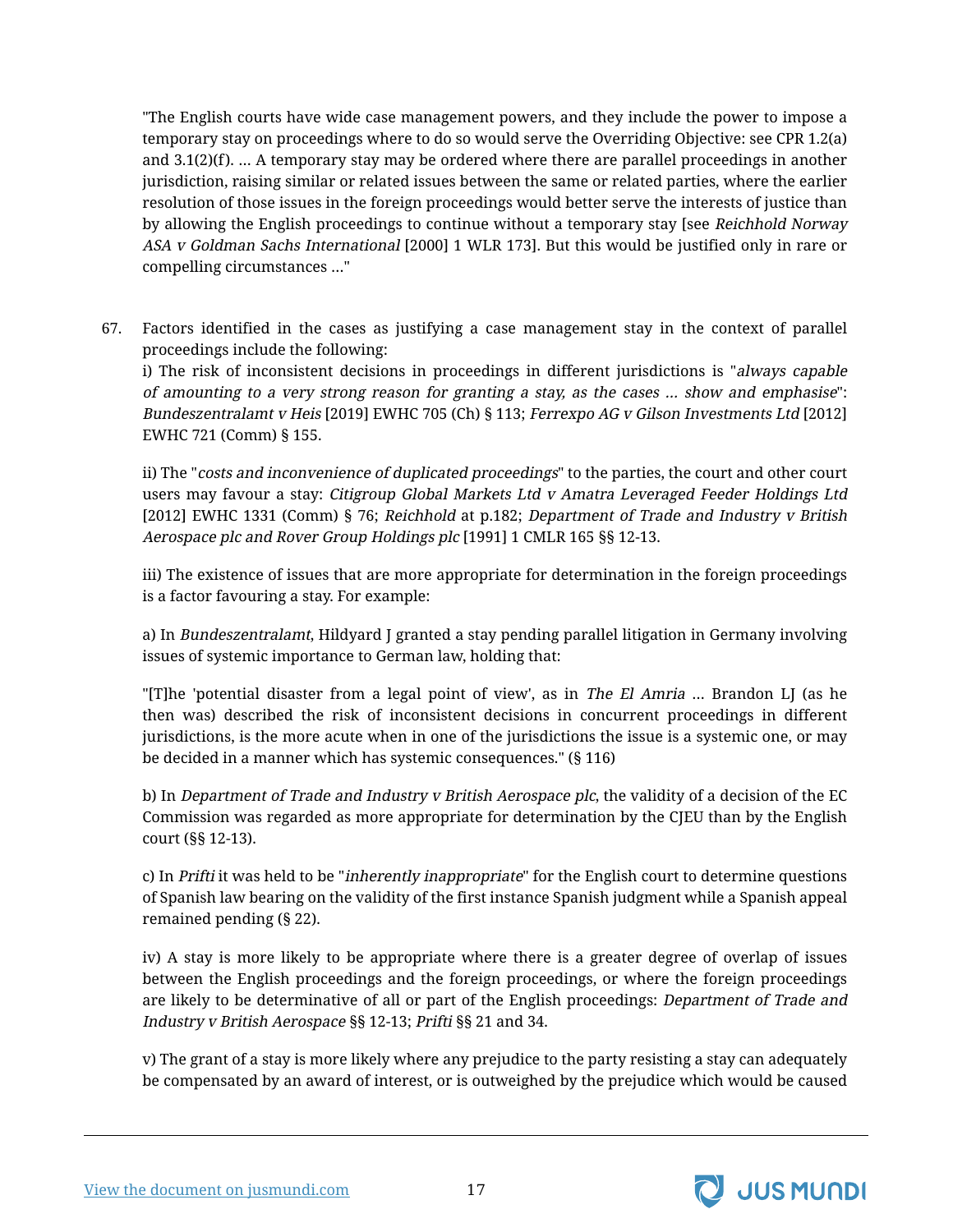by refusing a stay: Prifti § 34; Reichhold p.181 (see § 62.vii) above).

#### <span id="page-19-0"></span>(F) OVERVIEW OF THE PARTIES' SUBMISSIONS

## <span id="page-19-1"></span>(1) Lifting the Stay

68. The Claimants submit that the Stay should be lifted because (in outline): i) The New York Convention and the 1996 Act are pro-enforcement. The Stay was in place until the Hague Court of Appeal judgment. That judgment has been handed down, and the awards can be and are being enforced in the arbitral seat.

ii) The Claimants have suffered and continue to suffer prejudice by being kept out of their very substantial Awards for an extended period of time.

iii) Russia has taken a public stance of refusing to pay the Awards. It has a history of non-payment of previous awards against it relating to Yukos, including non-payment of just satisfaction awarded by the European Court of Human Rights. It has also sent notes verbales to the Governments of France, Belgium and the United States threatening diplomatic measures if the Awards were enforced by their states' courts. The Claimants submit that Russia "will stop at nothing to avoid paying the Awards", and so "would be unlikely to have any reservations about taking steps to dissipate or conceal assets, so as to render them immune from enforcement". Extending the Stay would give it a further opportunity to do so.

iv) Russia's prospects of success in the Cassation Appeal are slim, though the Claimants accept it is not manifestly bound to fail. This is indicated by the refusal to stay enforcement of the Awards in the Netherlands, and what the Claimants describe as the structural difficulties with Russia's appeal (arising in part from the limited scope of review by the Dutch Supreme Court) and the breadth of issues on which it will need to win.

v) As Russia has no intention of paying the award, it cannot be said that the Cassation Appeal is truly for the purpose of discovering its legal obligations in good faith. The appeal is therefore not brought bona fide, and is a delaying tactic.

vi) Though there is a risk of inconsistent judgments, that will inevitably arise in these types of circumstances and is not prohibited by the New York Convention. Further, Russia has in correspondence refused to accept that it will consider itself bound by the findings in the Cassation Appeal for the purpose of the present proceedings here. In essence, it is reserving its right to argue for inconsistent judgments at a later date.

69. Russia submits in outline as follows:

i) Its Cassation Appeal has at the very least a real prospect of success. The test for staying enforcement in Dutch law is 'obvious error' in the appealed judgment. The Procurator General

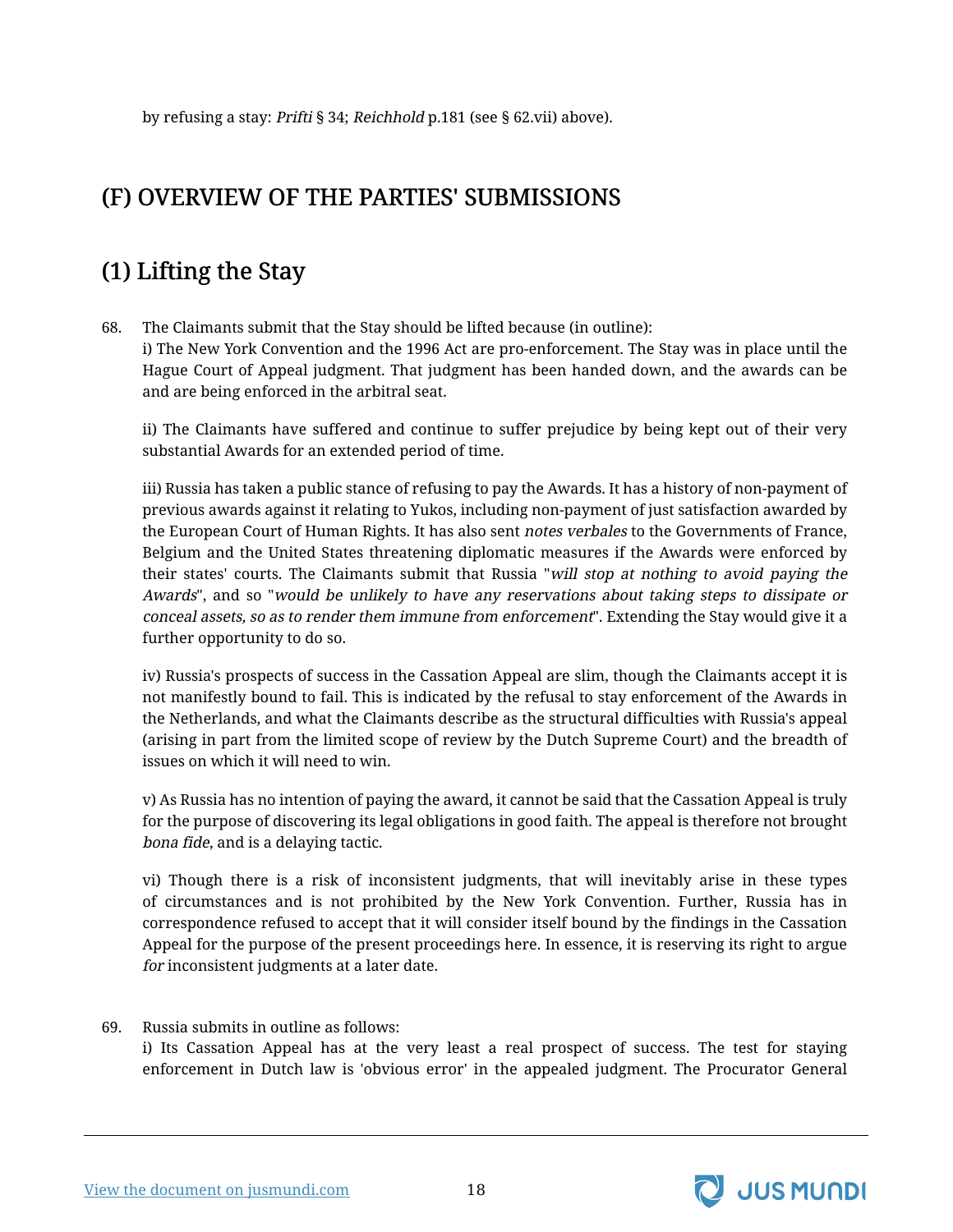said a stay would only be justified in the Netherlands if there were a 'considerable likelihood' the Awards would be set aside; and found that four of Russia's grounds of appeal involved questions too complex to be assessed at the preliminary stage (Grounds 1-4). That is a different test to the one I have to apply. Further, the fact the Cassation Appeal was declared admissible indicates that it has some merit.

ii) The Cassation Appeal is not simply a delaying tactic. It has reasonable prospects of overturning the Awards, and Russia is seeking in good faith to pursue its legal remedies in the Netherlands. Moreover, Russia's grounds of appeal raise a number of legal issues of first impression for the Dutch Supreme Court, including novel and important questions of Dutch procedure, Dutch public policy and the interpretation of various provisions of the ECT. Since EU law requires a uniform interpretation of the ECT, these novel points may merit a preliminary reference to the CJEU. The Paris Court of Appeal in parallel proceedings between the parties raised of its own motion the prospect of referring eight questions to the CJEU, which overlap substantially with Grounds 2, 3, 4 and 5 of Russia's appeal to the Dutch SC (although the Claimants then withdrew those proceedings and no reference was made).

iii) Russia's second ground of appeal has already been accepted by an experienced panel of three judges in the Hague District Court, which found in Russia's favour that there was no valid arbitration agreement pursuant to  $\Delta$ rticle  $45(1)$  of the ECT. The interpretation of that provision has now been determined on three occasions in these proceedings – by the Tribunal, the Hague District Court, and the Hague Court of Appeal – and on each occasion a different interpretation has been adopted. Russia has at least a real prospect of persuading the Dutch Supreme Court to adopt the same approach as the Hague District Court, and that alone would be sufficient to overturn the Awards.

iv) Russia's jurisdiction challenge under SIA section 1 still remains to be determined. The arguments it will advance in the Cassation Appeal overlap substantially with its English jurisdiction application. This is inefficient and creates a risk of inconsistent judgments on the same issues. The validity of the Awards is more appropriate for the curial courts to decide, and for the English court to decide before the Dutch Supreme Court on the Awards' validity would raise serious issues of comity.

v) It appears that the Claimants will argue that all three grounds of Russia's challenge to jurisdiction are barred by issue estoppel arising out of the Hague Court of Appeal judgment. If the Stay is lifted, there is a real risk that Russia will be precluded from advancing part of its immunity case based on the decision of the Hague Court of Appeal, which is liable to be overturned by the Dutch Supreme Court. If that were to happen, Russia's justified immunity before this court would have been removed on a false basis, which would cause Russia to suffer irremediable prejudice if (as may be the case) that immunity can no longer be restored.

vi) If enforcement of the awards is granted in England and then the Awards are overturned, Russia will be unlikely to be able to recover any moneys paid. The Claimants are part of a complex offshore structure in opaque jurisdictions, and there is a real risk of dissipation by the Claimants.

vii) There is no significant delay. The Cassation Appeal judgment is likely to be handed down at the end of 2021 or beginning of 2022. Any reference to the CJEU will extend the proceedings to late 2024 or early 2025, but a reference will indicate Russia's appeal has significant merit. In any event, interest would be sufficient compensation for the delay.

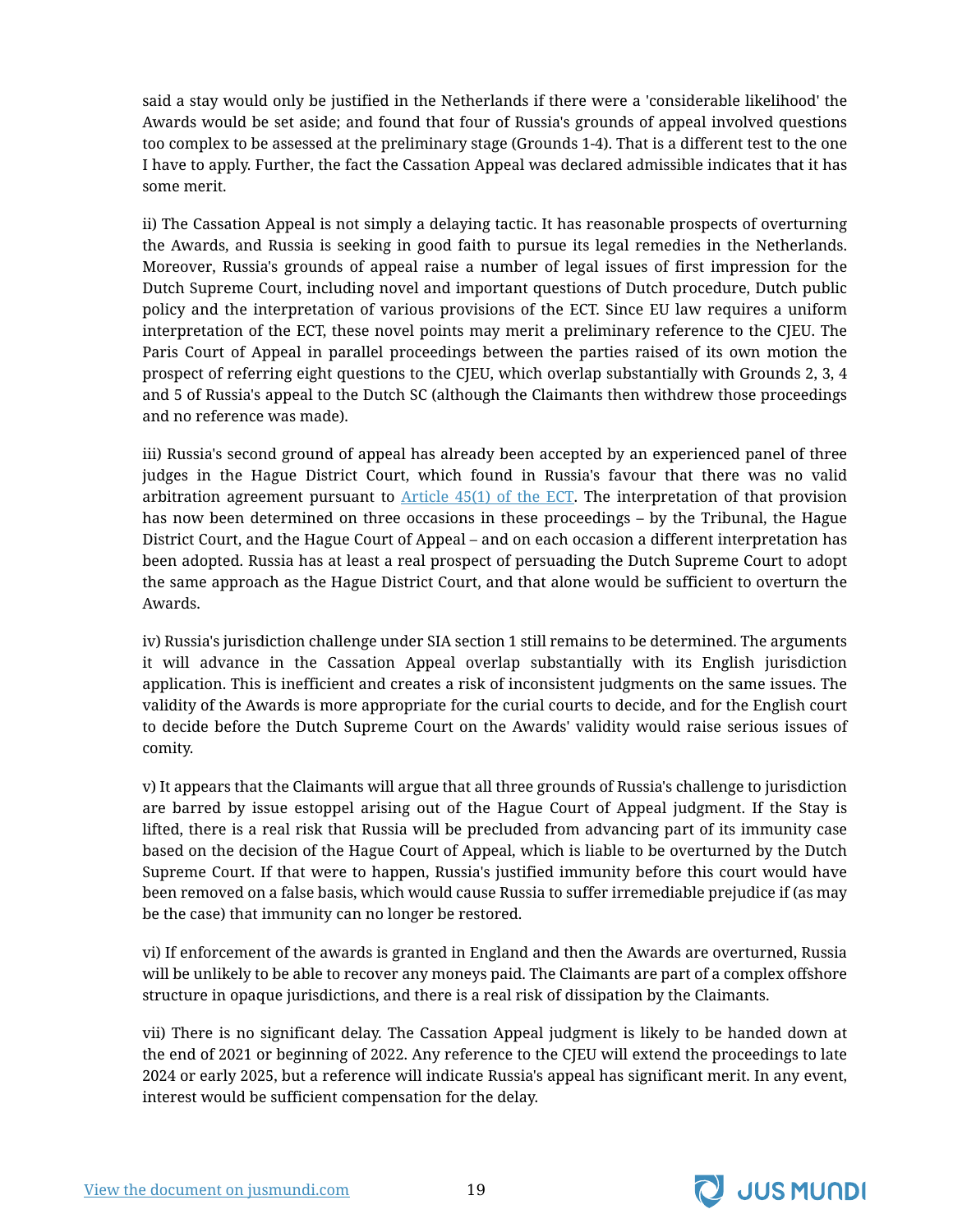viii) Russia has been on notice of these proceedings for six years. It has had ample time to dissipate any assets but has not done so. There is no risk of dissipation. Russia intends to fight these awards using all *legal* means. There is no intention not to pay, if that is what is required by law. The *notes* verbales contain no intention to dissipate assets, and were a proportionate response to attachment of diplomatic assets and premises, not to enforcement per se.

#### <span id="page-21-0"></span>(2) Security

70. The Claimants confirmed that, in the alternative to the lifting of the Stay, they seek security only under section 103(5) of the 1996 Act (as opposed to the CPR). They submit, briefly, that: i) The court has jurisdiction to require security under that provision because these are proceedings under the 1996 Act, within which there is a question about state immunity. Section 103(5) is a form of case management power, using which the court would decide when to have that argument about state immunity. An adjournment with security under section 103(5) would not violate Russia's sovereign immunity, because such an order is not akin to an order mandating money be paid into court, or to a freezing injunction: it would simply state the price of the Stay or adjournment continuing. That would not limit Russia's access to this court or assertion of immunity.

ii) Security should be imposed as 'the price of the Stay', for essentially the same reasons as the Claimants give for lifting the Stay, in order to protect the Claimants' legitimate interests and to give effect to the principles underlying the New York Convention and the 1996 Act.

iii) If the court lacks the power to order security, so that one compromise which the court could normally arrive at between enforcement and awaiting the outcome of the challenge in the curial court is unavailable, then that should be a factor in favour of lifting the Stay.

71. Russia submits, in outline, as follows:

i) Russia's assertion of state immunity is a threshold issue, to be decided before any part of the substantive action can proceed, including making an order for the provision of security. Whether Russia is immune from suit is a prior question to whether the section 103(5) power arises at all.

ii) Russia has not so far challenged the recognition or enforcement of an arbitration award. It has only asserted immunity. There is thus no relevant challenge for the purpose of section 103(2)(f), which is a threshold condition for the application of section 103(5).

iii) Further, in the circumstances of the present case a requirement for security under section 103(5) would (by reason of the issue estoppel point) in substance make security the price for the hearing of a properly arguable challenge, as opposed to merely the price of an adjournment. The authorities make clear that the provision cannot be used in that way.

iv) In any event, the court should not order security even if it has jurisdiction to do so for the same reasons it should not lift the Stay. The Cassation Appeal is not an abuse of process, and has a real prospect of success. A continued stay would not make enforcement more difficult or be prejudicial to the Claimants. On the contrary, the lifting of the Stay would result in an inappropriate

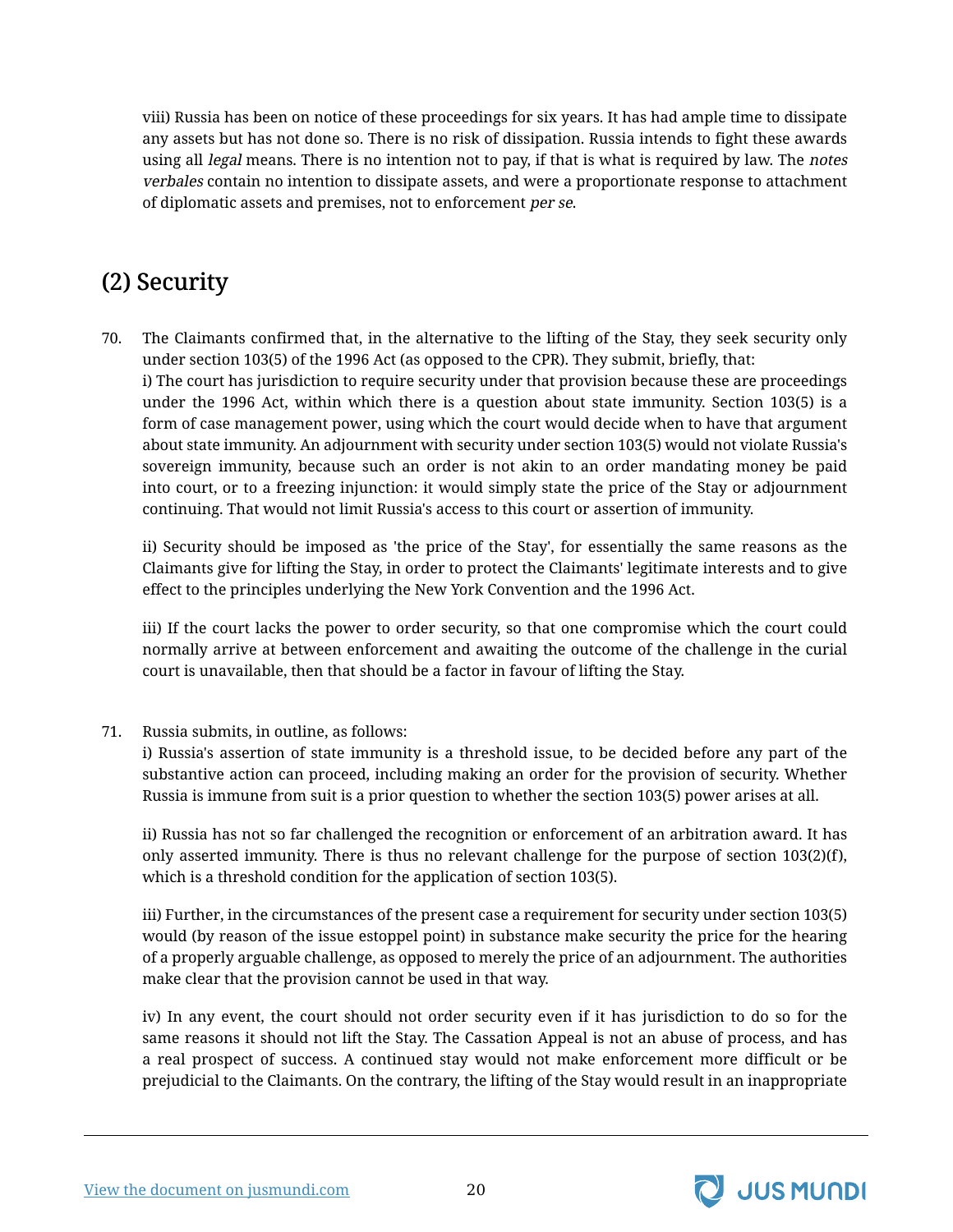opportunistic advantage for the Claimants.

#### <span id="page-22-0"></span>(G) WHETHER THE STAY SHOULD BE LIFTED

#### <span id="page-22-1"></span>(1) Realistic prospect of success

72. I begin by considering whether Russia's grounds of challenge to the Award in the Cassation Appeal have a realistic prospect of success, focussing in particular on Grounds 1 to 3.

#### <span id="page-22-2"></span>(a) Ground 1: fraud on Tribunal

73. Russia contends that it came to light in 2016, after the Hague District Court had set aside the Award, that the Claimants had made secret payments to one of their key witnesses of fact (Dr Andrei Illarionov) in exchange for giving evidence in the arbitration, and that the Claimants had withheld documents that the Tribunal had ordered be disclosed. Russia contends that the Awards should be set aside under Article 1065(1)(e) DCCP, which provides that an award may be set aside where "the award, or the manner in which it was made, violates public policy". Article 1065 is part of the section of the Code dealing with enforcement of arbitration awards. Article 1064 states that:

"1 Only the legal remedies of setting aside and revocation pursuant to this section are available against a full or partial final award that is not subject to arbitral appeal or that has been made on arbitral appeal.

2 A claim for setting aside will be presented to the District Court at whose registry the original of the award must be filed in accordance with Article 1058(1).

3 A party may present a claim for setting aside as soon as the award has acquired res judicata effect. The right to do so lapses three months after the day the award was filed at the registry of the District Court. If, however, the award with leave for enforcement is served on the other party, then that party may, notwithstanding the expiry of the time limit of three months mentioned in the previous sentence, still present a claim for setting aside within three months of such service.

...".

74. Article 1065 as a whole provides:

"1 Setting aside of the award can take place only on one or more of the following grounds:

a. absence of a valid arbitration agreement;

b. the arbitral tribunal was constituted in violation of the applicable rules;

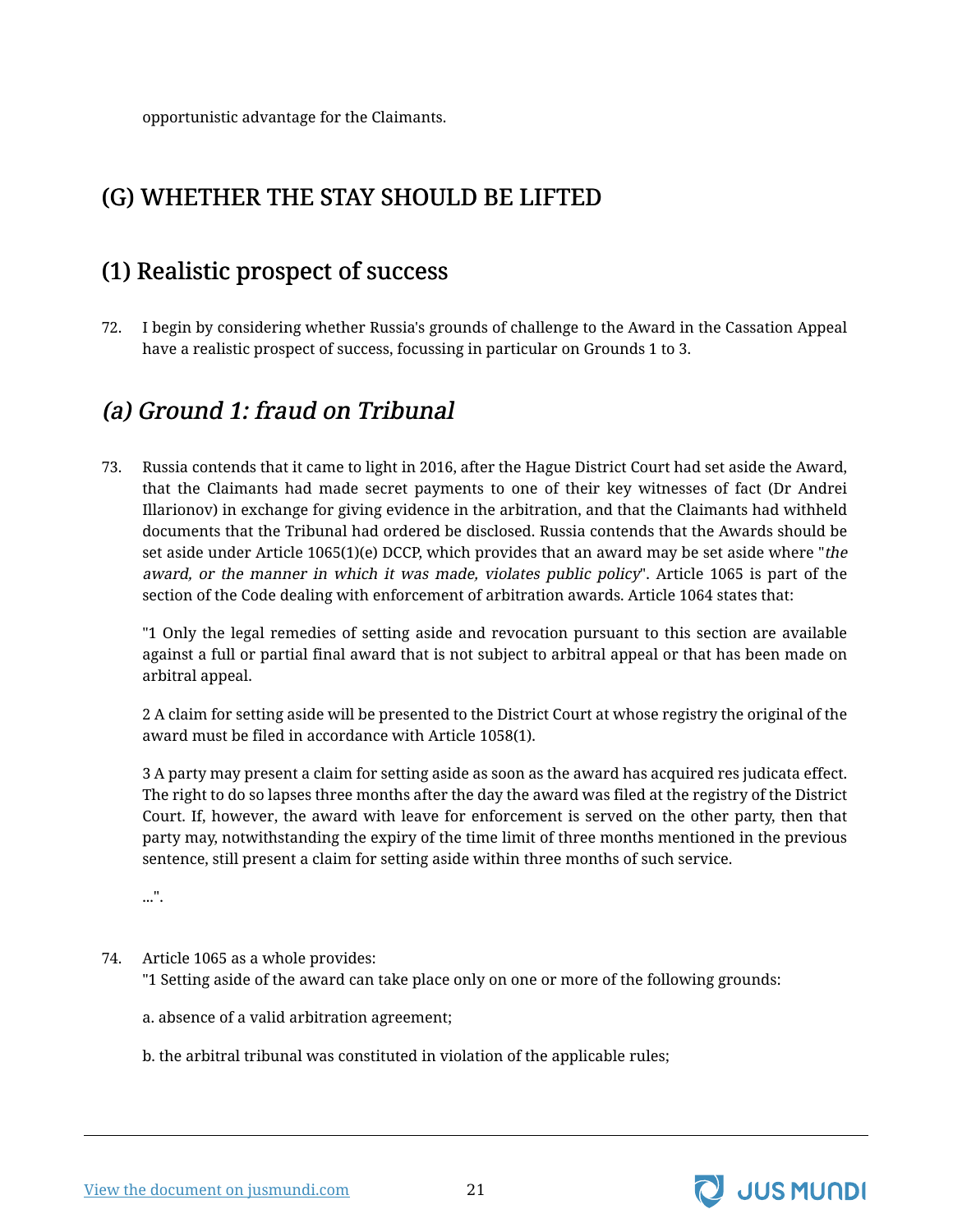c. the arbitral tribunal has not complied with its mandate;

d. the award is not signed in accordance with the provisions of Article 1057 or does not provide reasoning;

e. the award, or the manner in which it was made, violates public policy or good morals.

2 The ground referred to in paragraph (1)(a) above cannot constitute a ground for setting aside in the case referred to in Article 1052(2).

3 The ground referred to in paragraph (1)(b) above cannot constitute a ground for setting aside in the cases referred to in Article 1052(3).

4 The ground referred to under c of the first paragraph, cannot lead to the setting aside if the party invoking this ground took part in the proceedings without putting this forward, even though it was known to it that the arbitral tribunal did not comply with its mandate.

5 If the arbitral tribunal has made an award in excess of, or different from, the relief sought, the arbitral award will be partially set aside, insofar as that which is in excess of or different from the relief sought may be separated from the remaining part of the award.

6 If and insofar as the arbitral tribunal has not rendered judgment on one or more matters presented to it, the claim for setting aside on the ground referred to in paragraph (1)(c) above will be admissible only if an additional award referred to in Article 1061(1) has been made, or the request for an additional award referred to in Article 1061(1) has been wholly or partially denied.

7 At variance with the provisions of the second sentence of Article 1064(3), the time limit for presenting a claim for setting aside referred to in the preceding paragraph will expire three months after the day of the filing at the registry of the District Court of the additional award or of the copy of the notice of denial referred to in Article 1061(5)."

- 75. Article 1065(1)(e) appears to reflect the provision in [Article V.2\(b\) of the New York Convention](https://jusmundi.com/en/document/h/QU40cHZUZkJRUURFNUNJWUNndHJFdFdrdHhZSWZBTE04d2NyNTNwTzd2V2duWUJtOHZza3ltZUJSaUhVNXdFOExaYVowY0tWcnZHNGM1NHE3aHVGSmExb3B0MjRsUXpSazdZZk9PM0hHNWpvL2RJWTdHY3VBam44cllUUTc3bDF6TWkwY1ZCOXI5RGg5S0ZhRmN3WlBIeThCSGZUalVXUU9EQ2c1bGpHYWhremdFdjZoYVFraTFaeWMzQTcydEtaaXhHczNRYkwyMXVMS0NxQkVHZS9Udz09), pursuant to which recognition and enforcement of an award may be refused if the competent authority in the country where recognition and enforcement is sought finds that "[t]he recognition or enforcement of the award would be contrary to the public policy of that country".
- 76. Article 1066 provides inter alia that:

"1 The claim to set aside does not suspend the enforcement of the award.

2 However, the court which decides on a claim to set aside may, at the request of any party, if there are grounds to do so, suspend enforcement until a final decision has been made on the claim to set aside.

...

5 In the event that the request is granted, the court may order the petitioner to provide security. In



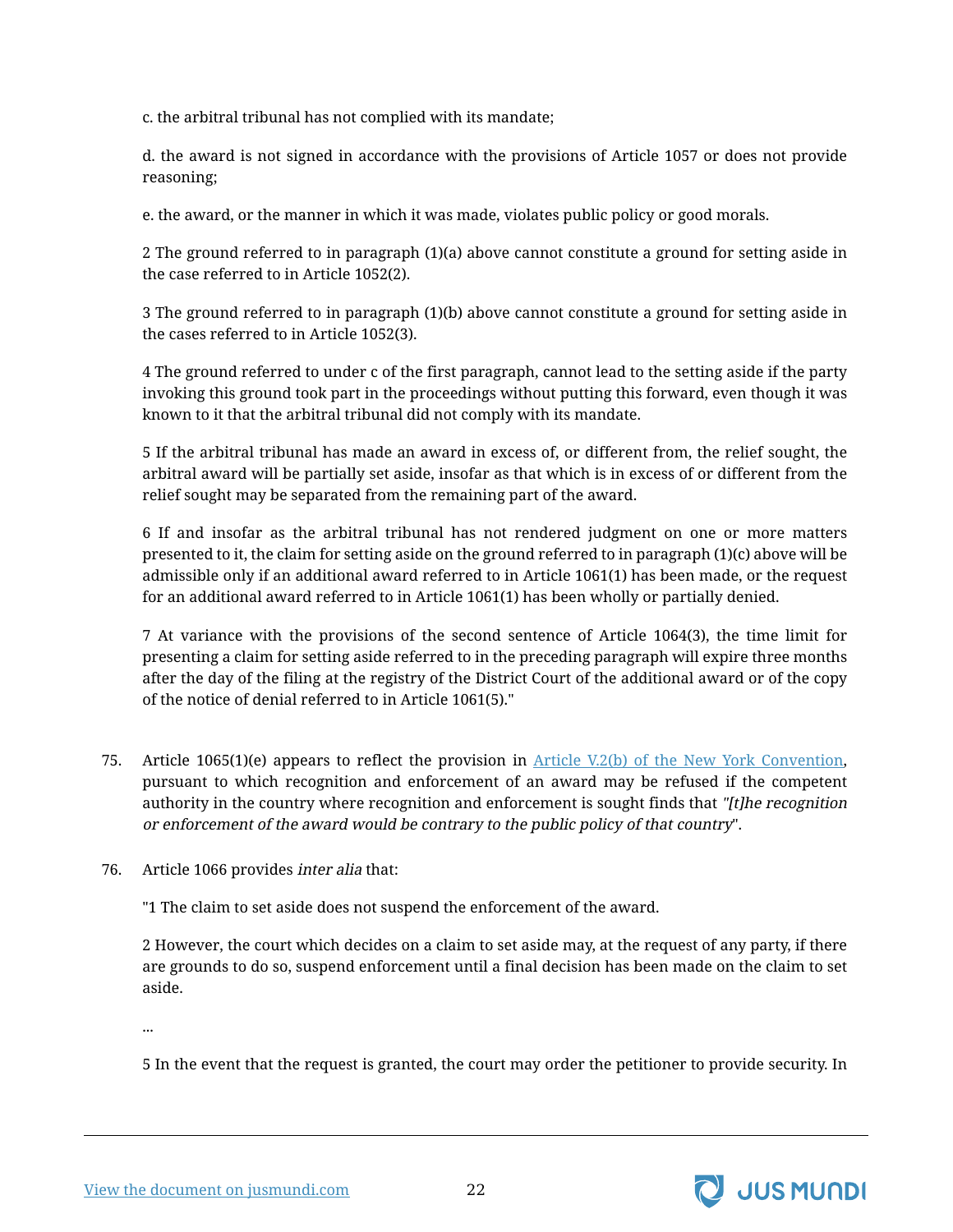the event that the request is rejected, the court may order the other party to provide security.

..."

77. Article 1068 provides *inter alia* that:

"1 Revocation can only take place on one or more of the following grounds:

a. the award is wholly or partially based on fraud discovered after the award was made and committed during the arbitral proceedings by or with the knowledge of the other party;

b. the award is wholly or partially based on documents which, after the award was made, are discovered to have been forged;

c. after the award was made, a party obtains documents which would have had an influence on the decision of the arbitral tribunal and which were withheld as a result of the acts of the other party.

2 A claim for revocation will be brought before the Court of Appeal that would have jurisdiction to decide on the setting-aside claim on appeal, referred to in Article 1064, with analogous application of Article 1064(3) or, if the resulting date is later, within three months of the fraud or forgery of documents becoming known or of the new documents being obtained by a party....

3 If the court finds the ground or grounds for revocation presented to have merit, it will set aside the award in whole or in part...."

- 78. The Hague Court of Appeal declined to consider or determine the substance of Russia's fraud allegation, instead rejecting this argument on a point of Dutch procedure. It held that allegations of a fraud on the Tribunal were inadmissible in the existing set-aside proceedings under Article 1065(2)(e), and could be advanced only by bringing new revocation proceedings under Article 1068. It appears such proceedings would now be out of time. The Procurator General summarised the Hague Court of Appeal's decision on this point as being that both the applicable time limits and the exclusive jurisdiction of the Court of Appeal would be circumvented if an allegation of fraud were nonetheless put forward in setting-aside proceedings.
- 79. Russia contends that the Hague Court of Appeal was wrong on the basis that: i) a fraud on the Tribunal is a serious violation of public policy which merits setting aside the award, and therefore falls within Article 1065(1)(e), a proposition said to be supported by Dutch authority and by the approach of a number of other legal systems;

ii) there is a well-established principle of Dutch law that, where two statutory remedies are on the face of it capable of applying to the same facts, a party is free to choose between them unless the contrary is explicitly stated or follows inevitably from their meaning and effect; and

iii) the Hague Court of Appeal's approach would have required Russia to bring new proceedings under Article 1068, even though evidence of the Claimants' fraud was not uncovered until Russia's existing proceedings to set aside the Awards under Article 1065 were already underway and had



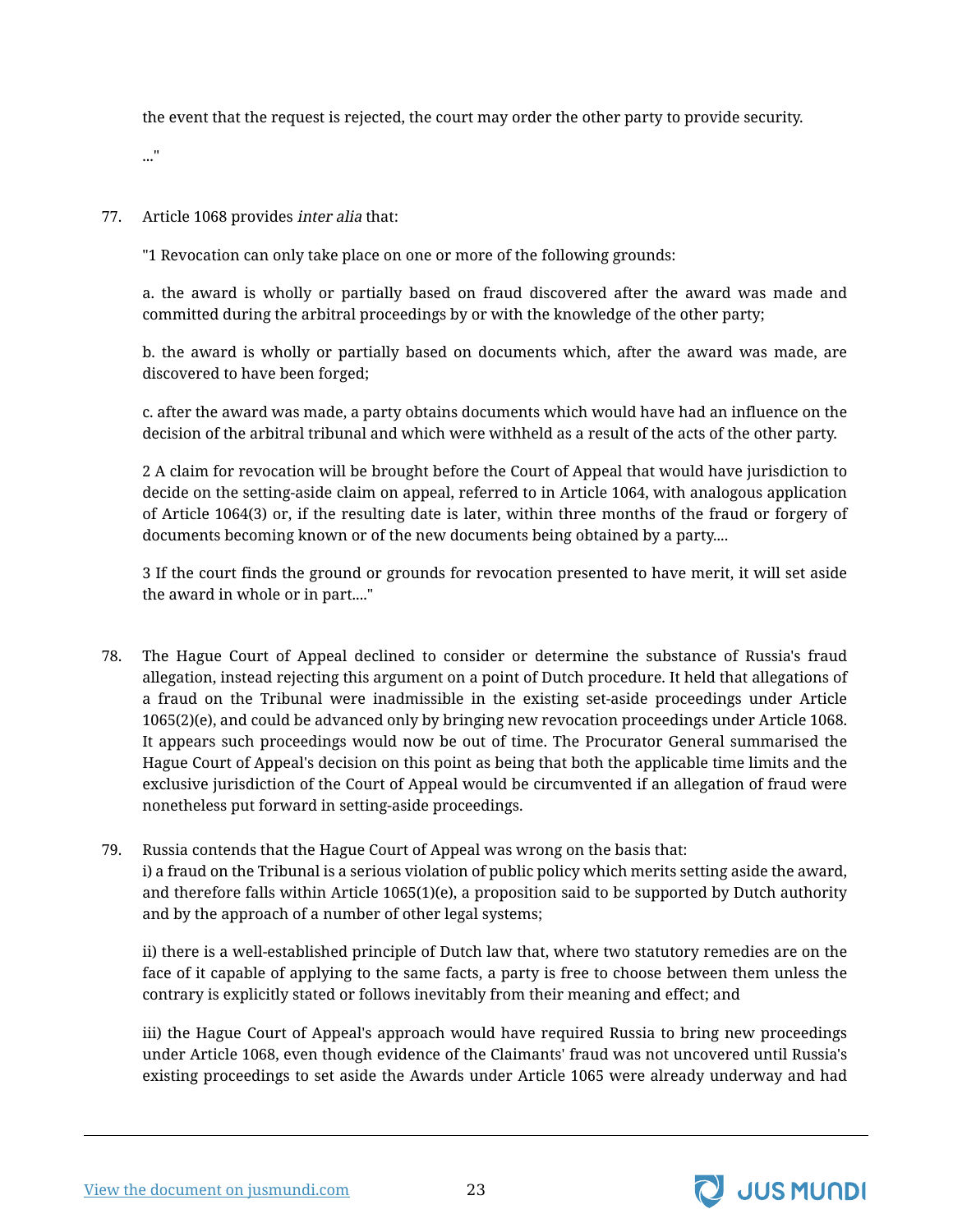succeeded at first instance. Indeed, because the Hague District Court had at that stage already set the Award aside, there was arguably no extant Award in relation to which an Article 1068 revocation application could be commenced.

- 80. The Procurator General, applying the standard referred to in § 32 above, formed the provisional view that the existence of a separate revocation procedure with its own time limits indicated that it must be followed exclusively. The Supreme Court similarly, and applying the same standard, formed the provisional assessment that Russia's prospects of success on this point were not such as to justify suspension of the Award.
- 81. This is an issue of Dutch procedural law, on which this court should be particularly reluctant to express a view, particularly when a Dutch court has already reached a conclusion on the point. It is nonetheless necessary to form a provisional view of the appeal's prospects, as part of the process of deciding whether or not to lift the Stay.
- 82. The evidence of Russia's witness on Dutch law, Mr Meijer, is that: "many previous judicial decisions by the Dutch Supreme Court, the Parliamentary history of both the DCCP and the Dutch Civil Code, and a number of leading commentaries, when the Dutch legal system provides for two or more alternative statutory remedies, the party seeking to rely on the relevant remedy – whether claimant or defendant – is free to choose between them unless "exclusivity" is explicitly stated in these statutory provisions or follows inevitably from their purport."
- 83. One can envisage a counter-argument being made to the effect that the separate fora and timetables provided for in Articles 1065 and 1068 do "inevitably" lead to the conclusion that they provide for exclusive remedies. At the same time, it seems possible that the Dutch Supreme Court will conclude that (i) Article 1065 parallels (and may be designed to implement) [Articles IV and V of the New York](https://jusmundi.com/en/document/h/QU40cHZUZkJRUURFNUNJWUNndHJFdFdrdHhZSWZBTE04d2NyNTNwTzd2V2duWUJtOHZza3ltZUJSaUhVNXdFOExaYVowY0tWcnZHNGM1NHE3aHVGSmExb3B0MjRsUXpSazdZZk9PM0hHNWpvL2RJWTdHY3VBam44cllUUTc3bDF6TWkwY1ZCOXI5RGg5S0ZhRmN3WlBIeThCSGZUalVXUU9EQ2c1bGpHYWhremdFdjZoYVFraTFaeWMzQTcydEtaWk1zNVppUTdJclV0QUtXNGJmSkplUT09) [Convention](https://jusmundi.com/en/document/h/QU40cHZUZkJRUURFNUNJWUNndHJFdFdrdHhZSWZBTE04d2NyNTNwTzd2V2duWUJtOHZza3ltZUJSaUhVNXdFOExaYVowY0tWcnZHNGM1NHE3aHVGSmExb3B0MjRsUXpSazdZZk9PM0hHNWpvL2RJWTdHY3VBam44cllUUTc3bDF6TWkwY1ZCOXI5RGg5S0ZhRmN3WlBIeThCSGZUalVXUU9EQ2c1bGpHYWhremdFdjZoYVFraTFaeWMzQTcydEtaWk1zNVppUTdJclV0QUtXNGJmSkplUT09), an international treaty, and (ii) it would therefore be inappropriate to treat circumstances that would fall within [Article V.2\(b\) of the New York Convention](https://jusmundi.com/en/document/h/QU40cHZUZkJRUURFNUNJWUNndHJFdFdrdHhZSWZBTE04d2NyNTNwTzd2V2duWUJtOHZza3ltZUJSaUhVNXdFOExaYVowY0tWcnZHNGM1NHE3aHVGSmExb3B0MjRsUXpSazdZZk9PM0hHNWpvL2RJWTdHY3VBam44cllUUTc3bDF6TWkwY1ZCOXI5RGg5S0ZhRmN3WlBIeThCSGZUalVXUU9EQ2c1bGpHYWhremdFdjZoYVFraTFaeWMzQTcydEtaaXhHczNRYkwyMXVMS0NxQkVHZS9Udz09) ("[t]he recognition or enforcement of the award would be contrary to the public policy of that country") as nonetheless not constituting grounds for refusal of recognition or enforcement under the corresponding provision in Article 1065. The Supreme Court might also form the view that during a period when an award has, as in the present case, been set aside by the court of the seat of the arbitration – here, the Hague District Court – the remedy under Article 1068 is unavailable, with the result that a party can on appeal from that court's decision rely in the alternative on all available grounds under Article 1065. With all due diffidence when attempting to assess the effect of another country's procedural provisions, and giving full weight to the Hague Court of Appeal's decision, I conclude that (applying the English law standard for stays/adjournments summarised earlier) Russia's appeal on this issue should be regarded as having a realistic prospect of success.

#### <span id="page-25-1"></span><span id="page-25-0"></span>(b) Ground 2: lack of jurisdiction under ECT Article 45

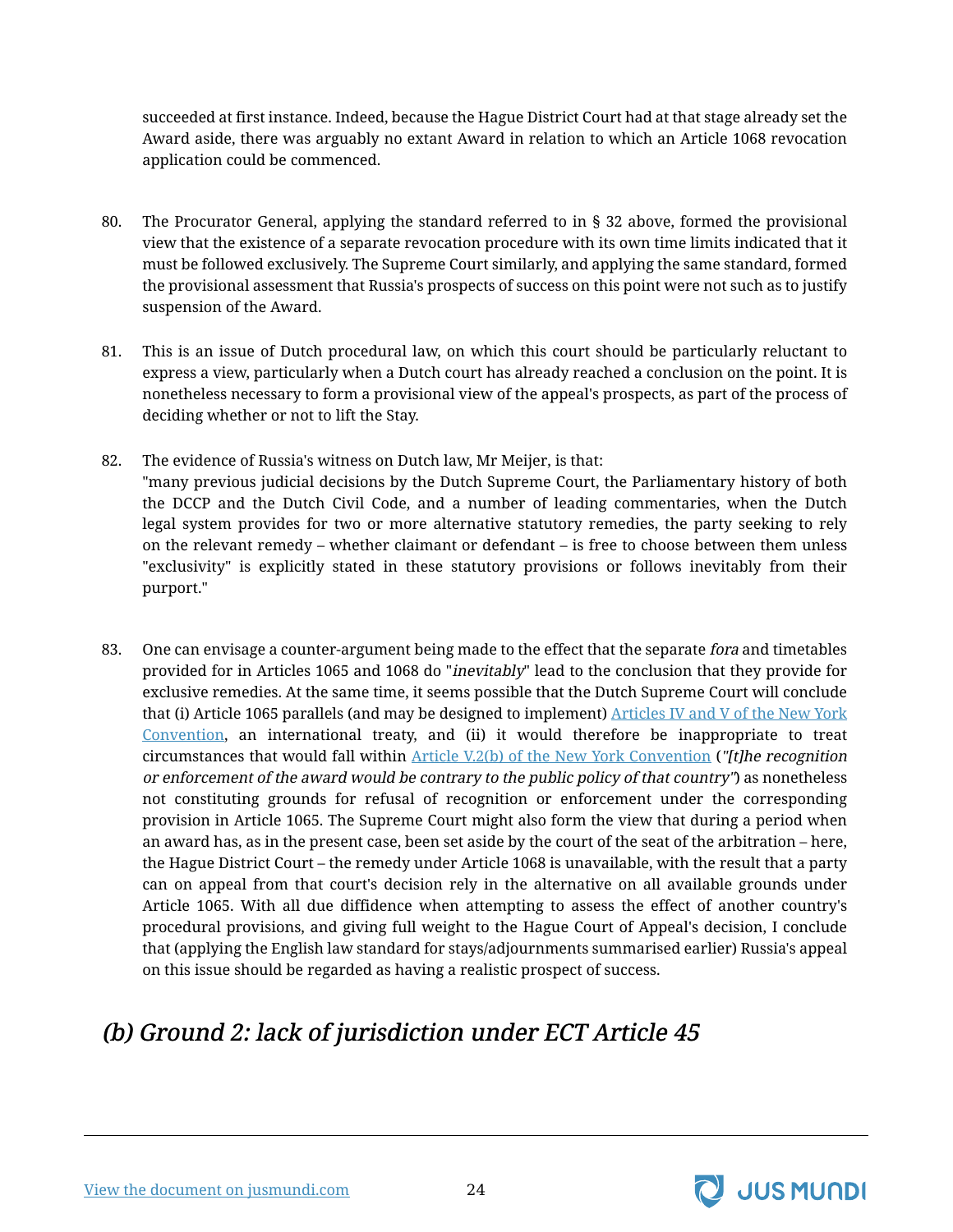# (i) Article 45

- 84. Russia has signed but not ratified the ECT. ECT Article 45(1) provides that in these circumstances: "Each signatory agrees to apply this Treaty provisionally pending its entry into force for such signatory in accordance with Article 44, to the extent that such provisional application is not inconsistent with its constitution, laws or regulations."
- 85. Russia argues that the investor-state dispute settlement provision in ECT Article 26, pursuant to which the Claimants' arbitration claims were brought, is inconsistent with Russian law for a number of reasons, including because Russian law does not permit arbitration for disputes involving issues of public law or taxation.
- 86. The Hague District Court accepted that argument, rejecting the Tribunal's view that Article 45 requires signatory States to apply the whole of the ECT unless the concept of provisional application of an unratified treaty is itself inconsistent with their constitution, law or regulations. The Hague District Court considered that Article 45 aims to achieve a balance between giving effect to the ECT and respecting national constitutional arrangements for the ratification of treaties. The court also had regard to Article 45(2), which provides:

"(2) (a) Notwithstanding paragraph (1) any signatory may, when signing, deliver to the Depository a declaration that it is not able to accept provisional application. The obligation contained in paragraph (1) shall not apply to a signatory making such a declaration. Any such signatory may at any time withdraw that declaration by written notification to the Depository.

(b) Neither a signatory which makes a declaration in accordance with subparagraph (a) nor Investors of that signatory may claim the benefits of provisional application under paragraph (1).

(c) Notwithstanding subparagraph (a), any signatory making a declaration referred to in subparagraph (a) shall apply Part VII provisionally pending the entry into force of the Treaty for such signatory in accordance with Article 44, to the extent that such provisional application is not inconsistent with its laws or regulations."

- 87. Part VII of the ECT, referred to in Article 45(2)(c), deals with ECT structure and institutions, including (for example) provision for signatory states to participate in Energy Charter Protocols and Declarations in order to pursue the objectives and principles of the ECT. Article 45(2)(c) arguably envisages that the provisional application of part only of the Treaty may be consistent with a signatory state's constitution, laws or regulations. Such a possibility would sit uneasily with the notion that "such provisional application" refers solely to the situation where provisional application of an unratified treaty is per se inconsistent with national law. Moreover, the words "to the extent" in their natural meaning imply that, for any given signatory state, provisional application may be inconsistent with national law in some instances but not in others.
- 88. The Hague District Court also noted that whereas Article 45(1) refers to inconsistency with a state's "constitution, laws or regulations", Article 45(2)(c) refers only to the state's "laws or regulations". It considered it inconceivable that a ban on the provisional application of a treaty at all, given its fundamental nature, would be laid down in delegated legislation.



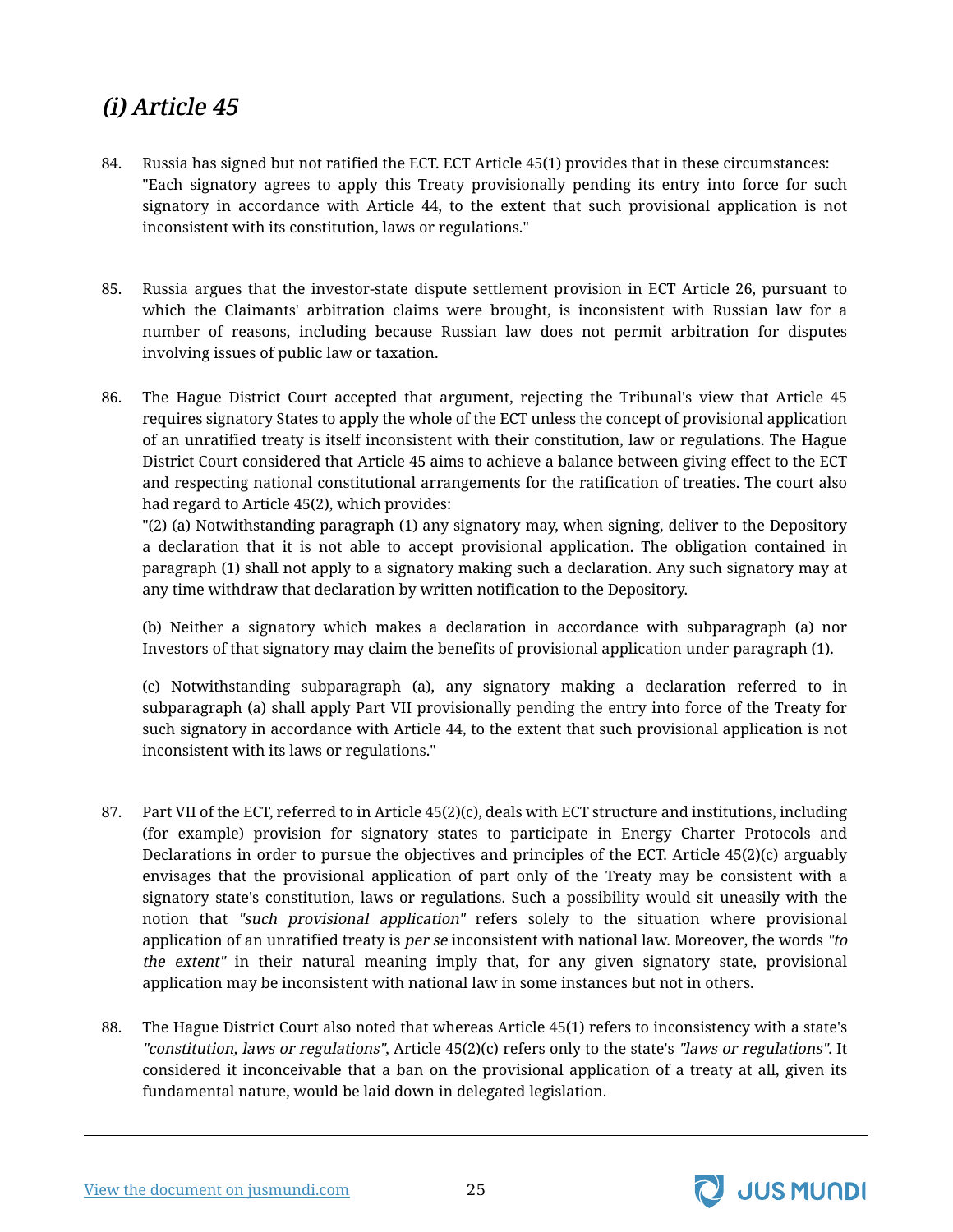89. The Hague Court of Appeal, reversing the Hague District Court, did not support the Tribunal's approach but instead concluded that Article 45(1) required Russia to apply the ECT provisionally "except to the extent that provisional application of one or more provisions of the ECT is inconsistent with national law in the sense that the laws or regulations of that state preclude provisional application of the Treaty for certain treaty provisions (or types or categories of provisions)" (§ 4.5.33). The Hague Court of Appeal indicated that it favoured the Claimants' alternative position on Article 45 (Judgment § 4.5.33), which was that:

"even if it should be assumed that the Limitation Clause does not relate to the principle of provisional application, the question is in any event whether the provisional application of one or more provisions of the ECT is incompatible with national law, not whether any provision of the ECT is in itself inconsistent with national law." (as recorded in § 4.5.4).

90. It thus appears that on the Hague Court of Appeal's approach, the application of Article 45 depends on "whether there are provisions of national law that exclude the provisional application of certain (categories or types of) treaty provisions" (Judgment § 4.5.12) or, in other words, "what the national rules on provisional application of treaties are … and to what extent they preclude provisional application of the ECT" (§ 4.5.27). Hence, the Hague Court of Appeal noted:

"If national law makes provisional application of certain types of treaty provisions impossible, this leads to a limited provisional application, specifically to the extent that the provisions of the treaty are not covered by that prohibition. This interpretation is also in accordance with the words 'regulations' in 'constitution, laws or regulations'. A large number of states with a variety of legal regimes and legal traditions are party to the ECT. It certainly cannot be excluded in advance that rules that exclude certain (categories of) treaty provisions from provisional application may (in any case in part) be found in regulations of a lower hierarchy than a statute adopted by parliament, for example in (lower) regulations based on such a statute. Until recently, an example of this could be found in Spanish law, where the provisional application of treaties was regulated by a Decree of the Minister of Foreign Affairs until 2014." (§ 4.5.13)

91. Russia contends on this issue that the correct interpretation of Article 45 is that it requires states to apply only such provisions of the ECT as are not inconsistent with their national law. It argues that: i) that interpretation is consistent with the wording of Article 45(1), whereas the Hague Court of Appeal's approach involves reading into Article 45(1) a reference to 'specific categories of treaty provision' that is not found in the text;

ii) the Hague District Court's interpretation gives the words "to the extent that such provisional application is not inconsistent with …" a consistent interpretation as between Articles 45(1) and 45(2), where the same words are repeated in identical form; by contrast, the Court of Appeal's approach requires those words to be given a different meaning in these two consecutive sub-clauses of Article 45; and

iii) the interpretation favoured by the Hague District Court is also consistent with the purpose of Article 45, namely to achieve a balance between giving effect to the ECT and respecting national constitutional arrangements for the ratification of treaties. That principle is supported by the drafting history and state practice in relation to this provision. By contrast, the Hague Court of

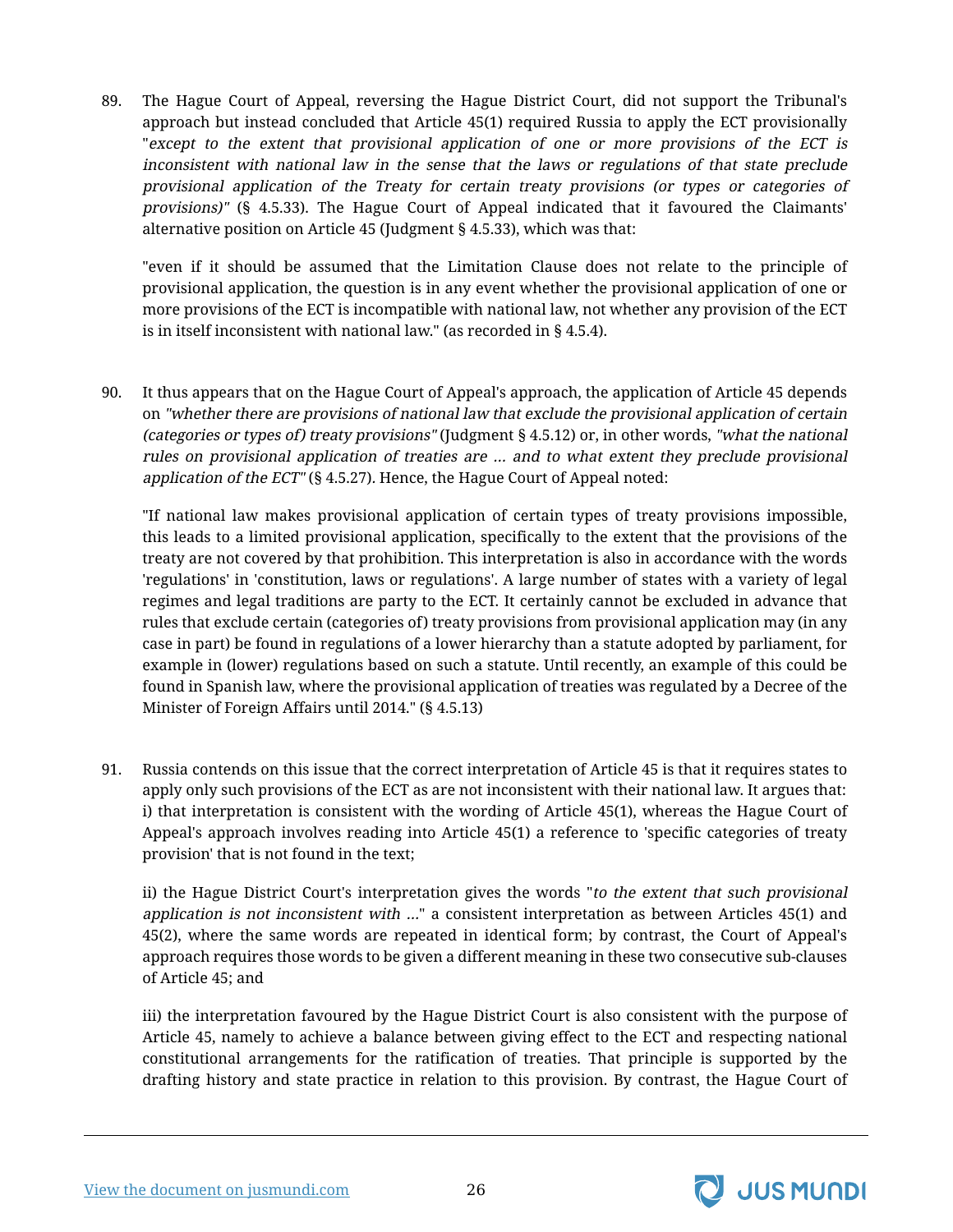Appeal's interpretation would result in Russia being bound by the Article 26 dispute settlement provision even if that provision is inconsistent with Russian law.

- 92. The Procurator General, applying the standard referred to in § 32 above, said on this issue that: "… this element of the ground for cassation concerns a complex matter of interpretation of a treaty provision. This matter is not suitable for a provisional and summary examination in the context of the assessment of this suspension application."
- 93. The Supreme Court did not make any provisional assessment of this issue, because it (provisionally) considered it unnecessary to do so in the light of the second issue discussed below.
- 94. Were the Dutch Supreme Court to conclude, on considering the matter fully, that this issue does need to be addressed, then in my view there is a realistic prospect that it would conclude that Russia is correct. It appears well arguable that it is too narrow an interpretation of Article 45(1) to conclude that it requires non-ratifying signatory states to apply ECT provisions save only when inconsistent with the specific parts of the state's national legal order that deal with provisional application of treaties. Such an approach would appear to exclude reliance on other parts of the state's national law, including its substantive legal provisions and its constitutional arrangements for the regulation of matters arising between citizens and the state. It is arguable that such an approach would not adequately give effect to the balance to which the Hague District Court referred.
- 95. The Hague Court of Appeal accepted a submission by the Claimants that Russia's interpretation of Article 45 was inconsistent with its natural meaning: "4.5.11 … HVY rightly point out that in the interpretation of the Russian Federation and the District Court the words 'such provisional application' have no meaning, or a meaning other than that which follows from the ordinary meaning of these words. According to the Russian Federation, the question is whether one or more treaty provisions are inconsistent with national law. If the contracting parties had intended this, it would have been obvious that the Limitation Clause [Article 45] would have read: "to the extent that one or more provisions of this Treaty are not inconsistent with its constitution, laws or regulations", but this is not how the Limitation Clause reads. The wording of the Limitation Clause, as it does read, clearly indicates that the issue is whether 'such provisional application' is irreconcilable with the law of a contracting party.

4.5.12 The alternative statement of HVY concerning the interpretation of the Limitation Clause is that the question is whether the *provisional application* of any provision of the ECT is incompatible with a rule of national law, not whether any provision of the ECT is in itself inconsistent with national law. According to HVY, it should be examined whether there are provisions of national law that exclude the provisional application of certain (categories or types of) treaty provisions. HVY refer in this respect to the opinions of Professor Schrijver, Professor Klabbers and Professor Pellet, who remark that some countries exclude the provisional application of treaties altogether, but that it is also possible that the exclusion of provisional application relates only to certain types of treaty provisions…" (emphasis in original) and the Hague Court of Appeal went on to accept that alternative construction.



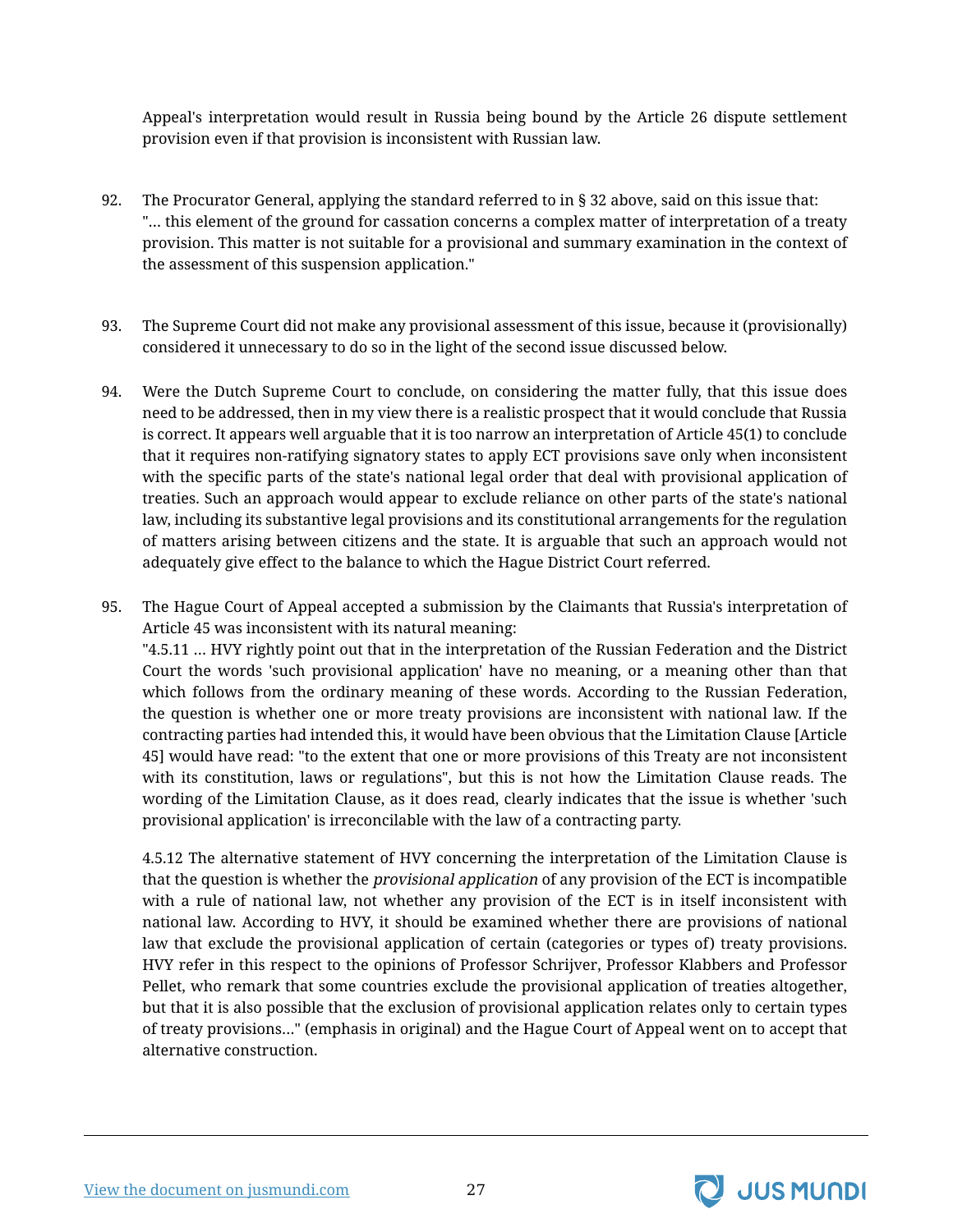- 96. However, it might cogently be argued that the words "such provisional application" in the second sub-clause of Article 45(1) are used simply as a matter of drafting convenience to refer back to the concept set out in the first sub-clause of each signatory applying the ECT provisionally pending its entry to force: rather than entailing some kind of particular focus on the *provisional* nature of the application of the treaty. On that basis, the preceding words "to the extent" would naturally be capable of referring to the position where one treaty provision is inconsistent with (any aspect of) the signatory state's national law even if another treaty provision is not. It is true that the wording could instead have been "to the extent that one or more provisions of this Treaty are not inconsistent with its constitution, laws or regulations", but there is no obvious reason why the wording actually used achieves any different result.
- 97. The Hague Court of Appeal also expressed concern that Russia's approach might give rise to uncertainty, in circumstances where provisional application could continue for years (§§ 4.5.26 and 27). However, a counter-argument might be made that where a state has not yet ratified the treaty, a degree of uncertainty is inherent in (and a price which has to be paid for) the ECT's arrangements for provisional application.
- 98. I would therefore conclude that Russia would have a realistic prospect of success on this issue.

#### <span id="page-29-0"></span>(ii) Consistency with Russian law

- 99. The second issue arises from this ground of challenge because the Hague Court of Appeal went on to consider, in the alternative, whether Russia's arguments would succeed even if the court were wrong about the interpretation of Article 45. The Claimants contend, drawing support from passages in the provisional assessments of the Procurator General and the Dutch Supreme Court's suspension decision, that the Hague Court of Appeal's conclusions on this second issue concern matters of Russian law and are thus not susceptible to challenge in the Dutch Supreme Court (see § 34 above). The second issue itself includes two aspects.
- 100. The first aspect ("*public law nature*") is that the Hague Court of Appeal concluded that a dispute between a foreign investor and the host country is not of a public law nature, therefore Russia's point that Russian law does not permit arbitration of public law matters, only civil disputes, did not assist it (§ 4.7.35). Russia's cassation document makes the point that that conclusion was based on academic sources considering international investment treaties with arbitration clauses; it contends that the argument is thus circular, since it assumes that the Claimants' dispute is arbitrable under ECT Article 26, that being the matter to be decided (§ 66).
- 101. The second aspect ("*inconsistency*") is that the Hague District Court concluded that even if the dispute were of a public law nature, international arbitration under Article 26 is not 'inconsistent' with Russian law. In reaching that view, the Court of Appeal took as its "point of departure" that:

"the meaning of the term 'inconsistent' should be interpreted as any case where a treaty provision and a specific rule of national law cannot be simultaneously applicable because application of one rule constitutes a violation of the other, and that a possible other inconsistency depends on the context (see para. 4.5.48)." (§ 4.7.33)

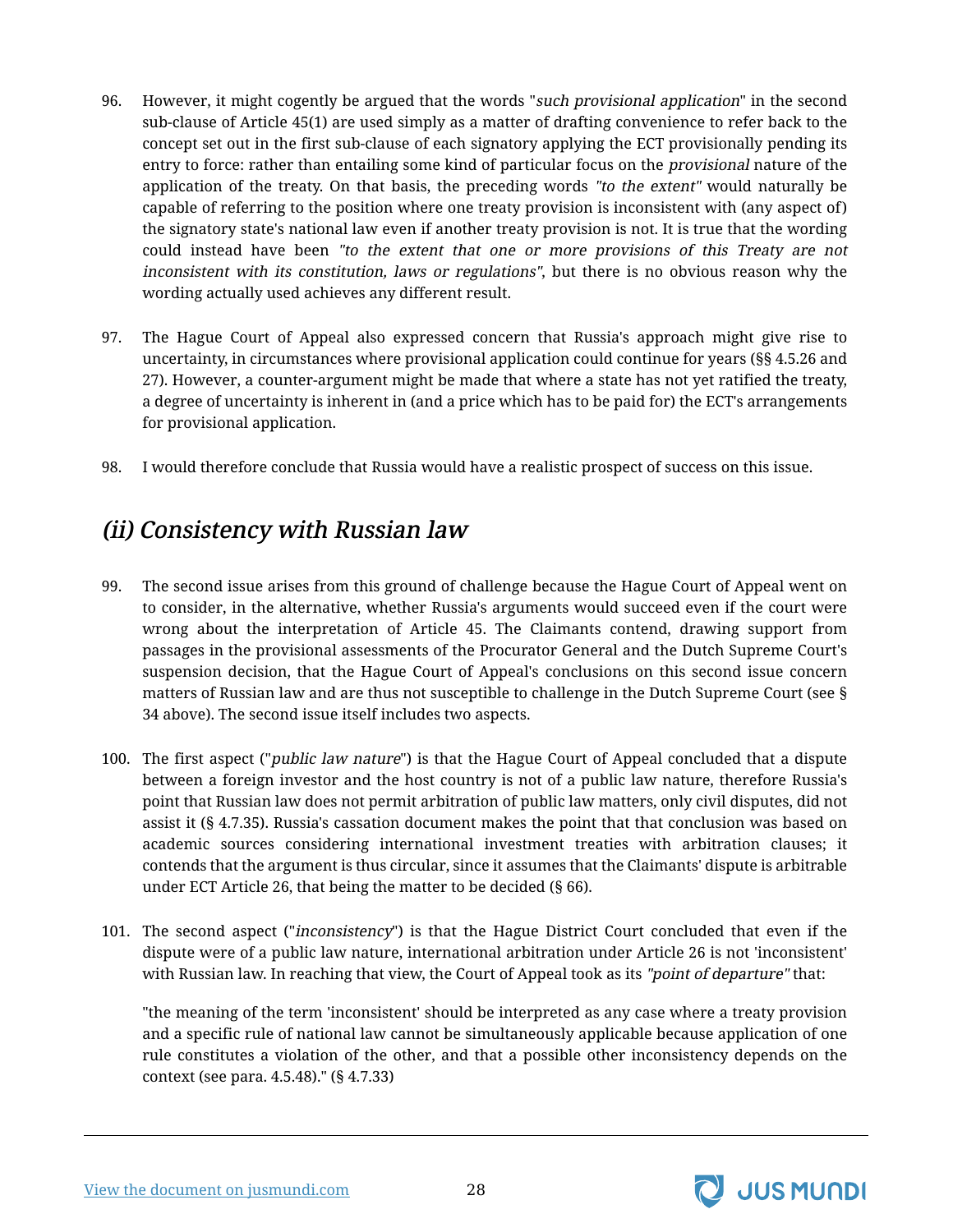102. On that basis, the Hague Court of Appeal found there to be no inconsistency:

["Article 26 ECT](https://jusmundi.com/en/document/h/clljWVJHbGxISEg0VUZMdWNJazE2TnJ3Mmxwb2NlQ1R3cmNjQXR1UDFhaUg5bDhhczBqUjlmYmVtWWhITFNjK3dCV0JaSFlDK3BFbFIyL0xvSHhiR2sxdnZtV2R3TDJsQUR2Q0hoUUhPeWlwUFRXK0ZmSTJDNUVyTytCd1RRNTNDQmJGNXZZVGpGLzhUODVQMzdWbEl3PT0=) provides for international arbitration in accordance with the UNCITRAL rules in investment disputes related to violation of the rules of the ECT. An arbitral tribunal appointed pursuant to [Article 26 ECT](https://jusmundi.com/en/document/h/clljWVJHbGxISEg0VUZMdWNJazE2TnJ3Mmxwb2NlQ1R3cmNjQXR1UDFhaUg5bDhhczBqUjlmYmVtWWhITFNjK3dCV0JaSFlDK3BFbFIyL0xvSHhiR2sxdnZtV2R3TDJsQUR2Q0hoUUhPeWlwUFRXK0ZmSTJDNUVyTytCd1RRNTNDQmJGNXZZVGpGLzhUODVQMzdWbEl3PT0=) should decide a dispute put before it "in accordance with this Treaty and applicable rules and principles of international law". It cannot be seen why, and it does not follow from the Russian Federation's statements that, such a form of international arbitration cannot exist alongside the legal provisions referred to by the Russian Federation. The fact that Russian law, in purely domestic situations, only provides for the option of arbitration in civil law disputes is not inconsistent with the circumstance that the ECT, in cases regulated by the ECT, does provide for international arbitration besides and in addition to the options offered under Russian national law. The fact that Russian law can readily exist side by side with international investment arbitration is confirmed, moreover, by the fact that the Russian Federation is party to many bilateral investment treaties ('bilateral investment treaties' or 'BITs') in which international arbitration is agreed as a (possible) form of dispute resolution. The model BITs from 1992 and 2001/2002 drawn up by the Russian Federation, which it uses as a point of reference in its negotiations on bilateral investment treaties with other states, include international arbitration in accordance with the UNCITRAL rules or the ICSID rules as one of the options for resolving disputes between an investor and the host state (Article 6 and 8, respectively, of those model BITs). The BITs referred to earlier and those model BITs impose no limitations as to the nature (either civil or public law) of which types of dispute may be subjected to arbitration, nor can any limitation to the effect that arbitrators should only be allowed to decide on the amount of damages be read into them. The Russian Federation's approach to treaties thus shows no hesitation in respect of the international arbitration of disputes about investment treaties. The Russian Federation's argument that said BITs were ratified and, as such, constitute derogations by federal law from the supposed injunction on arbitration of public law disputes, is contrived in addition to missing the point. A state that regularly agrees to the international arbitration of investment disputes and explicitly takes that form of dispute resolution as a point of departure in its negotiations with other states cannot credibly maintain that this form of arbitration is incompatible with the provisions of national law that limit such arbitration to civil law disputes or is otherwise inconsistent with Russian law." (§ 4.7.37, footnotes omitted)

103. Russia contends, as regards this second aspect, that the Hague Court of Appeal was wrong because: i) it was based on an incorrect interpretation of the word "inconsistent" used in Article 45: the correct approach is that taken by the Hague District Court, which held that a provision of the ECT is inconsistent with Russian law where "there is no legal basis for" it, or "it does not harmonise with the legal system or is irreconcilable with the starting points and principles";

ii) it proceeded on the basis that Russia had signed the ECT and therefore Article 26 was a part of Russian law, which was a circular argument: the correct approach is to proceed on the basis that the ECT (including Article 26) is not a part of Russian law, and then to ask whether there is an inconsistency between Russian law and Article 26; and

iii) (if necessary) the Hague Court of Appeal's findings on Russian law were incomprehensible and should be set aside on that ground.

104. The Procurator General observes, in relation to the second issue as a whole, that *"some complaints* … are directed at the Court of Appeal's decision on Russia law (para. 4.7 of the final judgment). When

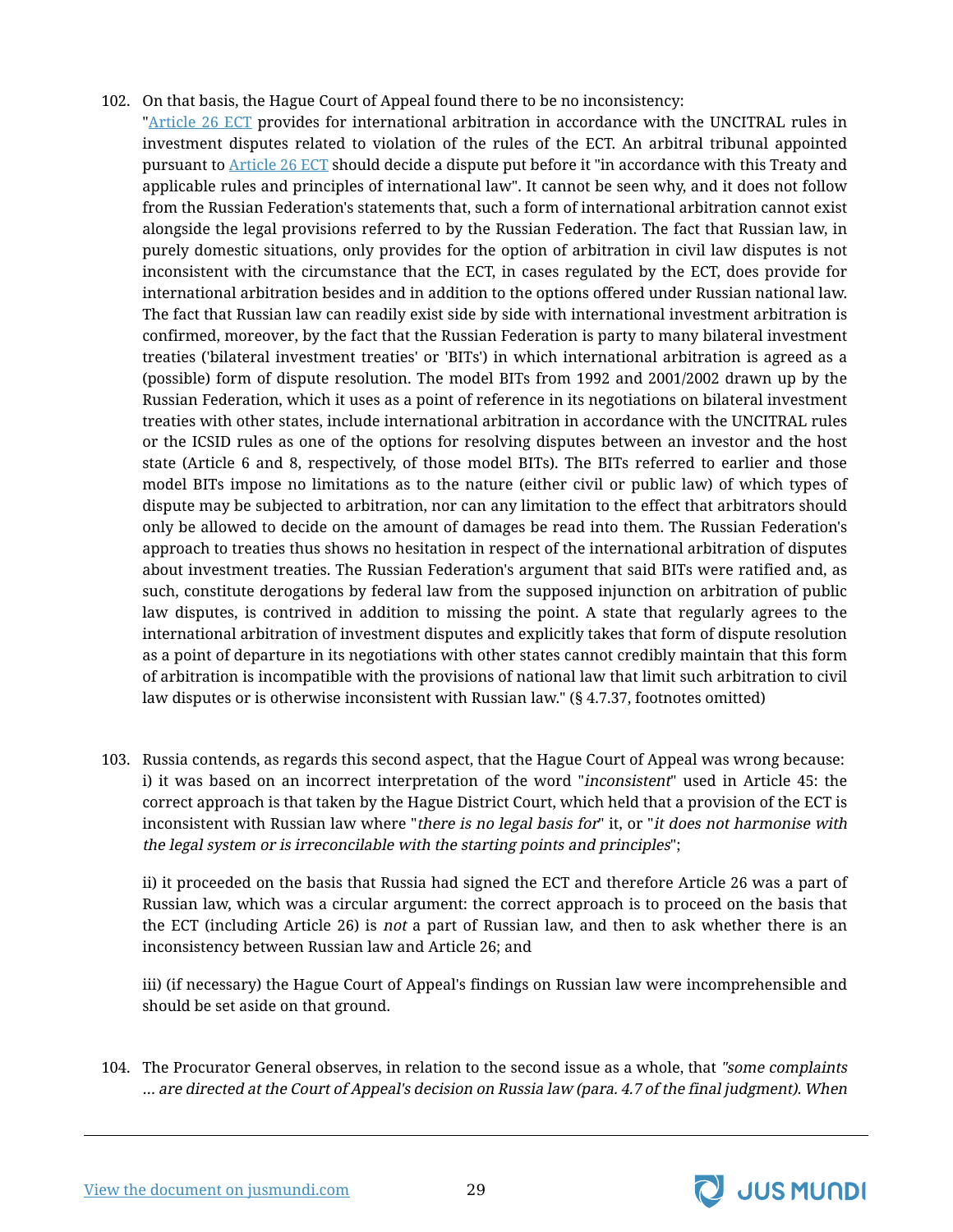examining these complaints, the limits of Article 79(1) Judiciary (Organisation) Act soon come into view, so that their probability of success does not seem high" (§ 4.9).

105. The Dutch Supreme Court in its suspension ruling said:

"3.7.2 The Court of Appeal rejected the Russian Federation's argument presented above in 3.7.1, based on the consideration that the dispute between HVY and the Russian Federation is not of a public law nature (para. 4.7.35). The Court of Appeal then, superfluously, assessed whether – if it is assumed that under Russian law arbitration is only possible for civil law disputes and that the present dispute is not of a civil law nature – arbitration under [Article 26 ECT](https://jusmundi.com/en/document/h/clljWVJHbGxISEg0VUZMdWNJazE2TnJ3Mmxwb2NlQ1R3cmNjQXR1UDFhaUg5bDhhczBqUjlmYmVtWWhITFNjK3dCV0JaSFlDK3BFbFIyL0xvSHhiR2sxdnZtV2R3TDJsQUR2Q0hoUUhPeWlwUFRXK0ZmSTJDNUVyTytCd1RRNTNDQmJGNXZZVGpGLzhUODVQMzdWbEl3PT0=) is 'inconsistent' with Russian law, and answered this question in the negative (paras. 4.7.36-4.7.58).

In the provisional assessment of the Supreme Court, these considerations of the Court of Appeal also relate to the interpretation and application of Russian law. On the basis of Article 79(1), opening words and (b) of the Judiciary Organisation Act, the Supreme Court cannot annul the Court of Appeal's judgments on account of violation of Russian law. This rule also bars reasoning complaints that cannot be assessed without also assessing the correctness of the Court of Appeal's decision on the substance and interpretation of Russian law. Also considered in this light, the Supreme Court provisionally does not consider the probability that the complaints referred to above in 3.7.1 will succeed to be such that this justifies the suspension of the enforcement of the Yukos Awards."

106. Those provisional views suggest that Russia faces some significant hurdles in relation to this ground of appeal. Nonetheless, I consider there to be a realistic prospect that the Dutch Supreme Court (or CJEU) will ultimately reach a different conclusion from the Hague Court of Appeal. I consider it arguable that:

i) there is an element of circularity in the view that the application of Article 26 would not result in arbitration of a dispute of a public law nature because investor-state disputes are not so regarded (including in the Russian Federation): a coherent argument could be made that, in testing the consistency issue, it is appropriate to leave aside the fact (assuming it to be such) that where an investor-state treaty is fully in force, dispute resolution thereunder is regarded as falling outside the purview of public law;

ii) the point made in (i) above, insofar as it might be regarded as relating to Russian law, concerns what might be argued to be a logical fallacy in relation to which the Dutch Supreme Court would be permitted to review the Hague Court of Appeal's conclusions;

iii) the correctness of the Hague Court of Appeal's conclusions as to inconsistency (on the footing that the dispute would be of a public law nature) are not merely findings as to Russian law but also turn critically on the meaning of "inconsistent" which the court adopted, that being a question not of Russian law but of the interpretation of the ECT; and

iv) the Hague Court of Appeal's stated test for inconsistency was too narrow, and that adopted by the Hague District Court should be preferred.

107. On that basis, although Russia's case faces some significant hurdles, I consider that it should be regarded as having a realistic prospect of success.

<span id="page-31-0"></span>[View the document on jusmundi.com](https://jusmundi.com/en/document/decision/en-veteran-petroleum-limited-v-the-russian-federation-judgment-of-the-high-court-of-justice-of-england-and-wales-2021-ewhc-894-wednesday-14th-april-2021) 30

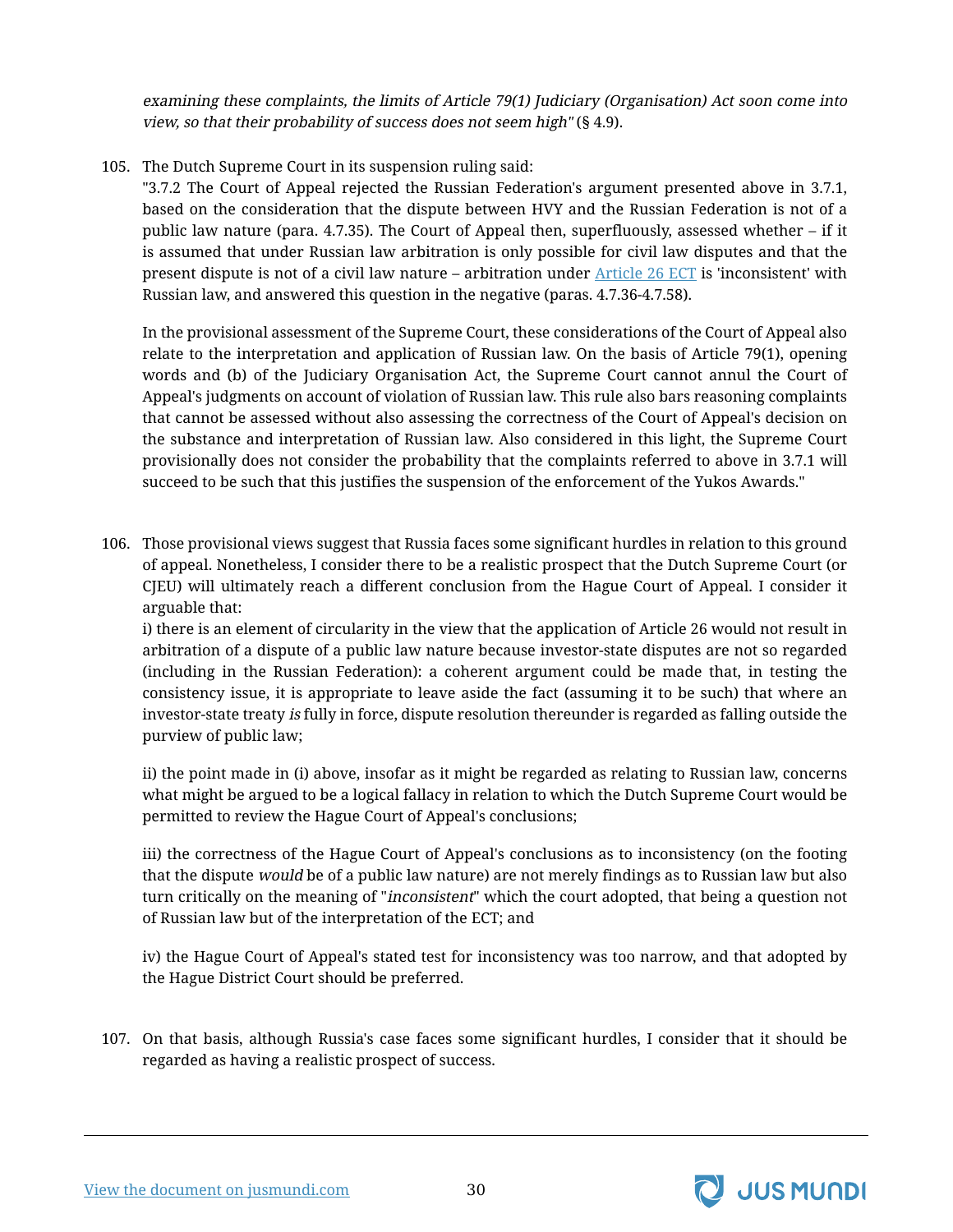### (c) Ground 3: scope of persons entitled to invoke the ECT

- 108. Russia argues that the Tribunal and the Hague Court of Appeal erred in law by finding that the Tribunal had jurisdiction: the correct analysis is that the Claimants did not make a foreign "investment" and are not foreign "investors" within the meaning of ECT Articles 1(6), 1(7) so as to fall within Article 26.
- 109. ECT Article 1(6) defines "Investment" as:

"every kind of asset, owned or controlled directly or indirectly by an Investor and includes:

(a) tangible and intangible, and movable and immovable, property, and any property rights such as leases, mortgages, liens, and pledges;

(b) a company or business enterprise, or shares, stock, or other forms of equity participation in a company or business enterprise, and bonds and other debt of a company or business enterprise;

(c) claims to money and claims to performance pursuant to contract having an economic value and associated with an Investment;

(d) Intellectual Property;

(e) Returns;

(f) any right conferred by law or contract or by virtue of any licences and permits granted pursuant to law to undertake any Economic Activity in the Energy Sector.

..."

110. ECT Article 1(7) defines "Investor" as:

"(a) with respect to a Contracting Party:

(i) a natural person having the citizenship or nationality of or who is permanently residing in that Contracting Party in accordance with its applicable law;

(ii) a company or other organisation organised in accordance with the law applicable in that Contracting Party;

(b) with respect to a "third state", a natural person, company or other organisation which fulfils, mutatis mutandis, the conditions specified in subparagraph (a) for a Contracting Party."

111. Article 26, the dispute resolution provision, is headed "Settlement of Disputes between an Investor and a Contracting Party", and makes provision for the resolution of "[d]isputes between a Contracting Party and an Investor of another Contracting Party relating to an Investment of the latter in the Area of the former which concern an alleged breach of an obligation of the former …".

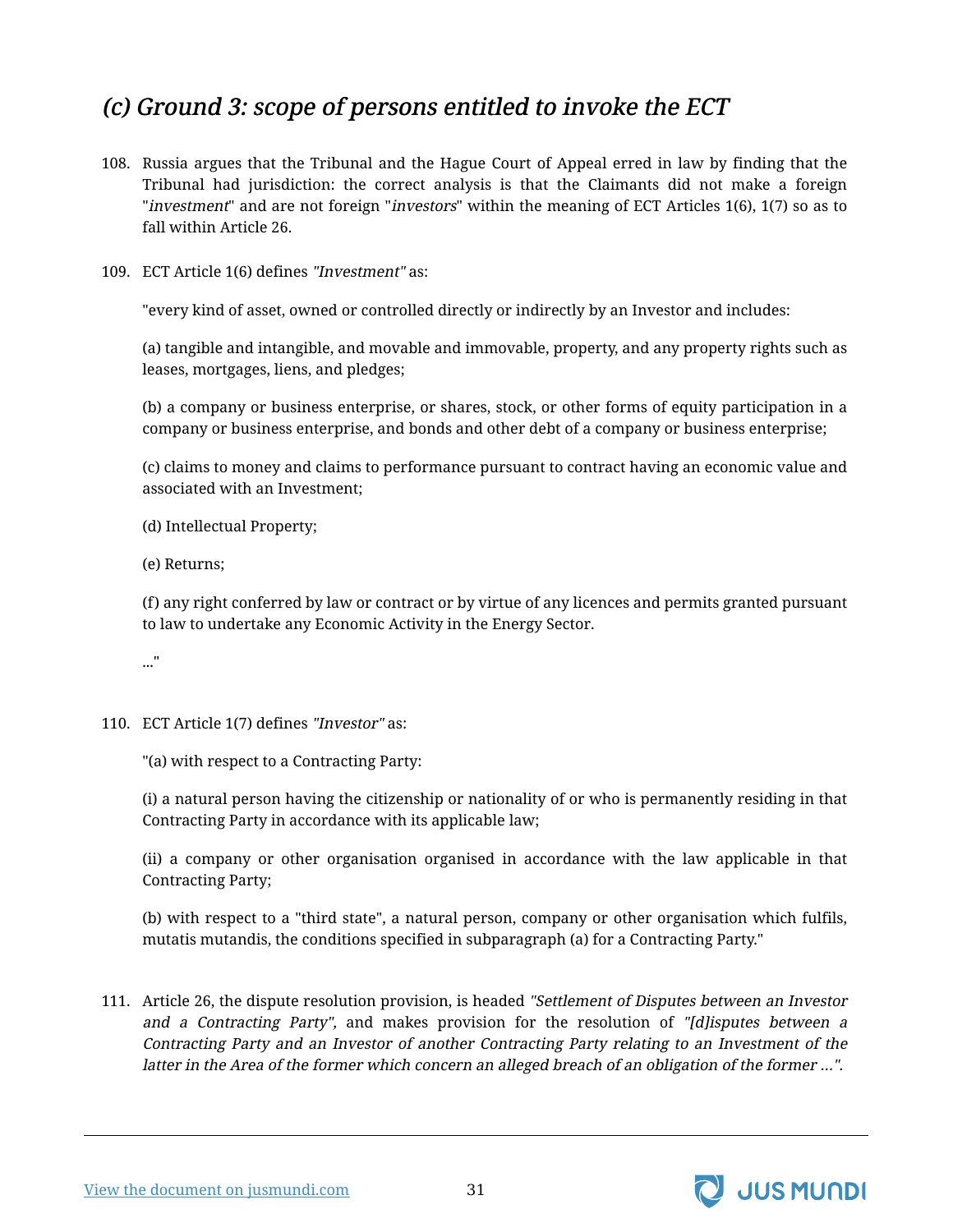112. Russia notes that the preamble to the ECT confirms that its subject-matter is cross-border cooperation and investment, referring as it does to "the objective of progressive liberalisation of international trade and … the principle of avoidance of discrimination in international trade as enunciated in the Agreement Establishing the World Trade [Organization](https://jusmundi.com/en/document/h/dDA1UFl6SHNaZmZZR1RERDQxcjY4QnpHYzlKTTRQMmFXaFlYNU41b25JNE1hOE4xNEJUUDNkYWtkNTZyd3p6d3IxQmlYYzhHN1ZpQWtsSzFmNkhyZVc2VEtYZHo1TSs0cXhqbk5uVDB4b0cxV3QyZjY1VUhpOUtCd3ZpNG8wR1prdzlYMWdJWThxcTNzZmZLNjVDRUVqYjU2UUc4RzFTekdUQ2w5K3J5b1M4TDQxUDF3cm50MURmcm9aNmxXMGVN) and as otherwise provided for in this Treaty". Similar concepts are reflected in the language of Article 10(1):

"Each Contracting Party shall, in accordance with the provisions of this Treaty, encourage and create stable, equitable, favourable and transparent conditions for Investors of other Contracting Parties to make Investments in its Area. Such conditions shall include a commitment to accord at all times to Investments of Investors of other Contracting Parties fair and equitable treatment. Such Investments shall also enjoy the most constant protection and security and no Contracting Party shall in any way impair by unreasonable or discriminatory measures their management, maintenance, use, enjoyment or disposal. In no case shall such Investments be accorded treatment less favourable than that required by international law, including treaty obligations. Each Contracting Party shall observe any obligations it has entered into with an Investor or an Investment of an Investor of any other Contracting Party."

- 113. Russia's essential thesis is that this is not a dispute between Russia and an Investor of another contracting party, as required by Article 26: it is in substance a domestic dispute between Russia and a group of Russian nationals (the Individuals), concerning Yukos, a Russian oil company. Russia says the Claimants are part of an offshore structure through which shares in Yukos were ostensibly controlled by trustees, but in reality were controlled by and for the benefit of the Individuals. The Claimants were merely corporate vehicles used by the Individuals to acquire shares in Yukos at a time when they were living and working in Russia. Further, if the Claimants paid anything at all for those shares, they did so using funds originating from the Individuals; and have not contributed foreign investment to the Russian economy.
- 114. The Hague Court of Appeal took the view that the ECT's provisions left no room for any such argument:

"5.1.7.2 … the ECT opted for "the law of the country under the laws of which the investor is organised" in order to determine the nationality of an investor. This is a common criterion in investment treaties, which is easy to apply and predictable. A drawback of this criterion is that the place of incorporation does not guarantee that the investor has a genuine link with the country under whose law the company is incorporated. There are therefore investment treaties in which the siège social, i.e. the place where the activities take place, is used as a connecting factor for determining the nationality of companies. And there are investment treaties that use additional criteria or conditions to determine the nationality of a company, such as the criterion of who controls the company or the requirement that a company actually conducts business activities in the country of which it is a national. These criteria, combined with the internal affairs doctrine and the siège social, may ultimately contribute towards limiting the scope of the treaty to companies which have a genuine link with the country in which they are established. The drafters of the ECT could have chosen to include such additional conditions in  $Article 1(7) ECT$  which would have made it possible to determine whether HVY have a genuine link with Cyprus or Isle of Man, respectively. They did not do so.

5.1.7.3 As regards the Russian Federation's reliance on the purpose of the Treaty, the Court of Appeal



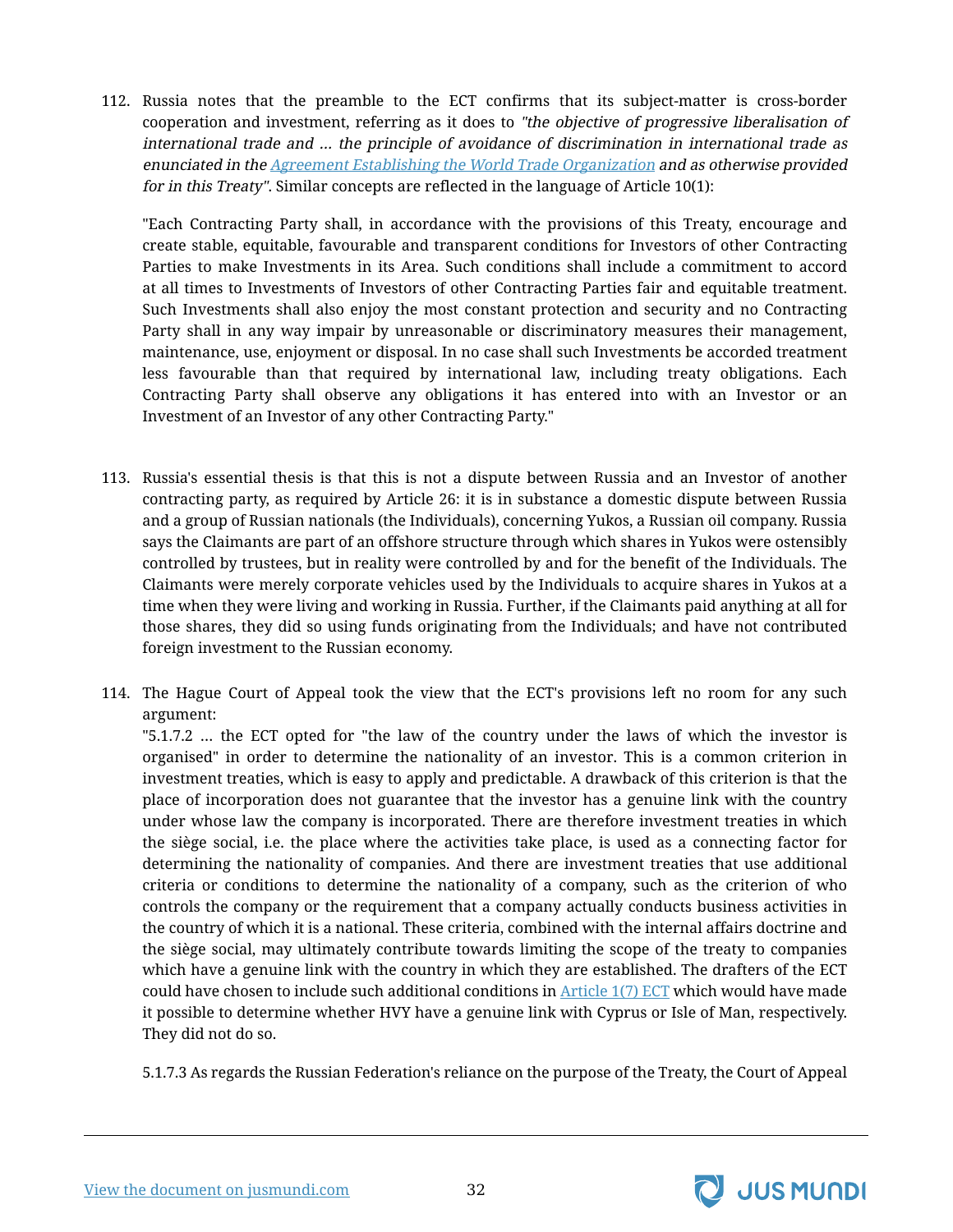considers as follows. Indeed, the purpose of the ECT includes (also) - as the Russian Federation rightly argues - (in short) the promotion of international cooperation in the field of energy and the protection of international investments. Contrary to what the Russian Federation assumes, however, the ECT determines exactly when there is an investor and an investment and when an investment dispute has an international character that falls within the scope of [Article 26 ECT](https://jusmundi.com/en/document/h/clljWVJHbGxISEg0VUZMdWNJazE2TnJ3Mmxwb2NlQ1R3cmNjQXR1UDFhaUg5bDhhczBqUjlmYmVtWWhITFNjK3dCV0JaSFlDK3BFbFIyL0xvSHhiR2sxdnZtV2R3TDJsQUR2Q0hoUUhPeWlwUFRXK0ZmSTJDNUVyTytCd1RRNTNDQmJGNXZZVGpGLzhUODVQMzdWbEl3PT0=). It follows from the wording of [Article 26 ECT](https://jusmundi.com/en/document/h/clljWVJHbGxISEg0VUZMdWNJazE2TnJ3Mmxwb2NlQ1R3cmNjQXR1UDFhaUg5bDhhczBqUjlmYmVtWWhITFNjK3dCV0JaSFlDK3BFbFIyL0xvSHhiR2sxdnZtV2R3TDJsQUR2Q0hoUUhPeWlwUFRXK0ZmSTJDNUVyTytCd1RRNTNDQmJGNXZZVGpGLzhUODVQMzdWbEl3PT0=) that this is the case if the legal person making the investment is incorporated under the law of one (contracting) state and the investment referred to in [Article 1\(6\) ECT](https://jusmundi.com/en/document/h/clljWVJHbGxISEg0VUZMdWNJazE2TnJ3Mmxwb2NlQ1R3cmNjQXR1UDFhaUg5bDhhczBqUjlmYmVtWWhITFNjK3dCV0JaSFlDK3BFbFIyL0xvSHhiR2sxdnZtV2R3TDJsQUR2Q0hoUUhPeWlwUFRXK0ZmSTJDNUVyTytCd1RRNTNwN01Gb3dPWkZkKy8zeWpwclM0RlZBPT0=) takes place in another (contracting) state. …" (footnotes omitted)

115. The court also discussed ECT Article 17, cited by Russia in this context, under which: "Each Contracting Party reserves the right to deny the advantages of this Part to:

(1) a legal entity if citizens or nationals of a third state own or control such entity and if that entity has no substantial business activities in the Area of the Contracting Party in which it is organized. …"

stating that:

"... [Article 17 ECT](https://jusmundi.com/en/document/h/clljWVJHbGxISEg0VUZMdWNJazE2TnJ3Mmxwb2NlQ1R3cmNjQXR1UDFhaUg5bDhhczBqUjlmYmVtWWhITFNjK3dCV0JaSFlDK3BFbFIyL0xvSHhiR2sxdnZtV2R3TDJsQUR2Q0hoUUhPeWlwUFRXK0ZmSTJDNUVyTytCd1RRNTNrTFNKdXRuc1d2YTVWckFIWE9rMld3PT0=) gives contracting parties the right to deny the protection of part of the treaty to a well-defined category of investors, i.e. investors who are established in a contracting state only on formal grounds, but are to a large extent materially linked to a non-contracting state. This circumstance does not mean that Article 1 [sc. 17] ECT is to be understood as meaning that it is to be read as an exception for another category of investors, namely sham companies and/or investors controlled by nationals of the contracting party in which they make investments." (§ 5.1.8.4)

116. The Hague Court of Appeal further rejected Russia's reliance on what it said was a rule of customary international law prohibiting a national from bringing an international law action against his own state, and also applying to companies in which nationals of the defendant state have a controlling interest. Russia suggested that that rule had been confirmed by several arbitral tribunals. The Hague Court of Appeal said:

"5.1.8.6 The Court of Appeal rejects the statement that there is a rule of customary international law in the sense referred to by the Russian Federation. The arbitral awards cited by the Russian Federation do not sufficiently support this statement. The awards cited by the Russian Federation cover situations in which the claimant in the international arbitration proceedings has acquired a foreign investment in the with the (primary) purpose of gaining access to international arbitration, or equivalent situations in which a domestic investment acquires an international character after the conflict with the state where the investment was made has already arisen. …

It has neither been stated nor shown that HVY acquired their investments with the main object of bringing international arbitration under the ECT. …"

117. The court concluded that there is no general principle of law according to which investment treaties do not provide protection to companies wholly owned by nationals of the host country, and insufficient basis to conclude that the ECT requires the foreign investor to have made an economic contribution to the host state.

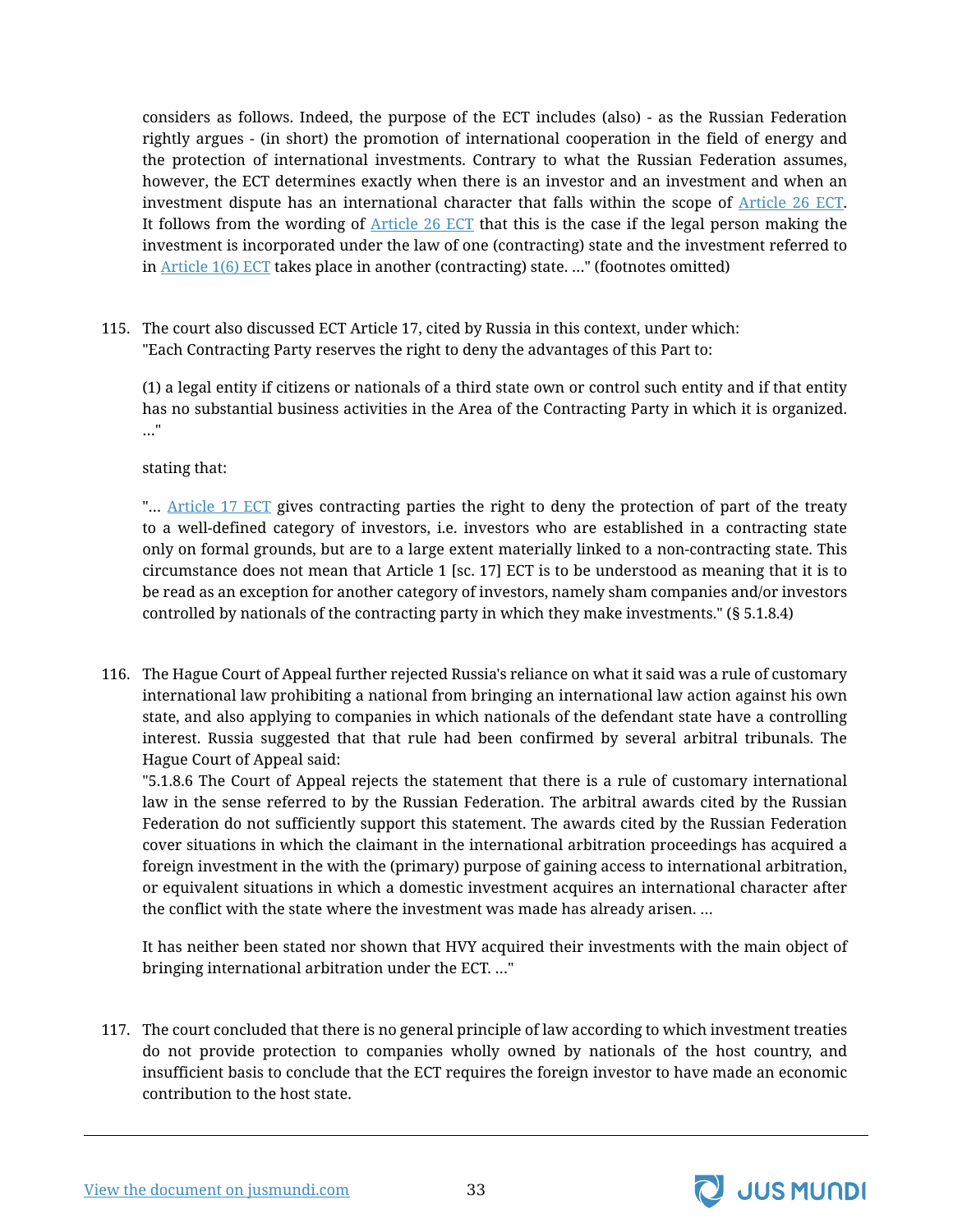- 118. Russia argues that the Hague Court of Appeal was wrong thus to conclude that it was irrelevant to consider the nationality of the ultimate owners and controllers of the Claimants in determining whether the Claimants were "an Investor of another Contracting Party" within the meaning of Article 26; and to hold that a dispute can fall within Article 26 even if it involves no contribution of economic value to the host state. Russia notes that three similar questions – concerning the extent to which Articles 1(6), 1(7) and 26 require foreign investment in the host state – are already pending before the CJEU in Case C-741/19 Republic of Moldova v Komstroy.
- 119. Russia also asserts that the Claimants are part of an offshore structure to facilitate and conceal the Individuals' illegal activity – such as tax evasion, the payment of bribes, and money laundering – and should not be permitted to rely on that same structure to seek the protection of the ECT. It contends that the Hague Court of Appeal's approach is inconsistent with the principles of international law and EU law to the effect that the corporate veil can be lifted where this is necessary to prevent a party benefitting from his own wrong.
- 120. The Procurator General's provisional assessment was as follows:
	- "4.12 The issues raised by these parts are complex to such an extent that they are not suitable for a provisional and summary decision within the context of the assessment of the suspension application. That this is complex subject matter is also evident here from the Russian Federation's position that questions about the interpretation of the ECT should be referred to the ECJ for a preliminary ruling. That is why these parts cannot provisionally be said to have a high probability of success. With regards to part 3, the Court of Appeal, for example in paras. 5.1.7.1 through 5.1.8.11 of the final judgment, also extensively dealt with the question of how the terms 'investment' and 'investor' should be interpreted in the context of the ECT. The Court of Appeal also considered in that respect whether 'U-turn investments' enjoy ECT protection and extensively discussed the Russian Federation's argument on this point. In para. 4.2.1 et seq., the Court of Appeal also provided a description of the standards to be applied in the interpretation of the ECT in accordance with [Articles 31 and 32 of the Vienna Convention on the Law of Treaties](https://jusmundi.com/en/document/h/NVFwR2lWbkFqaXdJRmhJT3hnNFo0NEhoLzFzTjdSbU9icGpNYlQ0N3hXUjByQUw3dW1hT1I5OW90REYzWjlFYW1iQm0xR2ZxcmE5MFIwL3EyeU1DWUVRbENBMnU5S3g1dERqLzZnTWNMRHc3U0YwLzlEK2VYZ1FOT1ZFUEszei8yM25adnZnUXlFS0VUZE44K1VxYnNNQWhnL25UaklhUkx3TnUyNUhIdlZvPQ==), including the terms of the treaty considered in their context, and its object and purpose. In doing so, the Court of Appeal applied the right standard. It is therefore not provisionally plausible that the complaints of part 3 about the treaty interpretation and the standards applied in that respect will have a high probability of success. The same applies to the complaints of part 4 regarding the question of whether 'illegal investments' fall within the scope of the term 'investment'". (footnote omitted)
- 121. The interpretative principles to which the Procurator General refers, as set out by the Hague Court of Appeal, include the following points arising from the [Vienna Convention on the Law of Treaties](https://jusmundi.com/en/document/h/NVFwR2lWbkFqaXdJRmhJT3hnNFo0NEhoLzFzTjdSbU9icGpNYlQ0N3hXUjByQUw3dW1hT1I5OW90REYzWjlFYW1iQm0xR2ZxcmE5MFIwL3EyeU1DWUVRbENBMnU5S3g1dERqLzZnTWNMRHc3U0YwLzlEK2VYZ1FOT1ZFUEszei8yM25adnZnUXlFS0VUZE44K1VxYnNFSWthUlBsT2ZpNWh3eUE2MTVGaXpnPQ==):

"4.2.1 …

#### "Article 31

#### General rule of interpretation

1. A treaty shall be interpreted in good faith in accordance with the ordinary meaning to be given to the terms of the treaty in their context and in the light of its object and purpose.

2. The context for the purpose of the interpretation of a treaty shall comprise, in addition to the text,

[View the document on jusmundi.com](https://jusmundi.com/en/document/decision/en-veteran-petroleum-limited-v-the-russian-federation-judgment-of-the-high-court-of-justice-of-england-and-wales-2021-ewhc-894-wednesday-14th-april-2021) 34

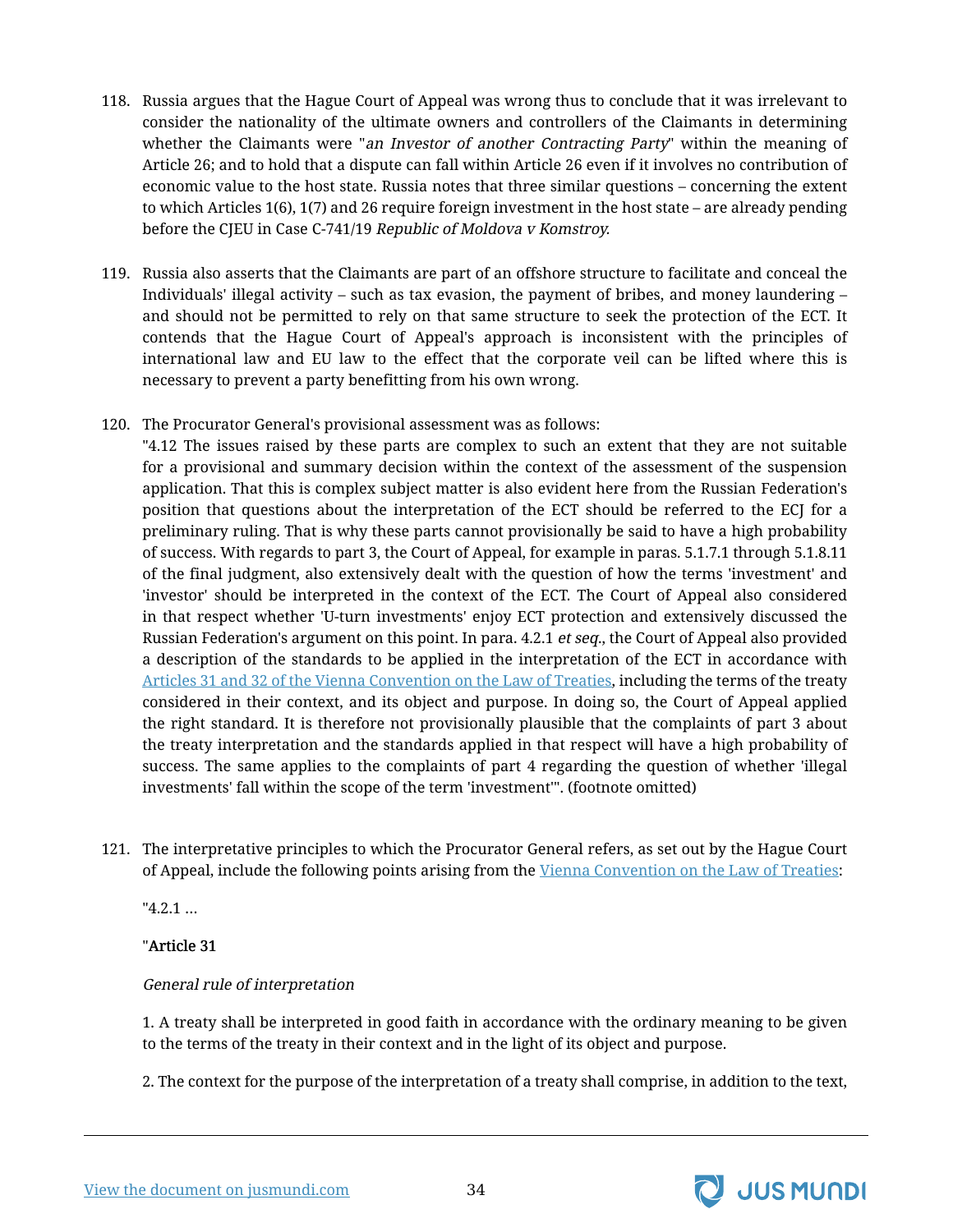including its preamble and annexes:

...

3. There shall be taken into account, together with the context:

...

(c) any relevant rules of international law applicable in the relations between the parties.

#### Article 32

#### Supplementary means of interpretation

Recourse may be had to supplementary means of interpretation, including the preparatory work of the treaty and the circumstances of its conclusion, in order to confirm the meaning resulting from the application of Article 31, or to determine the meaning when the interpretation according to Article 31:

(a) leaves the meaning ambiguous or obscure; or

(b) leads to a result which is manifestly absurd or unreasonable."

4.2.2 When applying the rules set out in these provisions, the Court of Appeal takes the following guidelines as a starting point. Interpretation of a treaty is always aimed at discerning the contracting parties' intention, to the extent that this intention is adequately expressed in the text of the treaty. Textual interpretation has the most important role in the interpretative process, because the wording is deemed to be an authentic expression of the intention of the parties. The International Court of Justice (hereafter: ICJ) has therefore considered that treaty interpretation should be based 'above all upon the text of the treaty'.

4.2.3 This does not mean that treaty interpretation is merely a grammatical exercise. The text of a treaty must be understood in its context as well as in light of its object and purpose, in respect of which [Article 31\(2\) VCLT](https://jusmundi.com/en/document/h/NVFwR2lWbkFqaXdJRmhJT3hnNFo0NEhoLzFzTjdSbU9icGpNYlQ0N3hXUjByQUw3dW1hT1I5OW90REYzWjlFYW1iQm0xR2ZxcmE5MFIwL3EyeU1DWUVRbENBMnU5S3g1dERqLzZnTWNMRHc3U0YwLzlEK2VYZ1FOT1ZFUEszei8yM25adnZnUXlFS0VUZE44K1VxYnNMYWVDSG9XLzdBOHI3ci9WS1ZxMFZRPQ==) defines how (in any case) the context of the treaty is to be understood. The interpretation of a treaty provision in accordance with the treaty's 'object and purpose' may not result in an interpretation that is contrary to the clear text of the provision in question. [Article 31\(1\)](https://jusmundi.com/en/document/h/NVFwR2lWbkFqaXdJRmhJT3hnNFo0NEhoLzFzTjdSbU9icGpNYlQ0N3hXUjByQUw3dW1hT1I5OW90REYzWjlFYW1iQm0xR2ZxcmE5MFIwL3EyeU1DWUVRbENBMnU5S3g1dERqLzZnTWNMRHc3U0YwLzlEK2VYZ1FOT1ZFUEszei8yM25adnZnUXlFS0VUZE44K1VxYnNHZy8vTXhHVnpTL1p1WUpPMGFFYWNNPQ==) [VCLT](https://jusmundi.com/en/document/h/NVFwR2lWbkFqaXdJRmhJT3hnNFo0NEhoLzFzTjdSbU9icGpNYlQ0N3hXUjByQUw3dW1hT1I5OW90REYzWjlFYW1iQm0xR2ZxcmE5MFIwL3EyeU1DWUVRbENBMnU5S3g1dERqLzZnTWNMRHc3U0YwLzlEK2VYZ1FOT1ZFUEszei8yM25adnZnUXlFS0VUZE44K1VxYnNHZy8vTXhHVnpTL1p1WUpPMGFFYWNNPQ==) prescribes one rule of interpretation comprised of three integral elements (text, context, and 'object and purpose'); interpretation is a process in which these elements are applied - in good faith - in one joint exercise. That the interpretation must be performed in good faith means that it must comply with the fundamental principle of reasonableness and must not lead to a meaning that is manifestly absurd or unreasonable.

...

4.2.4 ... Pursuant to  $\text{Article } 31(3)(c)$  VCLT, it is also necessary to take into account any 'relevant rules of international law' applicable in the relations between the contracting parties. The rules of international law as referred to in  $Article$   $31(3)(c)$  VCLT include (in any event) the law of treaties, customary international law and internationally recognised principles of law."

(footnotes omitted)

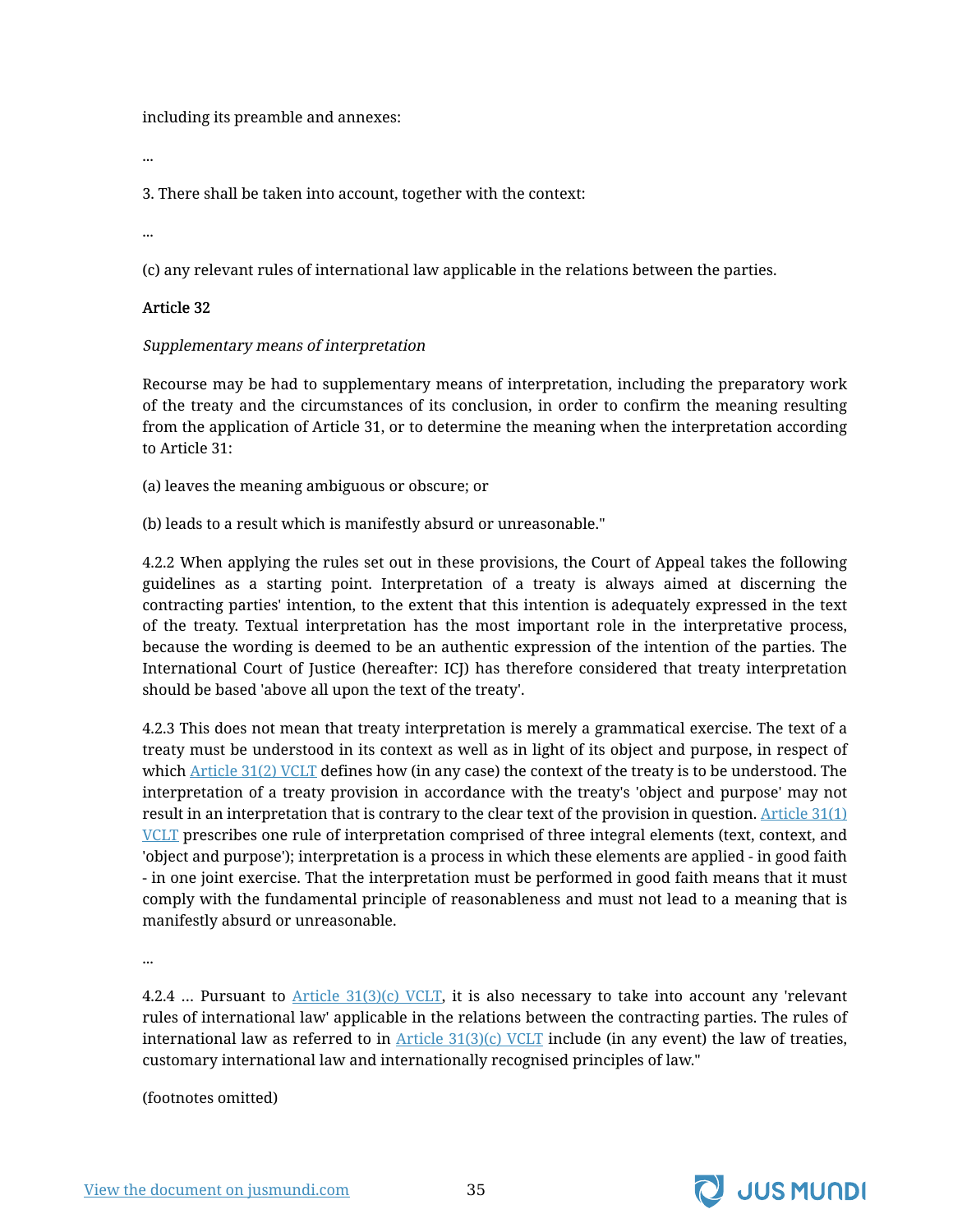122. The Dutch Supreme Court, after summarising the Hague Court of Appeal's findings on this ground, said:

"3.10.3 These decisions do not provisionally reveal an incorrect interpretation of the law. The fact that the Russian Federation argues a different position on the interpretation of [Article 26 ECT](https://jusmundi.com/en/document/h/clljWVJHbGxISEg0VUZMdWNJazE2TnJ3Mmxwb2NlQ1R3cmNjQXR1UDFhaUg5bDhhczBqUjlmYmVtWWhITFNjK3dCV0JaSFlDK3BFbFIyL0xvSHhiR2sxdnZtV2R3TDJsQUR2Q0hoUUhPeWlwUFRXK0ZmSTJDNUVyTytCd1RRNTNDQmJGNXZZVGpGLzhUODVQMzdWbEl3PT0=) or [Article 1 \(6\) and \(7\) ECT](https://jusmundi.com/en/document/h/clljWVJHbGxISEg0VUZMdWNJazE2TnJ3Mmxwb2NlQ1R3cmNjQXR1UDFhaUg5bDhhczBqUjlmYmVtWWhITFNjK3dCV0JaSFlDK3BFbFIyL0xvSHhiR2sxdnZtV2R3TDJsQUR2Q0hoUUhPeWlwUFRXK0ZmSTJDNUVyTytCd1RRNTNwN01Gb3dPWkZkKy8zeWpwclM0RlZBPT0=) does not change this. Furthermore, the extensive assessments of the Court of Appeal are provisionally not incomprehensible, also in light of the arguments put forward in the suspension application on this point.

In view of this, in the provisional assessment of the Supreme Court, the probability that the complaints presented above in 3.10.1 will succeed – and that after referral this will lead to the setting aside of the Yukos Awards – is not such that this justifies the suspension of the enforcement of the Yukos Awards."

- 123. In considering this matter, I remind myself that the Procurator General and Dutch Supreme Court were at this stage, in their opinion and decision respectively, applying the provisional assessment standard as indicated in § 32 above.
- 124. It appears to me arguable, notwithstanding the careful consideration given to the matter by the Hague Court of Appeal, that the Dutch Supreme Court (or CJEU) will ultimately conclude that the ECT on its true construction does not apply to investments that in commercial substance are made by nationals of a signatory state, through corporate entities located elsewhere but which have no other business of their own (assuming, for present purpose, those to be the facts in the present case), even in circumstances where on a strict application of the law of trusts the entities are not owned by the nationals in question. It is arguable that that situation falls outside the evident "object and purpose" of the provisions of the ECT relating to cross-border investment and the avoidance of discrimination against investors from other contracting states; and that the operative provisions should be construed in that light, taking a 'substance over form' approach in this context.
- 125. It further appears arguable that, whilst on one view ECT Article 17 could be regarded as an exhaustive statement of the extent to which the framers of the ECT permitted the withholding of benefits from entities lacking a real connection with a contracting state, it might alternatively be viewed as merely an expression of the broader point that the treaty aims to protect genuine crossborder investment between nationals of different contracting states. The case for excluding claims by entities owned or controlled by nationals of the 'host state' might be regarded as being at least as strong as that in relation to third country nationals.
- 126. In addition, Russia's argument based on a rule of customary international law, regarding relations between nationals and their home states, may be broader than the principle on which the Hague Court of Appeal focussed (which related to cases where a foreign investment is acquired with the main object of being able to bring an investor-state claim). Russia's argument appears, rather, to concern basic distinctions which international law prima facie draws between a state's relations with aliens on the one hand and its own nationals on the other.
- 127. I do not of course purport to state any firm conclusions on any of these matters, and it is not for me to do so. I also take into account the fact that a very eminent panel of arbitrators, with great experience of international law, has found against Russia on this issue. However, it nonetheless



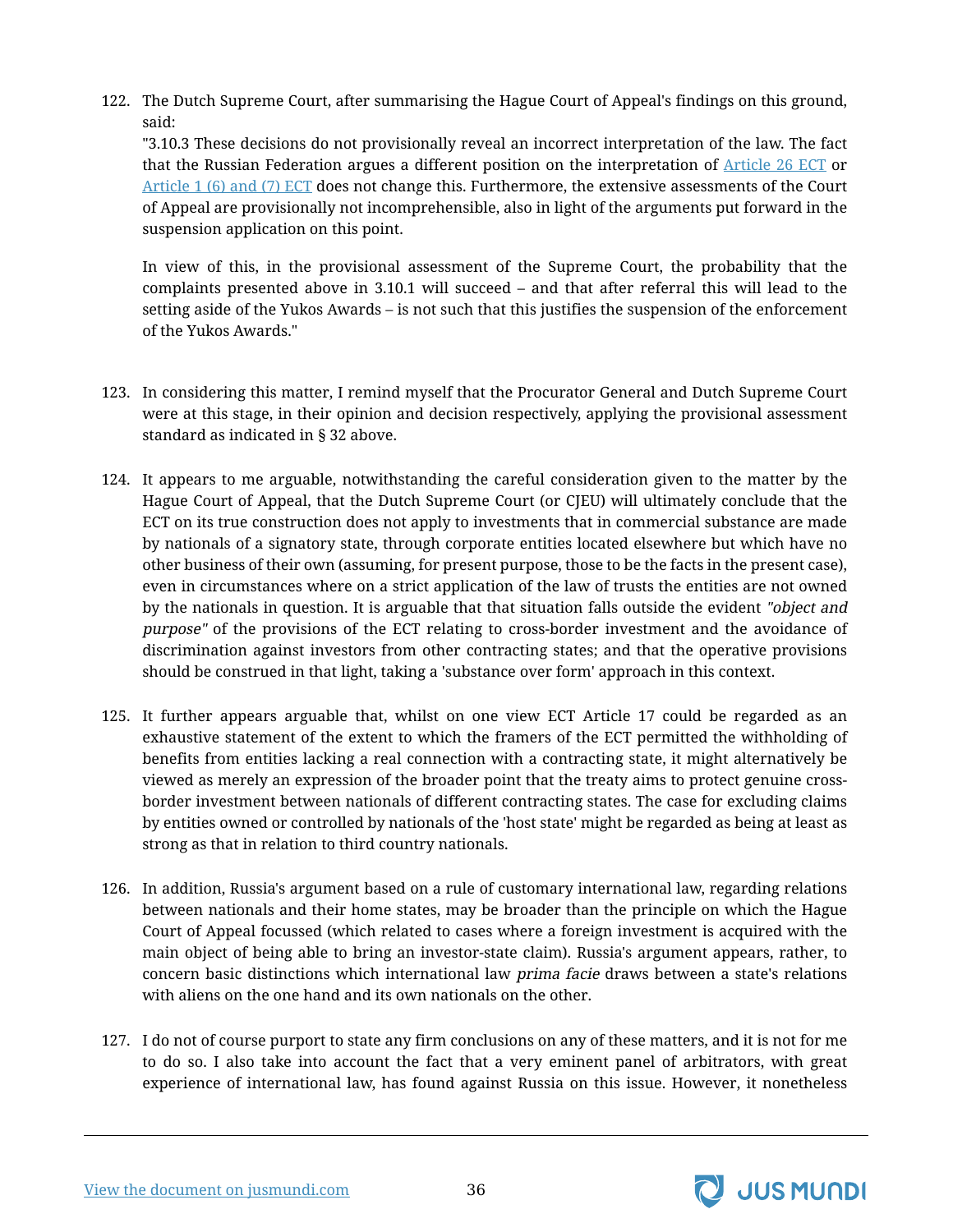appears to me, applying the standard referred to earlier, that Russia has a realistic prospect of success on this ground of appeal.

# (d) Other grounds of appeal

128. On the basis that I have concluded that Russia has a realistic prospect of success on each of its first three grounds of appeal, it is not necessary for me to go on to seek to assess its remaining grounds of appeal.

### (e) Conclusion on prospects of success

129. For the reasons set out under subheadings (a), (b) and (c) above, I consider there to be a realistic prospect that Russia will ultimately prevail in the Dutch Supreme Court (or, should the matter proceed that far, the CJEU). Further, I do not accept the Claimants' characterisation of the prospects as falling toward the lower end of the scale. I have considered above, provisionally, the extent to which the prospects of appeal are weakened by the need to challenge alternative findings made by the Hague Court of Appeal on questions of Russian law. Even taking that factor into account, for the reasons given earlier I regard Russia's arguments on the three grounds of appeal that I have considered as having a degree of cogency that places them distinctly above the lower end of the scale.

### (2) Bona fide challenge/delaying tactics

# (a) General

130. The Claimants submit that the evidence makes clear that: i) Russia regards this dispute as having a political significance going well beyond its (very substantial) financial value;

ii) Russia is absolutely determined not to pay a penny to the Claimants, and will use any and all means at its disposal to avoid having to do so;

iii) Russia is therefore resisting enforcement of the Awards, not pursuant to any bona fide desire for an adjudication of the parties' rights and obligations, but simply to delay the point at which its determination to avoid paying the Awards, and its contempt for any foreign court that does not do as it wishes, become apparent; and

iv) Russia's intentions in relation to the Awards is a factor which weighs heavily in favour of allowing the Claimants to continue with these proceedings.

131. The Claimants' essential point is that Russia has no intention of paying the Awards, even if ordered

[View the document on jusmundi.com](https://jusmundi.com/en/document/decision/en-veteran-petroleum-limited-v-the-russian-federation-judgment-of-the-high-court-of-justice-of-england-and-wales-2021-ewhc-894-wednesday-14th-april-2021) 37

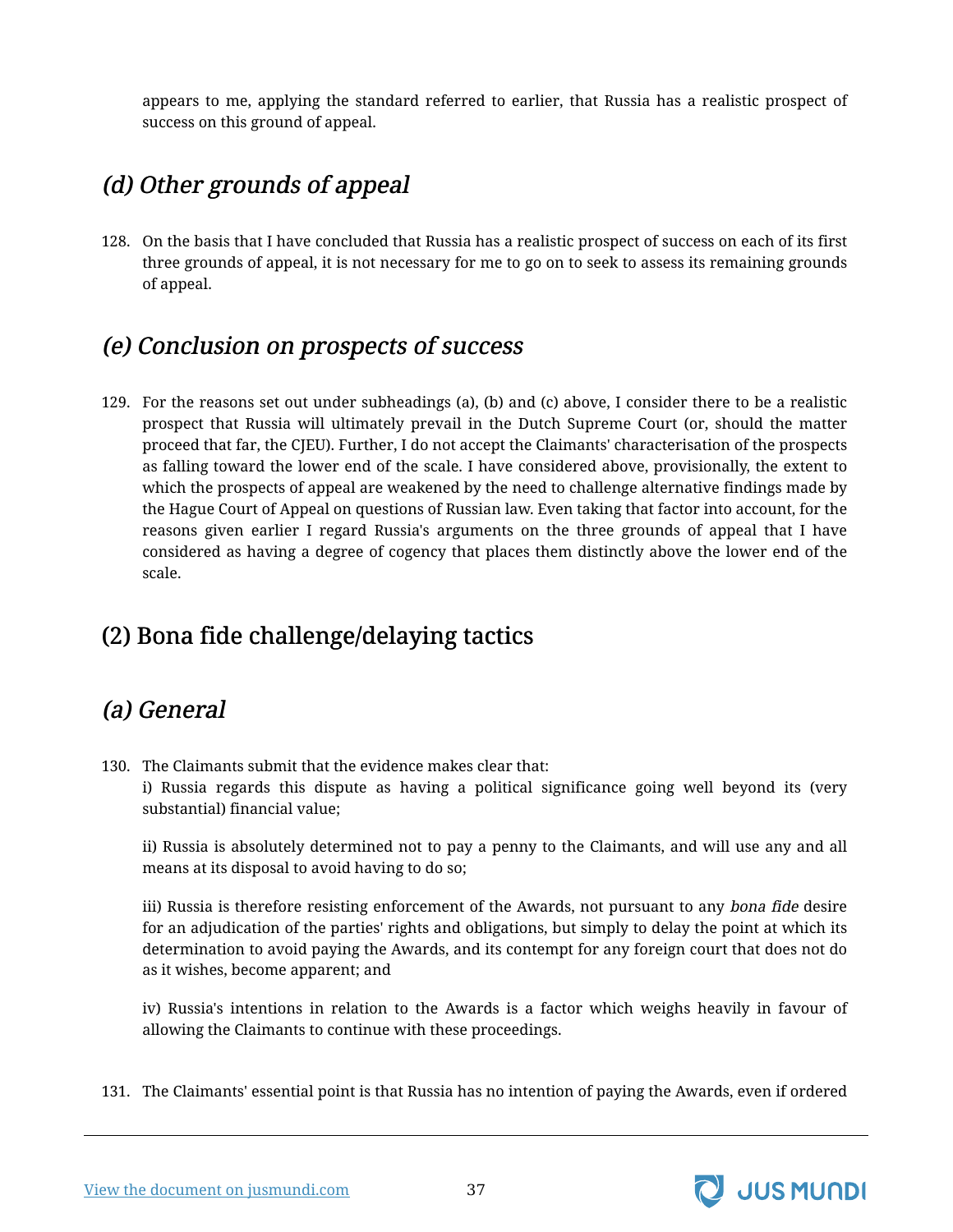to do so by this (or any other) court. They say Russia has not denied that allegation, and its evidence is silent on its intentions concerning the Awards. The Claimants wrote to Russia on 30 November 2020 seeking *inter alia* express confirmation of its intentions relating to payment of the Awards:

"Our clients are due to file and serve their reply to the Evidence by 4pm on 15 January 2021. In order to effectively prepare that reply evidence, our clients require clarification on a number of aspects of your client's case. This is because in a number of material respects, your Evidence asserts disagreement with our clients' evidence, but does not explain what your client's case is.

#### Clarification of the Evidence

Paragraphs 79-129 of the First Witness Statement of Rosamund Prince dated 6 July 2020 ("Prince 1") in support of the Application make clear that our clients' case is that your client has no intention of voluntarily paying the sums due under the arbitration awards that are the subject of these proceedings (the "Awards"), even if your client's current cassation appeal to the Dutch Supreme Court (the "Cassation Appeal") fails.

Your Evidence (at paragraph 99 of Mr Goldberg's third witness statement) states that our clients "would not suffer any significant prejudice from being kept out of money for a limited period" and that "any such prejudice which may arise could readily be compensated by an award of interest in due course". This statement only makes sense on the basis that your client (a) will pay the sums due under the Awards if its Cassation Appeal fails (and an order enforcing the Awards in England is made in due course), and (b) has sufficient assets (against which no sovereign immunity is or will be asserted) to pay the sums due under the Awards plus accrued interest.

However, none of your Evidence explains your client's position on either of these questions. It is silent on both points.

Accordingly, please clarify your client's position on the following:

1 Is your client willing to confirm that if its Cassation Appeal fails, and the English Court grants an order for recognition and enforcement, your client will comply with that order and make payment?

...

7 Please confirm whether it is your client's position that, if its Cassation Appeal fails:

7.1 Your client's application dated 25 September 2015 to challenge the jurisdiction of the English Court would necessarily fall to be dismissed. …

7.2 In relation to these English enforcement proceedings generally, your client agrees that it would not be permitted to re-run any point which had been determined against it in the Cassation Appeal (or before the Dutch Court of Appeal in so far as your client has chosen not to appeal those determinations). If so, is it willing to accept now that all matters finally determined in the Dutch setting-aside proceedings should stand as res judicata and that your client will not challenge any of those matters in England?"

132. In their response, Russia's solicitors said:

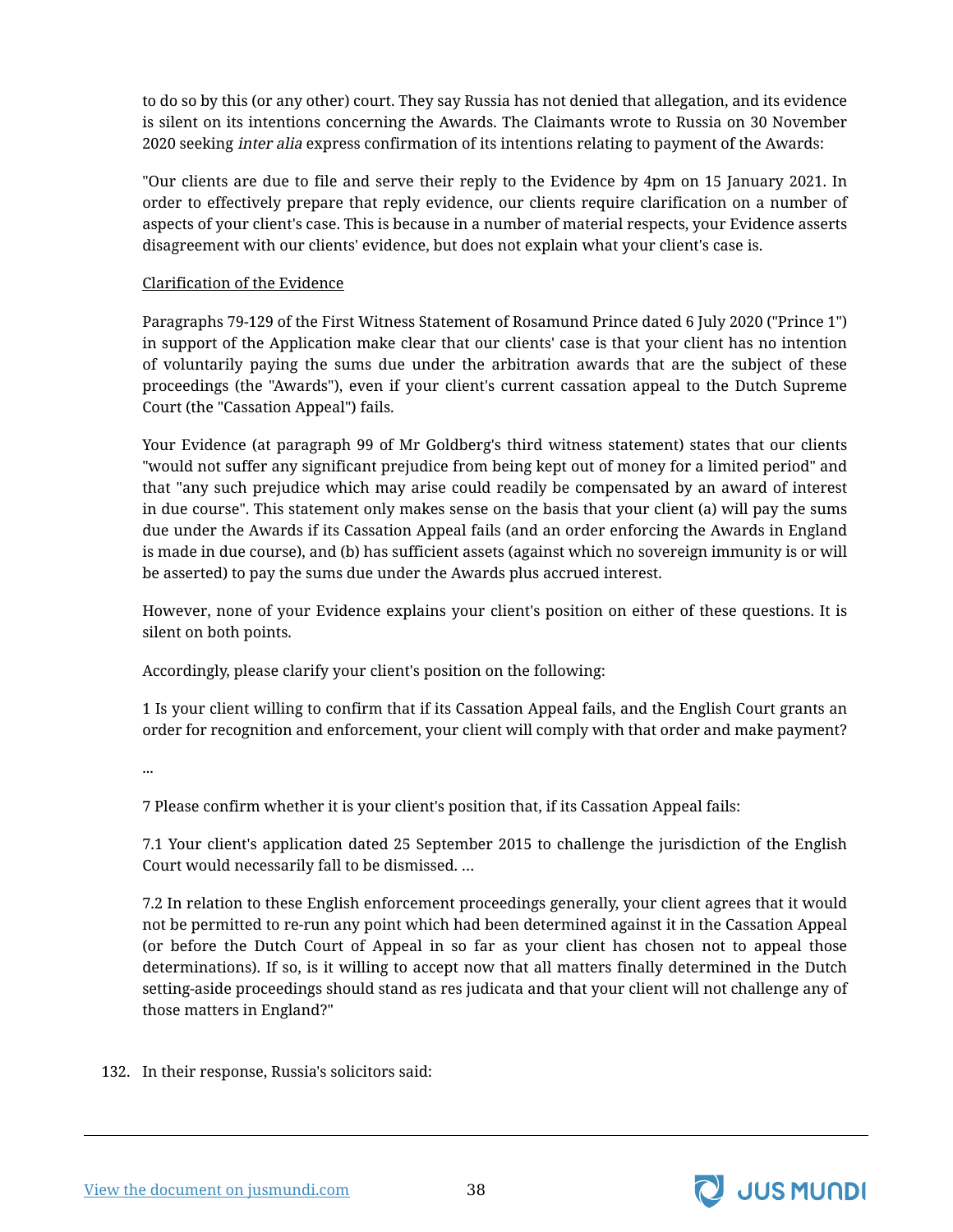"For the avoidance of doubt, nothing in this letter should be read as a submission to the jurisdiction of the English Court or waiver of immunity, whether within the meaning of section 2 or section 9 of the State Immunity Act 1978 or otherwise. Russia maintains its objection to the jurisdiction of the English Court in full.

We refer to your letter of 30 November 2020, in which you request various information which you assert is required in order for your clients to prepare their reply evidence.

We do not accept you are entitled to the information you seek, nor that it is required in order for your clients to prepare their reply evidence. Our client's position is set out clearly and in detail in its evidence. Your clients appear to be seeking information that they would like to have, not information that they actually require in order to respond to our client's evidence.

...

The remainder of your questions do not address factual matters at all, but instead ask us to confirm now what our client's future instructions will be, based on a series of hypothetical assumptions which may never materialise. An example is paragraph 7, where you assert that it is "not possible properly to address" our client's evidence without understanding our client's position as to the effect of a decision in the Cassation Appeal in the Netherlands. We do not accept that contention. Instead, the questions at paragraphs 1, 4 and 7 appear intended to induce our client to take a particular position now in respect of future hypothetical circumstances which may never arise. That is neither necessary nor appropriate."

- 133. The Claimants say that response was disingenuous: what had been sought was clarification from Russia as to its intentions, which are a matter of present fact. They also refer to an answer given by Russia's Dutch counsel in a hearing before the Dutch Supreme Court on 30 October 2020: "The RF has been asked three times if it will pay if the Awards are upheld. …. I recall what my history teacher once said about the beginning of the First World War. France was asked at that time whether it would mobilise or wait. The answer came: La France s'inpirera de ses intérêts - France will always act in its own interests. In our case, too, the answer to the question posed will only become apparent when the moment is at hand."
- 134. The Claimants invite the inference that Russia is determined not to pay the Awards, regardless of what any court may say on the subject.
- 135. The Claimants draw attention to the fact that, in the list of factors set out in IPCO (§ 60 above), the question "whether the application before the court in the country of origin is brought bona fide and not simply by way of delaying tactics" is a free-standing one, separate from the question of the challenge's prospects of success.
- 136. One reason why those factors might be distinct is that even where a challenge is considered to have fairly modest prospects of success, it may still be a relevant consideration that it is brought in good faith and not merely as a delaying tactic. It is perhaps less obvious that, in the converse case, a challenge with a good prospect of success might nonetheless be regarded as being brought otherwise than in good faith. Moreover, if the award respondent genuinely considers the challenge



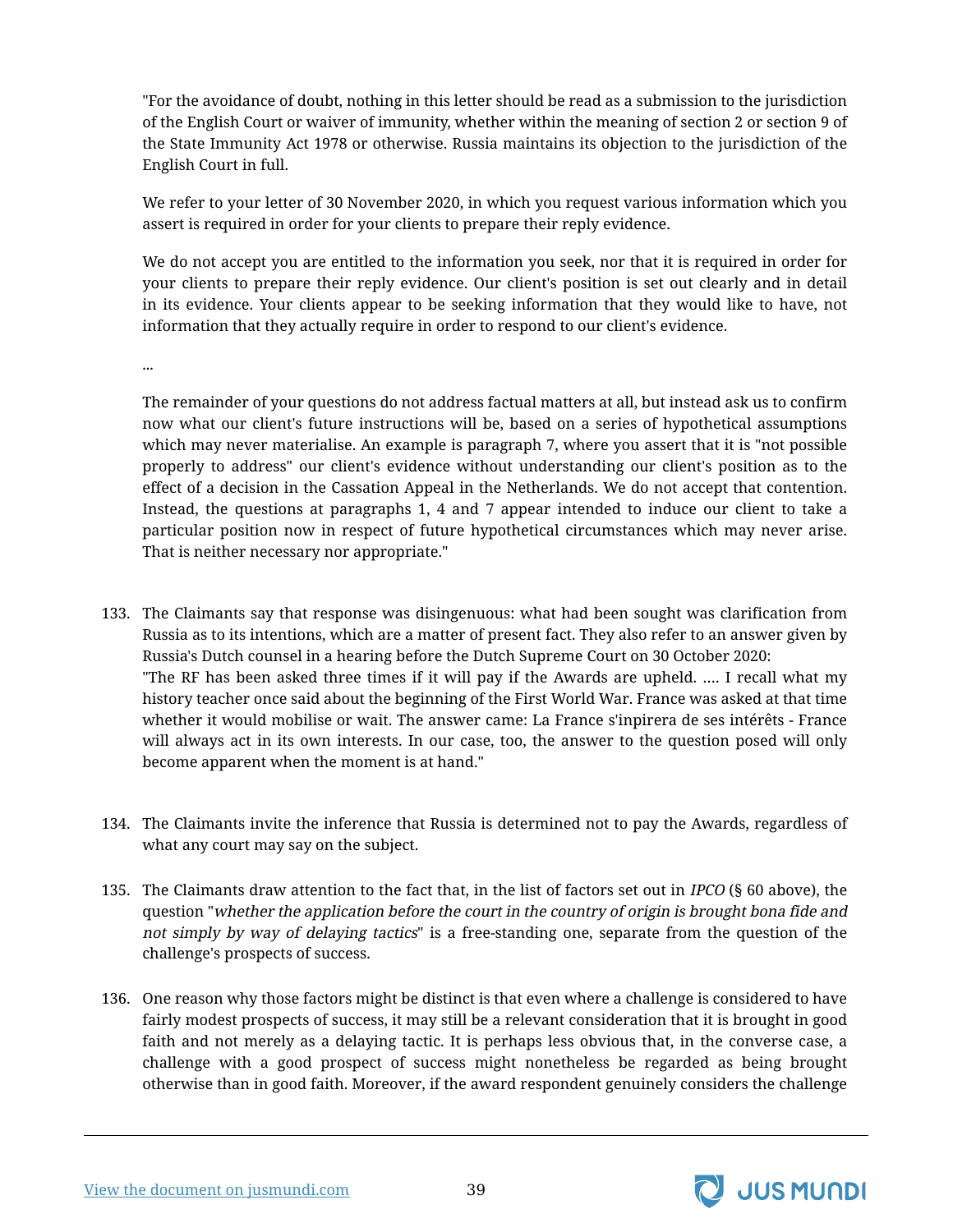to have good prospects of success, then it is not easy to see how the challenge could be regarded as being brought "simply" by way of delaying tactics.

- 137. More generally, it is not unusual for defendants or award respondents to be unwilling to pay unless and until forced to do so, even following a final judgment or award against them. That is (along with inability to pay) one of the reasons why enforcement processes are necessary. Whilst any such attitude is, to say the least, regrettable, I am not sure it is accurate to conclude that it means that any challenge such a party may make – even one brought on reasonable grounds and with a genuine belief in its prospects – is to be regarded as made in bad faith.
- 138. However, I will assume for present purposes that lack of good faith in the sense the Claimants allege, viz a settled intention not to satisfy an award come what may, is at least a relevant factor to be taken into account when considering whether or not to stay or adjourn enforcement proceedings pending the final outcome of a challenge in the court of the seat of an arbitration.
- 139. In addition to the statements cited above, the Claimants rely on further evidence said to show that Russia is determined not to pay the Awards, and is not merely expressing a desire to avail itself of all its legitimate legal rights to challenge them.

### (b) Public statements

- 140. The first category of further evidence comprises public statements made by a number of senior Russian officials.
- 141. An article from *"Kommersant"* dated 29 July 2014, shortly after the Awards were issued, quotes Pavel Zavalny, then Deputy Chairman of the Committee of the State Duma on Energy and President of the Russian Gas Society, as saying:

"We have to defend ourselves. If they start arresting our assets, there will be countermeasures. There are Western assets in our territory. To introduce sanctions against us, to demand no one knows what, to impose penalties for a breach of a charter to which we have not acceded - it is an outrage."

142. An article dated 28 October 2014 from "Sovershenno Sekretno" entitled "According to the 'Noga' Recipe" reported statements made by, among others, Victor Khrekov, then press secretary for the Department of Presidential Affairs, following the Awards. Under the heading "Fighting in the legal arena", the article reported:

"Russian government officials who are responsible for protecting foreign government assets are calm so far. Thus, the press secretary of the head of the Department of Presidential Affairs of the RF, Viktor Khrekov, explained to "Sovershenno Sekretno" that the Kremlin will start discussing how to save their assets when ex-Yukos shareholders "make their claims clear". "As they get started, then we will discuss it. But we are ready to defend our property." The fact is that Russian assets abroad are divided into three parts (jurisdictionally – ed. note).



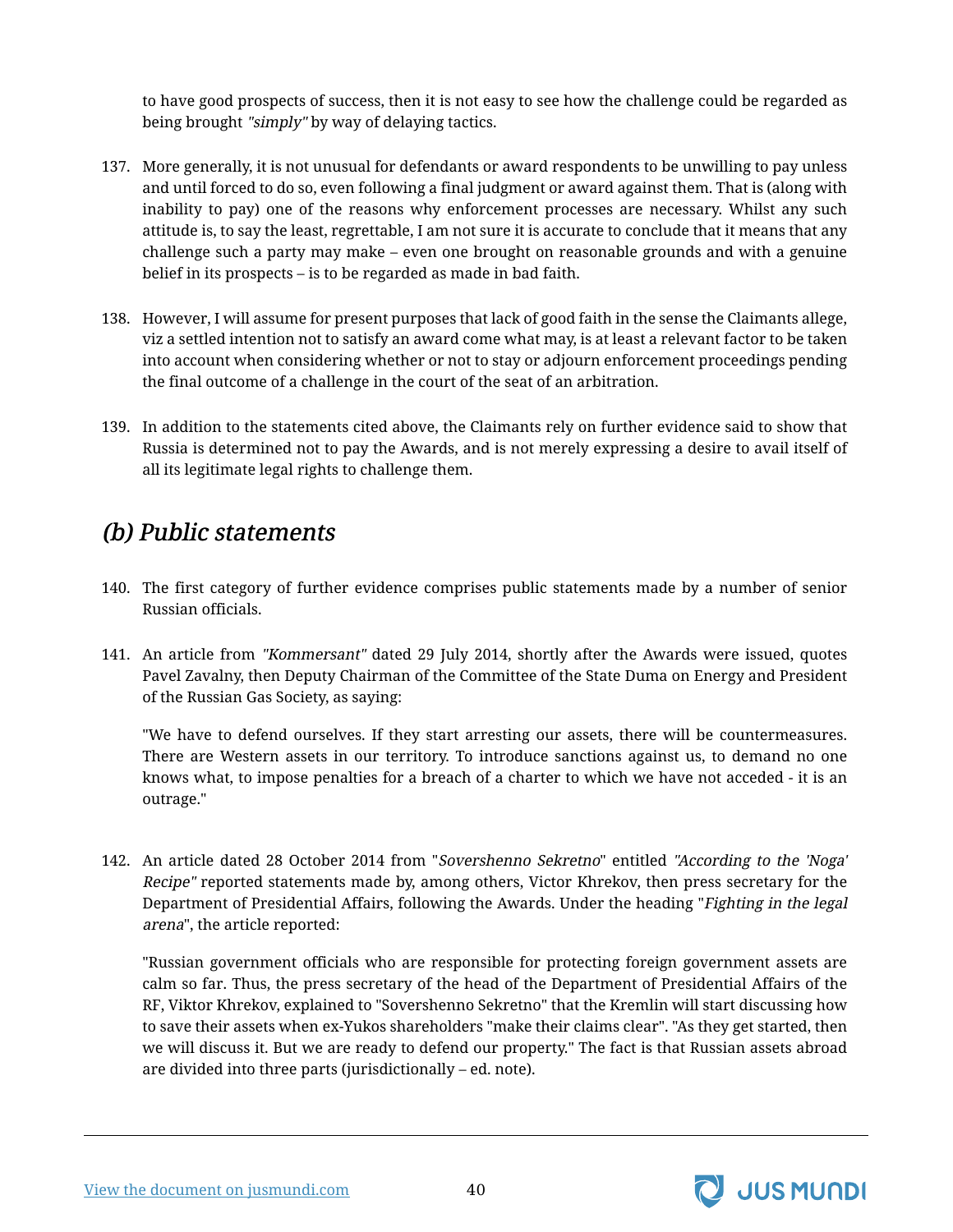The main thing is the Ministry of Foreign Affairs. These are embassy institutions to which no lawsuit applies. Then there's the Ministry of Economic Development, which owns foreign trade areas and other property, and the Administrative Department, on whose balance there are about a thousand objects, mostly real estate. And we are ready to defend assets in the jurisdiction of each of the countries where the lawsuits will be filed. After all, these shareholders' lawyers will have to appeal to courts in each country, and Themis will make her decision." As the official added, in any case, this situation will not be similar to the "Not case", when lawyers were hired to hunt for any Russian assets abroad and immediately tried to seize them.

...

By the way, when the Hague court delivered its unprecedented decision in a lawsuit by ex-Yukos shareholders, some Russian politicians even considered it a veiled sanction against Russia (it was good timing). Thus, the head of the Federation Council Committee on Constitutional Legislation, Andrei Klishas, stated that the decision in The Hague was "politically motivated." According to his assessment, the arbitrators rushed to get into the general outline "anti-Russian sanctions in the wake of anti-Russian propaganda." As the senator expected, the judges can even come to their senses and cancel their decision.

"Hopefully, they will move away from political demagogy and return to the legal field," the parliamentarian suggested."

#### 143. On 26 May 2015, Reuters reported:

"Russia is increasing its gold holdings because gold is a reserve asset that is free from legal and political risks, a senior central banker said on Tuesday.

The comments by Dmitry Tulin, who manages monetary policy at the central bank, reflect Russian fears that the country's overseas assets could be frozen as part of a possible toughening of Western sanctions over the Ukraine crisis.

"As you know we are increasing our gold holdings, although this comes with market risks," Tulin told lawmakers in the lower house of parliament.

"The price of it (gold) swings, but on the other hand it is a 100 percent guarantee from legal and political risks."

According to central bank data, Russia's gold reserves rose to 40.1 million troy ounces as of May 1 compared with 39.8 million ounces a month earlier.

Russia increased its gold holdings for many months in a row last year, as shown by central bank and International Monetary Fund figures.

Western sanctions imposed because of Russia's actions in Ukraine have not targeted government assets abroad, but Russia has been reducing its holdings of assets such as U.S. Treasury bills, fueling speculation that it regards them as vulnerable.

Russia also faces over \$50 billion in claims from former shareholders of oil company Yukos, who

[View the document on jusmundi.com](https://jusmundi.com/en/document/decision/en-veteran-petroleum-limited-v-the-russian-federation-judgment-of-the-high-court-of-justice-of-england-and-wales-2021-ewhc-894-wednesday-14th-april-2021) 41

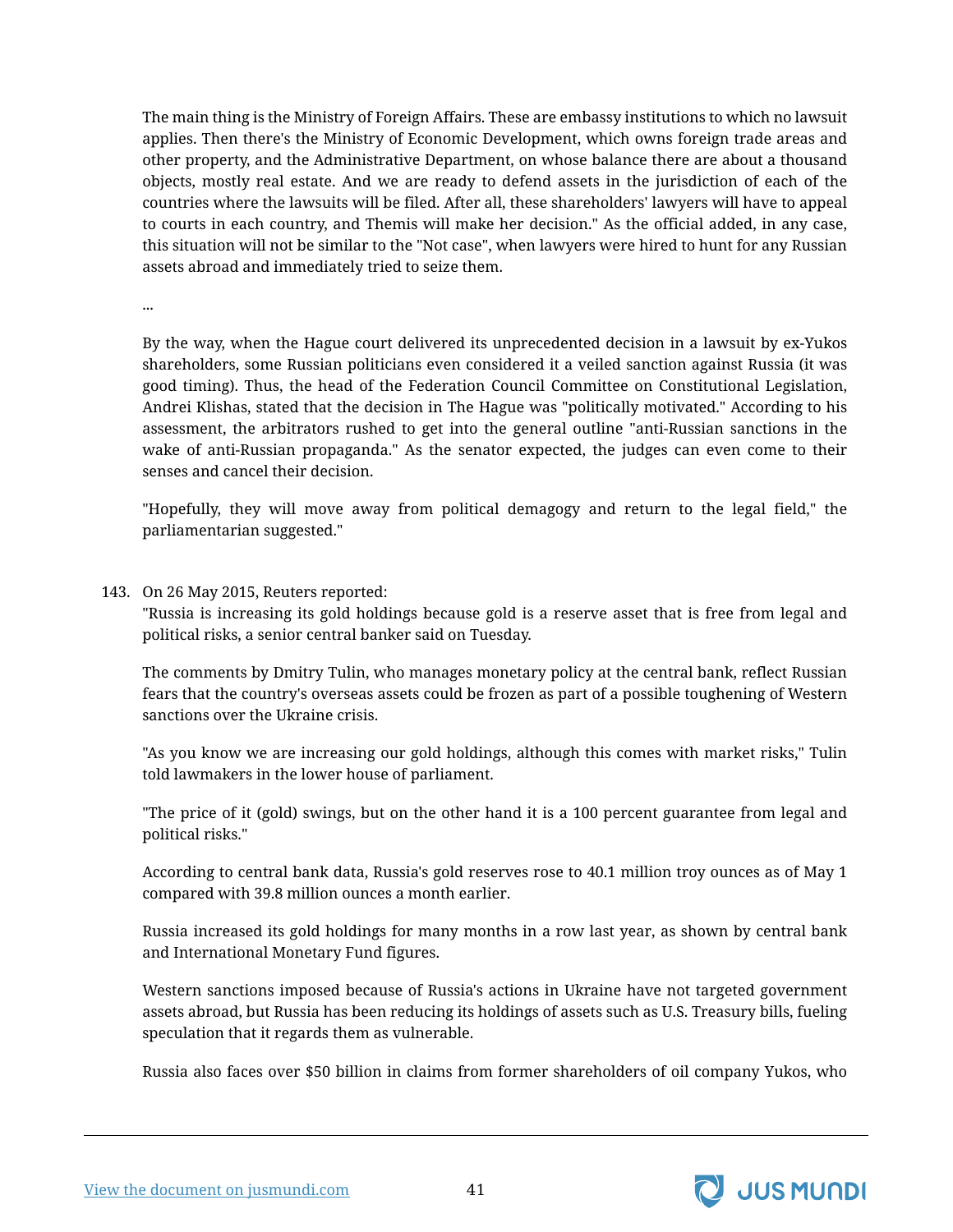have vowed to target Russian state assets in the West.

..."

The Claimants invite the inference that although the main focus of the article is on Russia's response to sanctions, their own claim, referred to in the final paragraph quoted above, is one of the legal and political risks in response to which Russia reduced its overseas assets in favour of gold holdings.

144. In an article dated 18 June 2015, TASS (a state-owned Russian news agency) reported that the Russia's Economic Development Minister (Mr Ulyukayev) had categorically ruled out the possibility of Russia paying anything in respect of the Awards. The article included the following: "Russia completely rules out the possibility of paying compensation under a lawsuit of former Yukos shareholders, Economic Development Minister Alexey Ulyukayev said on Thursday.

"I completely rule this out," he said.

The economy minister said, however, risks existed that claims to Russia's property as enforcement of the European court's ruling in the Yukos case might be presented not only in Belgium and France but also in some other countries.

"Indeed, we may also expect this sort of unfriendly actions in other jurisdictions. We must assess the risks and we believe this risk exists," the economy minister said.

At the same time, the volume of Russia's state assets seized abroad was insignificant but this very fact was unpleasant, the economy minister said.

The Kremlin gave no comment on Belgium's move to seize some Russian assets as part of the procedure for enforcing the court ruling on the Yukos case.

Kremlin spokesman Dmitry Peskov said lawyers and the government were now dealing with this issue.

"The corresponding unit in the Russian government and also, in the first place, lawyers are now dealing with this matter and so I wouldn't like to comment on anything," the Kremlin spokesman said.

"We still need to clarify some details to get a full picture," he added.

"No doubt, we're now carefully and attentively learning all the circumstances of this lawsuit," Peskov said.

...

Russia, which signed but did not ratify the Energy Charter Treaty, has repeatedly said it categorically disagrees with the Hague tribunal's ruling.

The Russian Finance Ministry said in late July last year the conclusions by the Arbitration Tribunal ran counter to the conclusions of the European Court of Human Rights.

[View the document on jusmundi.com](https://jusmundi.com/en/document/decision/en-veteran-petroleum-limited-v-the-russian-federation-judgment-of-the-high-court-of-justice-of-england-and-wales-2021-ewhc-894-wednesday-14th-april-2021) 42

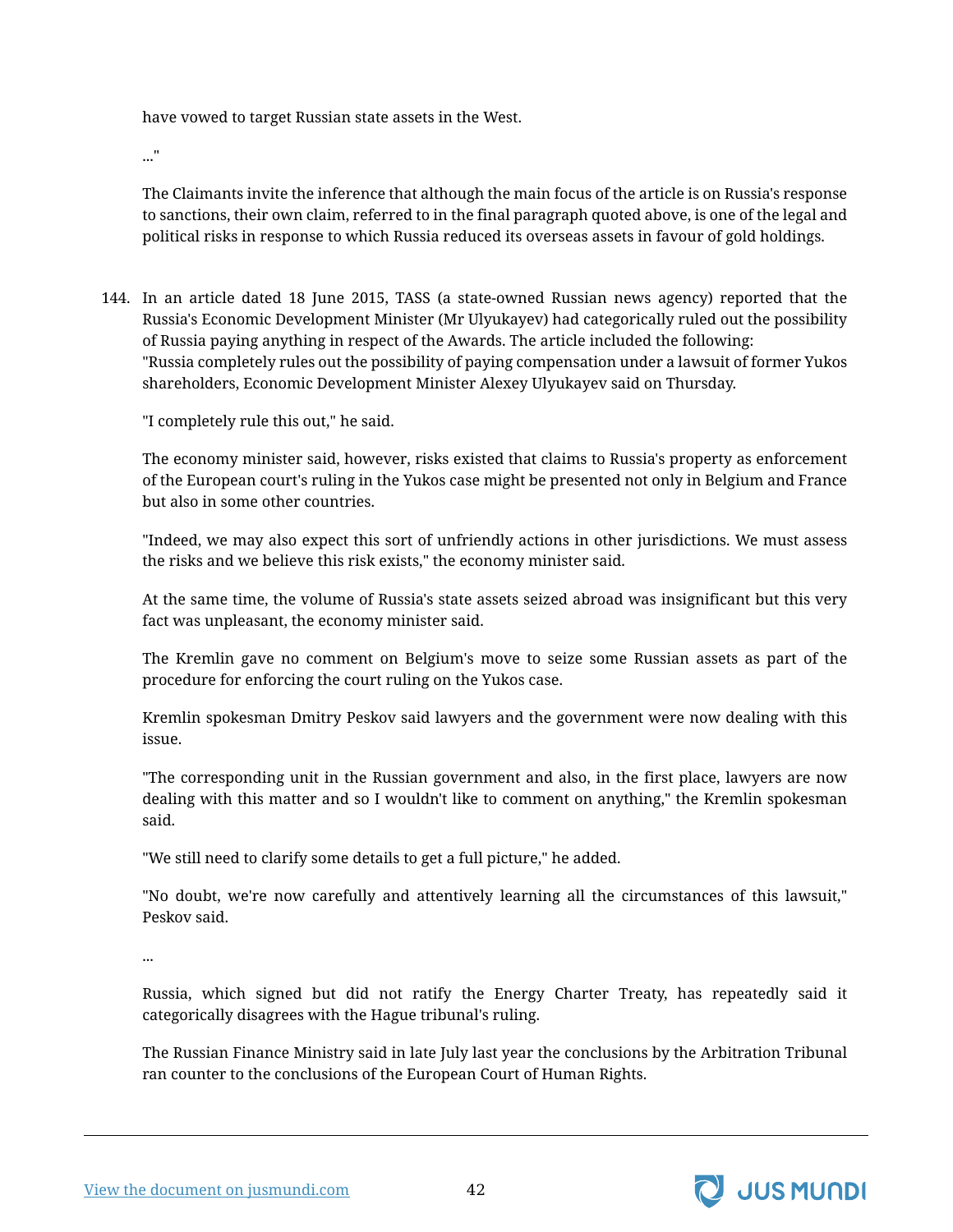"The European Court of Human Rights has concluded twice that Yukos committed large-scale tax evasion and its management was aware of violations, that all extra tax payments required from Yukos were lawful and legitimate and that Yukos was not discriminated against and the actions by the Russian authorities were not politically motivated," the Russian Finance Ministry said in a statement at that time.

Also, the Hague Arbitration Court had no jurisdiction to examine issues raised before it, the Russian Finance Ministry said.

..."

- 145. The Claimants make the point that Russia's responsive evidence on this point is limited to a suggestion by Russia's solicitor that Mr Ulyukayev's comments might have been taken out of context. However, they say, if Mr Ulyukayev, a senior official of the Russian Government, had misspoken or had been misquoted then it was well within Russia's power to provide evidence in these proceedings saying so, and confirming what its intentions in relation to Awards actually are.
- 146. On 18 February 2020, in response to the Hague Court of Appeal Judgment, Mr Andrey Kondakov, the Director General of the International Centre for Legal Protection (the body that assists Russia in defending investment treaty disputes), stated that "anything paid to the former majority Yukos shareholders will mean they commit further theft against Russian taxpayers". However, it is fair to say that the general tenor of the article was that Russia will pursue the legal process and believes that the Dutch Supreme Court will reach the correct decision. The opening paragraphs stated:

"The Russian Federation will vigorously appeal the decision of The Hague Court of Appeal to reinstate the annulled arbitration awards in favour of the former majority Yukos shareholders, which had held the Russian Federation liable for US\$50 billion in damages plus interest.

The Russian Federation believes that The Hague Court of Appeal has erred in its decision, and will avail itself of all its rights to pursue justice in this case. The Hague District Court took the correct approach when it annulled the awards -correctly applying Russian law - and the Russian Federation is confident that the Supreme Court of the Netherlands will reinstate this decision upon appeal"

and that was also the context of Mr Kondakov's comment:

"We are very disappointed with the Dutch Court's decision but strongly believe that it will only give short-lived relief to the former Yukos shareholders, because the Supreme Court of the Netherlands will no doubt reverse this finding riddled with legal flaws. The former Yukos shareholders … must not be permitted to hold the Russian people to ransom with these fatally flawed arbitration awards. We will appeal the decision because anything paid to the former majority Yukos shareholders will mean they commit further theft against Russian taxpayers."

147. On 20 February 2020, a spokesperson for the Russian Foreign Ministry (Ms Zakharova) stated, following the Hague Court of Appeal's decision:

"We raised the political alarm long ago and not only over this matter. As you know, Russia has stated

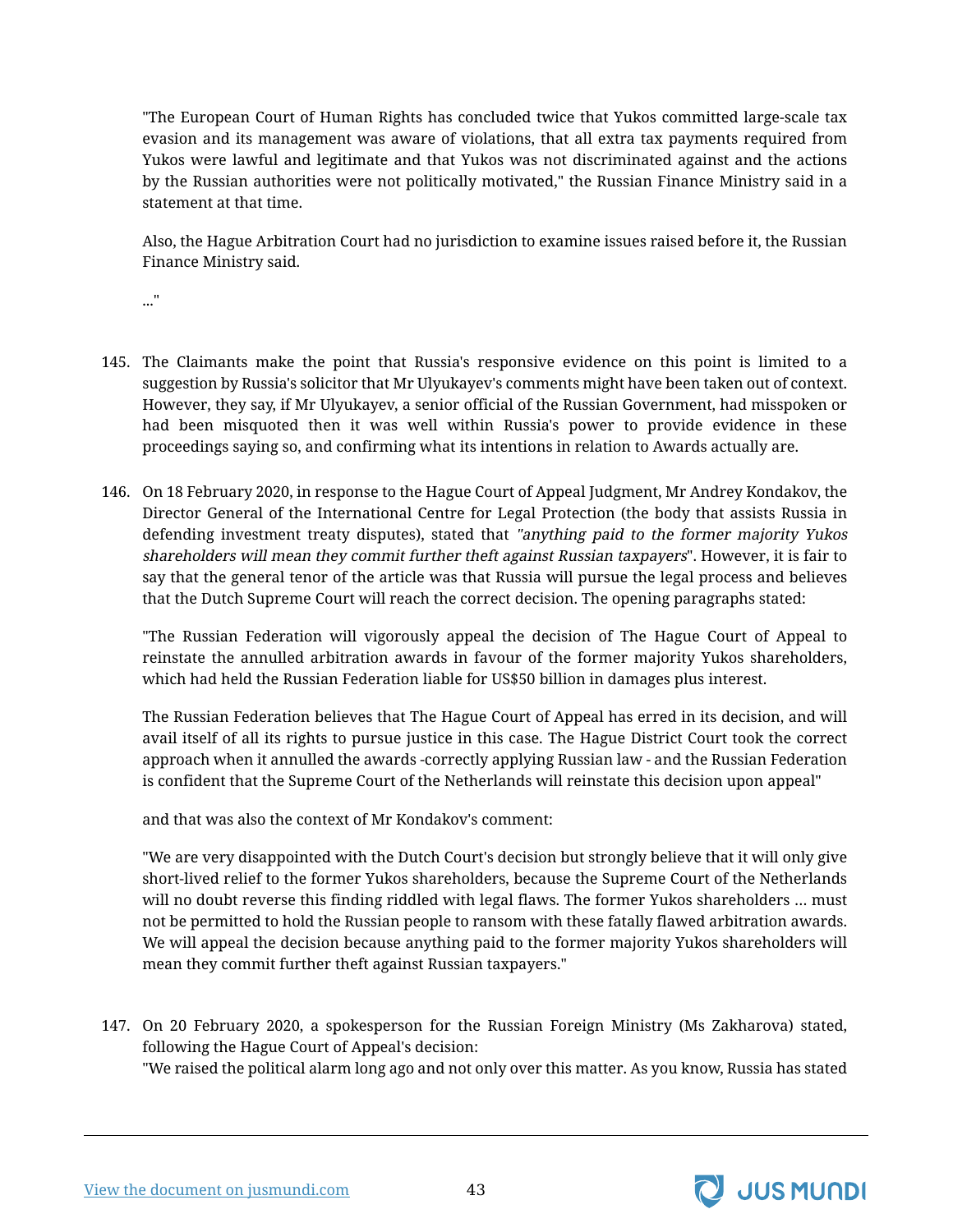more than once that the International Arbitration Court does not have the power to hear this case, and its decision is politically motivated and has been adopted in violation of the legal procedure. We have announced that we will appeal against it at the Supreme Court of the Netherlands. Our lawyers are analysing the means of giving a practical form to our concerns."

The Claimants say the assertion that the Tribunal's decision was politically motivated was scandalous. Absent any responsive evidence, the Claimants submit that Ms Zakharova's comments provide an accurate reflection of the contempt with which Russia regards any foreign tribunal or court which has the temerity to find against it in relation to these claims.

148. An article from *"Russia Today"* dated 3 December 2020 reported Russia's Justice Minister, Konstantin Chuychenko, as having stated on the Rossiya-24 news channel, in the context of proceedings in Washington, DC and the Dutch courts in connection with the present case, that:

"The situation is very difficult and serious. Indeed, a legal war has been declared on Russia. Russia must adequately defend itself, and sometimes even attack back."

### (c) Threats of diplomatic reprisals

- 149. The Claimants provide evidence of threats by Russia of diplomatic reprisals against countries whose courts might take steps to enforce the Awards, including Notes Verbales sent to the Governments of France, Belgium and the USA. The Claimants say each of those documents threatened that the enforcement of the Awards against property of Russia would be treated as a ground for taking action against these states as well as their citizens and legal entities.
- 150. The Note addressed to France, dated 6 March 2015, said:

"The decisions of the International court of arbitration in the Hague of 18 July 2014 on the claims of "Hulley Enterprises LTD", "Yukos Universal LTD", and "Veteran Petroleum LTD", against the Russian Federation constitute an unjust and politically motivated act, rendered in obvious violation of applicable legal norms and are incompatible with the ideas of law and cause damage to the ideas of the rule of law, independent, impartial and professional international justice.

In relation to this, the Russian Federation has initiated proceedings aimed at setting it aside before the competent court.

The Hague arbitral tribunal did not have jurisdiction to hear this dispute. The decisions were rendered on the basis of an international treaty to which the Russian Federation was not a party, and with respect to a dispute which does not fall within the scope of that treaty. During their examination of the case, the arbitrators committed numerous grave mistakes, which included denial of the fundamental right to due process.

In light of the above, the Ministry considers that the recognition and enforcement of the abovementioned verdicts on the territory of the French Republic would be contrary to the spirit and wording of the New York convention on the recognition and enforcement of foreign arbitral awards



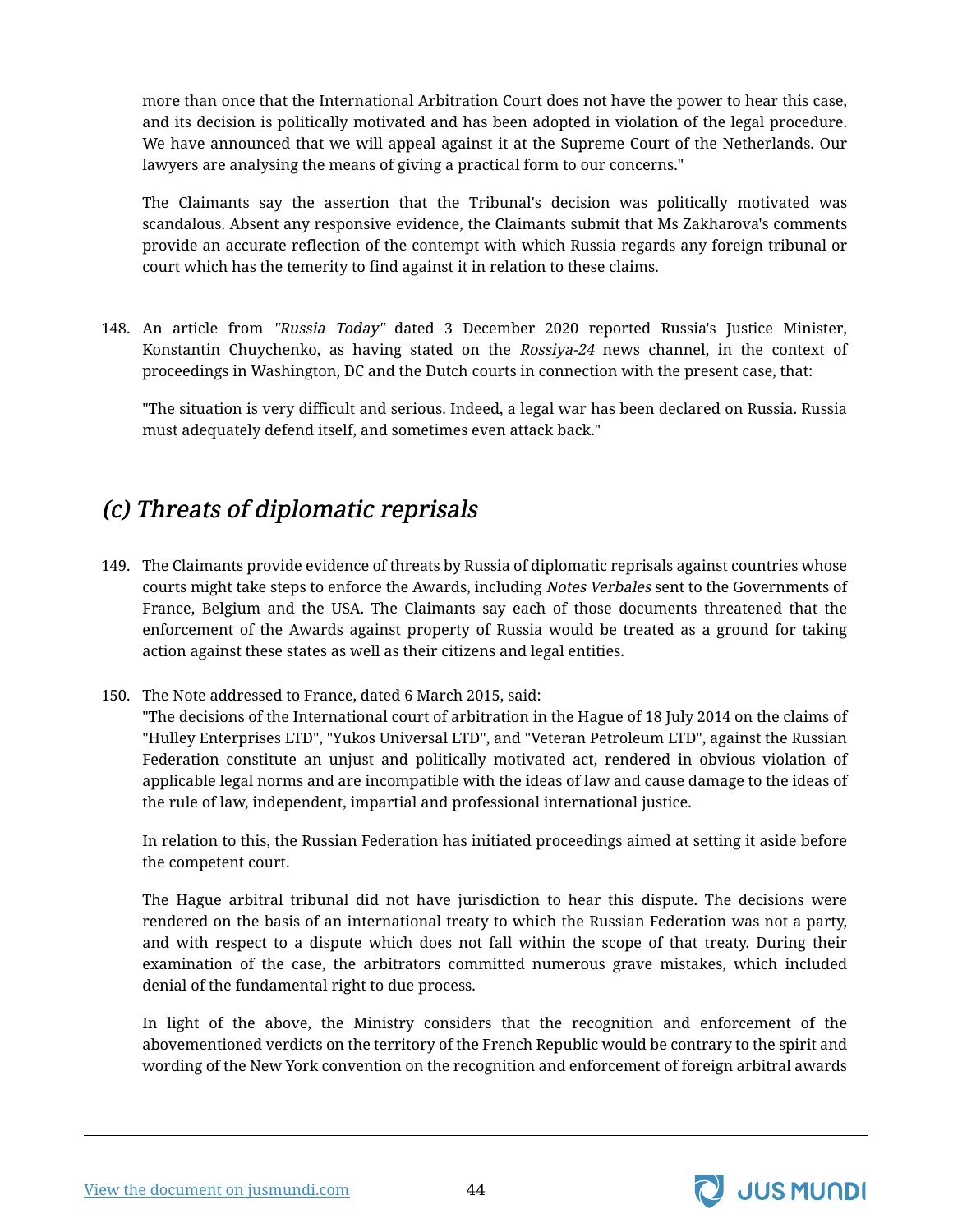of 1958, and may adversely affect [NB: literally in Russian "shake"] the authority of the respected French court.

Any attempts to perform interim or enforcement measures with respect to Russian property located on the territory of the French Republic will be considered by the Russian Federation as a ground for taking adequate and proportionate responsive measures against the French Republic, its citizens, and its legal entities.

The Ministry would be grateful for the content of this note to be communicated to the competent French court."

This Note appears to have been sent after the commencement of proceedings in France to recognise the Awards, but before any enforcement steps. Later, in June 2015 and January 2016, two of the Claimants obtained attachments over assets which the French courts subsequently held to be either subject to sovereign immunity (including a state cathedral near the Eiffel Tower) or funds belonging to third party entities.

151. The Note addressed to Belgium, dated 18 June 2015, was sent the day after the Second Claimant had attached, among other assets, the accounts of the Russian Embassy in Belgium, and Russia's permanent missions to the EU and NATO in Brussels. The Note stated:

"On June 18, the Foreign Ministry summoned Alex Van Meuwen, Ambassador Extraordinary and Plenipotentiary of the Kingdom of Belgium to Russia, to hand him a letter of protest over freezing the accounts of the Russian Embassy in Belgium, Russia's permanent missions to the EU and NATO in Brussels, as well as several other Russian organisations in Belgium.

The Belgian Ambassador has been notified that Russia considers these actions by the Belgian authorities to be openly unfriendly and in direct violation of the generally accepted standards of international law, and that it demands that the Belgian authorities take immediate measures to restore the sovereign rights of the Russian Federation, which have been disregarded in Belgium, and to provide for the normal operation of Russian organisations and legal entities. Otherwise, Russia will be forced to consider an appropriate response with regard to the property of the Kingdom of Belgium in Russia, including the property of the Belgian Embassy in Moscow and Belgian legal entities."

The word "unfriendly", which the Note thus deployed to characterise the Belgian authorities' actions, is normally used in diplomatic language to refer to a threat of armed hostilities.

- 152. The Claimants say that by the date of the Note to Belgium, they had merely filed a petition for recognition, and the Belgian court did not issue any exequatur until 24 June 2015, after the Note had been sent. It is, though, apparent from the text of the Note that some form of steps had apparently been taken to freeze diplomatic accounts.
- 153. On 15 July 2015 the Russian Ministry of Foreign Affairs sent a diplomatic Note to the US Embassy in Moscow stating (in the US State Department's informal translation): "The awards of the Hague International Court of Arbitration of July 18, 2014, regarding the claims



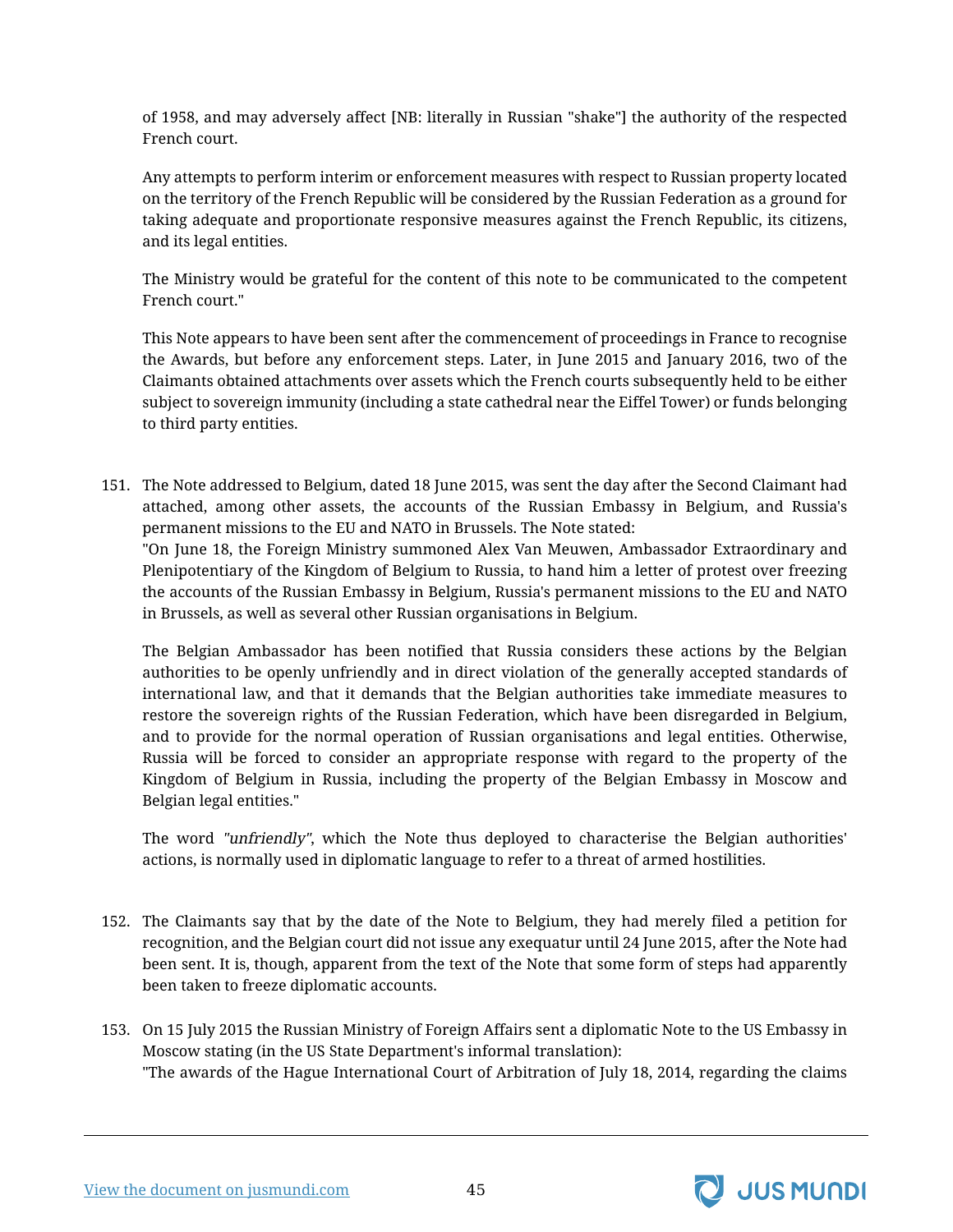of Hulley Enterprises LTD, Yukos Universal LTD, and Veteran Petroleum LTD against the Russian Federation constitute an unjust and politically motivated act rendered in overt violation of applicable legal provisions and are incompatible with the ideas of the rule of law, independent, impartial and professional international justice.

In this regard the Russian Federation initiated proceedings in the competent court of The Hague with a view to reverse the above awards. The Hague arbitration tribunal had no jurisdiction to consider the dispute related to decisions taken on the basis of an international agreement to which the Russian Federation is not a party. Moreover, that international agreement does not apply to the above dispute.

Investigating the case, the arbitrators committed numerous gross violations, including denial of the fundamental right to appropriate legal procedure.

In view of the foregoing, the Ministry believes that recognition and enforcement of these awards in the United States would not comply with the letter and spirit of the New York Convention on the Recognition and Enforcement of Foreign Arbitral Awards of 1958, and could seriously undermine the credibility of a reputable American court.

The Ministry also considers it appropriate to emphasize that if, in spite of the aspects outlined above, the legal proceedings initiated in the Federal Court for the District of Columbia over recognition and enforcement in the United States of The Hague arbitration awards are supported by U.S. government authorities, US-Russia bilateral relations will once again suffer a heavy blow.

Any attempt to use injunctive remedies or execution measures against Russian property in the USA will be considered by the Russian Federation as grounds for taking adequate and proportionate retaliatory steps in relation to the USA, its citizens, and legal entities.

The Ministry would be grateful if you would bring the contents of this note to the attention of the competent American court."

154. The Claimants point out that France, Belgium and the USA are all countries with advanced legal systems which recognise the concept of sovereign immunity. Had Russia simply been seeking to vindicate its legal rights, then the proper course would have been to participate in those proceedings – and to make such arguments (including arguments about sovereign immunity) as were available to it in those jurisdictions. The Claimants submit that the fact that Russia also resorted to threats is consistent only with its intention to use any and all means at its disposal (both fair and foul) to impede the enforcement of the Awards; and the fact that Russia specifically asked for the Notes Verbales sent to France and the USA to be brought to the attention of their courts only confirms that Russia intended to exert pressure on those courts. Moreover, there had been no enforcement efforts in France or the USA prior to the Notes sent to those countries, and in any event the appropriate response to any overzealous efforts by the Claimants to execute the Awards against sovereign assets would have been to participate in the enforcement proceedings (as Russia did) and object to the steps in question.

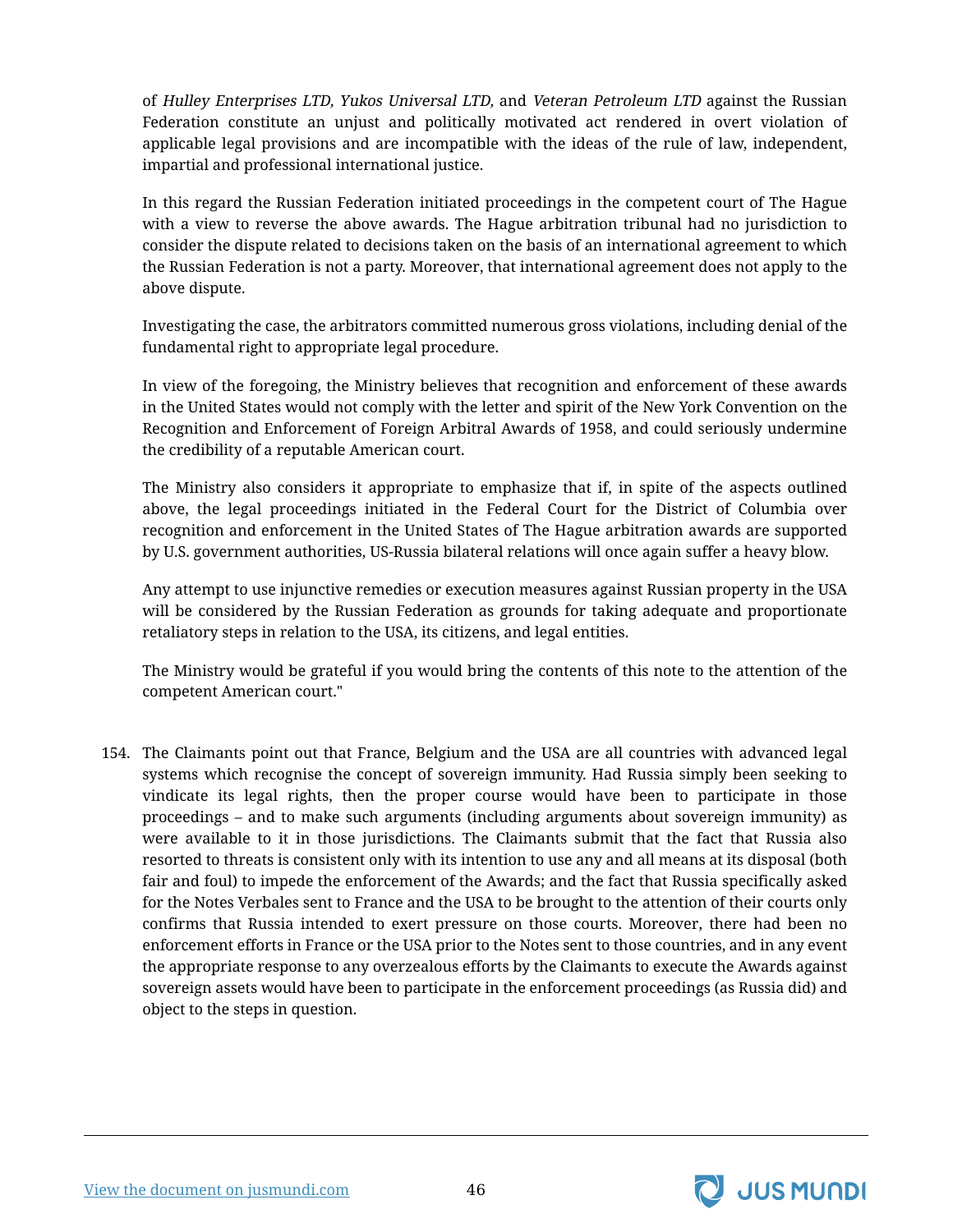# (d) Response to ECtHR Yukos decision

155. By a judgment which became final on 15 December 2014, the European Court of Human Rights ("ECtHR") ordered Russia to pay  $\epsilon$ 1,866,104,634 to the former shareholders of Yukos. That judgment remains unsatisfied, aside from a sum of €300,000 in respect of legal costs belatedly paid in December 2017, and after a strongly worded further Interim Resolution adopted by the Committee of Ministers on 1 October 2020. Russia's evidence in the present case states:

"As recently as 3 July 2020, the Russian Ministry of Justice has further confirmed that, in accordance with the decisions of the ECtHR and the Constitutional Court, Russia is seeking "to find a legitimate compromise" regarding the payment of additional amounts to YUKOS minority shareholders. The Russian authorities have publicly committed "to searching additionally for mutually acceptable solutions" as soon as possible." (footnotes omitted)

- 156. The Claimants point out that they are majority shareholders in Yukos, so that even the stated search for a "compromise" does not apply to them; in any event, the judgment of the ECtHR is a binding obligation, not a starting point for negotiations. They provide evidence of a series of statements by senior Russian officials the gist of which is that Russia has no intention of complying with the ECtHR's judgment in their favour. Moreover, in its submissions to the Dutch Supreme Court before the hearing of its request to suspend enforcement of the Awards in the Netherlands, Russia stated that it "is not authorised to pay as that ECtHR judgment was found to be contrary to the Russian Constitution by decision of the Russian Constitutional Court of 19 January 2017".
- 157. The evidence of Mr Galperin, Russia's Deputy Minister of Justice, is that Russia has complied with almost all of the ECtHR's decisions, and in 2019, for example, paid approximately €15.7 million as compensation under ECtHR decisions. He exhibits statistics on the amounts paid as compensation under the ECtHR decisions on the basis of the Ministry of Justice's files.
- 158. Against that, the Claimants refer to an article in April 2020 referring to data from the European Implementation Network showing that during the period from 2010 to 2019 Russia did not comply with 89% (218) of the ECtHR's rulings on 'leading' cases. (The articles goes on to say that "...data on the implementation of judgments on leading cases until 2016 show the Russia almost always approaches individual measures by publishing the ECHR's decision and paying compensation to the victims (a high profile exception being the Yukos case)".)

### (e) International arbitration awards

159. Ms Prince of Stephenson Harwood, the Claimants' solicitor, states in evidence that she is *"not aware* of the Defendant ever voluntarily [paying] an investment treaty arbitration award". The Claimants also refer to the Global Arbitration Review's statement that Russia "appears to have failed to honor all of the awards in the public domain that have been rendered against it. It has challenged awards in local courts at the seat of arbitration (eg, in Swedish courts in the case of RosInvestCo <sup>v</sup> Russian Federation), and has vigorously resisted the seizure of its assets by foreign courts pursuant to arbitral awards against it (eg, in German and Swedish courts in the case of Sedelmayer <sup>v</sup> Russian

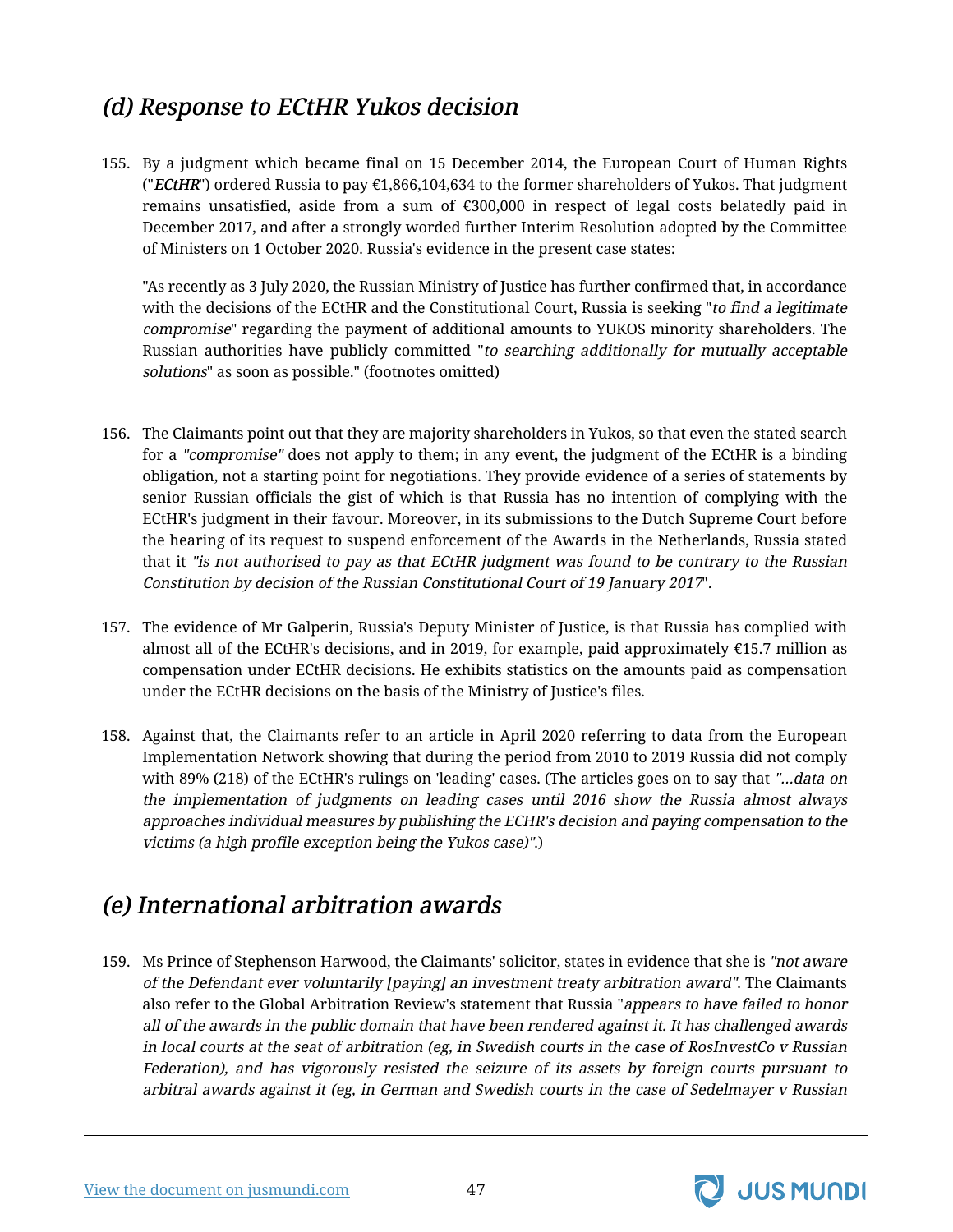Federation)".

- 160. For Russia, Mr Galperin states in his witness statement that he is *"aware of at least 4 cases in which* payment has been settled. This is in addition to numerous cases in which the relevant award has ultimately been set aside, or payment has not been required for other reasons". I am not in a position to resolve that conflict of evidence.
- 161. There is also evidence about arbitration claims brought against Russia by Compagnie Noga D'Importation et D'Exportation SA and Franz Sedelmayer. In both cases, awards were made against Russia. The Claimants' evidence is that Noga eventually became bankrupt, having been unsuccessful in attempts over many years to enforce the award. Sedelmayer succeeded in recovering the sums due only after many years of enforcement efforts. Mr Galperin says these cases illustrate that "Russia has no policy of improperly frustrating enforcement of arbitral awards [and] Russia's resistance of the enforcement of these awards was undertaken on legitimate grounds and used ordinary legal means". However, it is evident in both cases that Russia refused to pay arbitration awards against it, the award claimants both had to spend large amounts of time and money seeking to enforce the awards, and one claimant became insolvent without ever having obtained payment.

### (f) Changes to Russian Constitution and laws

162. The Claimants submit that there have been recent amendments to the Russian Constitution which have been widely interpreted as being prompted by the Yukos case among others, and which have set its Constitutional Court on a collision course with Russia's international obligations and the decisions of international courts and tribunals. The Claimants' evidence includes reference to: i) a statement reportedly made on 14 July 2015 by Mr Sergei Marvin, a member of Russia's Constitutional Court, that "[s]hould Russia's Constitutional Court find <sup>a</sup> decision by the Strasbourgbased court to be in violation of the Constitution, it will not be enforced" ;

ii) amendments to the Federal Law on the Constitutional Court signed by President Putin on 14 December 2015 in order to establish a procedure pursuant to which the Constitutional Court can declare decisions of international courts unenforceable;

iii) a ruling on 19 January 2017 by the Constitutional Court (C/98/A4084-A4115), following a referral made by Russian Ministry of Justice, that Russia was not bound to enforce the ECtHR judgment and stating that

"payment of such a huge monetary sum, awarded by the European Court of Human Rights, to former shareholders of a company having built illegal schemes of evasion of taxation, their heirs and legal successors from the budget system... in itself contradicts constitutional principles of equality and justice in tax relations...";

iv) official documents recording comments made at a working group on 26 February 2020, just after the Hague Court of Appeal's decision in the present case, made by the Chairman of the Federation Council Committee on International Affairs (Mr Konstantin Kosachev) and endorsed by President Putin, which were critical of the Tribunal's decision and (it appears) that of the Hague Court of

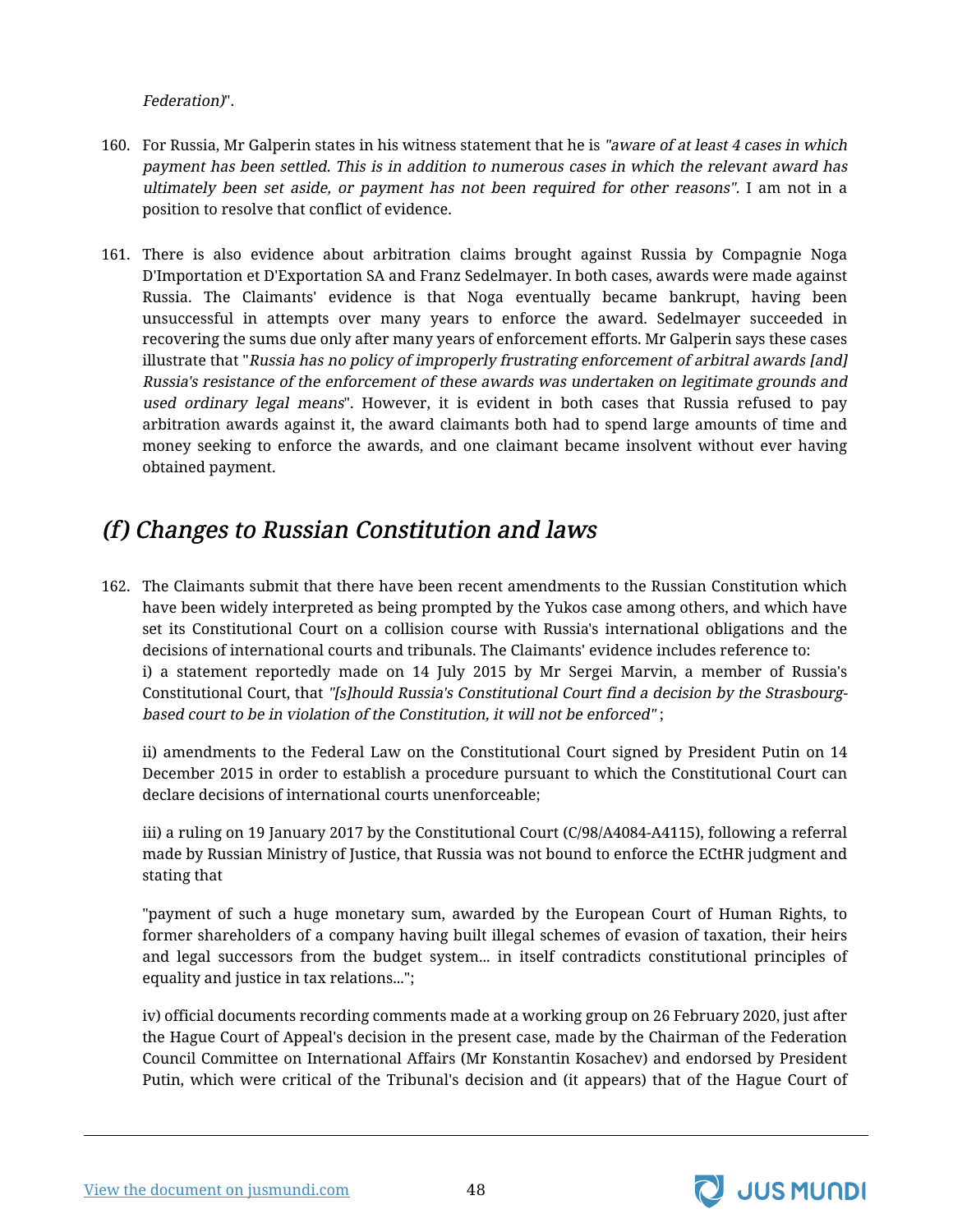#### Appeal upholding it; and

v) Constitutional amendments signed by President Putin on 14 March 2020 granting the Russian Constitutional Court the power "to decide... on the possibility of enforcing <sup>a</sup> binding decision by <sup>a</sup> foreign or international (interstate) court or arbitration, if this decision contradicts the tenets of public order in the Russian Federation" and stating that "decisions taken by supranational bodies in keeping with the provisions of the Russian Federation's international treaties shall not be enforced in the Russian Federation if they contradict the Constitution of the Russian Federation". These amendments have been widely viewed as being directed at the Awards in the present case.

- 163. The Claimants accept that these amendments would have no effect on enforcement of the Awards outside Russia, but note that if the Claimants were to seek to enforce the Awards in Russia, then they would give the courts of Russia the opportunity to override the decisions of both the Tribunal and the Hague Court of Appeal.
- 164. The Claimants also refer to Russia's Federal Law No. 297-F3 on Jurisdictional Immunities of a Foreign State and the Property of a Foreign State in the Russian Federation, which restricts the ability of a foreign state to invoke state immunity before Russian courts if the foreign state's courts had previously failed to uphold legal immunity claimed by Russia. The Law came into force on 1 January 2016. The Claimants suggest that it was introduced in response to their efforts to enforce the Awards in France and Belgium. Professor Alexei Avtonomov, in an expert's report provided on behalf of Russia, points out that the Law had been in contemplation since 2005, and follows the pattern of other countries' legislation on state immunity (including as to reciprocity). It moves from the Soviet principle of absolute immunity to the position set out in the [United Nations Convention](https://jusmundi.com/en/document/h/QU40cHZUZkJRUURFNUNJWUNndHJFdFdrdHhZSWZBTE04d2NyNTNwTzd2VzhSOStPeE01ZlVDSHhNanlFMm42TlpZL212cERWMlQ0YzBoNFhvcWttMlJucDErK0xNNUVpbGROY0hodWVQNFVxOFF5ZXRRQUxLa0VoTVovMW8wd2w1Y0hCYXEwVGd3VDhaVnNPSGNKZDdnQVdlMDdONDBHbVFwdy95R0I2VGJXTTkrNytxQnp0NjQzenozMllHNitSZ0pyUVBjeGRia3RvZzlnbEJDczJwMmFRSU0zS09pSlJDT1E5NVprSitVaGYrRDlPWENpdXE1Y3RuV1EzclF3RnM5M3FsV3RZNURjK1lQWTNuekpxS3c9PQ==) [on Jurisdictional Immunities of States and their Property 2004](https://jusmundi.com/en/document/h/QU40cHZUZkJRUURFNUNJWUNndHJFdFdrdHhZSWZBTE04d2NyNTNwTzd2VzhSOStPeE01ZlVDSHhNanlFMm42TlpZL212cERWMlQ0YzBoNFhvcWttMlJucDErK0xNNUVpbGROY0hodWVQNFVxOFF5ZXRRQUxLa0VoTVovMW8wd2w1Y0hCYXEwVGd3VDhaVnNPSGNKZDdnQVdlMDdONDBHbVFwdy95R0I2VGJXTTkrNytxQnp0NjQzenozMllHNitSZ0pyUVBjeGRia3RvZzlnbEJDczJwMmFRSU0zS09pSlJDT1E5NVprSitVaGYrRDlPWENpdXE1Y3RuV1EzclF3RnM5M3FsV3RZNURjK1lQWTNuekpxS3c9PQ==).
- 165. However, the Claimants' expert witness, Associate Professor Ekaterina Mishina, highlights differences between the 2005 draft law and the Law passed in 2016. One of these derives from Article 4(2) of the Law, which provides that "conclusions on the issues of provision of jurisdictional immunities to the Russian Federation and to the property thereof in <sup>a</sup> foreign state" are given by the "federal executive authority, in charge of performing the functions of developing and implementing state policy and legal regulation with respect to international relations of the Russian Federation", which is the Russian Ministry of Foreign Affairs. The accompanying procedural legislation states that the "relationship between the scope of jurisdictional immunities provided to the Russian Federation in <sup>a</sup> foreign state and the jurisdictional immunity provided to the foreign state in the Russian Federation shall be determined by the court on the basis of the evidence submitted by the parties and the opinions of government agencies". Accordingly, the opinions of the Russian Ministry of Foreign Affairs will play a significant role in the court's evaluation of the evidence and its decision whether to apply the reciprocity principle.

### (g) Russia's conduct in the international sphere

166. The Claimants cite "numerous examples of [Russia] acting with complete disregard for some of the most fundamental norms of international law", including in relation to Crimea, Alexander

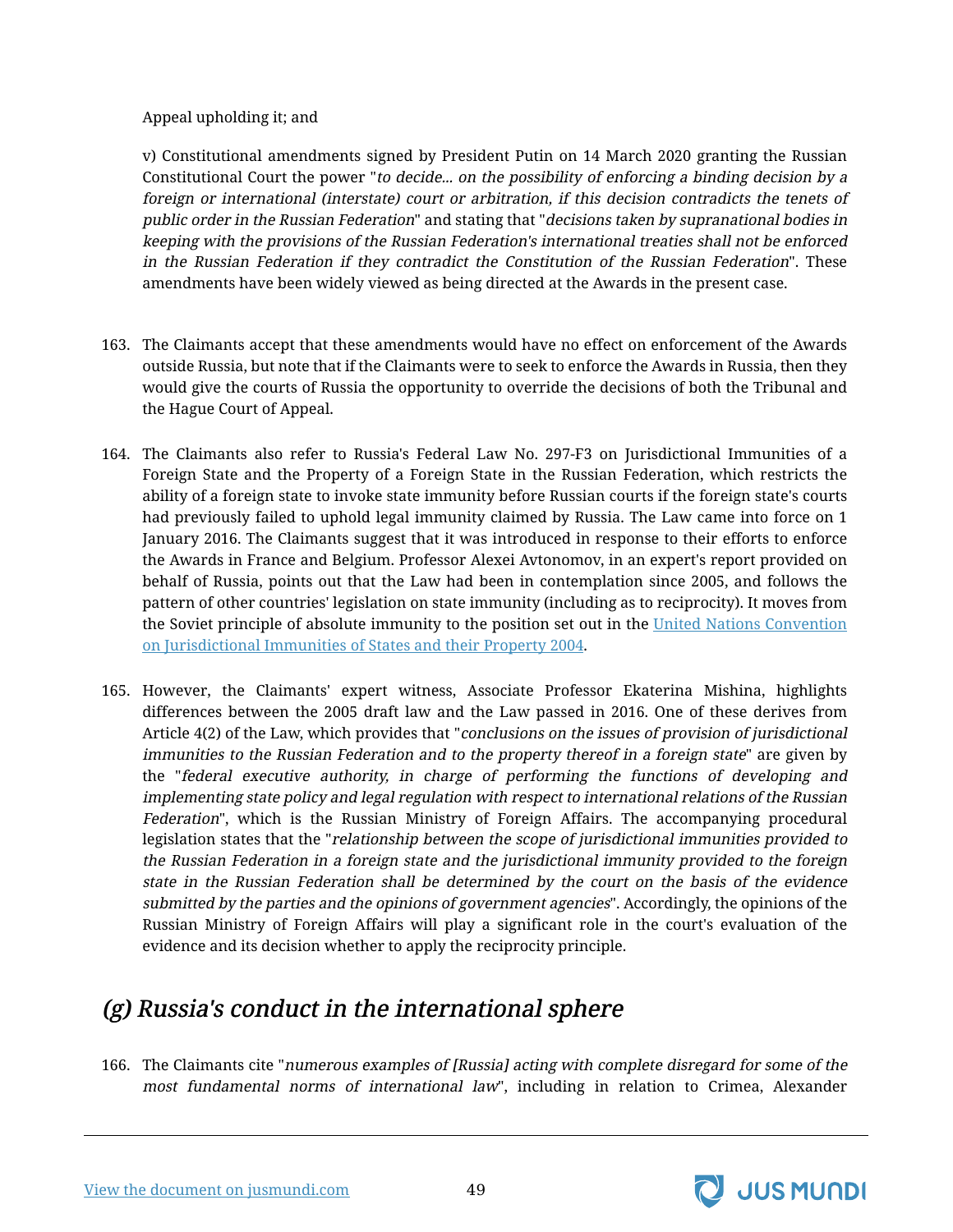Litvinenko, Sergey and Yulia Skripal, a cyber operation against the Organisation for the Prohibition of Chemical Weapons and persons said to have been paid by Russia to obstruct the investigation into the crash of flight MH17. The Claimants submit that in considering whether (and/or on what terms) to continue the Stay, the court needs to consider whether Russia is the type of party likely to take illegitimate steps to frustrate enforcement of the Awards, and that "[Russia's] persistent disregard for fundamental norms of international law provides powerful support for an inference that it is just such a party".

### (h) Conclusions to be drawn

- 167. As a preliminary point, in assessing some (though far from all) of the evidence summarised above, it is relevant to bear in mind that public statements may have been made at least in part for domestic or international political reasons. It cannot automatically be assumed that they reflect official Russian policy or Russia's actual intentions in the event of a final adverse decision against it in the present or other cases.
- 168. Viewing these matters in the round, it appears to me that the following conclusions can be drawn from the evidence summarised above. First, to the extent that the statements cited above are taken at face value, Russia has a strong belief in the merits, including the legal merits, of its position and intends to seek to vindicate it using the legal processes available. Secondly, Russia's strength of feeling may well be such that Russia would not proffer payment in response to a final adverse decision on the merits: there is a significant risk that payment would be forthcoming only in the event of successful enforcement measures. Thirdly, the Notes Verbales and the statements referred to at §§ 141 and 148 above give reason to believe that enforcement measures could give rise to retaliation.
- 169. The impact of these matters on the question of good faith is in my view mixed. I consider the evidence to indicate that Russia is pursuing its challenge to the Awards in good faith in the sense that it believes the challenge to be justifiable and to have prospects of success. It thus also lends some support to the view that the challenge is not in my view being brought "simply by way of delaying tactics". Conversely, the indications that Russia is unlikely to proffer payment, and may even retaliate in the event of enforcement measures, provide reason to believe Russia is not acting in good faith in a broader sense: it wishes to pursue what it considers to be a well-founded challenge by legal process, but is unwilling to accept the result if it loses. A lack of good faith in that sense may be regarded as one stage further removed from the equation than the question of good faith belief in the challenge itself. Nonetheless, it is, as I have already indicated, a factor which the court can take into account as part of its overall assessment of the question of whether to grant an adjournment (or, in the present case, to lift the Stay).

### (3) Delay and prejudice

### (a) Prejudice to the Claimants from the Stay remaining

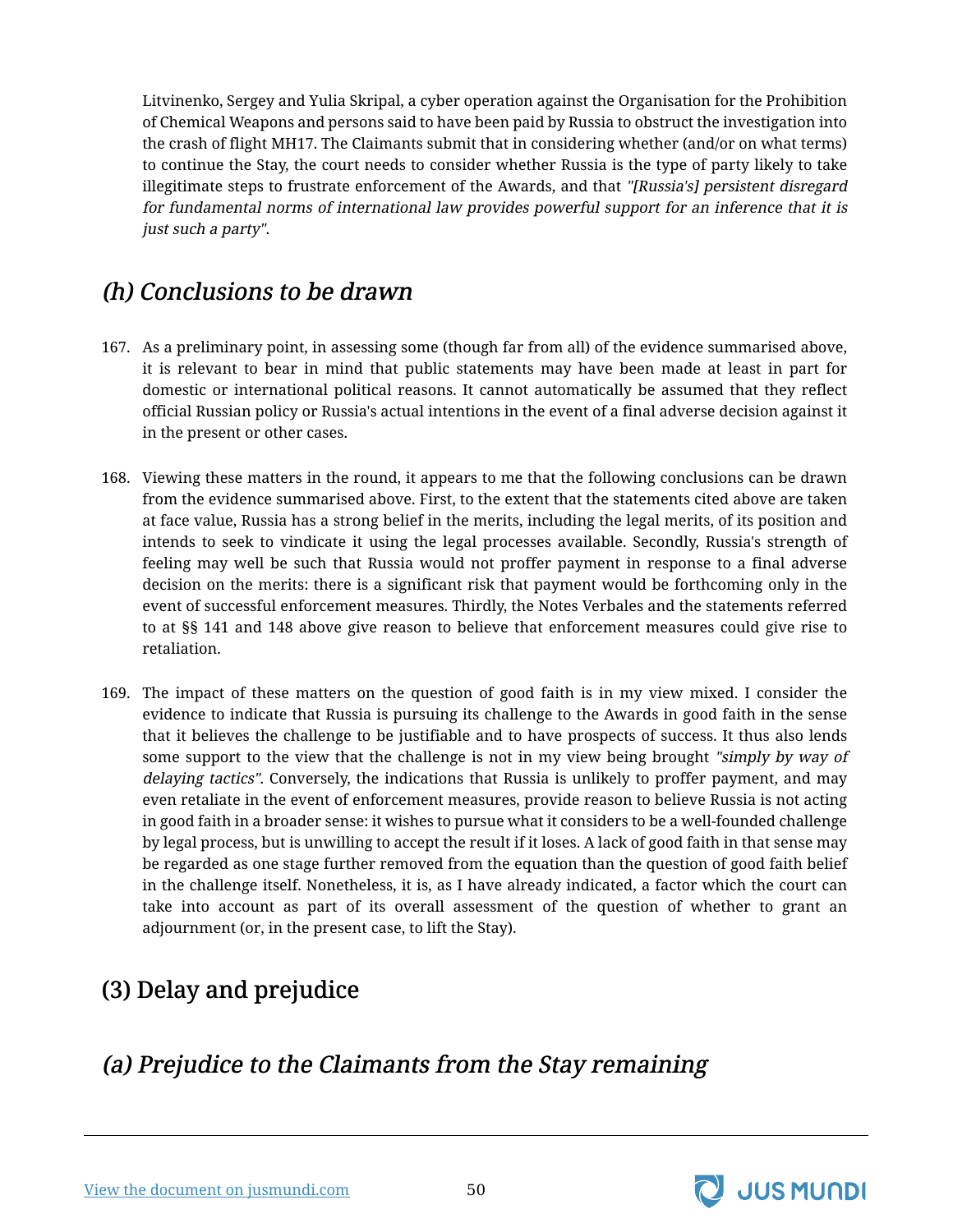- 170. The Claimants submit that they are likely to suffer very substantial prejudice as a result of these proceedings being kept on hold.
- 171. <u>First</u>, the Claimants refer to the direct financial consequences of the delay, reflected in the accrual of interest on the Awards. They make the following points:

i) The principal value of the Awards is enormous. As a result, the interest accruing on them is larger than the sums at stake in the vast majority of cases which come before this court.

ii) Interest under the Awards is calculated and compounded annually, by reference to the prevailing yield on 10-year US Treasury Bonds. Over the 6 years from 15 January 2015 to 14 January 2021, approximately US\$7 billion of interest has accrued on the Awards.

iii) Russia's responsive evidence asserts that the Claimants can be compensated for any delay by "an award of interest in due course". However, that is only the case if Russia has both the intention and the ability to pay the full value of the Awards, plus all accrued interest. The Claimants have asked the Russia to confirm whether this is the case, and have been rebuffed. The court ought therefore to proceed on the basis that further delay to these proceedings will prejudice the Claimants in an amount not less than the value of the interest which would accrue on the Awards during any delay. Given the figures set out above, that prejudice will be worth many billions of US dollars.

- 172. I do not accept the Claimants' submission that the possibility of an award of interest should be disregarded on the basis that Russia has indicated no intention to satisfy any part of an award or judgment (including interest). The question is what prejudice arises from maintaining the Stay, taking into account the prospects of enforcement action against Russia. If no recovery will ever be made, then the Stay makes no difference. Equally, if the Claimants are eventually able to enforce any award/judgment against Russian assets, then (subject only to the question of risk of dissipation considered below) there is no reason to believe that such enforcement would not be equally successful in relation to the interest element of the award or judgment.
- 173. However, I do accept the Claimants' broader submission that delay in the ability to seek to enforce an Award is itself a form of prejudice, regardless of whether or not it can be compensated by an award of interest, and quite apart from any question of risk of dissipation of assets.
- 174. It is common ground that the Dutch Supreme Court is likely to issue its decision later this year or early next year, thus within about the next 10 months. There will be a further delay of uncertain duration if the Supreme Court decides to remit issues to the Court of Appeal. If the Dutch Supreme Court decides to refer any question(s) to the CJEU, then both parties would expect a decision by late 2024 or early 2025, i.e. about an additional 3 years' delay. That will occur only if the Dutch Supreme Court has concluded that there is a point of law which is not *acte clair* and which needs to be resolved in order to decide the case. It will not follow that Russia's challenge should then necessarily be regarded as more cogent: merely that there is a point of law worthy of reference.
- 175. Against that, there is some force in Russia's point that such a delay would not be inordinate in the context of investor-state arbitrations generally, or in the context of the overall duration of the present case. It also remains relevant in principle that delay can to a degree be compensated by an award of interest (see § 62 above). Further, there is no suggestion that the Claimants are lacking in

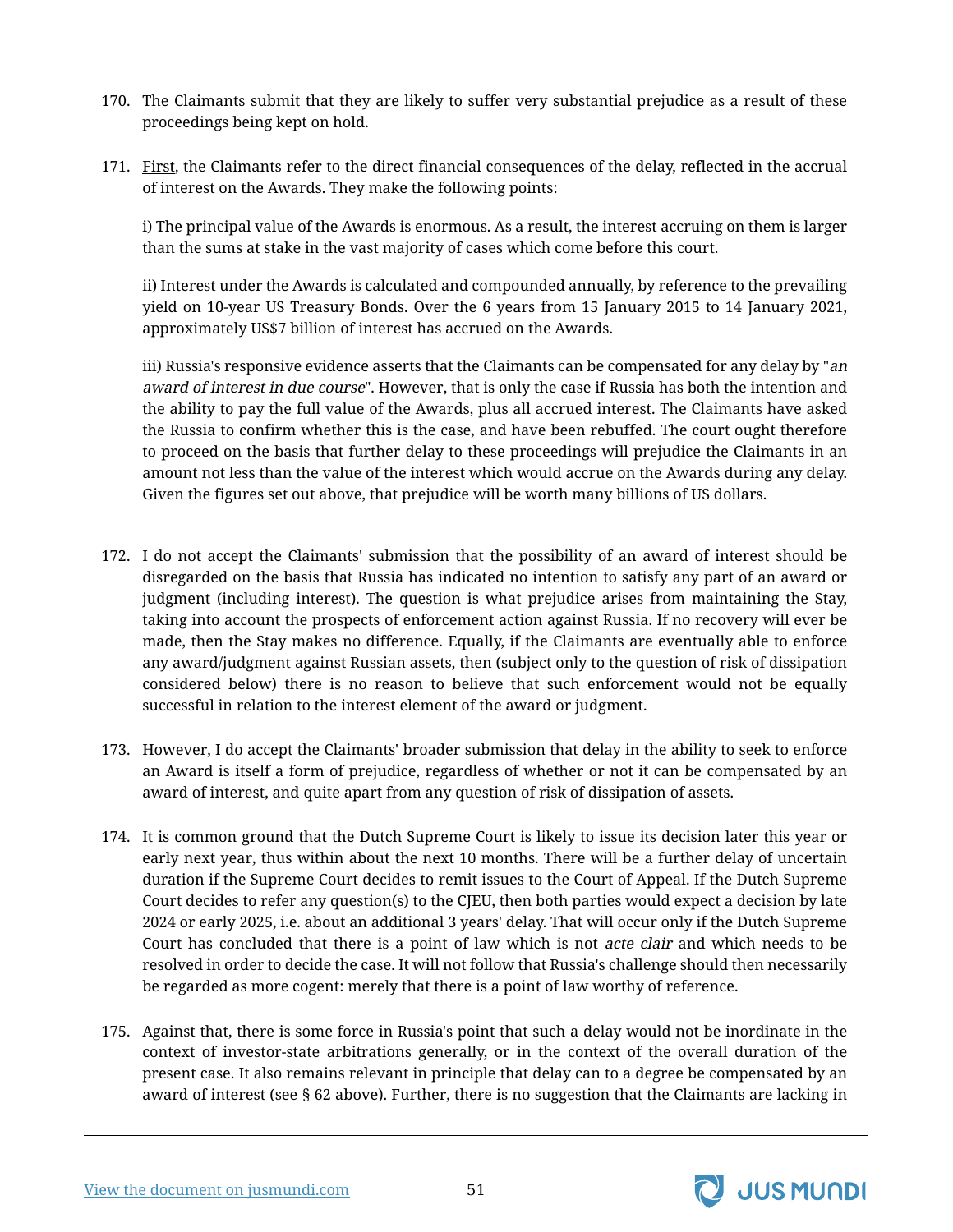means such that the delay would cause hardship, nor evidence that delay will cause specific business opportunities to be irretrievably lost.

- 176. <u>Secondly</u>, the Claimants submit there is the risk that Russia might, during any continuing delay to these proceedings, take steps in relation to its assets that would make it harder for the Claimants to enforce the Awards. The relevant case law does not require the Claimants to be able to set out their case on potential dissipation with specificity. Given Russia's coyness about its asset position, the Claimants say, it would be unrealistic to expect the Claimants to do so. Nevertheless, the Claimants have identified in their evidence a potentially large pool of assets of Russia in the United Kingdom, held in a form that would appear to allow those assets to be readily dissipated. Russia disputes the Claimants' interpretation of the relevant document but has refused to provide any information about its assets in England.
- 177. The evidence in question is a spreadsheet downloaded on 18 June 2020 from the website of the Bank of Russia entitled "Portfolio Investment Assets Of The Russian Federation in SDDS Plus format (as of end December 2019) (in millions of U.S. dollars)", stated to have been updated on 11 June 2020. The spreadsheet divides assets by type and jurisdiction. In relation to the United Kingdom, it refers to almost US\$ 9 billion in assets, being US\$ 125 million in equities and US\$8,806,000,000 in debt securities.
- 178. Mr Galperin explains that the spreadsheet sets out data collected as part of the Coordinated Portfolio Investment Survey conducted on behalf of the International Monetary Fund ("IMF"), and that it includes securities issued by non-resident and owned by residents of Russia. In response, Ms Prince attaches a spreadsheet from the IMF website which appears to provide a further breakdown of the figures, by sector of holder. This breakdown indicates that Russia has not provided information splitting the value of assets held in the UK across the categories for holdings by central bank, other financial corporations and other holders; and provides no information in the "General Government" column. Instead, the annotation "C" appears in these places, which "reflect[s] data that was suppressed by the reporting economy to preserve confidentiality". By deduction from the overall declared total, however, it is possible to see that a total of approximately US\$2.2 billion of funds are thus referred to as confidential.
- 179. The Claimants submit as follows:

i) It cannot realistically be doubted that Russia is likely to have very substantial assets in this jurisdiction.

ii) For reasons considered in section (G)(2) above, the court can and should proceed on the basis that (a) Russia will stop at nothing to avoid paying the Awards; (b) it would be unlikely to have any reservations about taking steps to dissipate or conceal assets, so as to render them immune from enforcement; and (c) the sheer scale of the Awards provides Russia with a considerable financial incentive to do so.

iii) Russia's determination not to pay the Awards, combined with its coyness about its assets, in themselves give reason to infer a risk of dissipation should Russia be given further time to do so by reason of the Stay remaining in place.

iv) An illustration of Russia taking steps to avoid enforcement measures is Ms Prince's evidence,

[View the document on jusmundi.com](https://jusmundi.com/en/document/decision/en-veteran-petroleum-limited-v-the-russian-federation-judgment-of-the-high-court-of-justice-of-england-and-wales-2021-ewhc-894-wednesday-14th-april-2021) 52

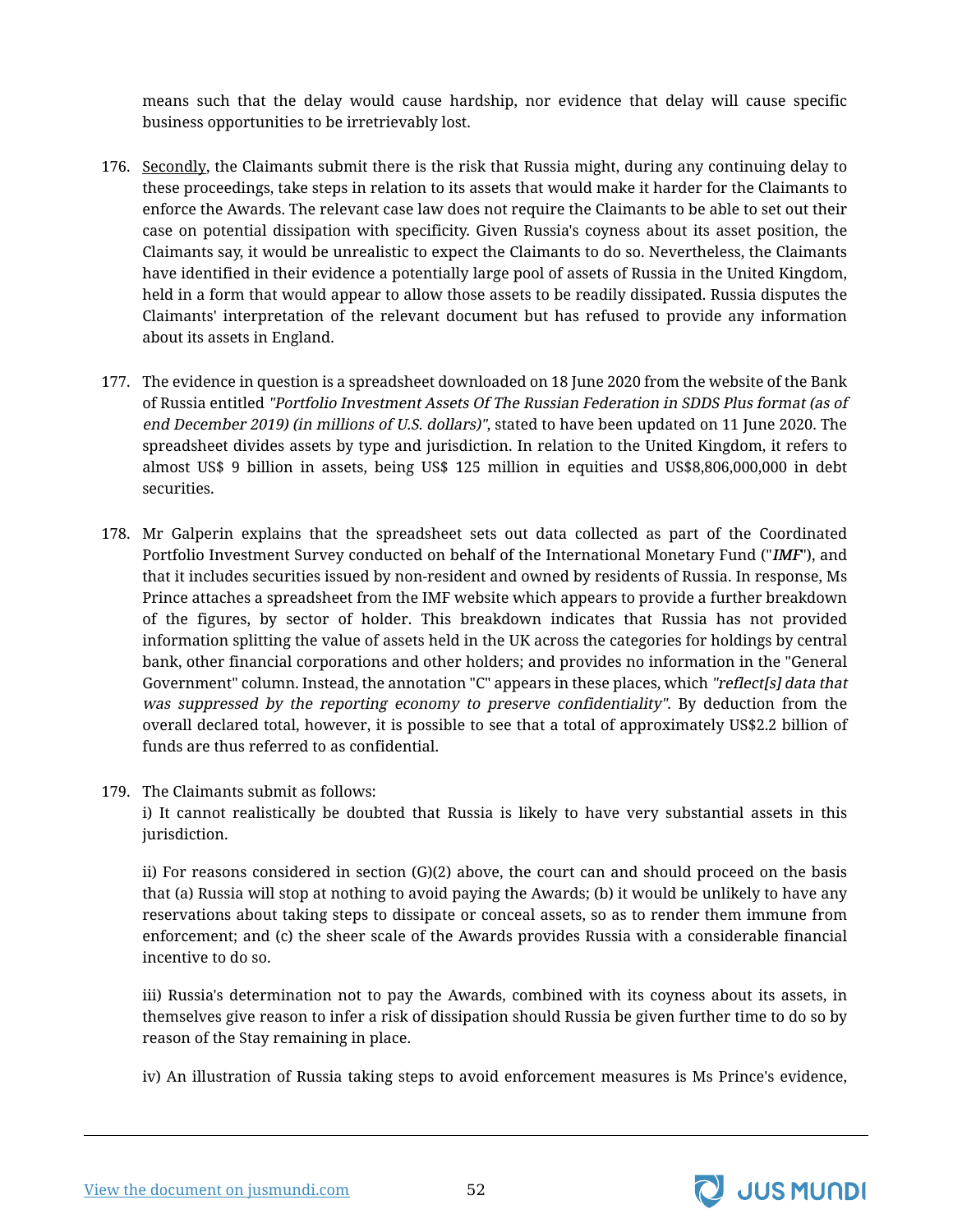from information provided by Shearman & Sterling (who represent the Claimants in France), that after two of the Claimants attached certain properties in France and Belgium, Russia "affixed diplomatic plates to some of these properties in order to render legitimate enforcement efforts against these properties significantly more difficult".

v) Russia has not, in its evidence to this court, denied any intention to dissipate assets.

vi) It is therefore legitimate to infer a sufficient risk that the Claimants' ability to enforce the Awards is likely to be materially prejudiced by any further delay to these proceedings.

- 180. Russia makes the point that it has been on notice of the present proceedings for six years since they were issued on 30 January 2015. The evidence relied on by the Claimants to support their allegation that Russia has dissipated assets, discussed mainly in section (G)(2) above, does not indicate that any dissipation of assets has occurred, nor any threat of dissipation. The fact that Russia has properly resisted enforcement efforts does not amount to dissipation. Indeed, even if and to the extent that Russia's resistance to enforcement might merit criticism, it still does not amount to dissipation of assets. Russia notes that the US District Court of the DC Circuit, as part of its ruling (after the Hague Court of Appeal decision though prior to the suspension opinion and decision) refusing the Claimants' application to lift a stay of proceedings in that court, stated that "[a]bsent any additional proof that challenges to execution are mounting, this purported hardship about increasing the difficulties faced by the Shareholders in executing on Russian Federation assets is unconvincing" (Hulley Enters. v. Russian Fed'n, Civil Action No. 14-1996 (BAH) 2020 U.S. Dist. LEXIS 219208, at [39] (D.D.C. Nov. 20, 2020)).
- 181. Russia cites, by way of analogy, *Holyoake v Candy* [2017] EWCA Civ 92, where the defendants had been on notice of the proceedings for months before a freezing injunction was sought, and the Court of Appeal held that this "stable door" point was a "powerful factor militating against any conclusion of <sup>a</sup> real risk of dissipation" because "it was inherently unlikely that the defendants would unjustifiably dissipate their assets in the future, having not done so by this point" (§ 62): see also St Vincent European General Partner <sup>v</sup> Bruce Robinson [2017] EWHC 3267 (Comm) §§ 70-71. The mere fact that Russia may have assets in the United Kingdom which "could be" moved or restructured so as to avoid enforcement does not suffice: "the mere possibility" of a party dissipating assets does not equate to a risk of dissipation (Holyoake § 59).
- 182. The Claimants submit that in an arbitration enforcement case, the defendants will always have prior notice of potential enforcement proceedings if only by reason of the award itself. Further, the freezing order cases (which at best provide no more than an analogy) make clear that delay is not a complete answer to an application for an injunction. For example, in Madoff Securities International Ltd v Raven [2011] EWHC 3102 (Comm) Flaux J said:

"It seems to me that the following principles relevant to the present application can be discerned from those two cases. (1) The mere fact of delay in bringing an application for a freezing injunction or that it has first been heard inter partes, does not, without more, mean there is no risk of dissipation. If the court is satisfied on other evidence that there is a risk of dissipation, the court should grant the order, despite the delay, even if only limited assets are ultimately frozen by it.



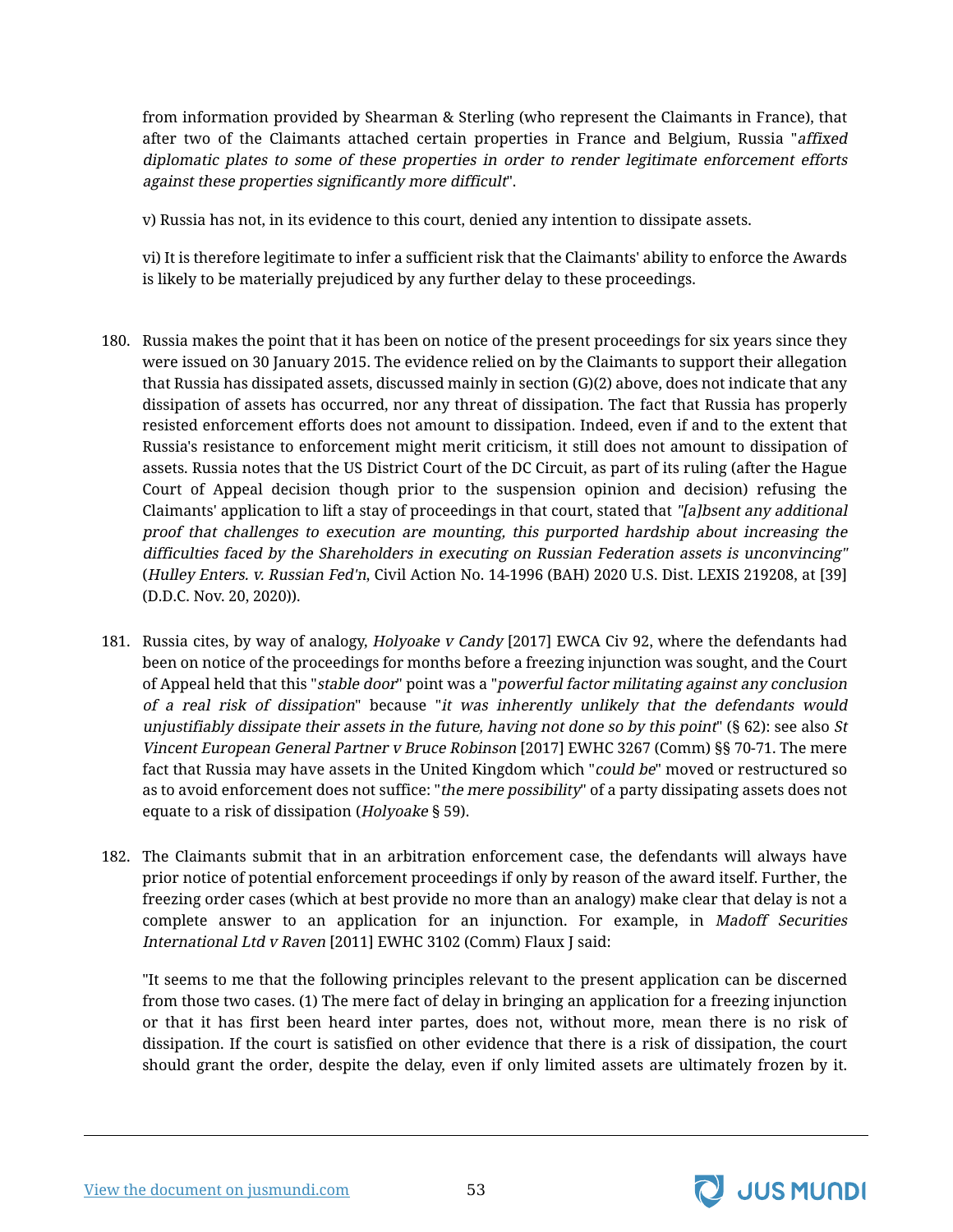(2) The rationale for a freezing injunction is the risk that a judgment will remain unsatisfied or be difficult to enforce by virtue of dissipation or disposal of assets (see further the citation from Congentra AG <sup>v</sup> Sixteen Thirteen Marine SA, The Nicholas <sup>M</sup> [2008] EWHC 1615 (Comm), [2009] 1 All ER (Comm) 479 below). In that context, the order for disclosure of assets normally made as an adjunct to a freezing injunction is an important aspect of the relief sought, in determining whether assets have been dissipated, and, if so, what has become of them, aiding subsequent enforcement of any judgment. (3) Even if delay in bringing the application demonstrates that the claimant does not consider there is a risk of dissipation, that is only one factor to be weighed in the balance in considering whether or not to grant the injunction sought." (§ 156)

Similarly, in Ras Al Khaimah Investment Authority <sup>v</sup> Bestfort Development LLP [2017] EWCA Civ 1014 the Court of Appeal said:

"Delay on the part of a party applying for a freezing injunction gives rise to rather more elusive considerations. It can be said that any serious delay means that an applicant does not genuinely believe there is any risk of dissipation or conversely (and more cynically) that, if a defendant is prone to dissipate his assets, such dissipation will have already occurred by the time a court is asked to intervene. This latter argument assumes that a defendant is already of dubious probity and it is a curious principle that would allow such a defendant to rely on his own dubious probity to avoid an order being made against him. The former argument is also open to the objection that it is the fact of the risk rather than a claimant's apprehension of it that should govern the court's decision." (§ 55)

183. Those considerations do not, however, make delay irrelevant to the question of fact of whether, given the events to date, there is a realistic prospect of assets being dissipated. Events to date may shed light on that question, without any need to make any adverse assumption as to the defendant's probity, both in a freezing order case and in an arbitration case. Thus, for example, Popplewell J in his second ruling in *Stati*, declining to order security in connection with a section 103(5) adjournment, noted *inter alia* that:

"There is no basis for inferring that during the period of the adjournment, the defendant would seek to dissipate those assets or remove them from the jurisdiction in order to seek to defeat enforcement or would otherwise deal with the assets other than by way of normal trading. Indeed, were the defendant to be minded to deal with assets so as to avoid execution pursuant to an English Judgment, it has had ample opportunity to do so prior to this hearing, which it envisaged would proceed to a resolution of its application, and the possibility of that application being dismissed." (§ 15)

184. The Claimants submit that while the Stay has been in place, Russia has had no immediate incentive to make itself enforcement-proof. Now that it has lost in the Hague Court of Appeal, it knows that failure in the Dutch Supreme Court will mean the Claimants will immediately resume vigorous enforcement efforts. One would not have expected Russia yet to have removed its financial assets from the UK, a major financial centre, but the assets could be moved very quickly and should therefore be regarded as being at risk.

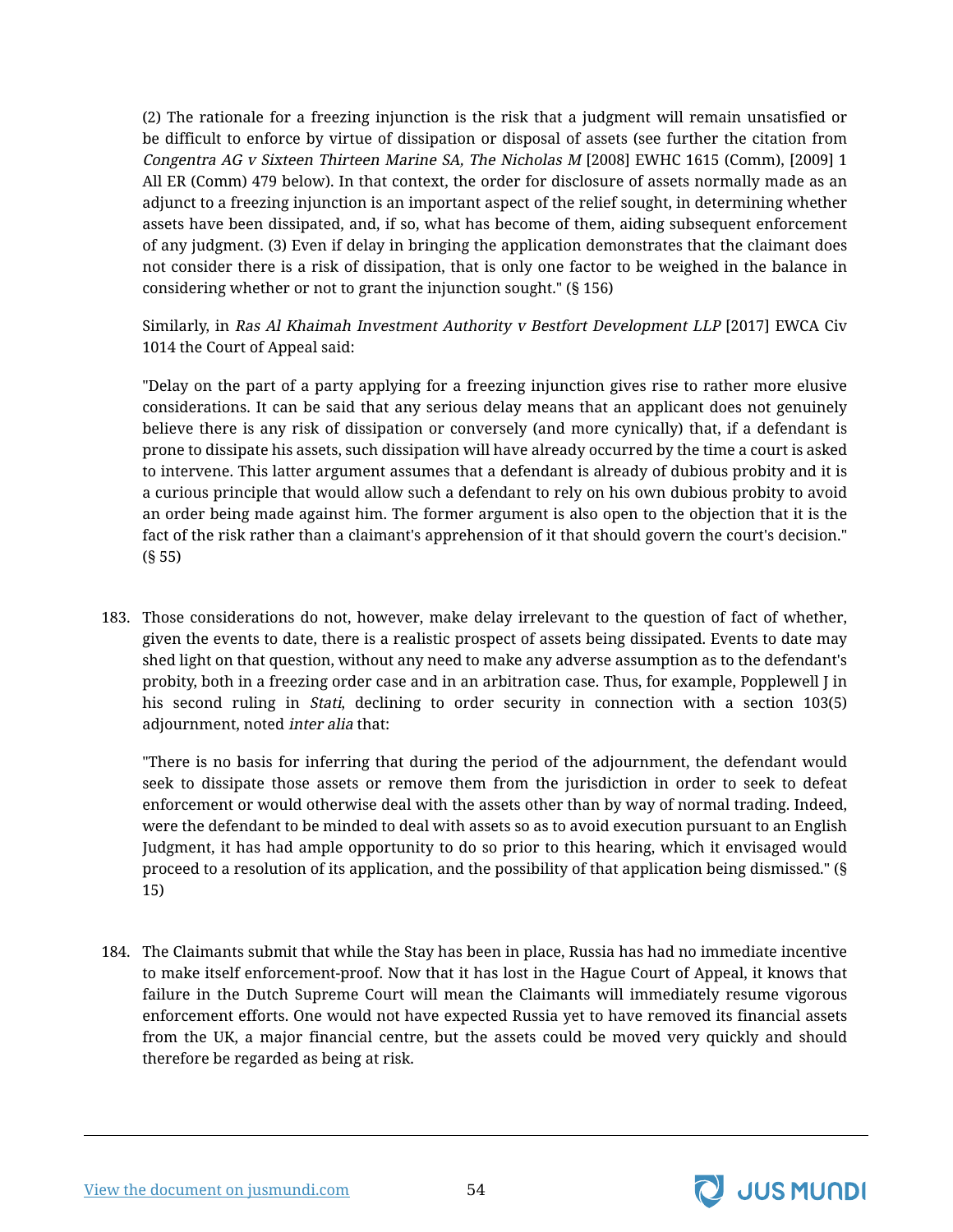- 185. At the same time, the Claimants accept (and it is part of their case on prejudice to Russia: see § 193 below) that were the Stay to be lifted, no enforcement steps could be taken for some months. There would need to be a directions hearing, followed by a hearing to determine Russia's claim to sovereign immunity, before any question of enforcement could occur.
- 186. I am not persuaded that the continuation of the Stay, pending the final outcome of Russia's challenge in the Dutch courts (including any reference to the CJEU) would materially increase the risk of Russia dissipating assets in order to avoid ultimate enforcement of the Awards. The evidence does not in my view indicate that there has to date been any such dissipation, as distinct from resistance to enforcement measures. Moreover, the Claimants' evidence and arguments tend to suggest that, if and to the extent that such a risk arises, it is more likely to occur after the lifting of the Stay rather than as a result of its continuation. This is not, of course, an application for a freezing order. The question before the court (at this stage of the argument) is whether the continuation of the Stay would create a risk, or an augmented risk, of difficulty in enforcement.
- 187. The Claimants made the further point in oral argument that the risk of increased difficulty in enforcement is not limited to steps taken in order to avoid enforcement of the Awards (a proposition which in principle I would accept). For example, Russia's current behaviour in relation to Mr Alexei Navalny might lead to the imposition of sanctions, which might in turn lead Russia to take steps to move assets. On the other hand, the Claimants' evidence is that following the annexation of Crimea and part of Ukraine, since 2014 both the European Union and the United States of America have imposed economic sanctions on Russia. It is of course possible that the Navalny issue, or other events over time, could lead to further sanctions, and that those could in turn lead to movements of assets detrimental to the Claimants. It would though be entirely speculative to anticipate that such events could have an incremental effect, over and above that of the existing sanctions, in causing Russia to take steps that would make it harder for the Claimants to enforce the Awards. At most it can be said that events of this kind, or other events occurring over a period of time, could have such an effect.

### (b) Prejudice to Russia from lifting the Stay

# (i) Legal prejudice

- 188. Russia submits that lifting the Stay pending the outcome of its challenge to the Awards would create a risk of serious prejudice, inconvenience and inefficiency, for the following reasons.
- 189. First, there is a risk of inconsistent judgments being given by the English courts and the Dutch Supreme Court, the curial court, on the same issues. As noted earlier, the risk of inconsistent judgments has been described as a "potential disaster from a legal point of view", and is "always capable of amounting to <sup>a</sup> very strong reason for granting <sup>a</sup> stay", whether in the context of the Court's case management powers under the CPR (see Bundeszentralamt § 116; Prifti § 22; Citigroup § 76; Ferrexpo § 199) or of an adjournment under Arbitration Act section 103(5) (see Travis § 73; Stati § 3; and AIC § 54). In the present case, both the state immunity issues and any application for recognition and enforcement of the Awards are likely to involve the English court determining

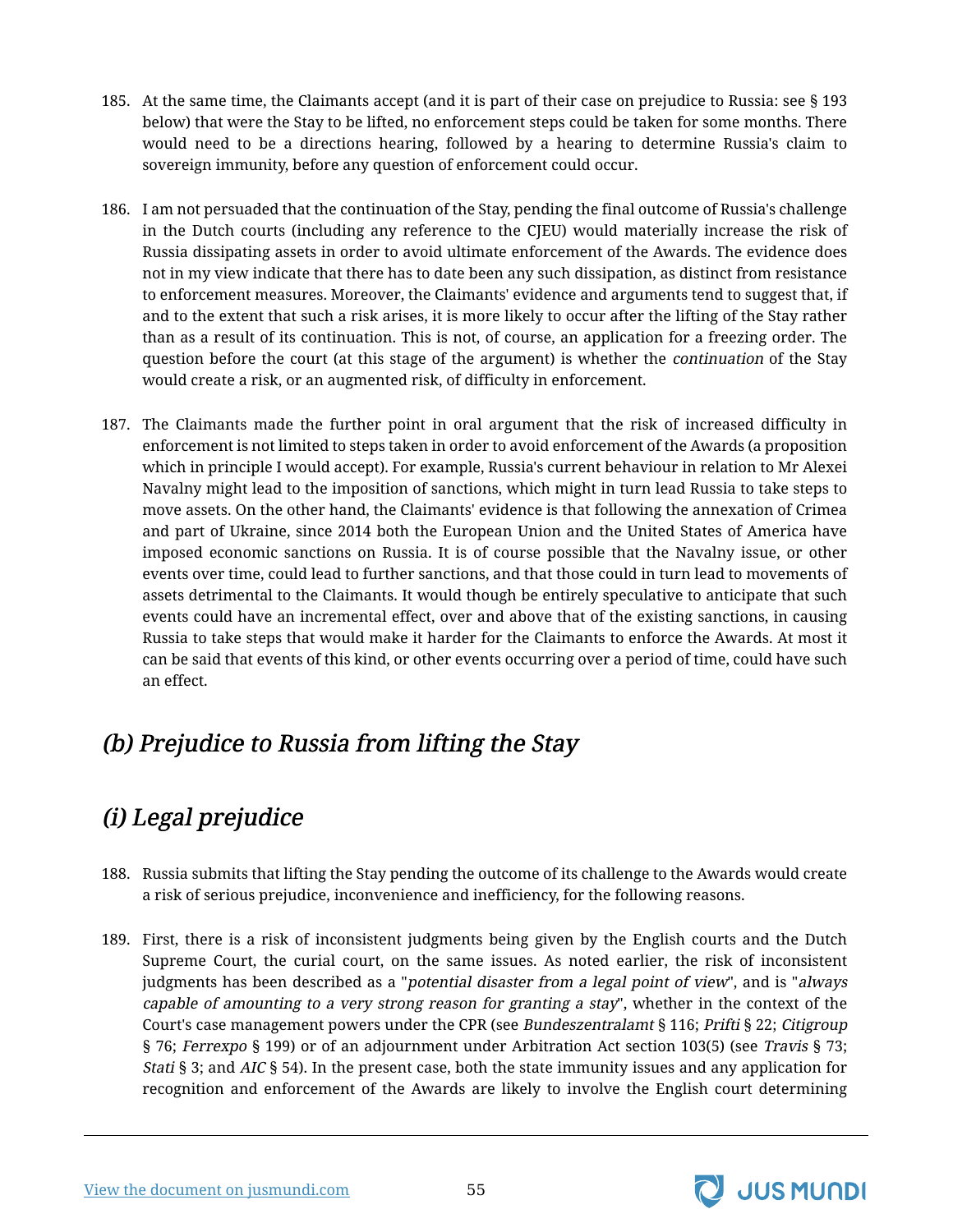issues that will also be determined by the Dutch courts. Moreover, it is particularly important to avoid creating a risk of inconsistent judgments in circumstances where the question of the validity of the Awards is more appropriate for determination by the Dutch courts as the curial courts: see IPCO § 51(iii); British Aerospace § 13; Bundeszentralamt §116 and Prifti § 22.

- 190. Secondly, there is a risk of inconvenience and inefficiency for the parties, the court and other court users if the Stay is lifted now. Significant time and expense would be spent by the parties in the present proceedings to determine issues which will in large part be finally determined by the curial court in the Dutch proceedings in any event (cf Bundeszentralamt § 113). This is a paradigm case where the English proceedings "may turn out to be unnecessary or may be the subject of duplication" and may "result in considerable waste of time and costs", which should be avoided "not only the interests of the parties but the interests of other court users and the efficient use of court resources": Stati §§ 2 and 5. The more efficient course is for the English proceedings to await the outcome of the Dutch proceedings, at which point the English Court "may very well be assisted by what the [curial] court has to say on those issues" (ibid.).
- 191. Thirdly, lifting the Stay of the English proceedings now would give rise to a real risk of serious prejudice to Russia in the circumstances of this case, in light of the arguments that the Claimants appear to be advancing on issue estoppel. As noted earlier, the Claimants' position is that all three grounds of Russia's state immunity challenge are barred by issue estoppel or the doctrine of abuse of process, and can therefore be determined summarily in the Claimants' favour if the Stay is lifted. There is therefore a real risk that, if the Claimants' arguments on issue estoppel are accepted, Russia will be precluded from advancing part of its state immunity case, based on a decision of the Hague Court of Appeal that is liable to be overturned by the Dutch Supreme Court (and/or the CJEU). Although Russia has reserved its position on issue estoppel, the standard components for an issue estoppel appear to be present. If Russia's immunity claim were rejected in the English courts, even in part, as a result of issue estoppel based on the judgment of the Hague Court of Appeal, it may not be able to resurrect that immunity even if that court's decision is later reversed. That would create real unfairness, and it cannot be consistent with the policy of the SIA for any state to be placed in that invidious position.
- 192. The Claimants have a number of responses to these points. The first is that the risk of procedural inefficiency and/or inconsistent judgments is one which inevitably arises in any case where enforcement proceedings are pursued while there is an outstanding challenge in the courts of the seat. If those risks were, without more, sufficient to justify a stay, then both [Article VI of the New](https://jusmundi.com/en/document/h/QU40cHZUZkJRUURFNUNJWUNndHJFdFdrdHhZSWZBTE04d2NyNTNwTzd2V2duWUJtOHZza3ltZUJSaUhVNXdFOExaYVowY0tWcnZHNGM1NHE3aHVGSmExb3B0MjRsUXpSazdZZk9PM0hHNWpvL2RJWTdHY3VBam44cllUUTc3bDF6TWkwY1ZCOXI5RGg5S0ZhRmN3WlBIeThCSGZUalVXUU9EQ2c1bGpHYWhremdFdjZoYVFraTFaeWMzQTcydEtaRXBQYnBZUjllOHF6ZEdZc1BMcDhwQT09) [York Convention](https://jusmundi.com/en/document/h/QU40cHZUZkJRUURFNUNJWUNndHJFdFdrdHhZSWZBTE04d2NyNTNwTzd2V2duWUJtOHZza3ltZUJSaUhVNXdFOExaYVowY0tWcnZHNGM1NHE3aHVGSmExb3B0MjRsUXpSazdZZk9PM0hHNWpvL2RJWTdHY3VBam44cllUUTc3bDF6TWkwY1ZCOXI5RGg5S0ZhRmN3WlBIeThCSGZUalVXUU9EQ2c1bGpHYWhremdFdjZoYVFraTFaeWMzQTcydEtaRXBQYnBZUjllOHF6ZEdZc1BMcDhwQT09) and Arbitration Act section 103(5) would be framed in mandatory, rather than discretionary, terms. Russia's complaints of procedural inefficiency therefore go no further than establishing that the threshold conditions for the potential exercise of the court's discretion under section 103(5) are satisfied (which the Claimants do not dispute): they do not establish that the discretion ought in fact to be exercised. The general philosophy of the New York Convention and the Arbitration Act remain pro-enforcement.
- 193. As to issue estoppel, the Claimants say the risk which Russia highlights arises only if the English court were to decide on the immunity issues before the Dutch Supreme Court issued its decision. That may well not happen, bearing in mind that, following the lifting of the Stay, there would first need to be a directions hearing, and the hearing on the immunity issues themselves would no doubt be some months later. I do not, however, think it appropriate to determine the current application

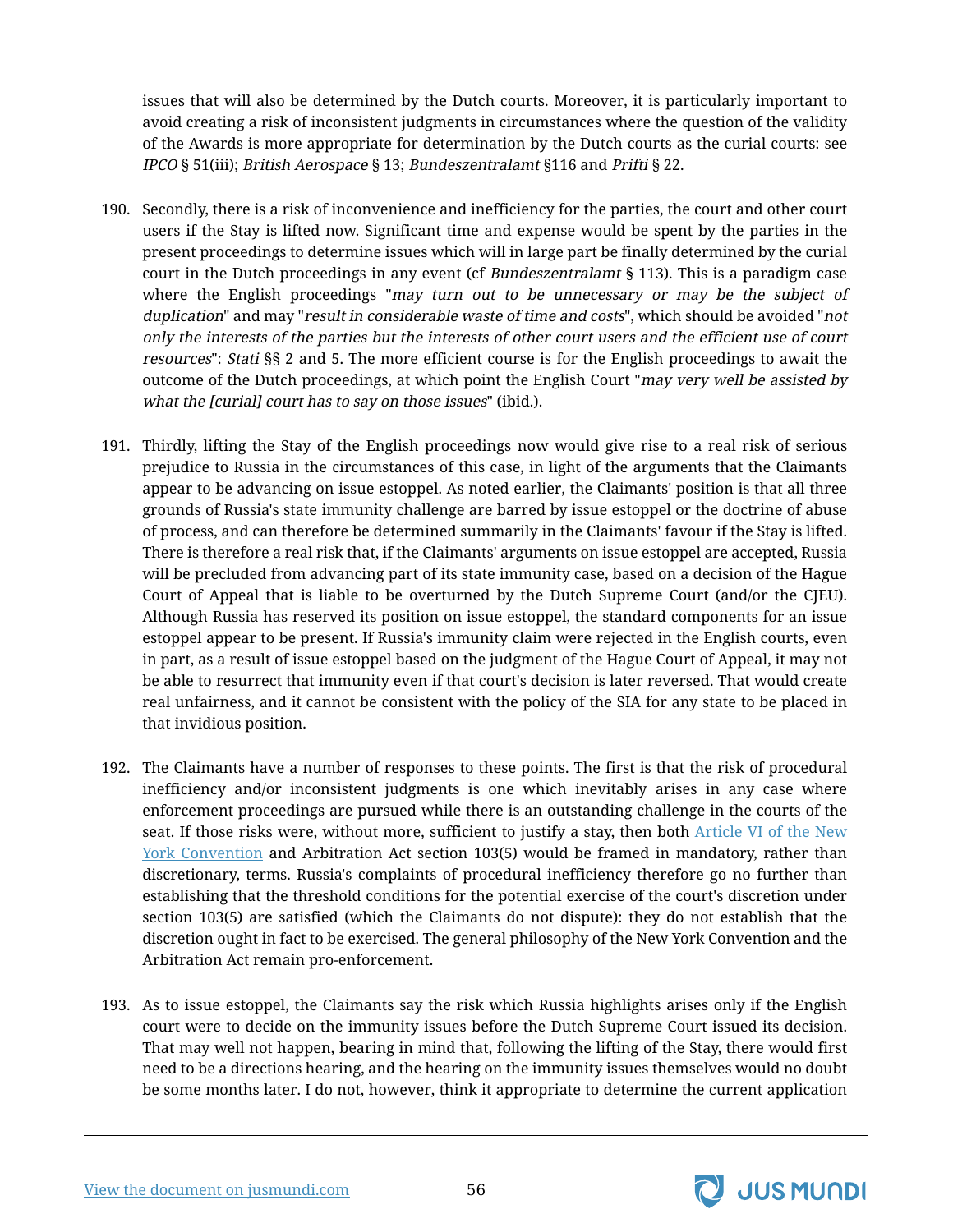on the basis that the immunity issues *might* not proceed here in the meantime. Moreover, if the Dutch Supreme Court were either to remit issues to the Hague Court of Appeal or to refer a question to the CJEU, then there would be a high chance of the jurisdiction issue having to be determined in England while the challenge in the curial court remained pending. It does not appear logical to me to lift the Stay now, only to reimpose it in the event that the English court reaches the jurisdiction issue before the final outcome in the curial court.

- 194. The Claimants do not suggest that a Dutch Supreme Court judgment reversing the Hague Court of Appeal's decision would unwind any decision that the English court had reached in the meantime based on an issue estoppel created by the latter court's decision. It is thus common ground between the parties that there would be at least a risk that Russia would be bound by an adverse determination based on such an estoppel, even if the Dutch Supreme Court (or CJEU) were later to conclude that Russia was right about the relevant issues.
- 195. The Claimants submit that no unfairness could thereby arise because: i) if the English court were to find against Russia on state immunity, by reason of an issue estoppel or otherwise based on the Hague Court of Appeal's decision, then that would simply reflect the proper application of English laws on issue estoppel and/or abuse of process; and

ii) the English court could 'factor in' any such risk of unfairness as part of the process of determining the immunity issue (including its decision on any issue estoppel or abuse of process argument).

- 196. I do not consider either of those points to provide a sufficient answer to the concerns referred to in § 191 above. As to (i) above, the effect of determining the immunity issues on the basis of the Hague Court of Appeal's decision, without awaiting the outcome of Russia's appeal, would be to reach a final decision in England based on what might turn out to be only the interim position in the curial court. It is true that that would, if it occurred, be the result of the proper application of English law on issue estoppel and/or abuse of process. However, the whole point of an adjournment under section 103(5) of the 1996 Act, or (by extension) a case management stay in circumstances such as those of the present case, is to await the outcome in the curial court, in preference to proceeding to recognition and enforcement based on an award that is indeed currently binding but may be set aside. The situation is in principle no different where an adverse decision in the curial court remains subject to a viable appeal. In the present case, there is an appeal on foot with realistic prospects of success, and a very significant area of overlap between the appeal issues and state immunity questions. In those circumstances, considerations of both comity and fairness press against the English court at this stage making determinations on state immunity issues that may remain binding even if the curial court ultimately reaches the opposite view on the same issues.
- 197. As to point (ii) above, it is reasonable to anticipate that if the Stay is lifted at this stage, the English court will not at the next substantive hearing consider all over again whether there should be a stay or adjournment pending the outcome of the Dutch proceedings. Rather, the court can be expected to proceed to determine the immunity issue by applying the substantive law. The substantive law cannot be expected to reflect or incorporate the same considerations as arise when considering, as a matter of discretion, whether to await the ultimate decision in the curial court. The question of whether to await that outcome arises now, on the present application, and it would be wrong in my view to assume that the matter can be revisited later.



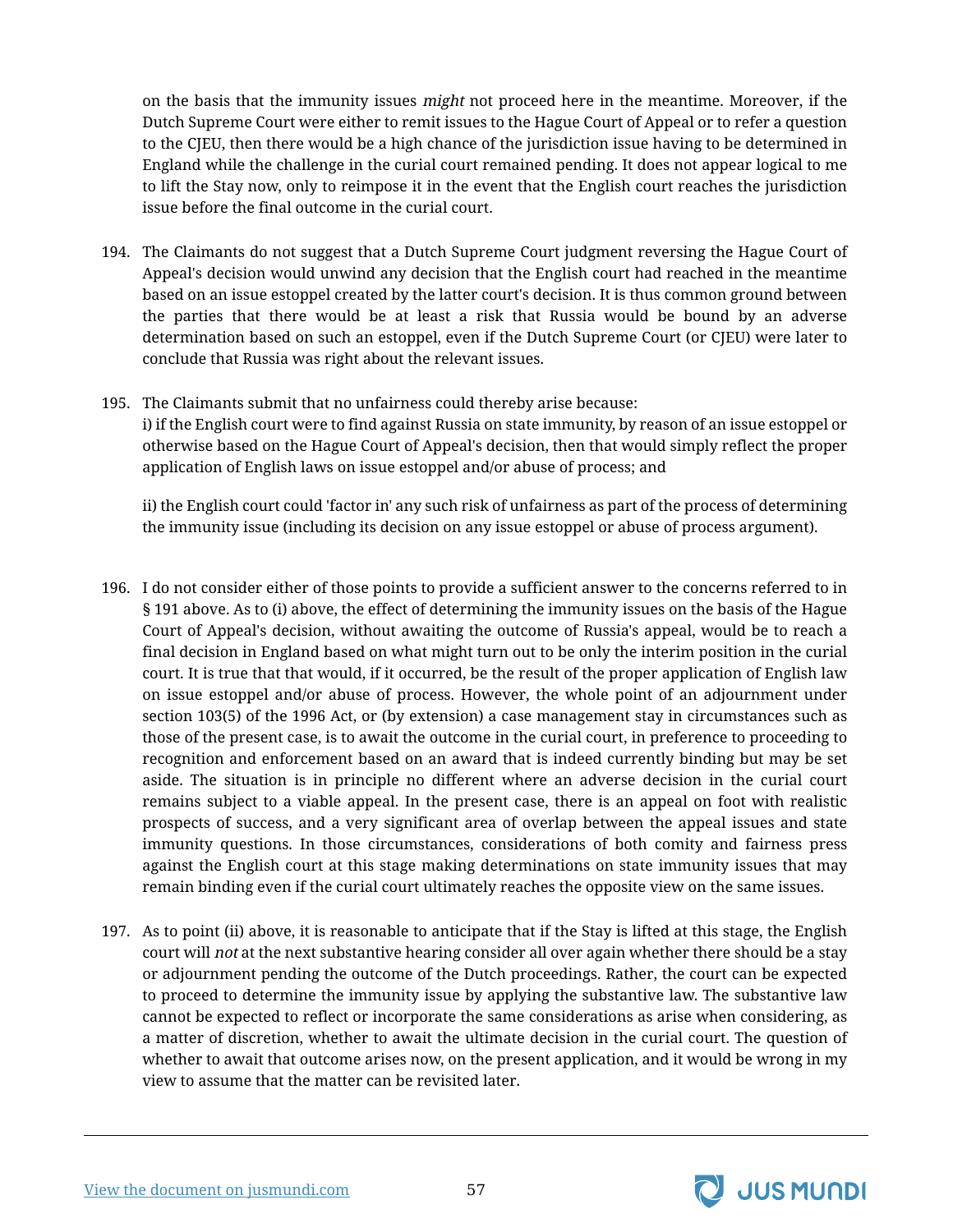- 198. The Claimants submit that Russia's arguments on these matters are unsustainable in the light of the correspondence and statements referred to in §§ 131-134 above. They say Russia is playing an obvious tactical game: it is raising the spectre of inconsistent judgments as a reason to stay or adjourn the enforcement proceedings here, whilst at the same time reserving the right to argue that this court is not bound by any ruling by the Dutch Supreme Court that Russia does not like. By seeking to leave open the possibility of arguing that the issues to be determined by the Dutch Supreme Court will have to be decided *de novo* in this jurisdiction, Russia undermines the integrity of any argument that these proceedings should be put on hold in order to avoid a risk of inconsistent judgments.
- 199. I do not, however, read the correspondence referred to earlier as seeking to reserve any particular right to attempt to re-open in this court issues that the Dutch courts have determined. I have not heard argument as to whether such a course would be permissible. It seems likely that there must be (to put it at its lowest) a risk that Russia would not be permitted to reopen issues in that way. In my view it remains necessary for this court to consider (and reasonable for Russia to advance submissions about) whether considerations of comity and fairness make it appropriate to await the final outcome in the curial court before proceeding to determine Russia's immunity challenge.
- 200. The Claimants further rely on the fact that in the Suspension Ruling, the Dutch Supreme Court has decided to permit enforcement to continue in its own jurisdiction notwithstanding the risk (which Russia also urged upon the Dutch Supreme Court) of procedural inefficiency and/or inconsistent judgments. A continuing stay or adjournment of these proceedings would therefore, the Claimants say, lead to a peculiar and inappropriate situation in which this court would be giving greater weight to the existence of an unresolved challenge to the Awards in the courts of the seat of the arbitration than the courts of that seat themselves. However, as set out earlier in this judgment, the Dutch court applies a fairly high bar in the context of suspension applications, staying enforcement only in the event that a provisional review indicates the appeal has a high probability of success, and where the existence of complex issues makes it likely that the court will not conclude such a probability exists. The English court has to apply its own law as to whether to grant an adjournment (or, in this case, a stay), which applies a different standard.
- 201. The Claimants make the further point that these are very substantial awards. In the circumstances, the cost and inconvenience of pressing on with these proceedings is de minimis when considered in the context of the overall amounts at stake. There is some force in that view so far as concerns cost and inconvenience for the parties; but it leaves out of account the interests of other court users, comity and, as between the parties, the fairness considerations discussed above.
- 202. Finally, the Claimants say the court ought to view Russia's current submissions with scepticism, given that Russia was not seeking a stay when these proceedings were first commenced in 2015. It is true that Russia could have sought a stay, during the period between September 2015 when it issued its jurisdiction challenge and April 2016 when the Hague District Court handed down its judgment. It is not clear why it did not do so, though it is possible that the legal landscape was seen as being different: at that stage, unlike now, Russia could have advanced its state immunity arguments with a 'clean slate', unburdened by the prospect of issue estoppel/abuse of process arguments based on an adverse court decision in the Netherlands. In any event, I am not persuaded that that factor should materially affect the court's consideration of whether to lift the Stay in the circumstances that now exist.



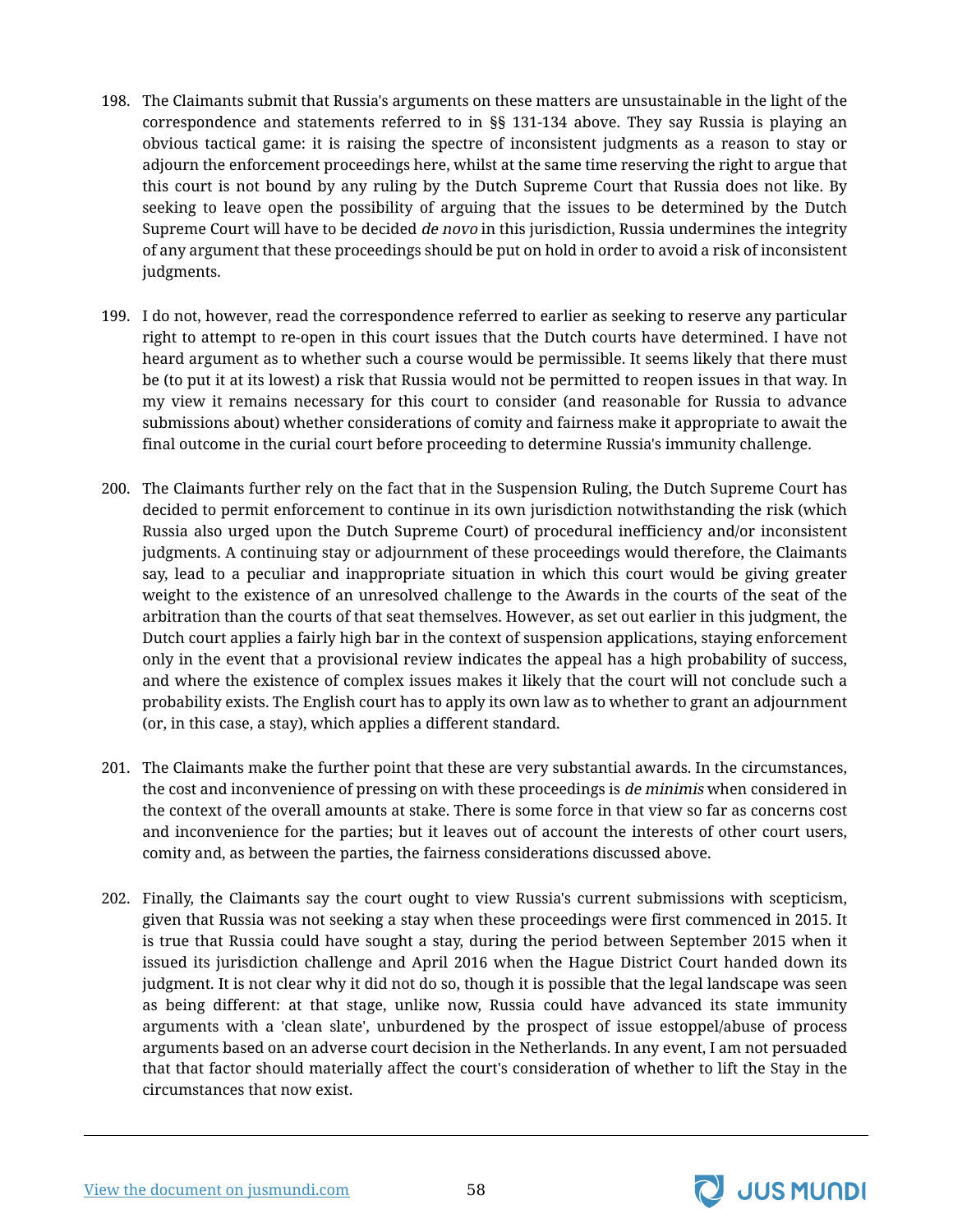203. For the reasons given above, I consider that the risk of inconsistent judgments, including specifically the risk of Russia being the subject of a final adverse decision, based on conclusions by the Hague Court of Appeal on issues central to Russia's state immunity challenge that are later overturned, is a factor which weighs significantly in favour of continuing the Stay pending the final outcome of the challenge in the curial court.

## (ii) Risk of dissipation by Claimants

- 204. Russia contends that lifting the Stay would create a risk of the Claimants ultimately enforcing the Awards against Russia in circumstances where Russia would be unable to recover that money should the Awards later be overturned by the Dutch Supreme Court. That risk is said to apply both to any sums obtained by the Claimants through enforcement, and to any security paid into court by Russia and then released to the Claimants at the conclusion of enforcement proceedings.
- 205. The Claimants make the threshold point that the risk cannot in practice arise because even if the Stay is lifted now, the proceedings will take time and they do not expect to enforce against Russia's assets until the summer of 2022 at the earliest. Russia counters that according to the authorities, it is relevant to consider prejudice to both parties at the outset in deciding whether to grant a stay or adjournment. For example, in *IPCO*, Gross I held that that the prejudice in refusing a stay of the application for recognition and enforcement included the "very substantial risk that the monies thus paid out would be irrecoverable – even if [the defendant] succeeded in setting the award aside". Gross J did not dismiss that risk as a matter to be considered at a later stage. Moreover, the Dutch proceedings might not (particularly in the event of remission or a reference) be concluded by summer 2022, and it would not be sensible for the court to lift the Stay and allow parallel proceedings to continue, then at some later stage to re-impose a stay and await the outcome of the Dutch proceedings because of the risk of dissipation. Instead, the court should consider the overall balance of prejudice at the outset so that – where appropriate – parallel proceedings can be avoided altogether.
- 206. As to the existence of the risk, Russia notes that according to the authorities:

i) factual findings of other courts or arbitral tribunals that a party has carried out unlawful schemes involving concealment or dissipation of assets can provide strong evidence of a risk of dissipation: see Great Station Properties v UMS Holding Limited [2017] EWHC 3330 (Comm) §§ 7, 10-11 and 51; ArcelorMittal USA LLC <sup>v</sup> Essar Steel Ltd [2019] EWHC 724 (Comm) § 38; Ras Al Khaimah Investment Authority <sup>v</sup> Bestfort Development LLP [2017] EWCA Civ 1014 §§ 25 and 54; Madoff Securities International Ltd v Raven [2011] EWHC 3102 (Comm) §§ 169 and 180-181; and

ii) the fact that a party has "links to complex and offshore complex structures and the potential to transfer value rapidly and invisibly through corporate reorganization could contribute" to a risk of dissipation alongside other evidence of such a risk: see Holyoake § 59; VTB Capital Plc v Nutritek International Corp [2012] EWCA Civ 808 §§ 174 and 178; Madoff Securities §§ 174-181.

207. Russia cites findings by courts in various jurisdictions to the effect that the Individuals, the Claimants and other companies in the wider corporate structure of which they form part have participated in unlawful tax evasion schemes, in particular:



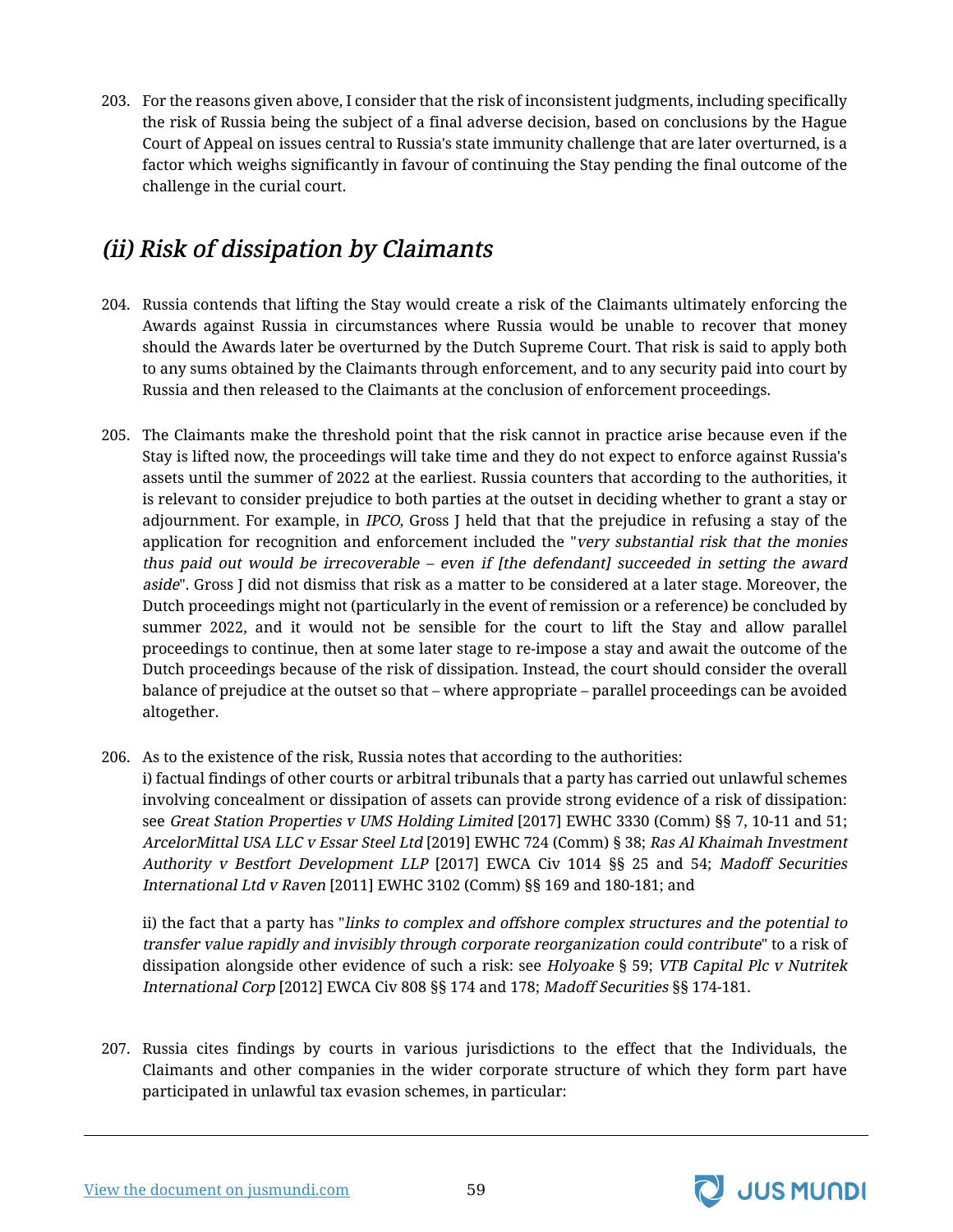i) the Moscow High Court's finding in 2005 that Yukos had operated an unlawful tax evasion scheme using numerous special purpose entities in low tax jurisdictions, which had allowed it to evade tax by falsely accounting for income as though it had been earned in certain low tax regions of Russia;

ii) the ECtHR's conclusion in 2012 that the above scheme was "obviously aimed at evading the requirements of the Tax Code" by the use of "letter-box companies in domestic tax havens in Russia", and "unilateral gifts between the trading companies and the applicant company through its subsidiaries, which were incompatible with the rules governing the relations between independent legal entities" (OAO Neftyanya Kompaniya Yukos <sup>v</sup> Russian Federation, ECtHR App No 14902/04 (Judgment, 20 September 2011));

iii) the conclusion by a second chamber of the ECtHR in 2013 that the same arrangements involved tax evasion, and that two of the Individuals knowingly submitted false data in order to reduce the overall tax burden of the company (Khodorkovskiy & Lebedev v Russian Federation, ECtHR App Nos 11082/06 & 13772/05 (Judgment, 25 October 2013));

iv) the Amsterdam Court of Appeal's decision in 2017, after examining evidence of the schemes mentioned above, held that "[i]t has been established and explained by the ECHR that there has been large ‐ scale and long ‐ term tax evasion in respect of the profit tax using legal entities without actual activities (the sham entities, hereinafter also referred to as front subsidiaries), which only served to facilitate and conceal the conduct of Yukos Oil" (judgment dated 9 May 2017 in case numbers 200.002.097/02 and 200.002.104/02); and

v) the finding of the Tribunal in the present case that the First Claimant "appears to the Tribunal to have falsely declared on Cypriot withholding tax forms that 'income' - dividends from Yukos – 'was not connected with activities carried on in the Russian Federation' despite Mr. Lebedev's activities in Moscow" (Award § 1620).

- 208. Russia also relies on evidence that during a tax investigation in Russia, Yukos in March 2002 instructed employees to delete documents relating to the shell companies in low-tax jurisdictions controlled by Yukos; and that in January 2004 a Yukos executive falsely claimed that those shell companies were independent of Yukos and that their income should not be treated as revenues of Yukos. Russia further makes reference to (a) a report that in 1998 the Individuals had threatened to transfer the ownership of Yukos's assets to offshore shell companies unless minority shareholders sold their stakes to them at a discount; (b) more recent reports in the US suggesting that the same structure of offshore companies may have been used to hide Yukos dividends improperly extracted from Russia; (c) a 1994 CIA report suggesting that Bank Menatep, at the time owned and controlled by the Individuals, had links to Russian organised crime involved in the violation of international sanctions; (d) evidence to the effect that the Individuals used four shell companies to rig the outcome of two public auctions by which they acquired more than 78% of Yukos at a fraction of its true value; and (e) evidence that documents belonging to Bank Menatep were driven into the River Volga to destroy evidence of fraud.
- 209. Russia cites the finding by the Paris Court of Appeal of a risk of dissipation, in the context of parallel enforcement proceedings brought by the Claimants in France, in three decisions dated 17 December 2015, holding that because the Claimants are:



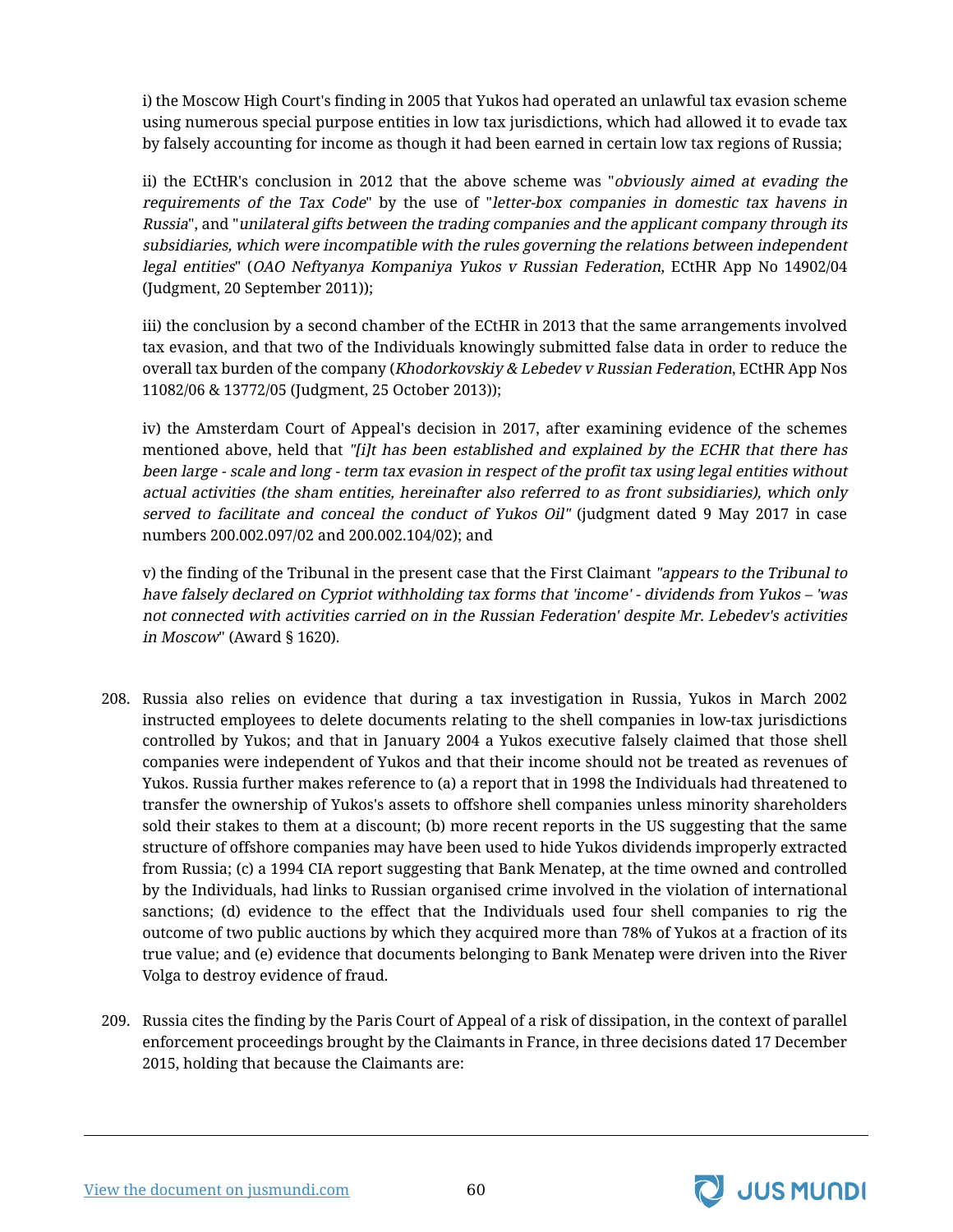"established in Cyprus [and the Isle of Man], being notably … indirect subsidiar[ies] of GML Limited, a company registered in Gibraltar, which is itself owned directly or indirectly by the managers of seven trusts in Guernsey, the Russian Federation rightly claims the absence of a guarantee that property likely to be seized will be returned if the enforcement orders are overturned and thus has justified the risk of severe prejudice to its rights if the award[s] is enforced [in France]…"

- 210. This last point leads on to the Claimants' short answer to Russia's concerns under this heading. The solution adopted by the court in Paris was to subject the enforcement of the Award to conditions, ordering Hulley to deposit all amounts paid and/or recovered from Russia, or by garnishee orders, at the Caisse de Dépôts et Consignations as such payments were received, designating that body as the legal trustee of those amounts until the Paris Court of Appeal ruled on the validity of the enforcement order, and ordering that unless that were done then enforcement would be immediately stayed. Thus, the Claimants say, it would be open to the English court at the appropriate stage to adopt a similar solution, requiring all enforcement proceeds to be paid into court pending the final outcome of the proceedings. In those circumstances, the Claimants say it is unnecessary for them to respond to the allegations advanced by Russia outlined above. The Claimants add, for completeness, that notwithstanding the various findings against them listed above, no prosecution has been commenced against any of the Individuals in Russia.
- 211. Russia responds to the suggestion that moneys could be deposited in court that that would place a burden on the court and give rise to a number of logistical problems. Such a route might provide a solution in circumstances where there were no other reason to adjourn award enforcement proceedings, but that is not the position in the present case.
- 212. In my view the matters relied on by Russia, particularly the findings of the ECtHR, provide at least some basis on which to believe a risk of dissipation would exist. However, I agree with the Claimants that it is very likely that a solution could be found involving the deposit of all recoveries either into court or (perhaps more likely) some form of escrow arrangement. In those circumstances, I am not persuaded that this factor represents a weighty one against the lifting of the Stay.

# (4) Overall consideration

213. I have to weigh up the competing considerations for and against the lifting of the Stay, including the following:

i) the fact that the Claimants have secured Awards for very large sums, which have been upheld by the Hague Court of Appeal;

ii) the pro-enforcement philosophy underlying the New York Convention and the 1996 Act;

iii) the prejudice to the Claimants arising from being kept out of their money, or at least delayed in the enforcement steps they could otherwise take in England and Wales (or overseas but in reliance on an English judgment), possibly for several more years;

iv) the fact that any risk of dissipation by the Claimants could probably be overcome by paying any

[View the document on jusmundi.com](https://jusmundi.com/en/document/decision/en-veteran-petroleum-limited-v-the-russian-federation-judgment-of-the-high-court-of-justice-of-england-and-wales-2021-ewhc-894-wednesday-14th-april-2021) 61

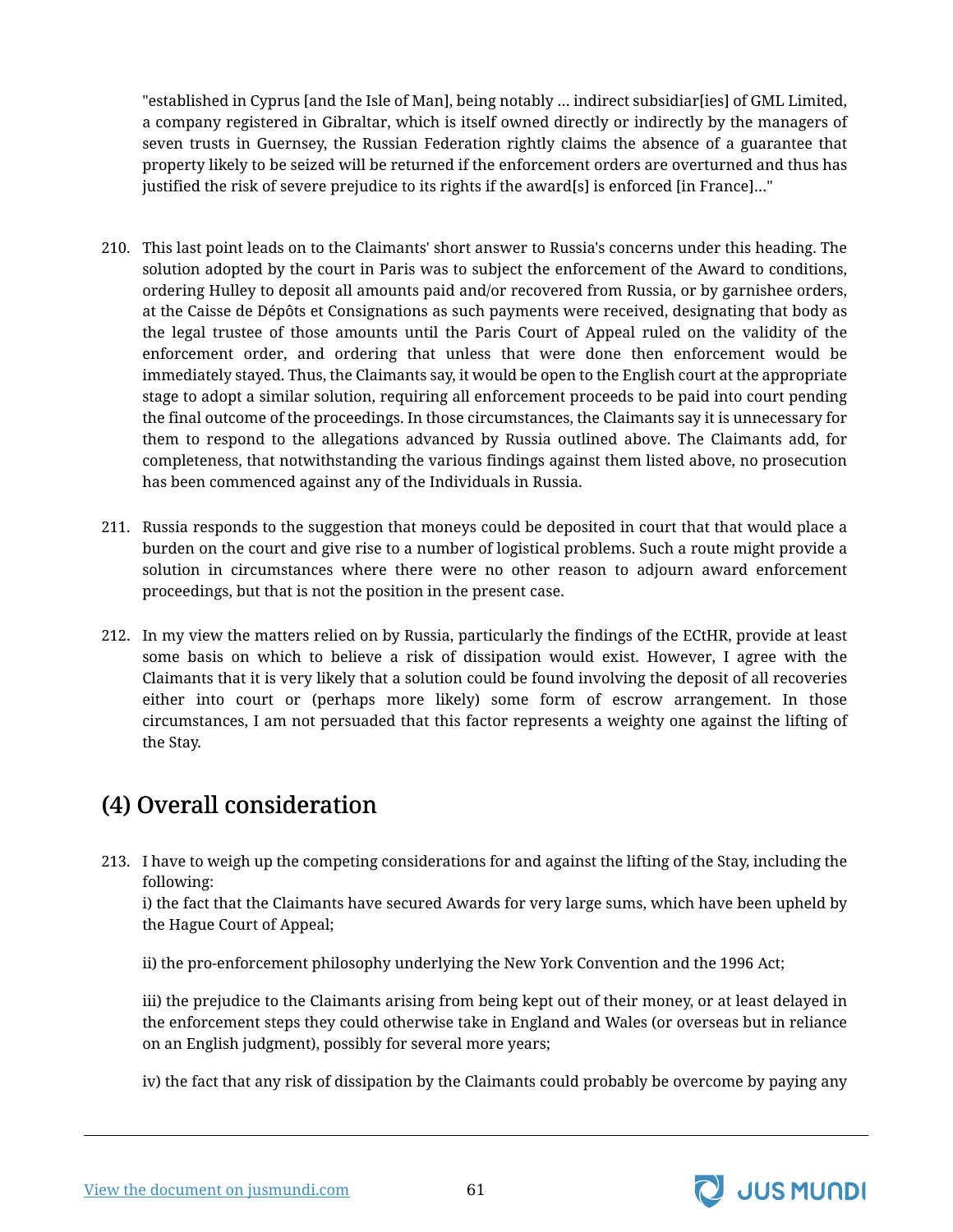recoveries into court or escrow;

v) conversely, the fact that I am not persuaded that continuation of the Stay will create or materially increase the risk of dissipation of assets by Russia, or of other events that would likely make enforcement more difficult, though it is always possible that events over time could have such an effect (see e.g. § 187 above);

vi) the fact that Russia's appeal to the curial court has, in my view, realistic prospects of success, and is not being pursued merely as a delaying tactic;

vii) the evidence of lack of good faith in the broader sense I identify in § 169 above;

viii) the advantages, where a challenge in the curial court has a realistic prospect of success, of allowing that process to run its course, in the interests of comity, avoidance of inconsistent decisions and efficiency;

ix) the specific risk of unfairness that would arise if Russia were to be unable to advance (or to fail in) its full case on state immunity as a result of the binding effect of the decision of the Hague Court of Appeal on essentially the same issues, only for that decision to be later reversed by the Dutch Supreme Court (with or without a reference to the CJEU); and

x) the fact that, as I conclude later, I could and would not order security as a condition of continuing the Stay, therefore the Claimants would lack that element of protection or advantage.

214. Viewing the matter in the round, I have come to the conclusion that the Stay should be continued. I consider that the prejudice to the Claimants arising from further delay in potential enforcement measures, without security in the meantime, is outweighed in the present case by the advantages referred to in § 213.viii) and 213.ix) above of awaiting the ultimate outcome of the viable challenge which Russia is bringing in the courts of the Netherlands.

# (H) SECURITY

- 215. The Claimants submit that, if the Court would otherwise be minded to continue the Stay, then it should (1) lift the Stay, but (2) adjourn the proceedings under section 103(5) of the 1996 Act, and (3) order Russia to provide security (or make the adjournment conditional on security being provided), pursuant to that provision, by payment into court in the sum of US\$7 billion.
- 216. Russia contends that the court presently has no power to order an adjournment or security under section 103(5), because Russia's claim to state immunity has not yet been determined, and it is that application which is presently stayed. Moreover, Russia submits that the present case is not one in which security would be appropriate in any event.

# (1) Whether the power under section 103(5) of the 1996 Act arises

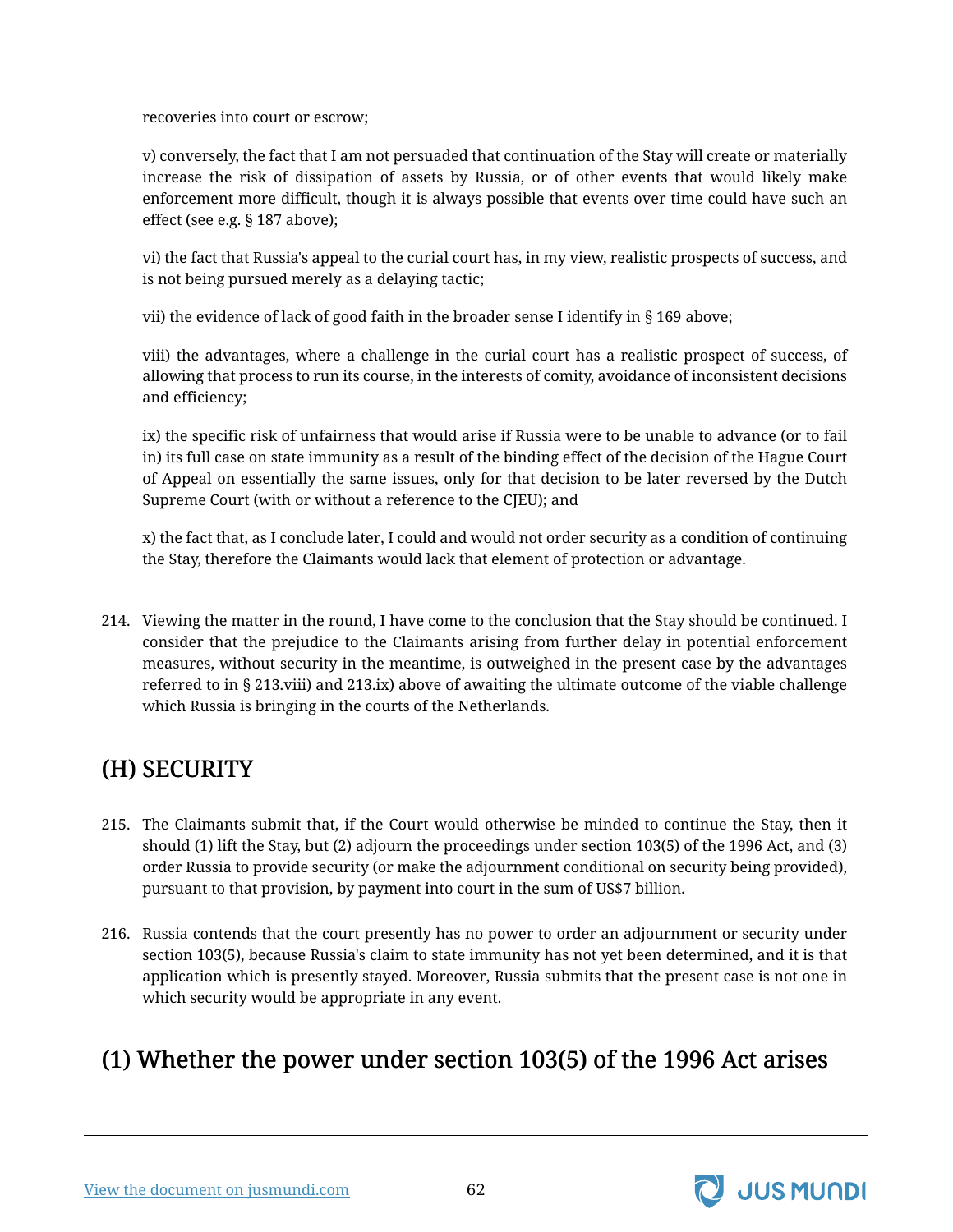217. The Claimants submit that:

i) an order for security under section 103(5) would not violate Russia's sovereign immunity because it could not be treated as analogous to an injunction, citing Soleh Boneh at p. 213;

ii) an order for security is simply the price of an indulgence which a defendant wishes the court to grant, namely an adjournment of the relevant enforcement proceedings. Here, the question of security only arises because Russia wishes these proceedings to be kept on hold pending the determination of the Cassation Appeal. Russia cannot ask this court to exercise a discretion in its favour, whilst simultaneously asserting immunity in respect of the proper price of that exercise of discretion;

iii) such an order would not limit Russia's access to this court or impede its ability to assert sovereign immunity: if Russia were ordered to provide security as the price of an adjournment but failed to do so, then these proceedings would continue and the first matter requiring determination would then be Russia's challenge to the jurisdiction based on its assertion of sovereign immunity;

iv) despite the fact that a number of cases decided under section 103(5) have involved awards against sovereign states, the Claimants are unaware of any recorded example of an order for security under that section being refused on the grounds of sovereign immunity;

v) ad hoc committees considering annulment applications under the ICSID Convention have similarly not refrained, on sovereign immunity grounds, from conditioning stays of enforcement on the provision of security; and

vi) in any event, even if Russia were right on this point, it would leave the court with a stark choice between no adjournment, and an unconditional adjournment. If the court is forced into that position, then (a) the balance of prejudice between the parties becomes decisive; and (b) that balance falls decisively in the Claimants' favour.

- 218. The Claimants expressly do not invite the court to order security, or to make continuation of the Stay conditional on the payment of security, on any basis other than section 103(5) of the 1996 Act.
- 219. By way of elaboration of points (i) and (ii) above, the Claimants submit that the present situation falls squarely within the terms of section 103(5). Section 103 as a whole applies where recognition or enforcement is sought of a New York Convention award, and section 103(5) provides: "Where an application for the setting aside or suspension of the award has been made to such a competent authority as is mentioned in subsection (2)(f), the court before which the award is sought to be relied upon may, if it considers it proper, adjourn the decision on the recognition or enforcement of the award.

It may also on the application of the party claiming recognition or enforcement of the award order the other party to give suitable security."

220. The present proceedings have been brought in order to obtain the recognition and/or enforcement of New York Convention awards, and "an application for the setting aside or suspension of the award has been made to such <sup>a</sup> competent authority as is mentioned in subsection (2)(f)", namely the courts of the Netherlands. The pre-conditions for an order for security under section 103(5) have

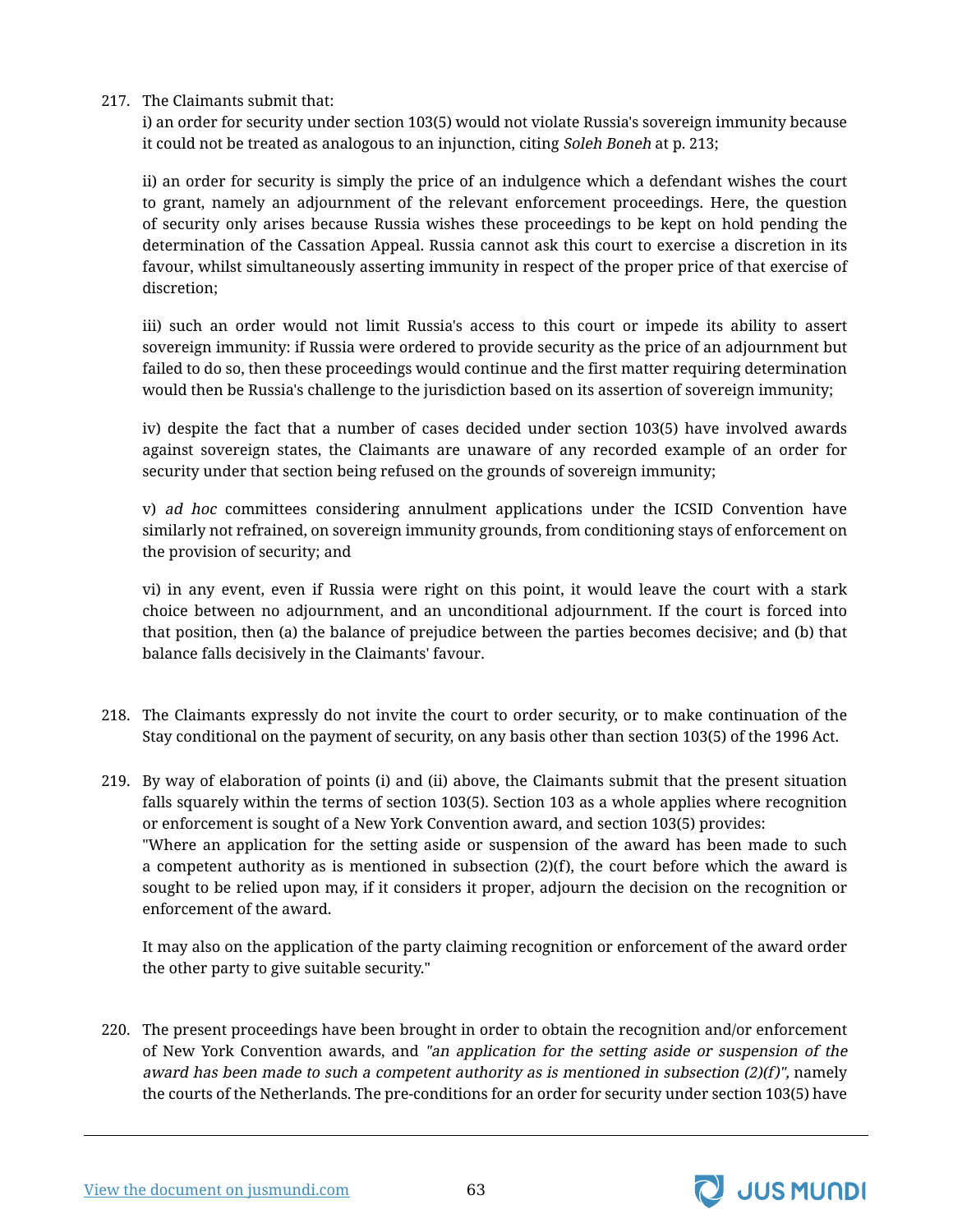thus arisen, and in substance such an order would merely make the adjournment Russia seeks conditional on payment of security (rather than necessarily operating as a mandatory order to pay).

- 221. I am unable to accept those submissions. In my view, any exercise of powers under section 103 would constitute the assertion of adjudicative jurisdiction over Russia which the court has not yet held to exist. There can be no question of exercising any such powers unless and until Russia's claim to state immunity has been determined and rejected.
- 222. SIA section 1 provides:

"(1) A State is immune from the jurisdiction of the courts of the United Kingdom except as provided in the following provisions of this Part of this Act.

(2) A court shall give effect to the immunity conferred by this section even though the State does not appear in the proceedings in question."

- 223. Thus, pending any finding that one of the exceptions in the Act applies, the immunity is from the court's jurisdiction in general, adjudicative as well as enforcement.
- 224. It is well established that where a question of state immunity arises it must be decided as a preliminary issue. In JH Rayner (Mincing Lane) Ltd <sup>v</sup> Department of Trade and Industry [1989] Ch 72, an international organisation, the International Tin Council (ITC), entered into contracts with brokers on the London Metal Exchange and concluded loan agreements with a number of banks. When the ITC went insolvent, a number of the creditors sought to enforce arbitration awards against foreign states that were constituent members of the ITC, in respect of the ITC's liabilities. The court held that there was no contract between the creditors and the member states, and rejected alternative claims based on concurrent/secondary liability, as well as agency. The court also held that, had the claims been legitimate, the states would not have had immunity from them under the SIA. However, in the course of dealing with that issue members of the court made certain important observations in response to an argument that the court could proceed with the case provided that the claimants had a good arguable case that the relevant states lacked immunity. Kerr LJ stated:

"However, in the end I was persuaded that the judge's conclusion in favour of a good arguable case could not be supported. Although not a decision under the Act of 1978, that was the conclusion of Robert Goff J. in *I Congreso del Partido* [1978] Q.B. 500, 535-537, in a similar context of an issue as to the court's jurisdiction in the face of a claim to sovereign immunity. Mr. Pollock also pointed to the complications which would arise if a "good arguable case" in favour of an exception to immunity under, say, section 3 were then to lead directly to a trial of the merits of the action, as Mr. Kentridge contends. The defendant state could in that event not defend the substantive claims without taking steps in the proceedings, which would involve a submission to the jurisdiction under section 2(3)(b).

In the upshot, therefore, I am persuaded that whenever the question arises under the Act of 1978 whether a defendant state is immune by virtue of section 1 or not immune by virtue of one of the exceptions, then this question must be decided as a preliminary issue in favour of the plaintiff, in whatever form and by whatever procedure the court may consider appropriate, before the substantive action can proceed." (p.194)

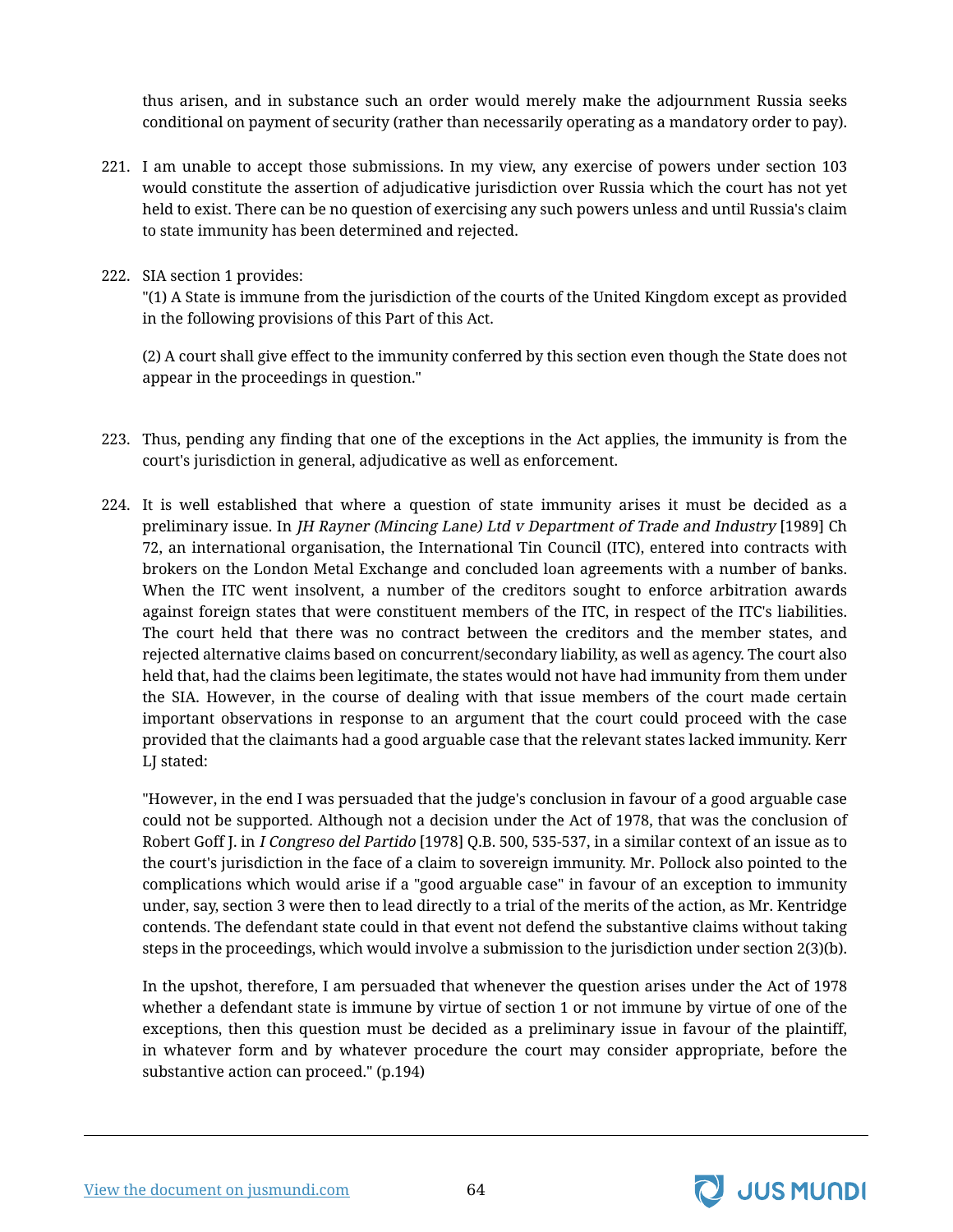Ralph Gibson LJ said:

"If a state claims immunity then, in my view, the statute requires that the issue be determined before the court can try the proceedings. It was objected that Parliament cannot have intended that there be what, in some cases, would amount to the trial of the action before the plaintiff could be permitted to go to trial. I do not think that there is any substance in that objection. I would accept Mr. Pollock's submission that, if proof of the exception to state immunity turned upon issues of fact as in this case upon the matters dealt with by Staughton J. it did not - the court could give directions for the trial of those issues, including directions for discovery, for the calling of witnesses, and for cross-examination of witnesses upon affidavits. The sovereign state could not be placed under any sanction with reference to discovery but, in deciding issues of fact, the court could have due regard to any failure to disclose relevant documents. I see no reason why issues of fact, such as whether the foreign state is shown to have entered into a commercial transaction, should not be disposed of by trial of the issue in this way. If the plaintiff succeeds on the issue then any remaining issues, such as breach of contract and damages, would be tried thereafter in the normal manner." (p.252)

- 225. Similarly, the Court of Appeal in ETI Euro Telecom International NV <sup>v</sup> Republic of Bolivia [2009] EWCA Civ 880 made clear that (even if the defendant takes no part in the proceedings) the court "must consider and decide the question of state immunity at as early <sup>a</sup> stage on the proceedings as practicable", reflecting the fact that state immunity is "<sup>a</sup> matter of the greatest importance" (see § 110 per Lawrence Collins LJ and § 128 per Stanley Burnton LJ).
- 226. Hence in *A Company Ltd v B Company Ltd and anor* (Commercial Court, 1 April 1993), Saville J held that by challenging the court's jurisdiction *inter alia* on *forum non conveniens* grounds, the first defendant state had submitted to the jurisdiction. He stated as follows, in a passage which I think it is necessary to set out in full:

"Mr Joseph for the State submitted that this was not so. In his submission the Plaintiffs' argument confused two separate kinds of jurisdiction, namely the jurisdiction to decide whether jurisdiction exists and the jurisdiction to try the matter on the merits. In his submission both the forum non conveniens question and the State Immunity question involved only the exercise of the first type of jurisdiction, so that there could be no question of the State submitting or being deemed to submit to the second type of jurisdiction.

In support of his argument Mr Joseph relied upon the decision of the House of Lords in William & Glyn's Bank <sup>v</sup> Astro Dinamico Compania Naviera SA [1984] 1 All ER 760, [1984] 1 Lloyd's Rep 453. In that case the Plaintiffs had brought proceedings in this country on guarantees allegedly provided by foreign Defendants which contained English law and jurisdiction clauses. The Defendants denied the validity of the guarantees and contended that since they were invalid the English Court lacked jurisdiction over them; and they applied to set aside service of the proceedings on them on this ground. The Defendants had themselves brought proceedings in Greece against the Plaintiffs which raised the same issues as to the validity of the alleged guarantees. The Defendants relied upon these latter proceedings in support of a simultaneous application to stay the English proceedings until the outcome of the proceedings in Greece. Bingham J (as he then was) considered that he could not entertain the latter application before dealing with the former, for to do so would be to assume a

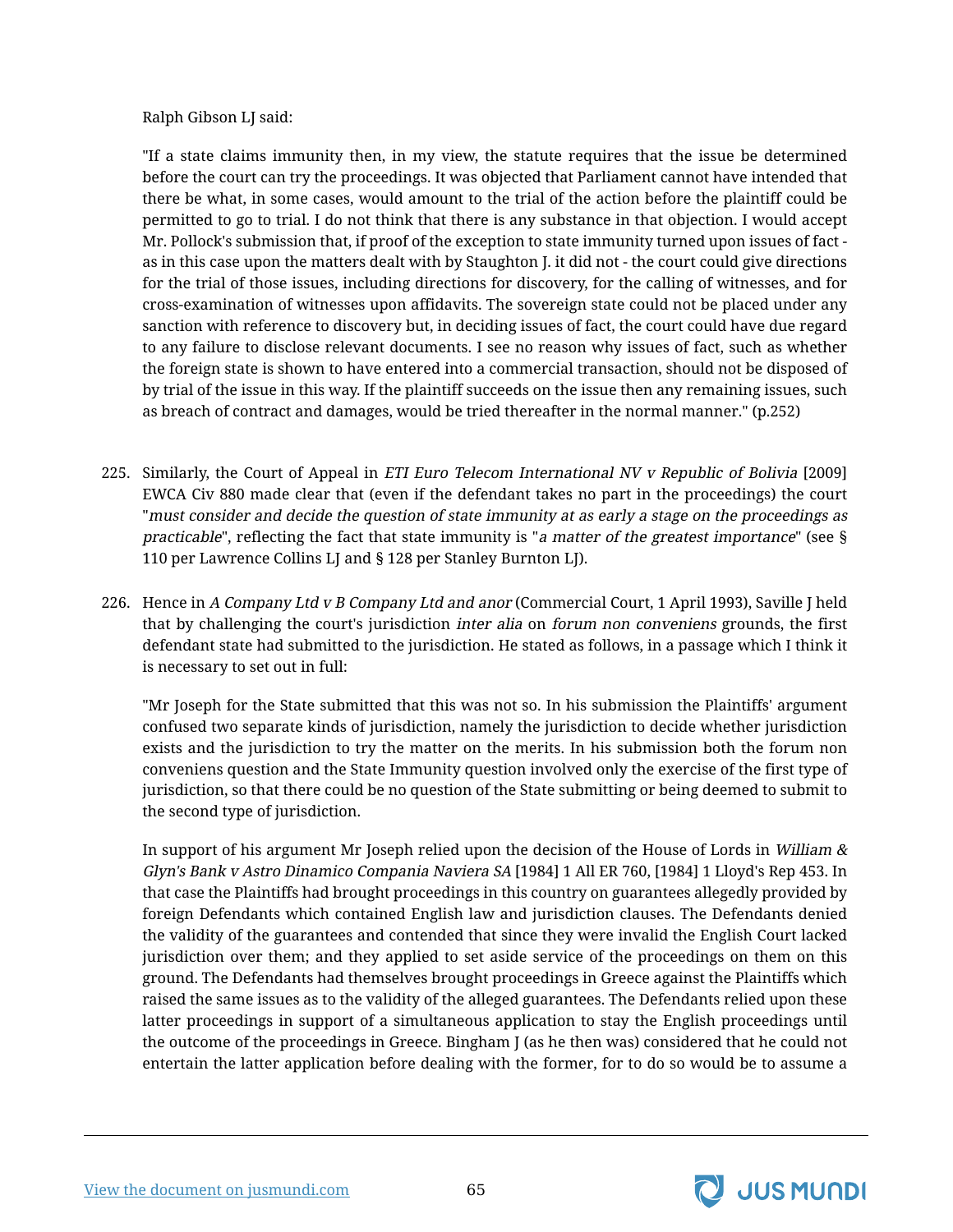jurisdiction which, if the Defendants were right on their first application, did not exist.

Both the Court of Appeal and the House of Lords disagreed with this view on the grounds that in dealing with the second application the Court would not be assuming a jurisdiction to deal with the merits of the claim, but merely exercising the jurisdiction to decide whether the Court did have jurisdiction to deal with the merits. In considering whether or not to stay the proceedings pending the outcome in Greece the Court was merely deciding at what stage it would be appropriate to consider the challenge to the jurisdiction -- and not in any way exercising or assuming a jurisdiction to try the case on the merits. For the same reasons the House of Lords rejected the argument that by applying for a stay the Defendants had waived their objection to the "merits" jurisdiction of the Court. In the view of the House of Lords, the error into which Bingham J had fallen was to confuse two quite different types of jurisdiction, namely "jurisdiction" jurisdiction and "merits" jurisdiction.

In my judgment it is the argument advanced by the State and not that of the Plaintiffs which contains a very similar error, by confusing the jurisdiction of the English Court to decide whether a State is immune from its process with another quite different kind of "jurisdiction" jurisdiction. If under the State Immunity Act a foreign sovereign is immune from the jurisdiction of the United Kingdom Courts, that is the end of the matter. In such a case the Court has no power to decide whether or not, for example, England is the convenient forum, nor any other questions (whether of jurisdiction or otherwise) that might arise in the context of litigation between non-sovereign bodies. Unlike the circumstances in the case cited, the forum non conveniens application cannot be described as being part and parcel of the exercise of the relevant jurisdiction, for the question whether a State is immune from suit has nothing whatever to do with the question whether England is the proper forum for the resolution of the dispute between the parties.

It is for this reason that I concluded in A v Republic of X [1990] 2 Lloyd's Rep 520 at 524-525, that when a question of state immunity arises it must be finally determined at the outset, relying on the decision of the Court of Appeal in *JH Rayner v Department of Trade* [1989] Ch 72, [1988] 3 All ER 257. It is not permissible to proceed on the basis that the point can be determined later, for if immunity in fact exists the Court would ex hypothesi be purporting to exercise powers which it does not possess.

In view of the foregoing it seems to me to be clear that (leaving aside the original Order 12 rule 8 Summons itself) the State, by thereafter making and pursuing its applications for the forum non conveniens question to be dealt with before the State Immunity question, has taken a step in the proceedings otherwise than for the purpose only of claiming immunity. Of course, by making such applications, the State has not submitted to the "merits" jurisdiction of the Court, nor did the Plaintiffs suggest that it had, since the applications concern a different challenge to the jurisdiction, but that is not the point. By applying to the Court to deal first with this other jurisdictional challenge the State, as expressly appears from the answer to the questions I posed, is necessarily accepting that the Court has power over the State in this regard and is asking the Court to exercise this power. In my judgment it inevitably follows that the State has done something by way of a step in the proceedings which cannot be described as only for the purpose of claiming State Immunity." (pp. 3-5)

227. The question of whether a *forum non conveniens* challenge made at the same time as an immunity challenge amounted to a submission was further considered in Kuwait Airways Corp  $v$  Iraqi

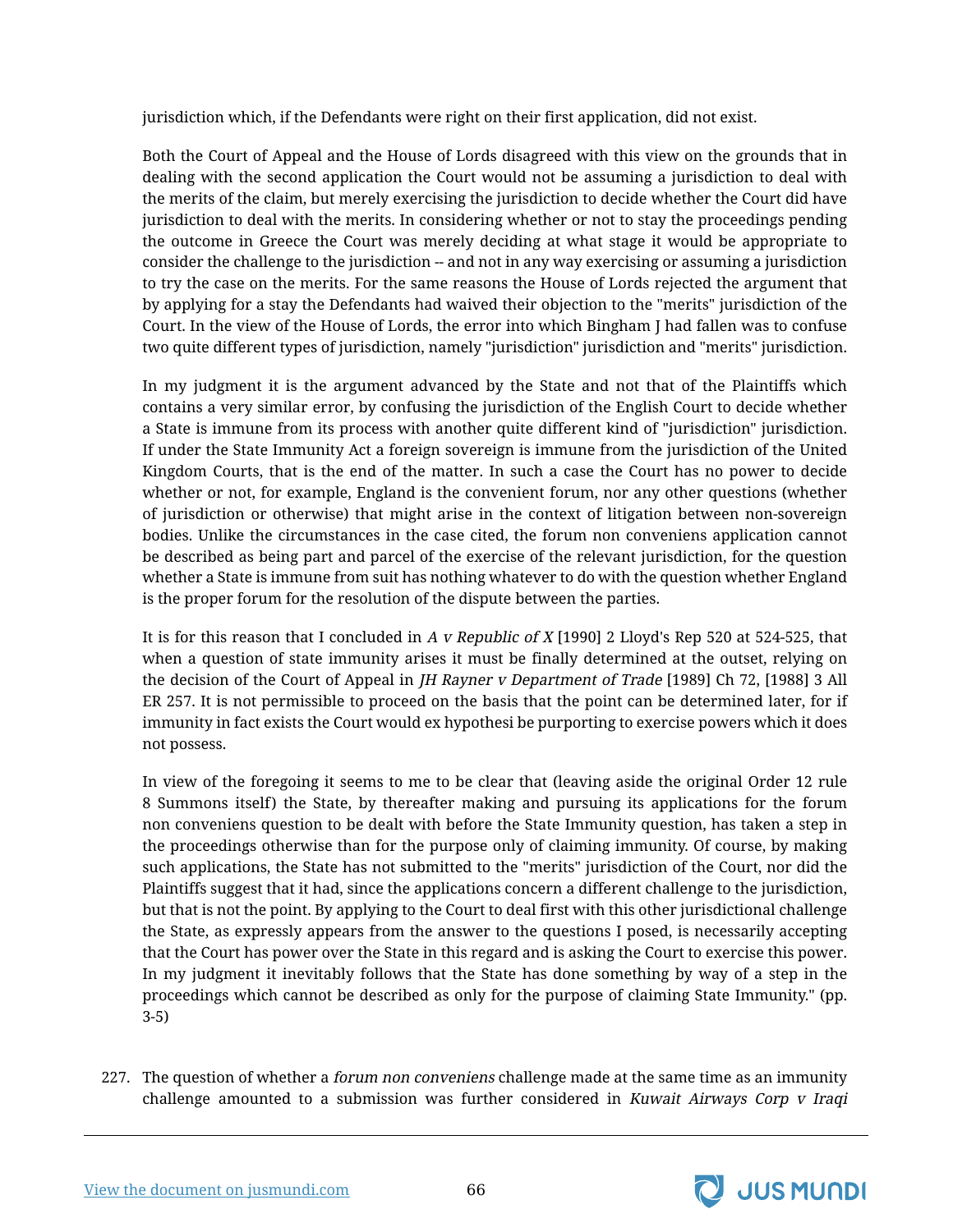Airways Co [1995] 1 Lloyd's Rep. 25, but that specific issue does not affect Saville J's general point that until questions of state immunity have been determined, the court has no power to determine other questions, whether of jurisdiction or otherwise, over and above the court's 'jurisdiction' to decide the immunity issue.

- 228. The same principle also appears from the cases holding that where a defendant claims state immunity, the court has no jurisdiction to make a freezing order against it without first deciding the question of immunity: see A Co Ltd v Republic of X [1990] 2 Lloyd's Rep 520, 524–525 (Saville J), and ETI Euro Telecom International NV & Anor <sup>v</sup> Republic of Bolivia [2008] EWHC 1689 (Comm) §§ 32-33 (Andrew Smith J)).
- 229. The jurisdiction to order security under section 103(5) was referred to by Popplewell J in  $X$  v  $E$  and <sup>F</sup> as "part of the range of remedies which are available to the court as part of the court's toolkit when it is being asked to recognise or enforce the award, and as an adjunct to such an application". That range of remedies under the 1996 Act is available, in my view, only if and when the court has determined that the defendant state lacks immunity, so that the court can assume jurisdiction over it. To purport to apply section 103(5), including by ordering security or granting an adjournment conditionally upon the payment of security, would be to exercise powers which the court does not, pending an adverse immunity decision, possess. The position is clearly distinguishable from that in William & Glyn's Bank (cited by Saville  $\overline{I}$  in the passage quoted above), where the court by staying its proceedings was doing no more than "deciding at what stage it would be appropriate to consider the challenge to the jurisdiction".
- 230. It follows that in my view the court's power to grant or continue the existing Stay does not derive from section 103(5). Rather, it derives from the court's general case management powers so far as applicable when resolving a question of state immunity. It makes no difference that, based solely on the language of section 103, the preconditions for the exercise of section 103(5) might be thought to have arisen. The reality is that those powers are not at present available and are not being exercised.
- 231. That conclusion is not in my view affected by the reasoning in *Soleh Boneh.* The court there adjourned proceedings to enforce an award, contingently upon the defendant state, Uganda, providing security. Staughton LJ said:

"Section 13(2)(a) of this Act provides:

... relief shall not be given against a State by way of injunction or order for specific performance or for the recovery of land or other property.

Mr. Burton submits that the order of the Deputy Judge in this case did grant relief by way of an injunction. He points to the fact that a copy of the order was endorsed with a penal notice, directed at the High Commissioner of Uganda in the United Kingdom personally.

Mr. Brodie submits that the order is plainly not an injunction and that is the end of the point. Had he elaborated his robust submission, he might have added that O.23 of the Rules of the Supreme Court enables the Court to order a plaintiff to give security for costs, and is not a sub-head of O.29 which deals with interlocutory injunctions.



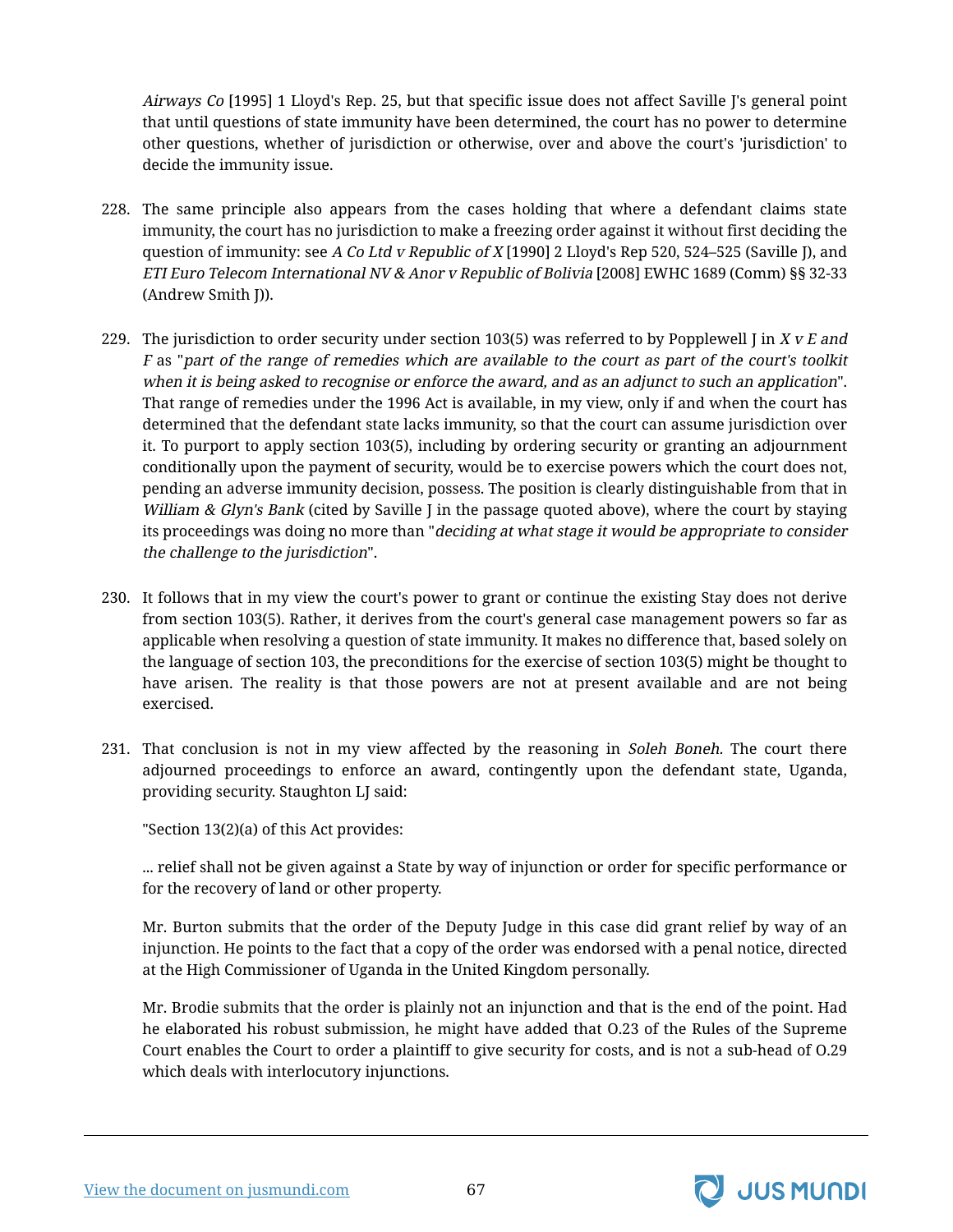In the context of s. 13(2)(a), and despite the doubts of Sir John Donaldson M.R. in the SPP (Middle East) Ltd. case, I would not hold that a simple order for the payment of money from no specified source is an injunction. It is no different from a monetary judgment. But in case I am wrong on that, l would vary the form of the Deputy Judge's order. He ordered (1) that the proceedings be adjourned for three months, and (2) that the employers provide security in the sum of \$29m. within four weeks, I would substitute an order that, unless the employers provide security in the sum of \$5m. within four weeks there be leave to enforce the award as a judgment; and that if security is so provided, there be liberty to apply in the Queen's Bench Division after a further period of nine months has elapsed. There should be no penal notice." (p.213)

- 232. However, the only claimed immunity at issue in *Soleh Boneh* was the 'procedural privilege' (in the words of the heading to the section) under SIA section 13 from the grant of relief by way of injunction against a state. Soleh Boneh did not address the situation in the present case where an unresolved claim has been made to immunity from the court's jurisdiction in general.
- 233. The lack of any recorded example of an order for security under section 103(5) being refused on the grounds of sovereign immunity is, as Russia says, unsurprising, as a state requesting an adjournment under section 103(5) would risk being deemed to have taken a step in the proceedings otherwise than for the purposes of claiming immunity, leading to a potential waiver within the meaning of SIA section 2(3)(b). It is equally true that the parties have not cited any decision where an order for security under section 103(5) has been made where a state's immunity from the English court's adjudicative jurisdiction remained undetermined.
- 234. I agree with Russia that the Claimants' reference to ICSID *ad hoc* committee decisions does not assist. As a matter of public international law, "[t]he rules of State immunity are procedural in character and are confined to determining whether or not the courts of one State may exercise jurisdiction in respect of another state" : Jurisdictional Immunities of the State (Germany <sup>v</sup> Italy; Greece intervening) [2012] ICJ Rep 99 § 93. ICSID ad hoc committees are international tribunals, exercising appellate jurisdiction, to which the law of state immunity does not apply. Further, in the cases the Claimants cite, it was the state who had instituted proceedings before the ad hoc committee, thereby waiving any relevant immunity.
- 235. The Claimants made the further points in oral submissions that: i) section 103 is intended to reflect [Article VI of the New York Convention,](https://jusmundi.com/en/document/h/QU40cHZUZkJRUURFNUNJWUNndHJFdFdrdHhZSWZBTE04d2NyNTNwTzd2V2duWUJtOHZza3ltZUJSaUhVNXdFOExaYVowY0tWcnZHNGM1NHE3aHVGSmExb3B0MjRsUXpSazdZZk9PM0hHNWpvL2RJWTdHY3VBam44cllUUTc3bDF6TWkwY1ZCOXI5RGg5S0ZhRmN3WlBIeThCSGZUalVXUU9EQ2c1bGpHYWhremdFdjZoYVFraTFaeWMzQTcydEtaRXBQYnBZUjllOHF6ZEdZc1BMcDhwQT09) so questions of English procedural law cannot affect the test or the power to order security, and

ii) the state immunity issue is merely the first issue which arises in the Claimants' arbitration claim, and the court has the power to case manage the proceedings as a whole, including by requiring security as a condition of a stay or adjournment.

236. However:

i) the lack of jurisdiction referred to above derives not from English procedural rules but from the SIA (which itself reflects international conventions); and

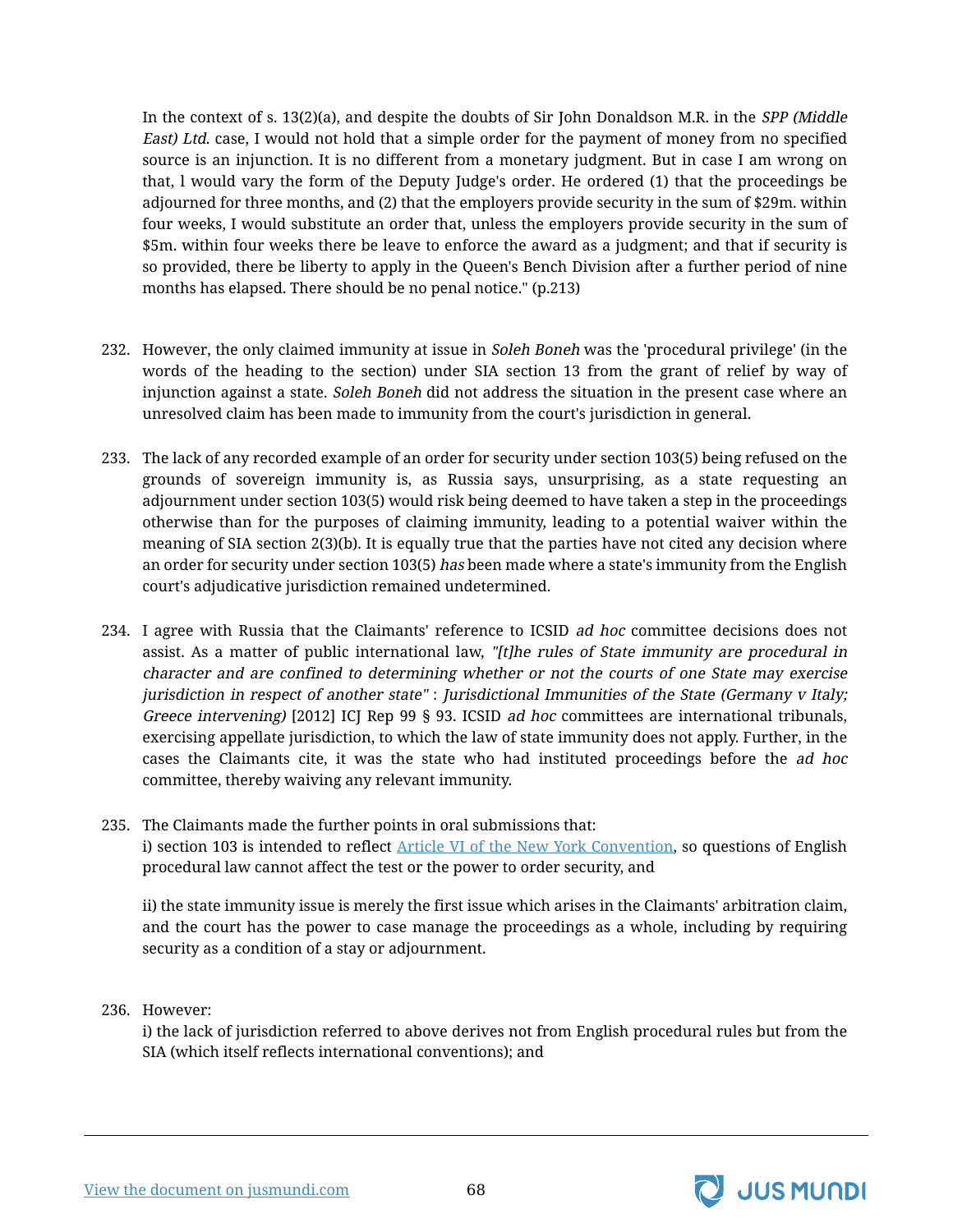ii) it is true that the court can case manage the resolution of state immunity issues, but it does not follow that in doing so it is exercising or can exercise the powers set out in section 103(5) of the 1996 Act.

- 237. Given my conclusions above, it is not strictly necessary to consider two further contentions which Russia advances, but I do so briefly for completeness.
- 238. Russia argues that the jurisdiction to order security under section 103(5) is not available in any event because Russia has not brought any challenge to enforcement under section 103(2)(f), which is a threshold condition for the application of section 103(5). Popplewell I held in X  $v E$  that the jurisdiction to order security under section 103(5) "does not confer a freestanding jurisdiction which arises whenever an award had been challenged before the competent court" and is "only applicable where there is a challenge to the recognition or enforcement under  $s$  103(2)(f)" by the judgment debtor (§ 52). Popplewell J went on to say:

"Were it otherwise, the construction for which Mr. Sprange contends would have at least two curious consequences. The first is that the court would have power to grant security irrespective of whether an application had ever been made for enforcement of the award under s.101. If s.103(5) is to be interpreted as a freestanding provision whose only prerequisite is that an application has been made to the competent court to set aside the award, it would not be necessary for the court to be asked to recognise or enforce the award under s.101 before it could exercise a power to order a defendant to give security for the award. That would be a surprising consequence. Secondly, if Mr. Sprange were right, then the court would have power to grant security under s.105(3), where an award were enforced pursuant to s.101 without challenge, including circumstances in which a judgment was entered in the terms of the award pursuant to s.101(3). That would involve the court having the power to grant security in relation to a judgment which had been entered in the terms of the award by way of recognition and enforcement, thereby bypassing all other enforcement procedures with all their safeguards, including jurisdictional safeguards. In that respect, the court would be doing more in support of a judgment given to enforce a New York Convention award obtained abroad than that which it would be prepared to do by way of post-judgment enforcement of a judgment which it had given itself, having decided the merits of a dispute over which it had substantive jurisdiction. The grant of security in favour of a judgment entered on an award in that way would be contrary to principle. It would be to grant security for a judgment, rather than the most which the courts will do by way of post-judgment freezing order, which is to restrain assets for the purposes of assisting enforcement processes." (§ 53)

- 239. I make the preliminary observation that the reference in *X v E* to a challenge *"under s 103(2)(f)"* may be a shorthand for (or at least include) a request for an adjournment under section 103(5) by reference to an overseas challenge which, if successful, would provide grounds for a challenge under section 103(2)(f). Section 103(2)(f) itself applies only where the award has in fact been set aside by the overseas court.
- 240. The Claimants make the point that in  $X$  v  $E$ , no application had yet been made to set aside the court's without notice order under section 101(2) giving permission to enforce the award in the same manner as a judgment. In substance, therefore, all Popplewell J held was that the mere existence of

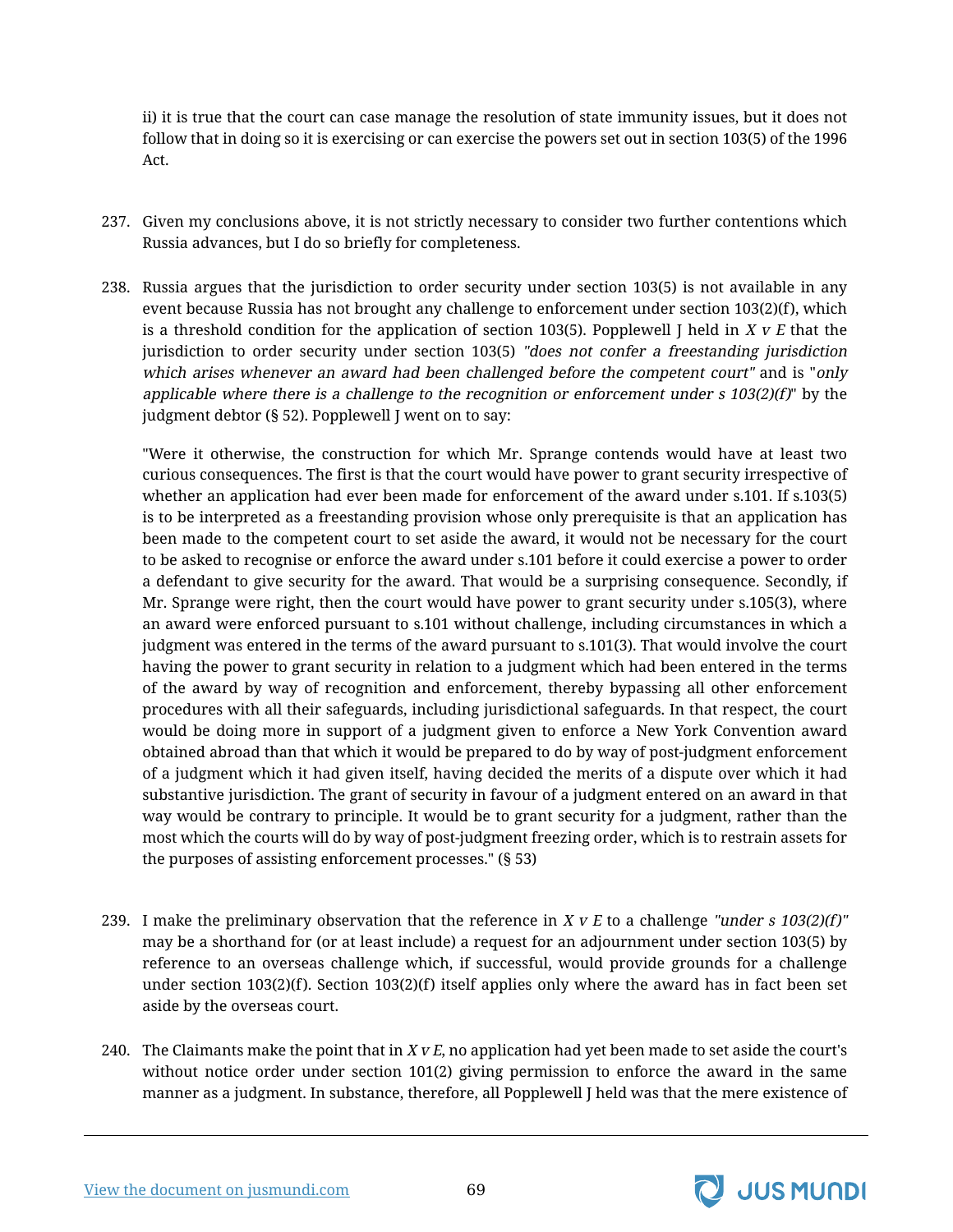a challenge in the curial court was insufficient to bring section 103(5) into operation. Here, by contrast, Russia is seeking to challenge enforcement: it merely so happens that the first ground of challenge is state immunity.

- 241. The position on this issue is affected by the fact that in the later case *Stati,* Popplewell J proceeded on the basis that security could be ordered even where the award defendant was not seeking an adjournment, but rather the claimant was seeking one (as in Dardana v Yukos) or the court of its own motion granting one (as in *Stati* itself). In *Stati* Popplewell J stated, at § 7, that the prerequisite of the grant of security under section 103(5) was (simply) that there be an adjournment.
- 242. In these circumstances, I consider that Russia's further contention in reality leads back to the first question I have already considered, namely whether section 103 is in play at all. In my view it is not: the matter which the court presently has power to determine, and is determining, is not whether there should be an adjournment under section 103 but whether the proceedings should remain stayed under general case management powers, given Russia's state immunity claim and the impact on it of the proceedings in the Netherlands. It is for that reason that the pre-conditions to a grant of security under section 103(5) have not arisen.
- 243. Russia's other further contention is that security cannot be ordered as the price of a defendant being entitled to oppose enforcement. It can be ordered only as the price of an adjournment of the decision on enforcement: see the Supreme Court's judgment in IPCO (Nigeria) Limited v Nigerian National Petroleum Corporation [2017] UKSC 16 at §§ 30, 41 and 43. The point made there by Lord Mance (with whom the other members of the court agreed) was that  $\text{Articles } V$  and VI of the New [York Convention](https://jusmundi.com/en/document/h/QU40cHZUZkJRUURFNUNJWUNndHJFdFdrdHhZSWZBTE04d2NyNTNwTzd2V2duWUJtOHZza3ltZUJSaUhVNXdFOExaYVowY0tWcnZHNGM1NHE3aHVGSmExb3B0MjRsUXpSazdZZk9PM0hHNWpvL2RJWTdHY3VBam44cllUUTc3bDF6TWkwY1ZCOXI5RGg5S0ZhRmN3WlBIeThCSGZUalVXUU9EQ2c1bGpHYWhremdFdjZoYVFraTFaeWMzQTcydEtacnNuS3hhTmhydE9JbE5HRmlrYjNvZz09) provide an internationally-agreed balancing of interests between the prima facie right to enforce an award and rights of challenge. Taken together, they exclude requiring security for a properly arguable challenge under one of the grounds set out in Article V (which include, at (e), where "[t]he award … has been set aside or suspended by <sup>a</sup> competent authority of the country in which, or under the law of which, that award was made"); and instead allow security to be required only where Article VI applies (viz, where the court asked to enforce an award adjourns its decision following a mere *application* of the kind referred to in Article V(1)(e) i.e. to the curial court).
- 244. In the present case, the Claimants contend that if the Stay is lifted, Russia will be barred by issue estoppel from pursuing all or part of its case on immunity by virtue of the decision of the Hague Court of Appeal. In contrast, if the Stay is maintained and the decision of the Hague Court of Appeal is overturned by the Dutch Supreme Court, no such issue estoppel would arise and Russia would be entitled to maintain its case on state immunity in full.
- 245. Thus, Russia argues, an order for payment of security would in substance amount to requiring security as the price for advancing a properly arguable case under Article V based on lack of arbitral jurisdiction. It would have to choose between paying security and maintaining the Stay, or to allow the stay to lapse with the result that – on the Claimants' case – Russia would be barred by issue estoppel from pursuing all or part of its case on immunity.
- 246. As an argument going to jurisdiction, I am not persuaded by Russia's submission. In principle any order for security, or making security a condition, under section 103(5) would make security the price of an adjournment. It is the operation of the substantive law of issue estoppel (and/or abuse of process), if anything, that would mean that resumption of the proceedings might result in Russia



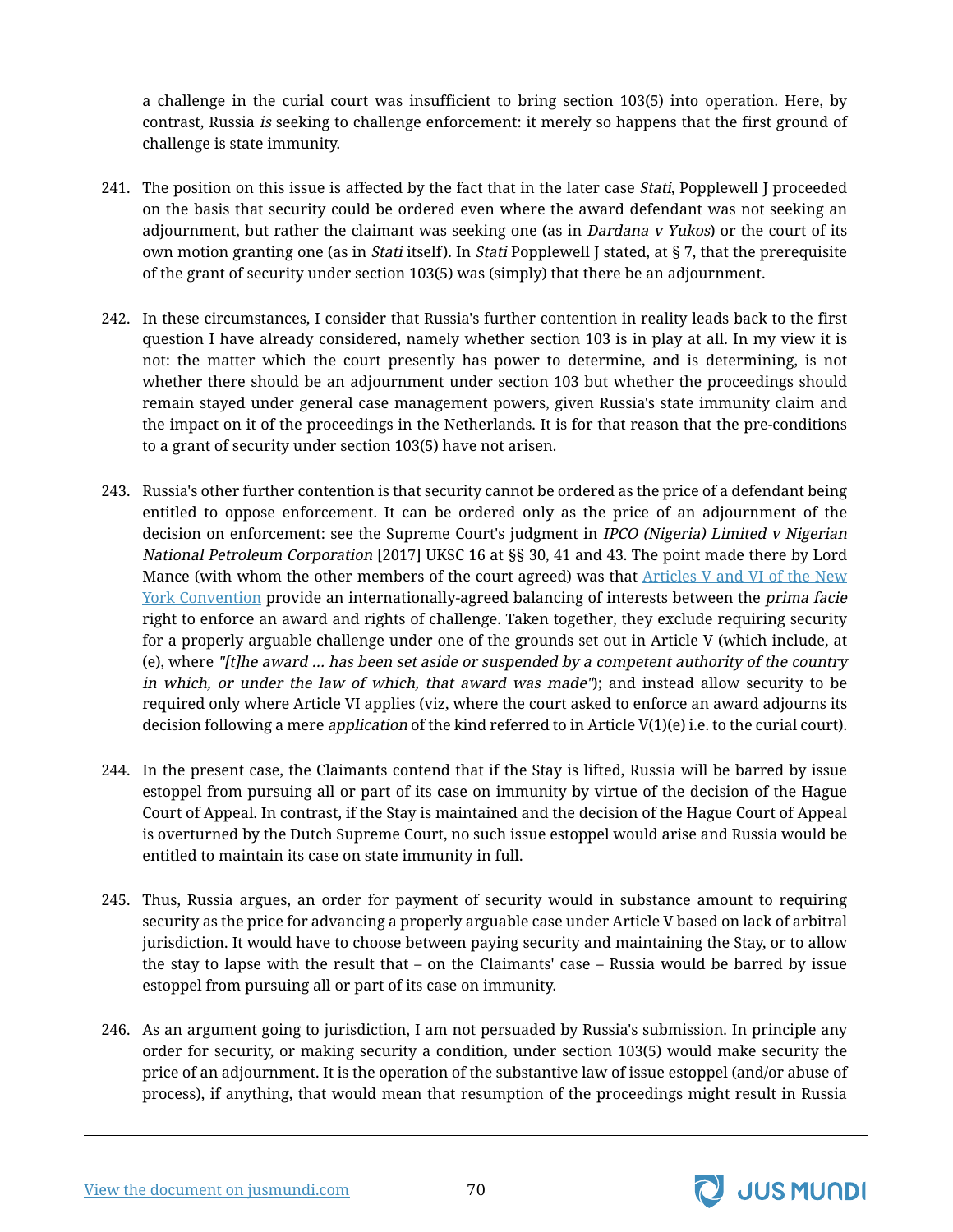being bound by findings made by the Hague Court of Appeal. In my view, these considerations go to questions of discretion – whether it is appropriate to continue the Stay and (should such a power exist) to require security – rather than to the question of whether a power to require security exists at all.

- 247. However, for the reasons already given, I conclude that the court does not have the power to require security under section 103(5) as the price of continuing the Stay.
- 248. As the Claimants submit, the result is that the court has a stark choice between no adjournment, and an unconditional adjournment. I do not though agree with the Claimants' further submission that the balance of prejudice between the parties then becomes decisive and falls clearly in the Claimants' favour. In reaching my decision as to whether the Stay should be continued, I have already taken account of the fact that (in my view) there is no power to require security. Moreover, for the reasons set out below, I would not in the present case have required security even had the power under section 103(5) been available.

## (2) Discretion

- 249. I consider in this section whether it would be appropriate to require security if, contrary to my conclusion above, the power under section 103(5) were available.
- 250. The Claimants submit that the authorities show that an adjournment without security is an exceptional course, and there is nothing which warrants its adoption in this case. A continuation of the Stay will cause significant prejudice to the Claimants in the form of (a) irrecoverable interest accruing on the Awards; and (b) the possibility of Russia taking steps to render enforcement more difficult whilst these proceedings remain on hold. Further, Russia's evidence that it "has no immediately available funds to pay  $US$7bh+$  security" fails to provide anything like sufficient information about its assets to allow the court properly to assess the position. In their letter of 30 November 2020, the Claimants sought further information from Russia about its asset position, but Russia has refused to provide any such information. Further, the evidence indicates that Russia has access to very substantial resources over and above those referred to in its evidence.
- 251. As to quantum, the Claimants submit that:

i) it follows from Russia's own submission, that the prejudice to the Claimants being kept out of their money can be compensated by an award of interest, that interest is a legitimate means of measuring at least some of that prejudice;

ii) Russia is, taking account of the prospect of a reference to the CJEU, seeking a delay to these proceedings of approximately 4 years;

iii) according to Russia, US\$7 billion of interest accrued on the Awards in the five years from 2015 to 2020 – equivalent to about US\$1.4 billion a year – which would suggest that further interest in the sum of around US\$5 billion would have accrued by the conclusion of the Cassation Appeal;

iv) the court should subject this sum to an uplift to reflect the clear risk that Russia will take steps to

[View the document on jusmundi.com](https://jusmundi.com/en/document/decision/en-veteran-petroleum-limited-v-the-russian-federation-judgment-of-the-high-court-of-justice-of-england-and-wales-2021-ewhc-894-wednesday-14th-april-2021) 71

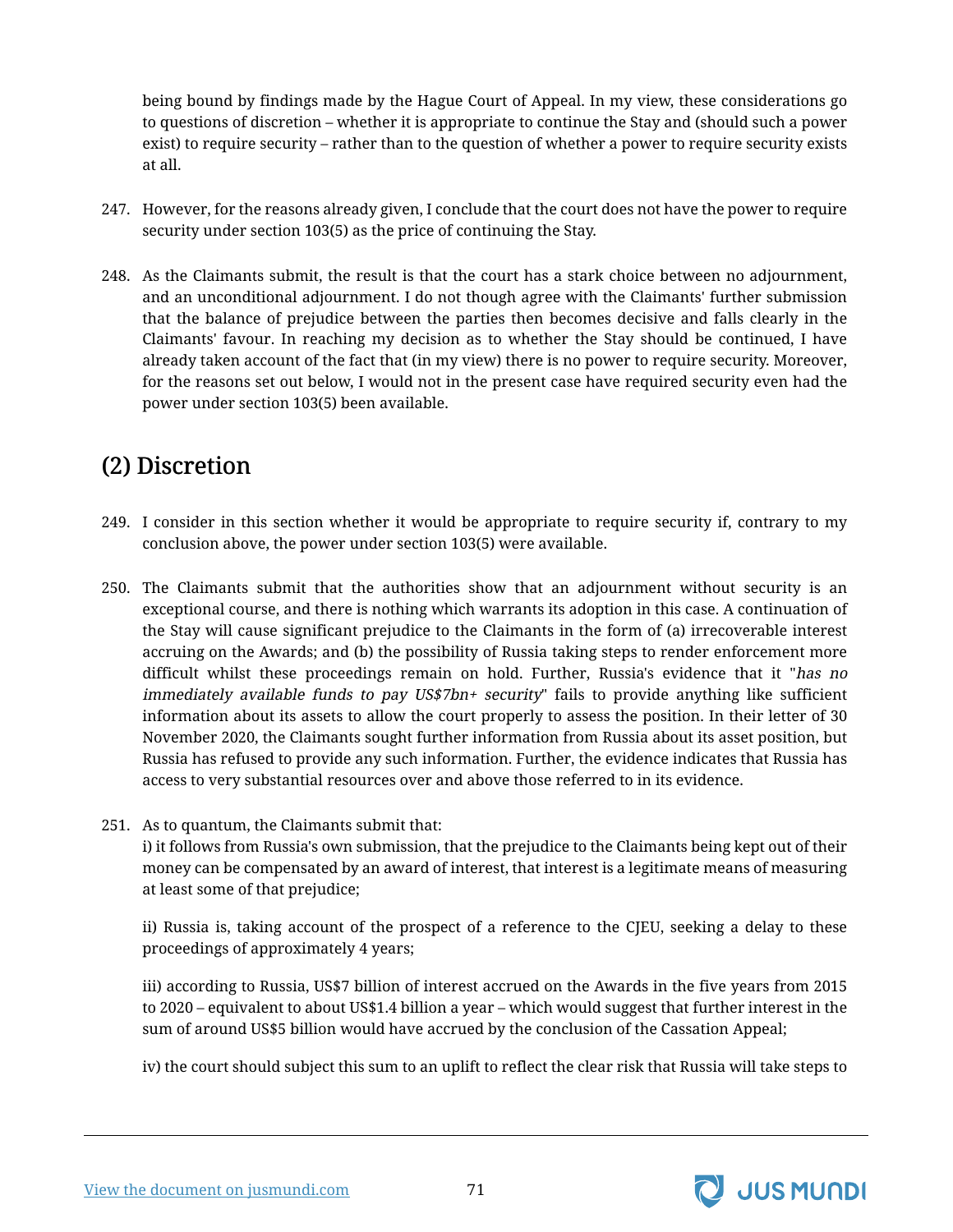make enforcement more difficult during the period of the delay, and considering everything in the round the figure of US\$7 billion is appropriate;

v) although that is a very large amount of money, it represents a relatively modest proportion of the total sums at stake (amounting to just over 12% of the total sums currently due to the Claimants under the Awards); and

vi) if the Court decides to keep these proceedings on hold, then it ought to do so only on the basis that Russia pay a sum of US\$7 billion into court.

## 252. In response, Russia makes the following points:

i) The section 103(5) security power is permissive, like the corresponding wording in [Article VI of](https://jusmundi.com/en/document/h/QU40cHZUZkJRUURFNUNJWUNndHJFdFdrdHhZSWZBTE04d2NyNTNwTzd2V2duWUJtOHZza3ltZUJSaUhVNXdFOExaYVowY0tWcnZHNGM1NHE3aHVGSmExb3B0MjRsUXpSazdZZk9PM0hHNWpvL2RJWTdHY3VBam44cllUUTc3bDF6TWkwY1ZCOXI5RGg5S0ZhRmN3WlBIeThCSGZUalVXUU9EQ2c1bGpHYWhremdFdjZoYVFraTFaeWMzQTcydEtaRXBQYnBZUjllOHF6ZEdZc1BMcDhwQT09) [the New York Convention](https://jusmundi.com/en/document/h/QU40cHZUZkJRUURFNUNJWUNndHJFdFdrdHhZSWZBTE04d2NyNTNwTzd2V2duWUJtOHZza3ltZUJSaUhVNXdFOExaYVowY0tWcnZHNGM1NHE3aHVGSmExb3B0MjRsUXpSazdZZk9PM0hHNWpvL2RJWTdHY3VBam44cllUUTc3bDF6TWkwY1ZCOXI5RGg5S0ZhRmN3WlBIeThCSGZUalVXUU9EQ2c1bGpHYWhremdFdjZoYVFraTFaeWMzQTcydEtaRXBQYnBZUjllOHF6ZEdZc1BMcDhwQT09).

ii) Section 103(5) gives a wide discretion to the enforcing court to determine whether enforcement proceedings should be adjourned and/or security ordered: Soleh Boneh (above). Each case must turn on its own facts, "[t]here is certainly no question of granting security automatically" (J (Lebanon) v K (Kuwait) [2019] EWHC 899 (Comm) § 60), and the award creditor must demonstrate a "need" for security (Yukos Oil Company v Dardana Ltd [2002] EWCA Civ 543, § 35-37).

iii) In every case on which the Claimants rely aside from *Soleh Boneh*, the award debtor's challenge in the curial courts was found by the English court in the relevant part to be hopeless or subject to serious obstacles. In Soleh Boneh, the Court of Appeal regarded the challenge as seriously arguable. However, the challenge in the Swedish curial court had been commenced some 19 years previously, and remained unresolved. The Court of Appeal felt that the claimants could understandably feel aggrieved by the lack of progress there, even though it had been partly their fault, and "could reasonably expect the English Court to attempt to inject some sense of urgency" (p. 212 rhc). It is not surprising in those circumstances that the court decided to order security in a significant sum to "provide <sup>a</sup> real incentive for the [defendants] to proceed with their Swedish application expeditiously, and also some protection for the [claimants] against any deterioration of their prospects of enforcement here" (p.213 lhc).

iv) The travaux préparatoires to [Article VI of the New York Convention](https://jusmundi.com/en/document/h/QU40cHZUZkJRUURFNUNJWUNndHJFdFdrdHhZSWZBTE04d2NyNTNwTzd2V2duWUJtOHZza3ltZUJSaUhVNXdFOExaYVowY0tWcnZHNGM1NHE3aHVGSmExb3B0MjRsUXpSazdZZk9PM0hHNWpvL2RJWTdHY3VBam44cllUUTc3bDF6TWkwY1ZCOXI5RGg5S0ZhRmN3WlBIeThCSGZUalVXUU9EQ2c1bGpHYWhremdFdjZoYVFraTFaeWMzQTcydEtaRXBQYnBZUjllOHF6ZEdZc1BMcDhwQT09) reflect the same concerns as motivated the Departmental Advisory Committee in respect of section 70(7), namely to "avoid the risk that while the appeal is pending, the ability of the losing party to honour the award may (by design or otherwise) be diminished". Moreover, the Chairman of the Working Group defined the purpose of what became Article VI as:

"to permit the enforcement authority to adjourn its decision if it was satisfied that an application for annulment of the award or for its suspension was made for good reason in the country where the award was given. At the same time, to prevent an abuse of that provision by the losing party which may have started annulment proceedings without a valid reason purely to delay or frustrate the enforcement of the award, the enforcement authority should in such a case have the right either to enforce the award forthwith or to adjourn its enforcement only on the condition that the party opposing enforcement deposits suitable security."

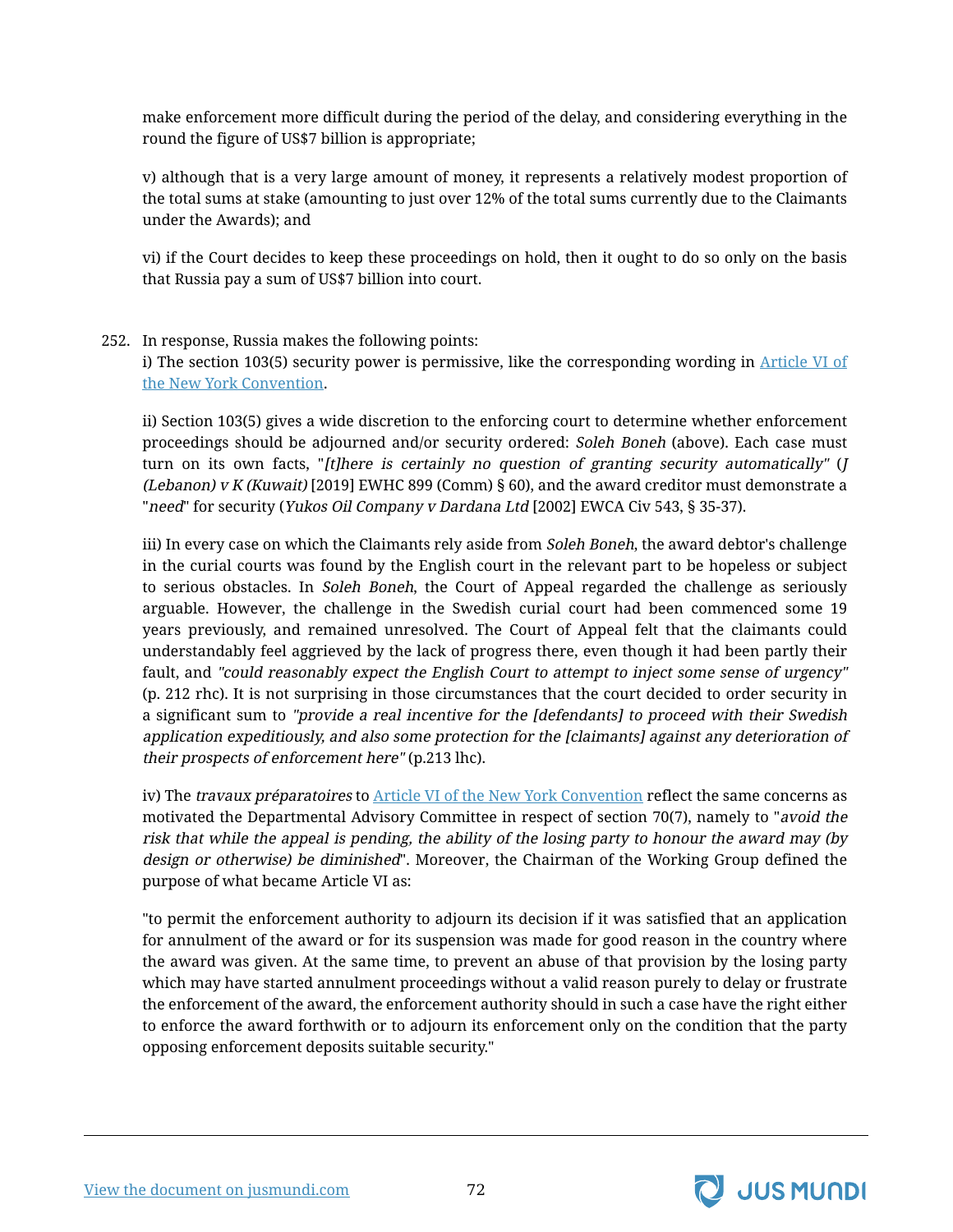v) The same objective – to permit the grant of security as a mechanism to prevent abusive and dilatory challenges in the curial courts – is reflected in the test stated in Soleh Boneh set out at the end of the quotation in § 60 above, focussing on the strength of the challenge as perceived on a brief consideration, and whether delay is likely to make enforcement more difficult e.g. by movement of assets or improvident trading.

vi) In the present case the court should not require security, because (a) Russia's appeal to the Dutch Supreme Court has substantial prospects (and at the very least a real prospect) of success, and (b) continuation of the Stay is not likely to render enforcement of the Awards more difficult or otherwise prejudice the Claimants – on the contrary, to require security would simply improve the Claimants' position on enforcement compared to the present position.

- 253. I accept the Claimants' submission that limited assistance can be obtained from comparing the facts of the present case to those of other cases where a requirement for security has or has not been granted. Further, I agree there is no threshold requirement that the prospects of the challenge be weak. For example, security was required in *Dowans* even though the prospects were considered "not fanciful" (albeit the case would be considered as "towards the lower end of the sliding scale" (§ 44)); and in *Stati* Popplewell J was prepared to contemplate requiring security even though he adjourned of his own motion (§ 1), the challenge was in good faith and not merely a delaying tactic (§ 12), there was no basis to infer a risk of dissipation during the stay (§ 15) and the delay was only 4-6 months (§ 16). I would not, on the other hand, accept the Claimants' submission that the authorities indicate that a stay without security is in any sense an exceptional or extreme course.
- 254. I accept the Claimants' submission that such evidence as Russia has put forward as to inability to pay is inadequate, and would not amount to a reason for declining to order security.
- 255. However, I would have concluded that security should not be ordered in the circumstances of the present case, taken in combination. I bear in mind that, as set out earlier in the context of lifting the Stay, the Claimants are having to wait a considerable time to enforce very substantial Awards, upheld by the Hague Court of Appeal, in the context of a regime with a presumption in favour of enforcement. Nonetheless I consider that other factors would have tipped the balance against requiring security. Briefly:

i) at least some of Russia's grounds of challenge have a realistic prospect of success;

ii) I do not consider that Russia is advancing its challenge in bad faith or simply as a delaying tactic, though I note the evidence of lack of good faith in the broader sense identified earlier;

iii) the evidence does not indicate, in my view, that the continuation of the Stay creates a risk or augmented risk of dissipation of assets, or of other events that would likely make enforcement more difficult, though (as also noted earlier) there is always a chance that events over time could have that effect. Rather, a requirement for security would probably in effect give the Claimants the bonus of a significant enforcement advantage; and

iv) to require security would in substance force Russia to put up security in order to be able to advance its full case on state immunity with a 'clean slate', i.e. without the potentially conclusive adverse effect of the conclusions reached in the proceedings in the Netherlands as they currently